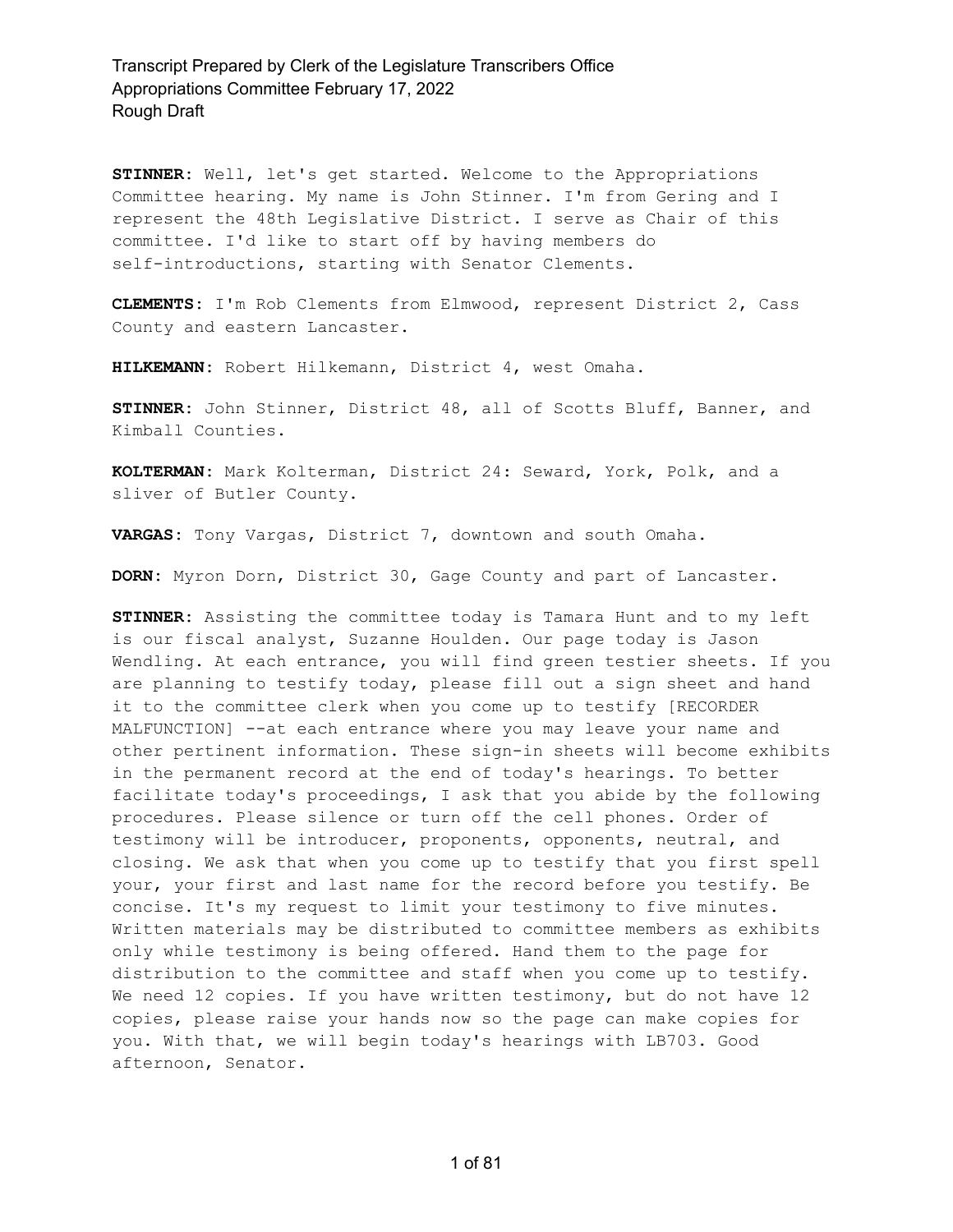**WILLIAMS:** Good afternoon, Senator Stinner and members of the Appropriations Committee. My name is Matt Williams, M-a-t-t W-i-l-l-i-a-m-s. I'm from Gothenburg, representing Legislative District 36 and you'll be happy to know I'm not here to talk about housing.

#### **HILKEMANN:** OK.

**WILLIAMS:** I'm here to introduce LB703, which would provide part of the funding for an important new University of Nebraska facility in Lincoln in collaboration with ag-related partners. I appreciate this opportunity to brief the committee about this project, which can bring huge long-term benefits to the state by strengthening agriculture and Nebraska's overall economy. LB703 can magnify the benefits to Nebraska from a major \$140 million investment the U.S. Department of Agriculture is planning to make at the University of Nebraska Innovation Campus. The USDA project will create a world-class agricultural and natural resource research facility. To support that project, LB703 will, will support creation of a companion facility to convert the center's research findings into real-world products and services for Nebraska farmers, ranchers, and food manufacturers. This effort will provide a partnership of the University of Nebraska, the USDA, and the private sector. The companion center under LB703 will also provide business incubator support for ag-related Nebraska startup companies. Under LB703, Nebraska would direct \$25 million in ARPA funds toward construction of this companion center. Private donations would also provide an additional \$25 million. The benefits to Nebraska from this collaborative initiative is significant. First, innovative agricultural natural resource research findings will help our producers to, among other things, boost yields, better deal with drought, and improve animal health. Second, an efficient commercialization process will get those innovations more quickly to Nebraska producers and producers across the world. And third, Nebraska will receive a major boost in our state's ability to nurture home-grant-- grown ag startups to grow our economy. Behind me, experts from the University of Nebraska will highlight key details about this landmark collaboration and the benefits that will flow from it. But first, I'd like to talk about how this process all started. It began with the recognition by the U.S. Department of Agriculture of two things. First, the USDA recognizes the practical value of expanding scientific knowledge to help American agriculture meet an array of real-world challenges. Second, the USDA recognizes that the creation of the University of Nebraska's Innovation Campus in 2012 led to the foundation of far-reaching collaboration in agricultural research. The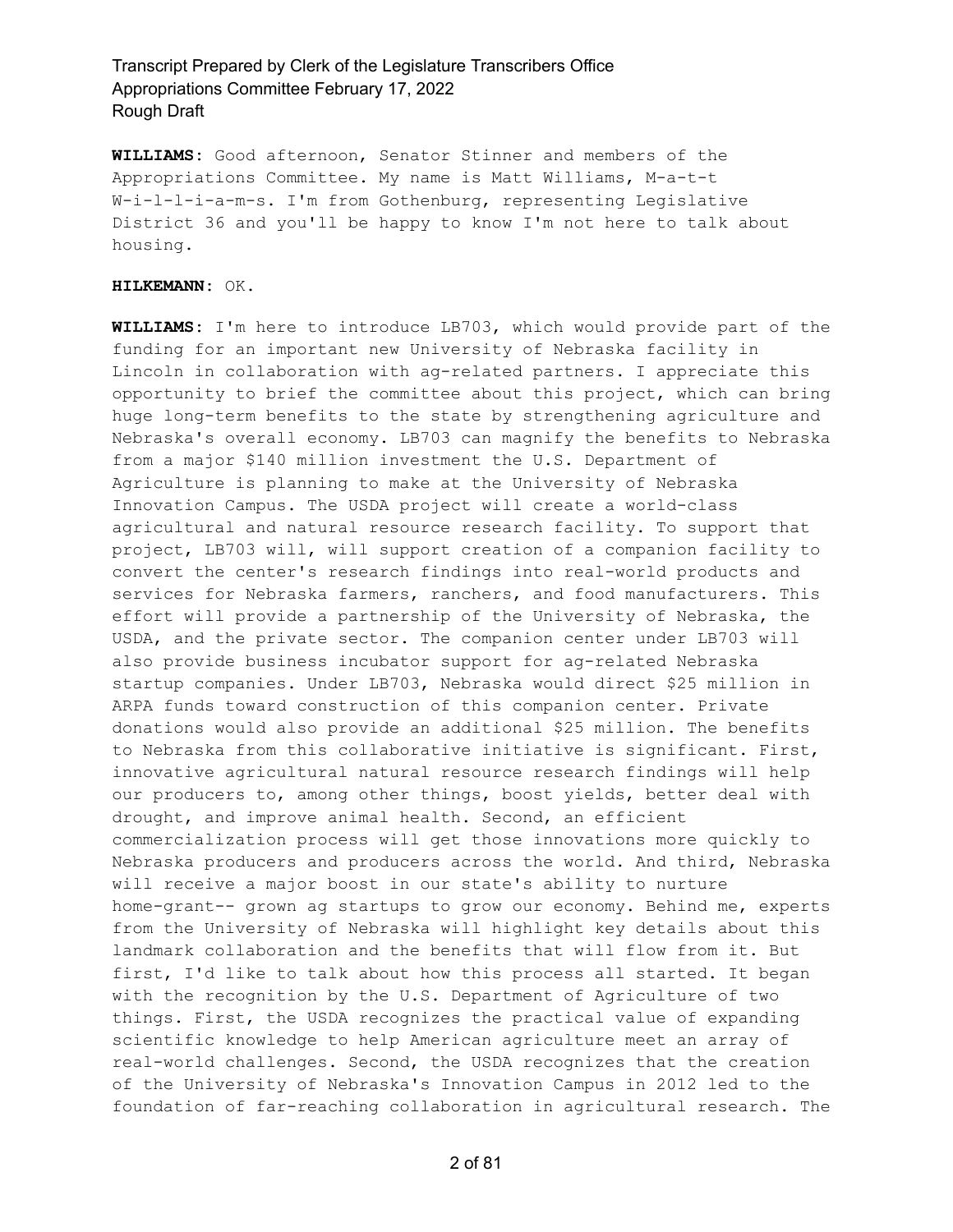adoption of such scientific innovation is vital to our farmers and ranchers so they can remain competitive and be able to meet ever-evolving conditions. This is why the USDA devotes enormous researches to advance agricultural science. That research focused on practical, applicable use is conducted by its own staff and by land grant universities such as UNL. To carry out that mission, USDA's Agricultural Research Service operates facilities all across the United States. Ever since the University of Nebraska created Innovation Campus a decade ago, USDA has looked to that Lincoln complex as the likely location for a federal research facility to partner with UNL's world-class scientists in agricultural and natural resource studies. Now, USDA is set to make that investment at Innovation Campus. USDA plans to direct their \$140 million to build a 120,000-square-foot building, 20,000 square foot of which will be greenhouse space. The building will house a national research center staffed by 42 federal scientists and at least 100 scientific support staff positions. The impressive scale of the department's investment here makes a strong and clear statement about the importance of the USDA places on Nebraska as a major center for cutting-edge agricultural research. It makes tremendous sense, then, for Nebraska to provide this complementary project that will magnify the benefits to us to our state. I'm sponsoring this legislation, LB703, whose funding would provide for an 80,000-square-foot building to enable the scientific findings to be passed on efficiently and quickly and usable products and services to Nebraska and our nation's producers and startups. I want to emphasize that the kind of research we're talking about isn't ivory tower activity with meager relevance to practical agriculture. On the contrary, the USDA researchers, along with direct participation by dozens of UNL faculty members, will be expanding scientific knowledge with the utmost real-world utility to farmers and ranchers. The University of Nebraska leaders behind me will explain the collaboration between the university, the USDA, and the private sector for this initiative, as well as the tremendous value the partnership will bring to Nebraska agriculture and our state's economy as a whole. Agricultural stands tall. It's a key pillar of Nebraska's economy. We know that one out of every four jobs in our state is related to agriculture, food processing, and a wide range of ag-related products and services. Agricultural production is the foundation of countless communities across our state. In 2017, the total output of Nebraska's agricultural production complex was nearly \$82 billion, accounting for nearly 34 percent of the state's total output. We must, I believe, as a Legislature, make smart, strategic investments to ensure the long-term viability of Nebraska's ag sector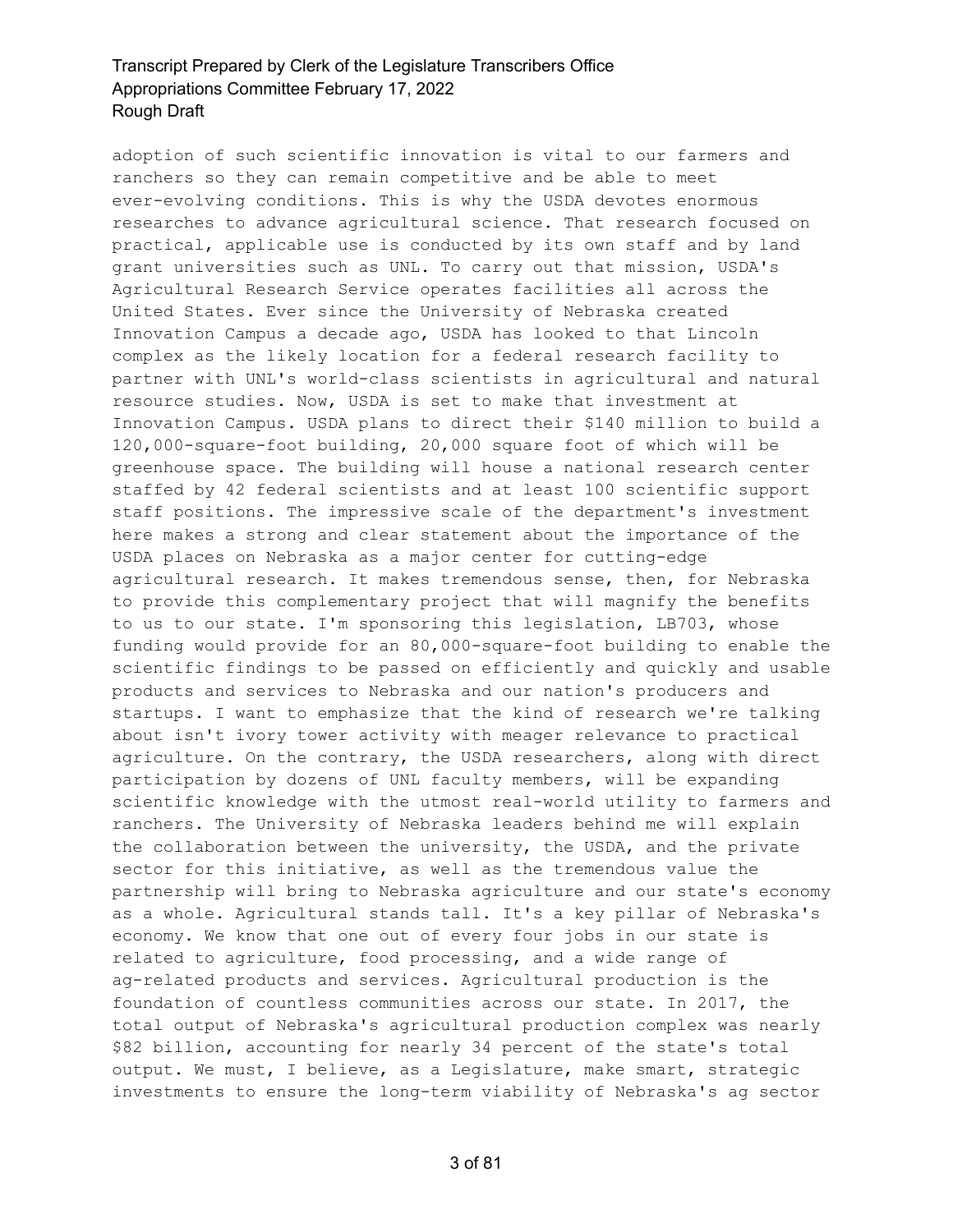and strengthen our overall economy. That's why I'm here today promoting LB703. And I would like to pass out the ARPA eligibility checklist that--

**STINNER:** Thank you.

**WILLIAMS:** --we have filled out for this project. Senators Stinner, that would be near and dear to you. And with that, there are those behind me that can answer the specific questions, but I would be happy to address anything.

**STINNER:** Any questions? Seeing none, thank you, Senator. Good afternoon.

**TED CARTER:** Chairman Stinner and members of the Appropriations Committee, good afternoon. My name is Ted Carter, T-e-d C-a-r-t-e-r, and I am president of the University of Nebraska System. Thank you for the opportunity to be with you. I'm here in support of not only LB703, but all eight bills that you'll hear today that would invest federal relief dollars into workforce development and research initiatives at the University of Nebraska. The chancellors of our four university campuses, along with other experts and supporters, will follow me with detailed testimony on each of these projects. I want to say on behalf of all of us how grateful we are to the senators who have introduced ARPA legislation on behalf-- on our behalf: Senators Williams, Hilkemann, Kolterman, Dorn, DeBoer, Vargas, and McDonnell. Thank you for your leadership and partnership. These one-time federal funds offer our state a rare opportunity not only to recover from the pandemic, but to grow our economy and quality of life for generations to come. As you consider how best to use these dollars, I want to tell you what type of return you're going to get when you invest in the University of Nebraska. We just received a new analysis of the economic impact of our university system done by national experts in the field. They found that the university grows Nebraska's economy by \$5.8 billion for every-- for a year, equivalent to a nine to one return on the state's investment. That's both direct and indirect dollars. The last time we had this analysis done three years ago, our annual impact was \$4.5 billion. We have grown our impact right in the middle of a global pandemic that dramatically altered every aspect of university life. To me, that's a powerful case for what Nebraskans get when they entrust their precious resources to the university and that's to say nothing of the returns that can't be measured in a statistic, the communities touched by the Nebraska Extension, or the lives saved by our medical research. It's anyone's guess what our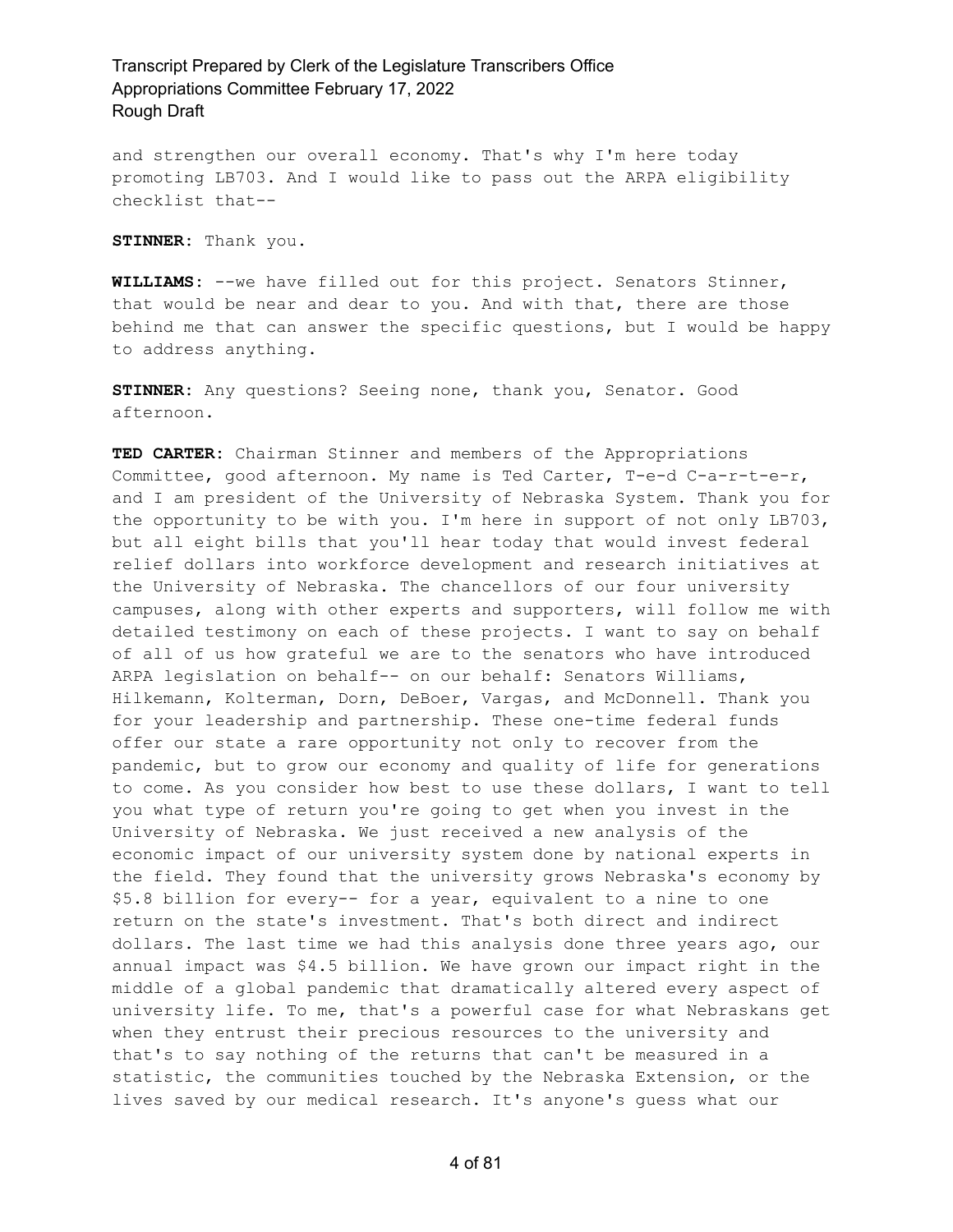economic impact might have grown to if not for COVID-19. What I can tell you is that the University of Nebraska has momentum and we are truly excited about the opportunity to work hand in hand with you to solve some of the urgent challenges facing our state. The chancellors and I put a great deal of thought into deciding what proposals to bring to you for consideration. We quickly agreed on several core principles: number one, we were not interested in back-of-the-napkin concepts. Every proposal you will hear today represents an existing strength and priority of the University of Nebraska: Agriculture, rural healthcare, STEM education, cancer research, counterterrorism. These are areas where we have some of the very best talent in the world right here in Nebraska, including the distinguished colleagues sitting behind me. And they are areas that we believe are so vital to the future of our state that we will pursue every opportunity to bring them to fruition. Number two, only bold ideas with long-term impact to Nebraska would make the cut. We wanted ideas that will transform Nebraska not just next year or the year after that, but 10, 20, even 50 years out so that our children and our children's children will benefit. And number three, we agreed we would bring new ideas that can only be carried out by the University of Nebraska. As you know better than anyone, our state's challenges are varied and complex, ranging from workforce shortages to declining rural populations, devastating disease to hunger and terrorism. As Nebraska's only public university system with a comprehensive mission spanning education, research, and outreach, we have a special opportunity and responsibility to offer bold solutions. These ideas will require close collaboration with public and private partners, but they are solutions that the University of Nebraska is uniquely positioned to deliver. The proposals before you today meet our criteria. I am passionate about every item on our list. Imagine being able to provide new hope to patients facing a devastating diagnosis of pancreatic cancer or delivering new solutions to keep the brave women and men of our military safer on the battlefield or transforming agriculture for the next century or ensuring that every Nebraskan, no matter where they live, has access to quality healthcare. These are the kinds of conversations the chancellors and I have every day and they inform the proposals that you have before you now. We hope you will agree that these are once-in-a-lifetime opportunities for the state of Nebraska, opportunities to work together to deliver the workforce and research solutions, research solutions our state needs to grow and prosper well into the future. Thank you again for allowing me to speak with you. I'd be happy to answer any questions.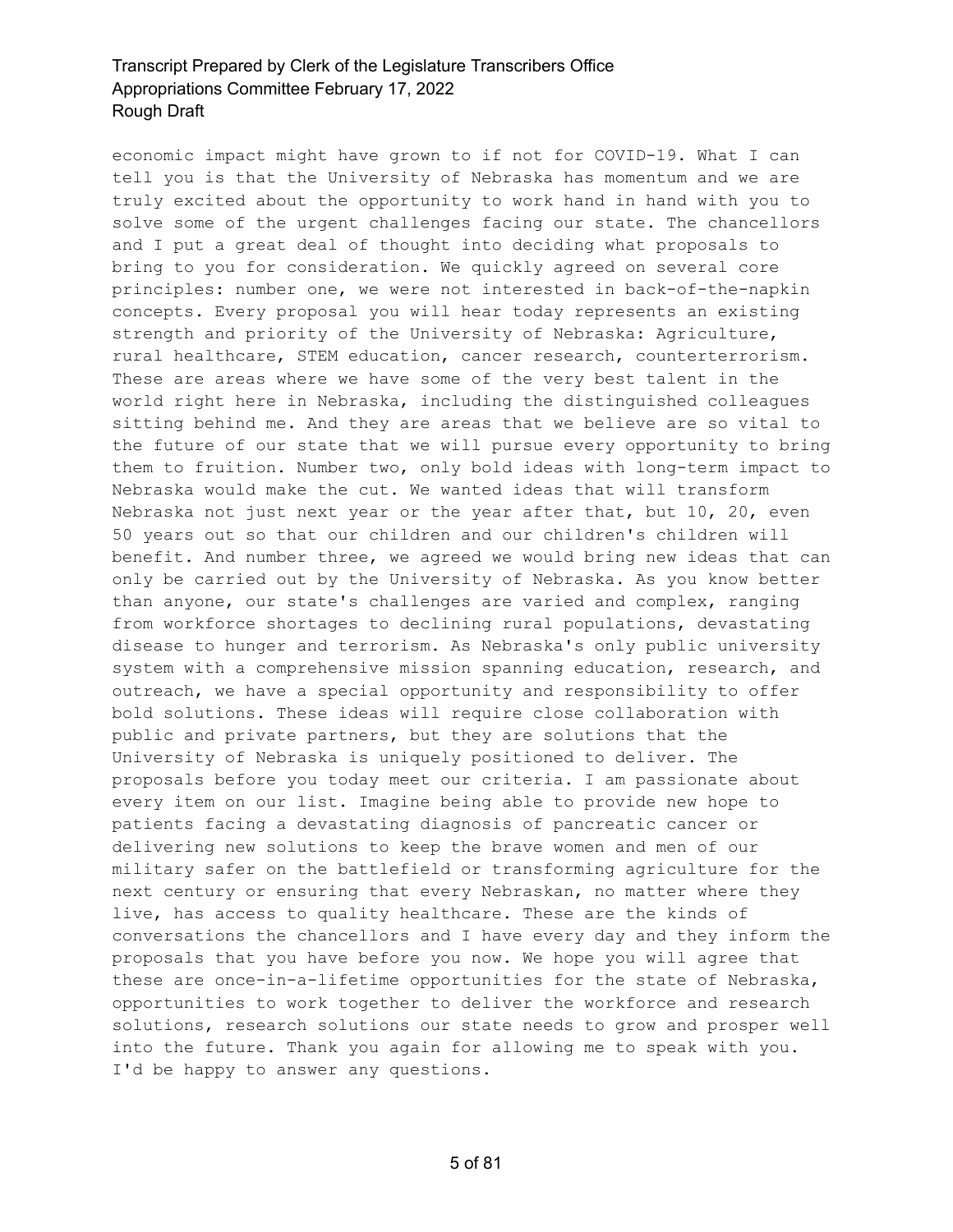**STINNER:** Any questions? Seeing none, thank you.

**TED CARTER:** Thank you.

**MIKE BOEHM:** Senator Stinner, members of the Appropriations Committee, my name is Mike Boehm, M-i-k-e B-o-e-h-m, and I have the privilege and honor of serving as the vice chancellor for the Institute of Agriculture and Natural Resources at the University of Nebraska-Lincoln and also as the vice president for agriculture and natural resources at the University of Nebraska. I'm pleased to be here today to testify on behalf of the university system in support of LB703 introduced by Senator Williams. We greatly appreciate his support of Nebraska agriculture and for sponsoring LB703 that has the power to transform the future of Nebraska agriculture and our state's economy. Agriculture and food processing and manufacturing are changing quickly and for Nebraska and U.S. farmers to remain competitive and feed, fuel, fiber a growing world, both industries must adapt and adopt new tech-- tools and cutting-edge technologies to be efficient, resilient, safe, and importantly, profitable. LB703 will accelerate the transition of innovative ideas and bold discoveries into real-world solutions for farmers, ranchers, and food manufacturers, strengthening ag economies in Nebraska, the Midwest, and beyond. LB703 supports the U.S. Department of Agriculture's plans to locate a major \$140 million research center known as the National Center for Resilient and Regenerative Precision Agriculture. The establishment of this center in Nebraska supercharges the long-standing and productive partnership UNL has enjoyed with the USDA for the past 120 years. The national center is an innovative, next-generation platform that draws together USDA and university scientists and engineers with entrepreneurs, startups, industry partners, and producers to develop and drive innovative solutions to some of the most critical scientific gaps facing agriculture. LB703 provides funds that will allow us to create a companion facility adjacent to this national center. This national center will accelerate not only our science and innovation, but the conversion of these cutting-edge ideas and discoveries mentioned previously into innovative products and services that increase productivity and profitability for Nebraska producers. This facility also allows us to bolster the ecosystem of innovation at the Nebraska Innovation Campus that directly supports and nurtures Nebraska entrepreneurs and startups while aggressively expanding our pipeline of highly-skilled ag and food tech workers. In short, LB703 will turn ideas and drive innovations into scalable solutions that add value for Nebraska's farmers, ranchers, and others involved in agriculture and the food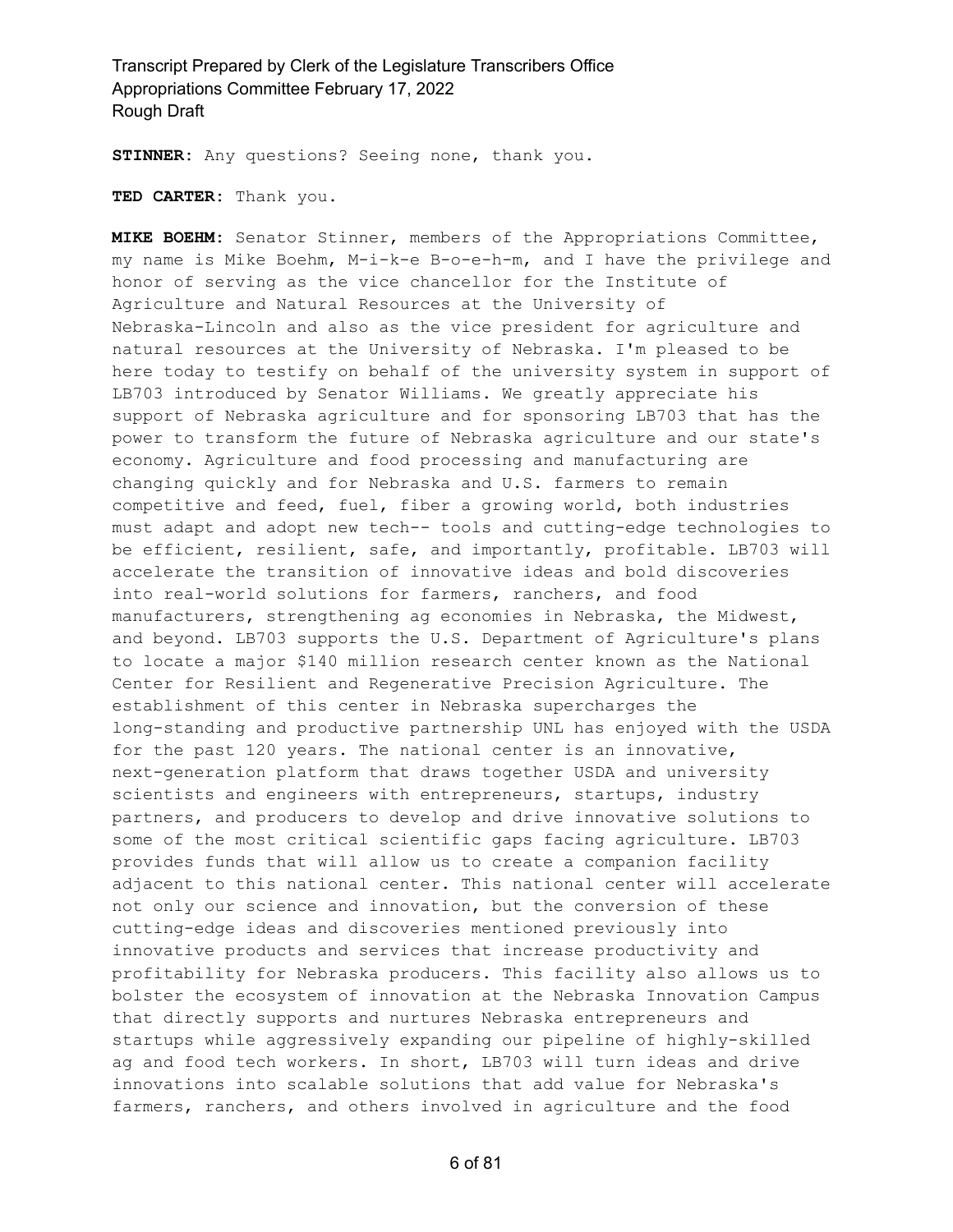value chain. Together, the proposals under LB703 and LB904, which would greatly increase Nebraska's computing and ag cybersecurity capabilities, form a set of important strategic steps that solidify Nebraska's role as a leader in resilient and regenerative precision agriculture and food manufacturing. Under LB703, the state would appropriate \$25 million in federal ARPA funds to be matched dollar for dollar from the private sector. This private investment illustrates a key dimension of this project in which the public and private sectors come together to promote innovative research and accelerate product development and commercialization. These collaborative efforts will make this a world-class public-private partnership with an undeniable range of direct benefits for Nebraskans. The first floor of this planned 80,000-square-foot facility will enable collaboration and provide supports for entrepreneurs and early-stage startups to advance their business plans. Connecting established companies in search of new innovation, technologies, and talent will also be a focus of what happens in this building. This public-private initiative will also include partnerships with venture capital firms to provide an efficient development process for products and services. The building's second through fourth floors will accelerate the development and deployment of these products and services. These floors will contain cutting-edge spaces and facilities where UNL scientists, engineers, and students will work side by side with private-sector partners to develop field deployable prototypes. UNL and USDA scientists will then test, analyze, and value engineer these prototypes at locations across Nebraska, ensuring that these new technologies address real-world conditions. And when services and products reach ultimate development, Nebraska Extension will work hand-in-hand with Nebraska's innovative farmers and ranchers to adopt these next-generation and value-added innovations. This multifaceted public-private collaboration will yield important economic benefits for our state. In all, this initiative has an estimated economic impact of \$1 billion annually, \$170 million in labor income, and creates some 3,200 high-quality, high-paying Nebraska jobs. I urge the Appropriations Committee, you, members to include this funding via LB703 in the state budget and for the Legislature to give it final approval. In doing so, state senators can promote an important long-term set of benefits to Nebraska agriculture and our economy. I'm happy to answer any questions.

**STINNER:** Thank you. Questions? Thank you very much.

**MIKE BOEHM:** Thank you.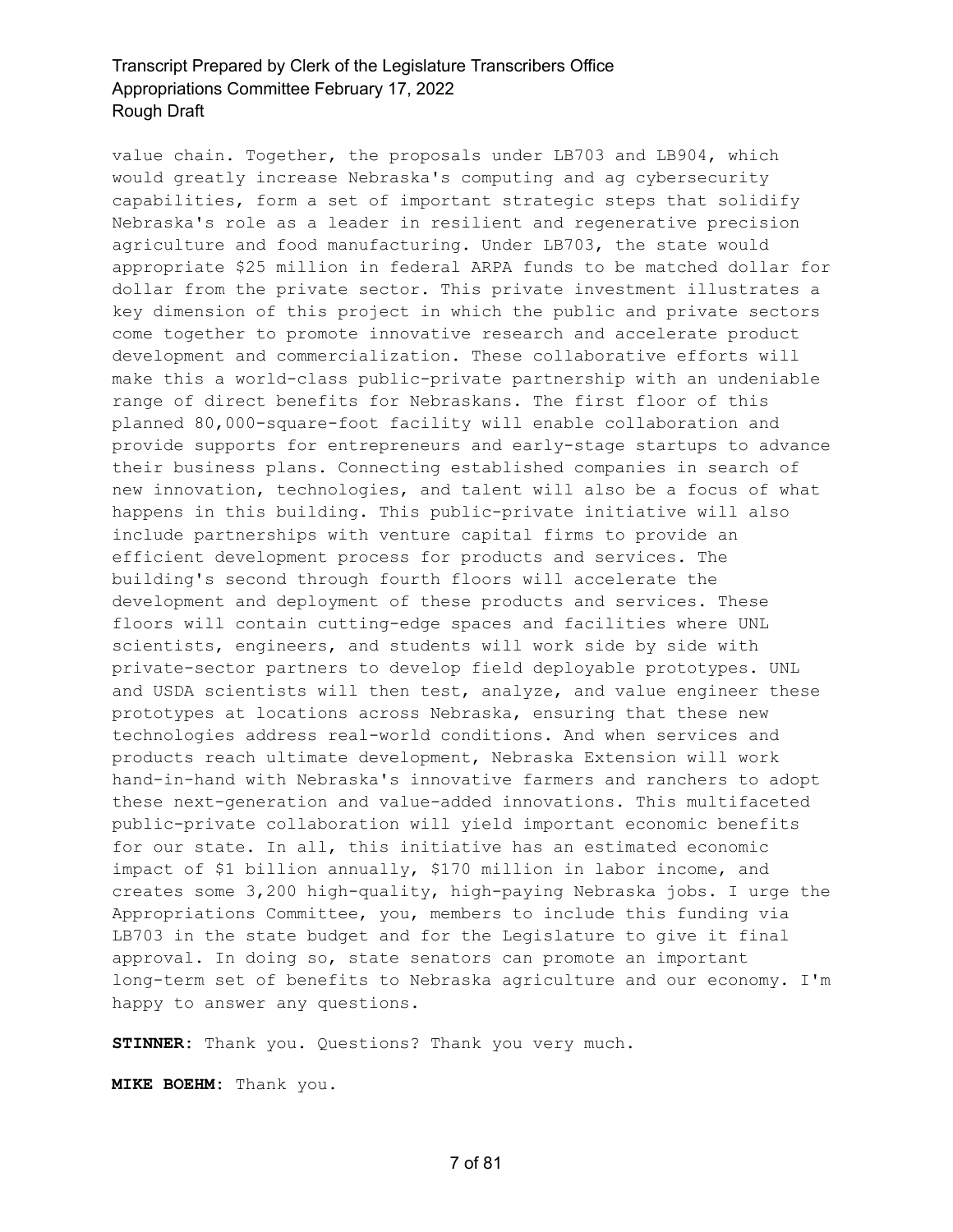#### **STINNER:** Afternoon.

**LISA LUNZ:** Good afternoon, Senator Stinner and members of the Appropriation Committee. My name is Lisa Lunz, L-i-s-a L-u-n-z. I am the current, current president of Ag Builders and I-- my husband and I, Jim-- my husband, Jim, and I farm in northeast Nebraska in Dixon County. We have no-tilled for over 25 years and we grow corn and soybeans. Our corn is hauled by my husband to Siouxland Ethanol to be used for ethanol production and the production of distillers grain for livestock feed. Our soybeans are hauled at harvest to an elevator and they're either exported to other countries or processed into soybean oil for cooking or renewable diesel and soybean meal for livestock feed. I am testifying today in support of LB703. I am in support of the private-public partnership to help build a building that will be connected to the National Center for Resilient and Regenerative Precision Agriculture. As a farmer, we have seen how university research and technology has benefited our operation. We have used grid soil sampling and variable rate fertilizer application for the past 20 years. This helps us supply the correct amount of nutrients where they are needed in the field. Our co-op has autosteer and automatic shut-offs on their sprayers so that there is a precise placement when applying herbicides. Over the years, we have been increasing yields on our corn and soybean acres with fewer inputs. Our operation is 100 percent dryland and we value one of our most important resources, water. Nebraska is the center of U.S. agriculture and we have a unique state and resources. The climate in this state is very different from east to west and north to south. The Ogallala aquifer allows us to be the number one state in the nation in irrigation acres. We need research and technology to take advantage of the limited resources we have. As farmers, we are challenged with producing food, food, fuel, and fiber for a growing population. Agriculture needs to share their story and attract the best students to help grow the workforce and turn innovation into tools that farmers and ranchers can use to improve their safety, profitability, efficiency, and resiliency. Technology continues to help agriculture reach a new plateau for production. Twenty years ago, if you had suggested that we would be producing 200-plus bushels of corn per acre, we would have questioned that assumption. With today's technology, our yield monitor, monitor can read over 350 bushels per acre. With technology and innovation, will we be able to average 350 bushels in our fields? What is the potential for Nebraska farmers and ranchers? At the present time, Innovation Campus is serving as an incubator for startup businesses. This is a great asset to the state and to agriculture. The investment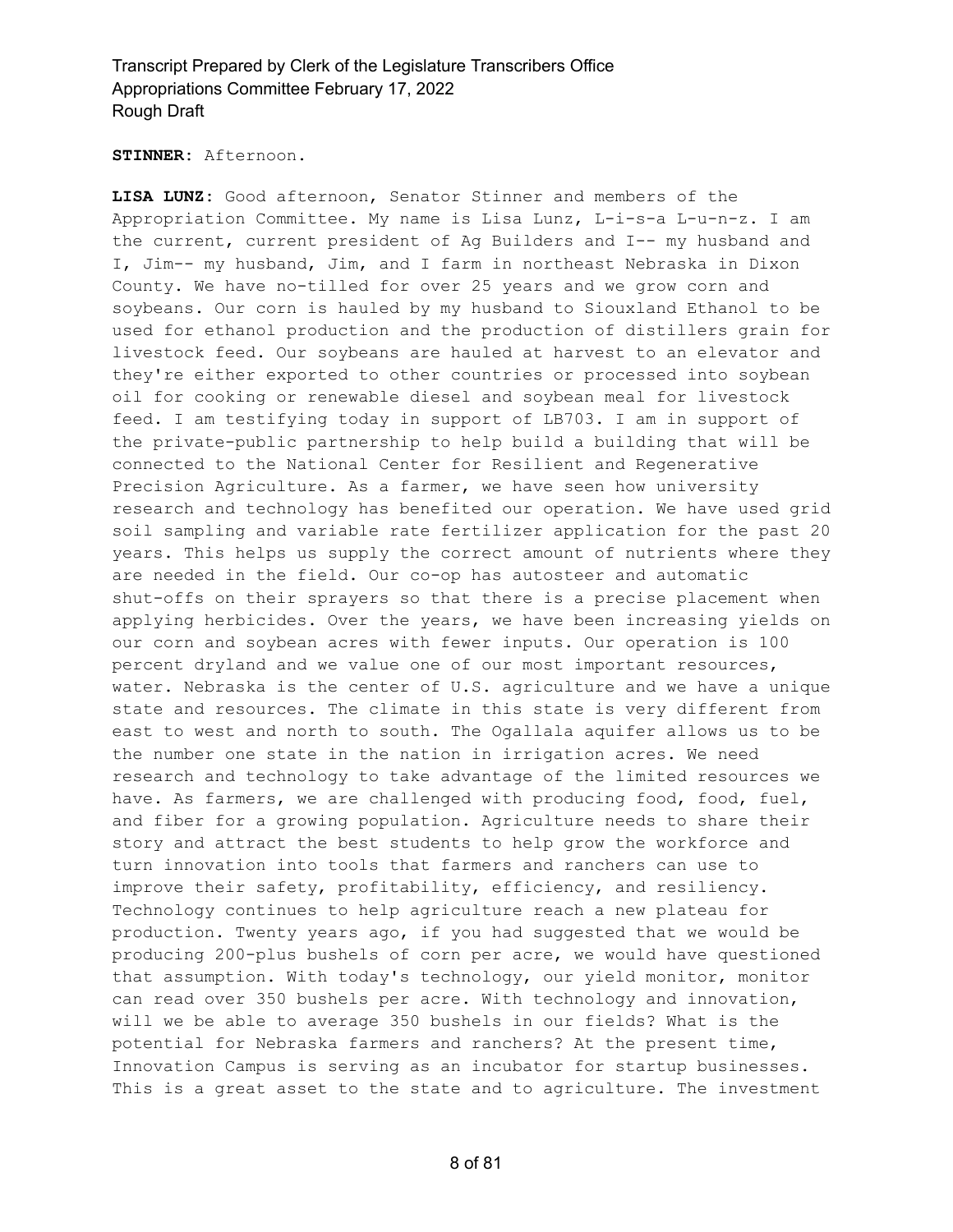from LB703 will only enhance the ability to use technology and innovation to help farmers and ranchers produce more food with less resources. For example, there are two startups that have started at Innovation Campus that have had a direct benefit to agriculture. They are the Grain Weevil, a small robot designed by two university undergraduate students to help with grain safety and help save lives. The other one is Sentinel Fertigation, which was developed by a university graduate student to work with crop nitrogen and apply the needed nitrogen through irrigation. It has always been a challenge for science to take the research and their findings and bring a product or technology to the farmers and ranchers in the state. As a farmer, we are challenged to make decisions for our farm. How do we protect the soil? How do we use resources efficiently? And what technology and research is available to help us make these decisions? We are challenged with producing more food, fuel, and fiber for a growing population. The mission of the land grant university, such as University of Nebraska-Lincoln, is to use research-based information to innovate for farmers and ranchers in the state. As a farmer, we need nonbiased research and this partnership will help develop and deploy technologies and information to the farmers and ranchers in the state of Nebraska. The national center, along with this public-private partnership building, will be an investment in the farmers and ranchers in Nebraska. For this reason, I strongly support the advancement of LB703. I'm happy to answer any questions.

**STINNER:** Thank you. Questions? Seeing none, thank you.

**LISA LUNZ:** Thank you.

**STINNER:** Afternoon.

**MICHAEL JUNG:** Good afternoon, Chairman Stinner and members of the Appropriation Committee. For the record, my name is Michael Jung, spelled M-i-c-h-a-e-l J-u-n-g. I appear before you today as president and chief executive offer [SIC] of Burlington Capital International in support of concepts outlined in LB703. I especially want to thank Senator Williams for introducing this proposal for discussion. We at Burlington Capital have been involved in the agriculture and agribusiness space, both domestically and internationally, since our founder, Mike Yanney's, first entrees into Russia back in the mid '70s. Since then, we have continued to explore and develop new ag-related opportunities, both here in the U.S. and overseas. One of these new areas for us has been in the ag tech and innovation space. I personally have been intrigued with ag tech over the years and have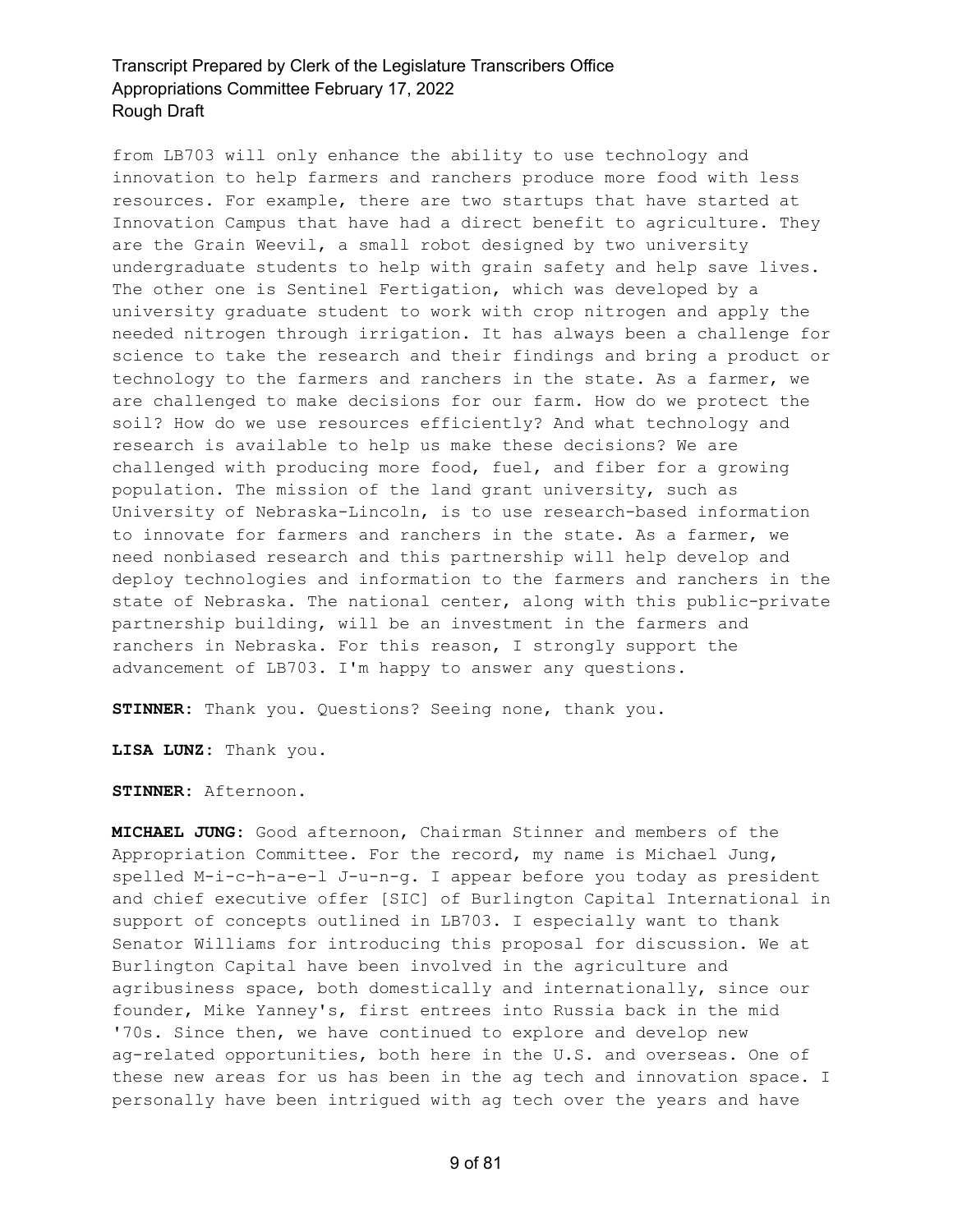been observing it from a distance. Back in the early-- back in early 2020, we at Burlington decided to conduct a more thorough due diligence in understanding the world of ag tech. For those of you unfamiliar with the term, ag tech is innovation software and hardware solutions that solve problems across the food and-- the ag and food value chain. Part of our due diligence was focused on first defining ag tech and understanding what ag tech means to Nebraska, the Midwest, the U.S., and ultimately globally. Through these exercises, I uncovered two points that deserve emphasis here today. The first point, when evolve-- when evaluating the entire tech space, ag tech was considered a laggard in the overall tech world. Ag tech is not attracting the investment, the innovation, the headlines, the exits, and the multiples that other tech areas such as medtech, pharma tech, and biotech are receiving. As we continue to peel back the layers, the second point we discovered is that the, the states leading the charge in new ag tech innovation and investment were being driven outside of the Midwest. Of the top 15 states leading ag tech investments, only two were from the Midwest. From my perspective, that just seems wrong. It's no secret that Nebraska and many of our neighboring states are driven by agriculture. It's what we do, it's what we've been doing for a long time, and we're pretty darn good at it. It didn't make sense how Nebraska and the Midwest, who ultimately are responsible for feeding the world, are not relevant or leading the conversations in ag tech and ag innovation. We have a tremendous amount of generational and institutional experience, as well as knowledge in our great state. Through LB703 and the proposed P3 facility, Nebraska can capitalize on creating these new ag tech solutions to solve our producers' problems, as well as elevate the university's presence as a global leader in precision agriculture. In seeing and understanding this opportunity, we at Burlington Capital, along with our partners at Invest Nebraska, created a platform that would serve as a catalyst to expand and strengthen the ag tech ecosystem in Nebraska and the Midwest. It is our goal, through, through partnerships with the University, Invest Nebraska, and other public and private-sector organizations, that with LB703, it will position Nebraska and the Midwest to become the global ag tech hub. The proposal and effort presented in LB703 align and strengthen both public and private sectors, which will ultimately enhance a more vibrant ecosystem throughout the state and will allow for Nebraska to become a leader in developing, attracting, and retaining these ag-minded entrepreneurs, engineers, startups, and innovative thinkers. In conducting our initial due diligence, we were told repeatedly by producers, ranchers, cattle feeders, processors, manufacturers, and distributors across this state that the solutions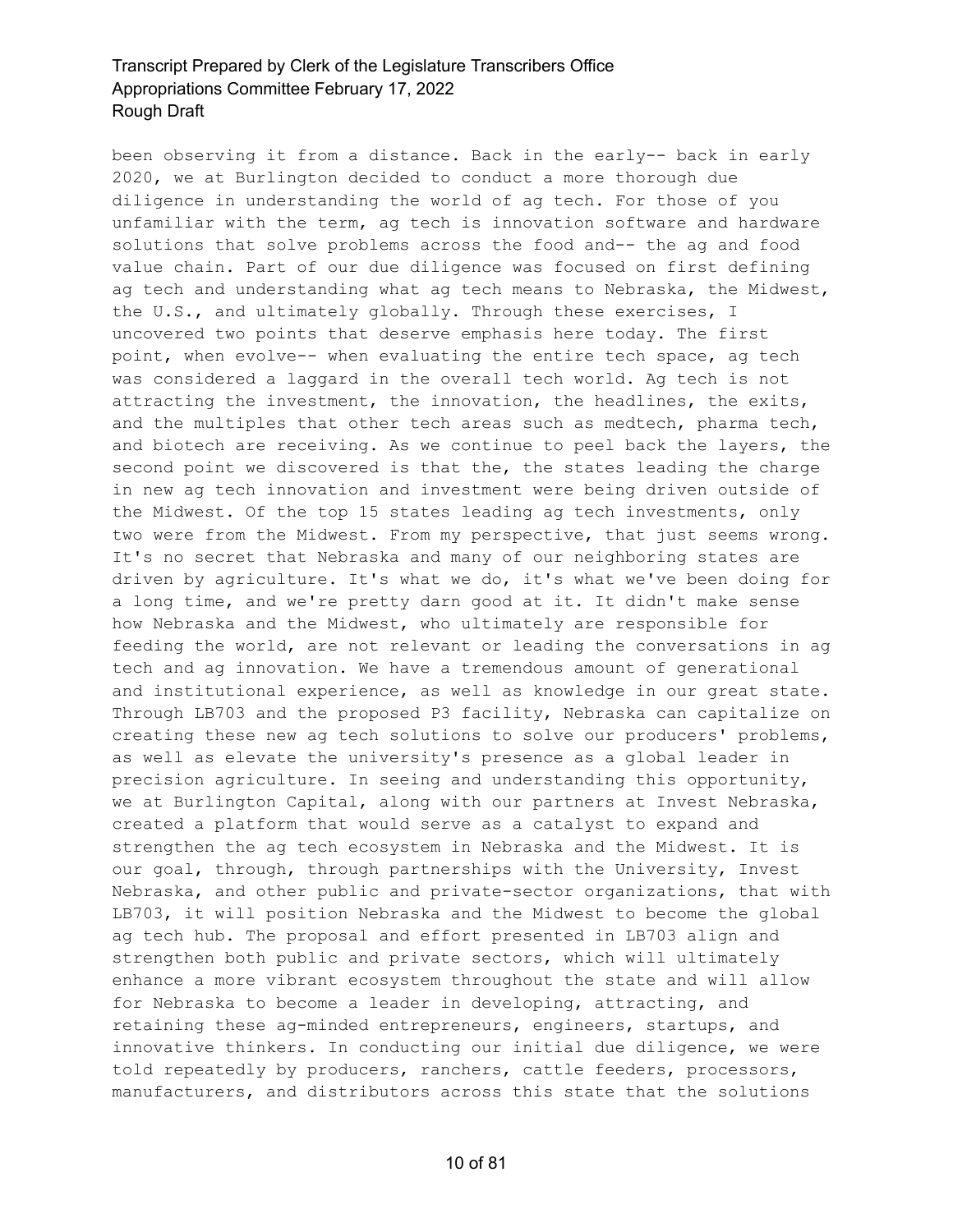or technologies that are currently being developed on the coasts are not addressing the problems that the producers are dealing with. They are supportive of our mission and efforts and feel strongly that we need Nebraska/Midwest ag-minded entrepreneurs and companies to lead the charge in developing the new wave of ag technologies. In working with the University of Nebraska, its students, professors, and thought leaders, we will be successful in creating these new breakthrough innovation solutions for the ag value chain. Partnerships through the university, the combine, and others have already validated this idea and over the past year, has provided a launching pad for these ag tech entrepreneurs. A few examples of these are Grain Weevil, Birdseye, and Marbel. All three were chosen by the American Farm Bureau as part of the top-- as part of their top ten new ag innovations in 2021. Grain Weevil was ultimately awarded first place in the National Ag Innovation Challenge and Birdseye was awarded runner up. There is a tremendous amount of opportunity and momentum in the ag tech space and through the efforts of LB703, Nebraska can secure its place as one of the leaders in driving this innovation. For those reasons, I support LB703 and I'm happy to answer any questions.

**STINNER:** Any questions? Seeing none, thank you.

**MICHAEL JUNG:** Thank you.

**STINNER:** Is there any additional proponents? Are there any opponents? Anyone in the neutral capacity? Seeing none, would you like to close, Senator?

**WILLIAMS:** I can't tell you how proud I am of this university and what they mean to our state. This process that we're talking about today, let me just sum this up in, in short order. This has been a lengthy process to get the USDA to agree to and financially fund 140,000 million-dollar-- excuse me, \$140 million building on the campus. That would not have happened without a world-class university and the investment that we chose to make over ten years ago from this body to start Innovation Campus. And if you haven't been there recently, we need to go because it is growing leaps and bounds. So what we have now is the opportunity with the federal government investing \$140 million into a 120,000-square-foot facility. Research, research. But what do we do with that research? The companion building that we are here today talking about, \$25 twenty million from the state, \$25 million from private investment, building an 80,000-square-foot facility. It's the companion building that turns that research into real-world solutions for our state's number one industry. That's what we're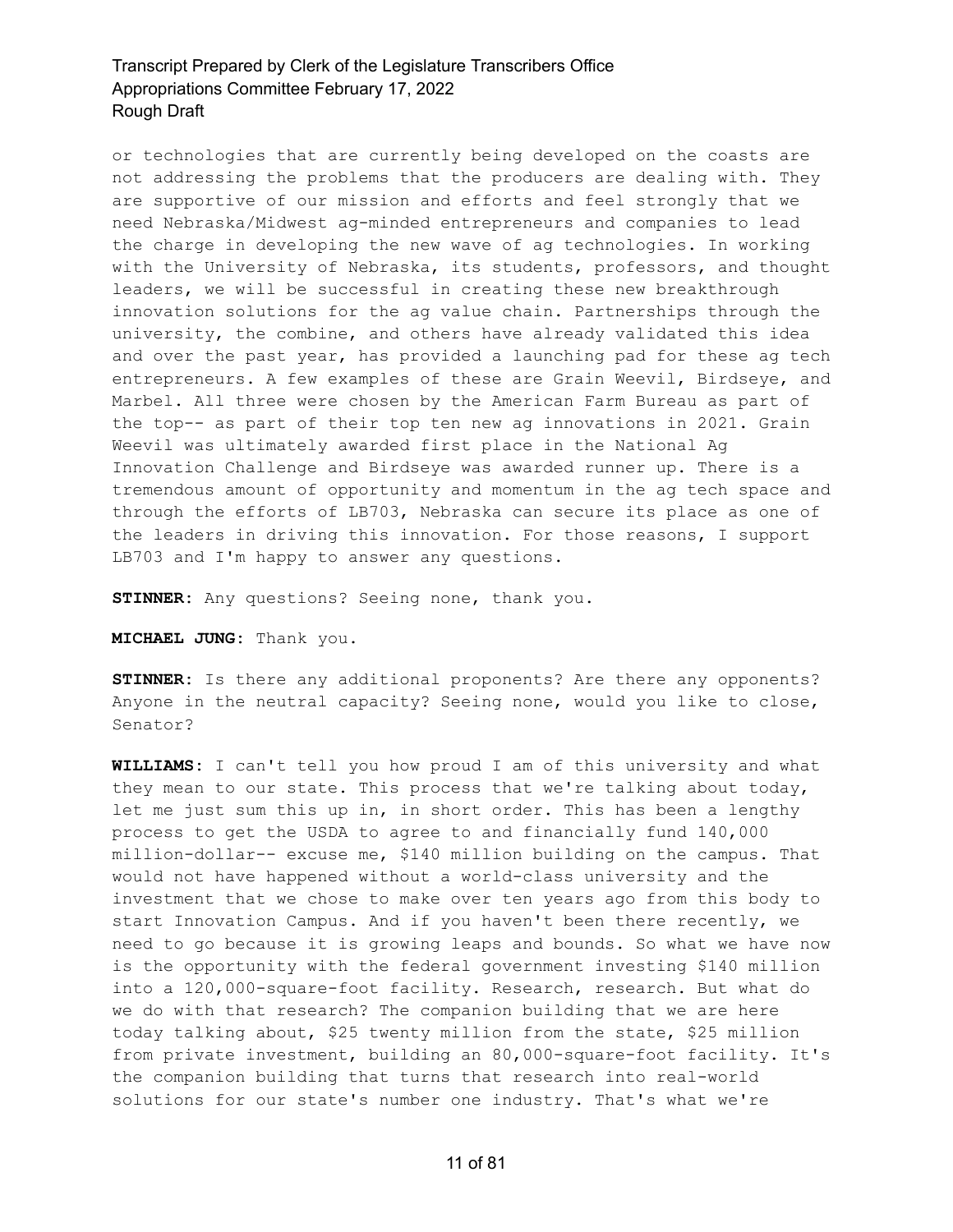talking about. I think that's a small investment when we look at what agriculture means to this state. The producer that you heard, knowing what those things are going to be, the proven results that we've had from the combine at Innovation Campus makes me look to the future and it's bright. Thank you and I hope you will look kindly on LB703.

**STINNER:** Thank you. Any questions? Seeing none, thank you, Senator. We have 11 letters of support and 1 in opposition on LB703 and that concludes our hearing on LB703. We will now open with the hearing on LB721. Afternoon.

**HILKEMANN:** Good afternoon, again, Senator Stinner and members of the Appropriations Committee. My name is Robert Hilkemann, that's R-o-b-e-r-t H-i-l-k-e-m-a-n-n, and I represent District 4, which includes west Omaha. I'm here today to introduce LB721, a proposal that would appropriate \$60 million in American Rescue Plan Act funds for the establishment of the new University of Nebraska Medical Center rural healthcare facility to be located at the University of Nebraska at Kearney campus. I am grateful to have Senator Stinner and Kolterman as cosponsors of this crucial legislation and you will also hear from another one of those cosponsors, Senator Lowe, after my testimony. Ensuring adequate healthcare workforce for rural communities has been a long-standing challenge for Nebraska and the need for collaborative and innovative approaches to address this challenge has never been more pressing. The pandemic has accentuated this challenge and the need for definitive action. Changes in the health workforce and healthcare delivery in rural communities particularly continue to significantly impact access to quality healthcare. The COVID-19 pandemic has also provided a new view of long-standing issues and potential opportunities to reimagine the concept of rural health. The survival of health services in rural areas of Nebraska depends on the economic viability of the community and vice versa. From a greater focus on population health to education, technology, infrastructure, workforce, and community economic development, the rapidly changing landscape requires comprehensive, collaborative, and innovative thinking to address this critical challenge. While Senator Lowe will provide some additional background on how the expansion of UNMKC [SIC] at University of Nebraska-Kearney campus has come about over the past few years through the legislative interim studies. I want to reiterate the idea of a rural medical college is something this committee discussed back even in my first years as a senator. Those conversations were centered around the opportunity of iExcel, which Senator Stinner, you and I introduced eight years ago at this time. But how that would impact rural healthcare, we've seen that come to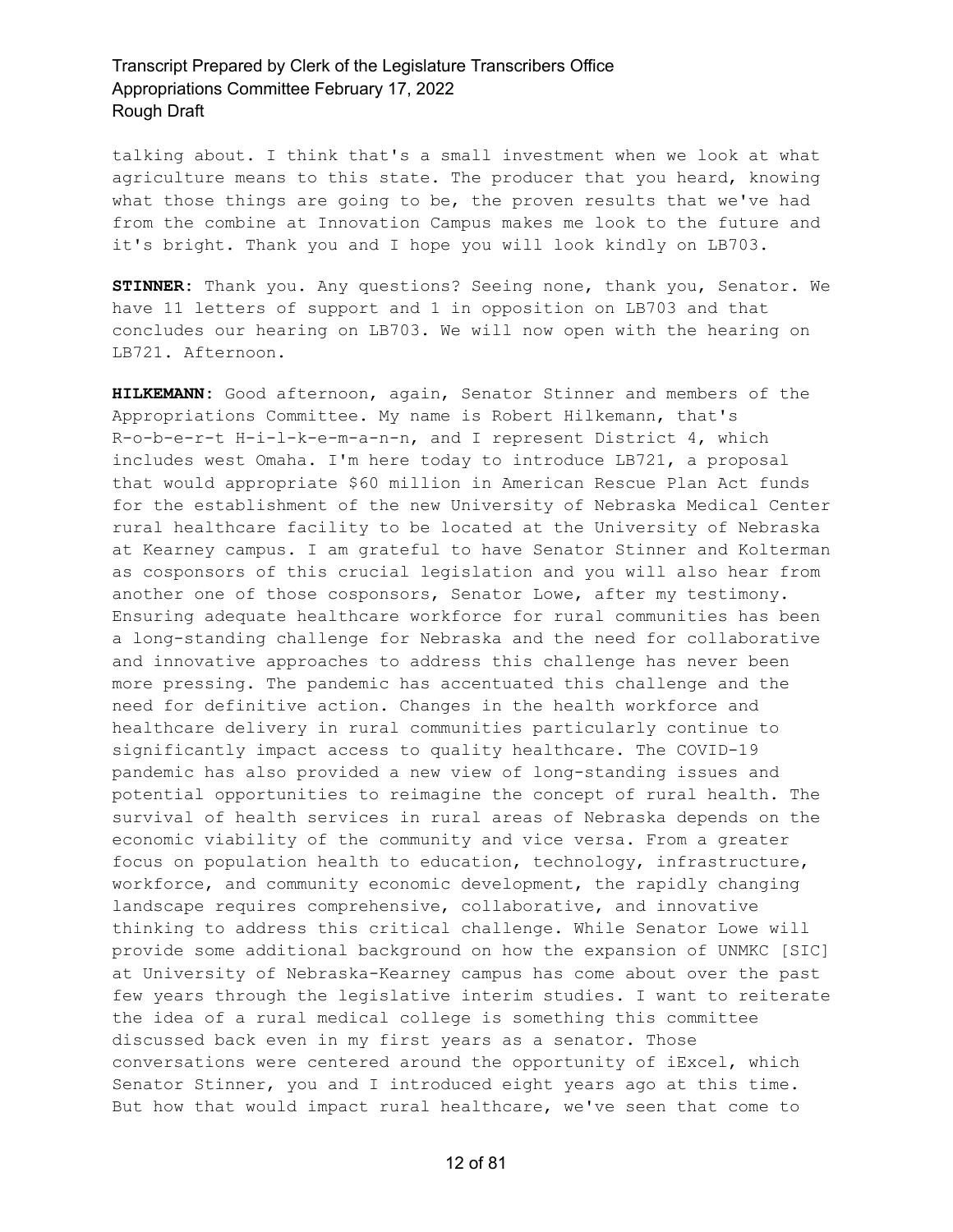fruition. We've seen what that's happening. That brings us back to self-- LB721, which aims to respond to the harmful disruptions resulting from COVID-19 emergency by enhancing Nebraska's workforce infrastructure. The bill would appropriate \$60 million from ARPA funds to the University of Nebraska for the establishment of a rural health education facility for the University of Nebraska Medical Center on the University of Nebraska-Kearney campus. Additionally, the bill includes an initial \$13 million on appropriation for the ongoing funding support for that expansion operation of the existing UNMC program in Kearney. This includes allied health professions, a nursing college, and the new regional educational programs, and the colleges of medicine, pharmacy, public health that prepare learners to meet the unique healthcare demands of rural areas. I have passed around an amendment that incorporates the ongoing General Fund appropriation to fund the expanded rural academic programs. This is preliminary based on the program expansions from the main UNMC campus to Kearney campus. But please know that in my conversations with the university, we will continue to explore the timeline that these funds will be needed to ensure the opening of the proposed facility. Nebraska's rural communities face an increasingly severe crisis in maintaining access to healthcare for their residents and you will hear more about those from our testifiers. Delivering high-quality, team-based care for complex health conditions is getting more challenging in rural communities with limited or no access to crucial healthcare specialists and nursing professionals who are needed to case-manage and care for the increasingly complex patients. One proven way to reduce disparities in healthcare provider distribution is by increasing the number of students in the profession of healthcare and that these students would come from rural backgrounds. We need to maintain those connections and we need to train in rural communities. Simply put, if we want individuals to practice healthcare in rural areas, they must be trained in rural areas. Leveraging the, the proof of concept and successful outcomes of the initial UNMK and the UNMC collaboration for the health science education center that opened in 2015 with two colleges, the allied health and nursing program in UNMC, aims to create a one-of-a-kind, one-of-a-kind rural health-- and I was-- as I was thinking about this, this is going to be a model that will be used in other states as well because I'm convinced with the leadership that we have at UNMC and at UNK, this is going to be one of the more successful projects that ever-- and again, we'll be the model. Nebraska will be the leader. As part of the healthier rural Nebraska project, UNMC is proposing the following: the college of allied health professions would expand enrollment in occupational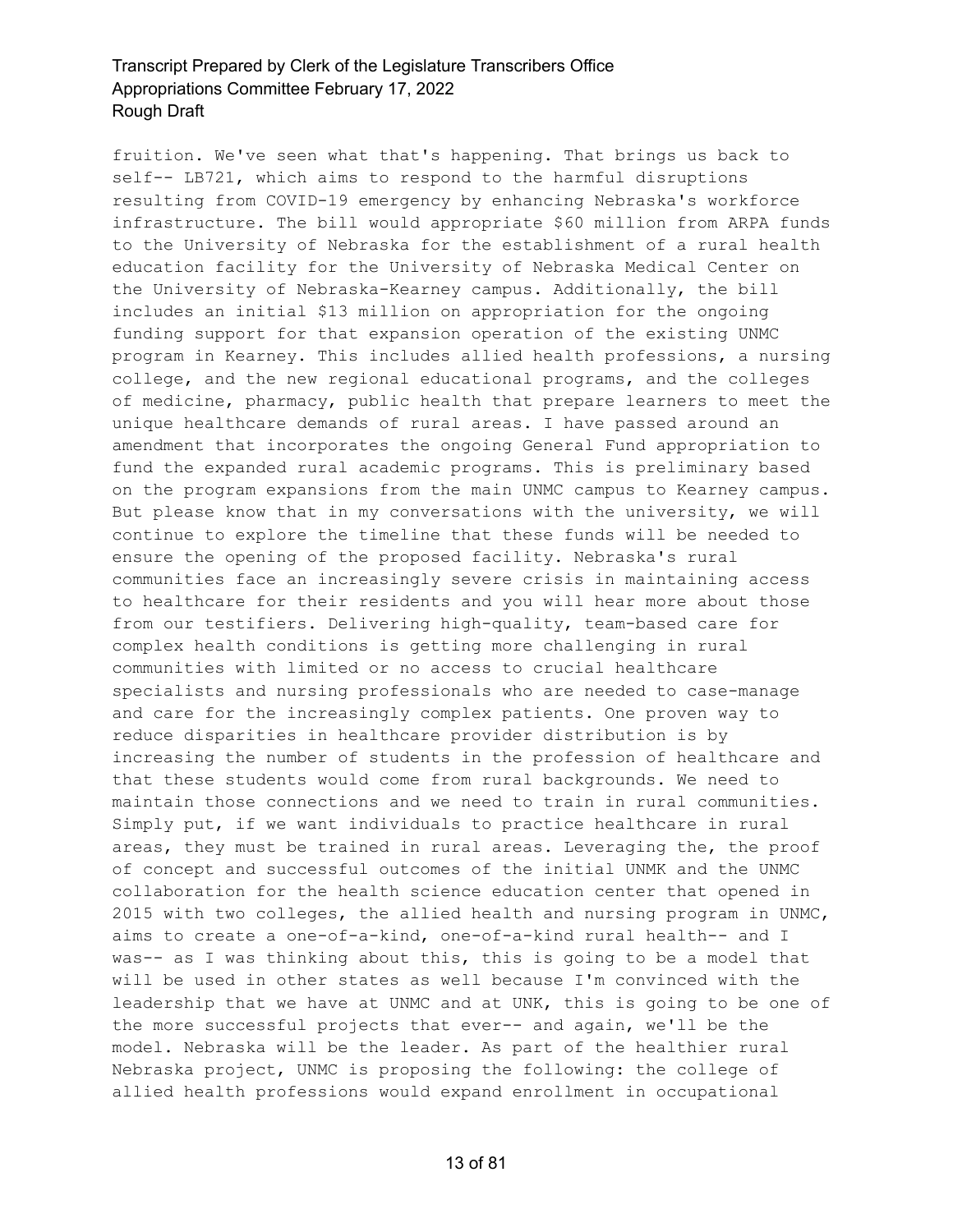therapy program and add programs in medical nutrition, genetic counseling, and respiratory therapy, resulting in an estimated expanded enrollment of 50 learners at full implementation. The campus currently offers physical therapy, physician's assistants, medical laboratory science, radiography, magnetic resonance imaging, or MRIs, diagnostic medical sonography, and occupational therapy programs already exist at the college. The college of medicine would increase the medical school class size by 10 and add a regional training program on the camp-- on the Kearney campus. The college of medicine anticipates initially training up to 10 students per year for 40 enrolled students in the fourth year of implementation. Forty new physicians in Nebraska that we would not have without this program all trained in a rural healthcare facility. The college of nursing would increase the number of students in the accelerated BSN program by 16 annually and increase the number of learners in the graduate program by six each year. The college of pharmacy will develop a regional training program initially training up to 10 students per year for a total of up to 40 enrolled students in the fourth year of implementation. The college of public health proposes to offer in-person training for up to ten students annually in both the master of public health and the master of health administration programs. Additionally, the college of public health intends to develop and implement a rural, community-focused outreach program to support the existing rural public health workforce. I was thinking if there's any area that the COVID has really exposed, it's our need to be stronger in public health and I'm glad that this is going to be a component of this university. The enhanced presence of UNMC's program at Kearney will allow for the development of interprofessional clinical education models that will help students work in and lead teams in rural, real-world clinical settings. The expansion of simulation facilities with high-fidelity mannequins, virtual and augmented reality, standardized patients, and the linkage with iExcel on the Omaha campus can supplement clinical placements and increase opportunities for students to prepare for learning in real-world environments. Programs to support degree advancement and continuing education for already practicing healthcare professionals in the region can be an expanded [INAUDIBLE]. Think about the, the, the family physicians being able to go take extended-- even evening catch-up courses or, or learning about specific things and having it so they can have it in Kearney, Nebraska, and not have to drive all the way to Omaha or Denver. That's a huge thing about the, the-- that whole thing of the continuing education of our physicians and new certificate and degree options for health professional students can develop that meet the emerging needs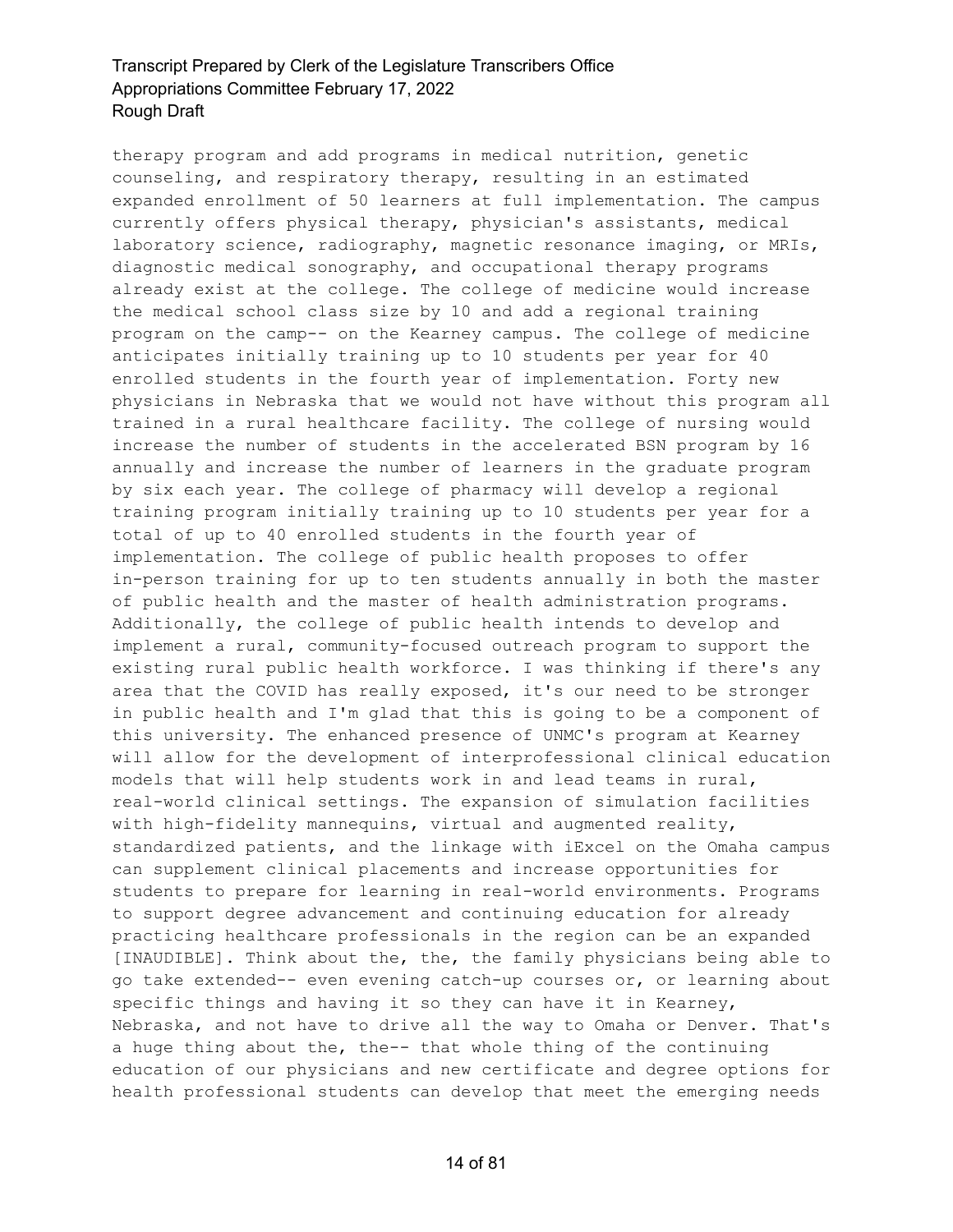of clinical and community environments. Expanding health professions pipelines and education on the UNK campus can transform opportunities to prepare and secure rural health workforce for the future and advance the knowledge of rural health needs, interventions, outcomes, and strategies to ensure health equity. You will hear from Senator Lowe, Chancellor Jeff Gold, and Doug Kristensen, along with those who would help address the workforce needs and would be impacted by a new rural health education facility. This is truly a once-in-a-generation opportunity for the Legislature and our state to address rural healthcare needs by educating students in the setting where they practice, rural Nebraska. Thank you again for your willingness to further explore this bold proposal that President Carter talked about. I would be happy to answer any questions you may have.

**STINNER:** Any questions? Seeing none, thank you.

#### **HILKEMANN:** OK.

**STINNER:** Afternoon.

**LOWE:** Afternoon. Thank you, Chairman Stinner and members of the Appropriations Committee. My name is John Lowe. That's J-o-h-n L-o-w-e and I represent District 37: Kearney, Gibbon, and Shelton. One point four billion dollars. I can't imagine it. Nebraska's Capitol is 362 feet tall, not including the sower, the sower on top, \$1 million stacked on top of each other. One million dollars is 358 feet, almost as tall as this Capitol. Space is 62 miles from Earth. One billion dollars is 67.9 miles, so 60-- 1.4 billion--\$1.04 billion is more than 70 miles from where your feet are sitting right now. That top dollar doesn't feel gravity, but the weight of that billion-- \$1.04 billion stack of dollars has got to be heavy on you at this time. And thank you, thank you for taking this on. I want to also thank you for allowing me to speak on LB721 today, a bill that will appropriate funds to the University of Nebraska Medical Center Rural Health Complex. I want to thank Senator Hilkemann for bringing this bill. LB721 is the product of years of hard work from the University of Nebraska Medical Center, University of Nebraska-Kearney, and members of the Health and Human Services Committee, members of the Appropriations Committee, and countless members of other interested parties. In 2019, I introduced LR139, which was designed to look at ways to further expand the relationship between UNMC. and UNK, University of Nebraska-Kearney. This LR was heard by the HHS committee while they were in Kearney. In 2020, I introduced LR392, which also looked at ways to further then strengthen the relationship between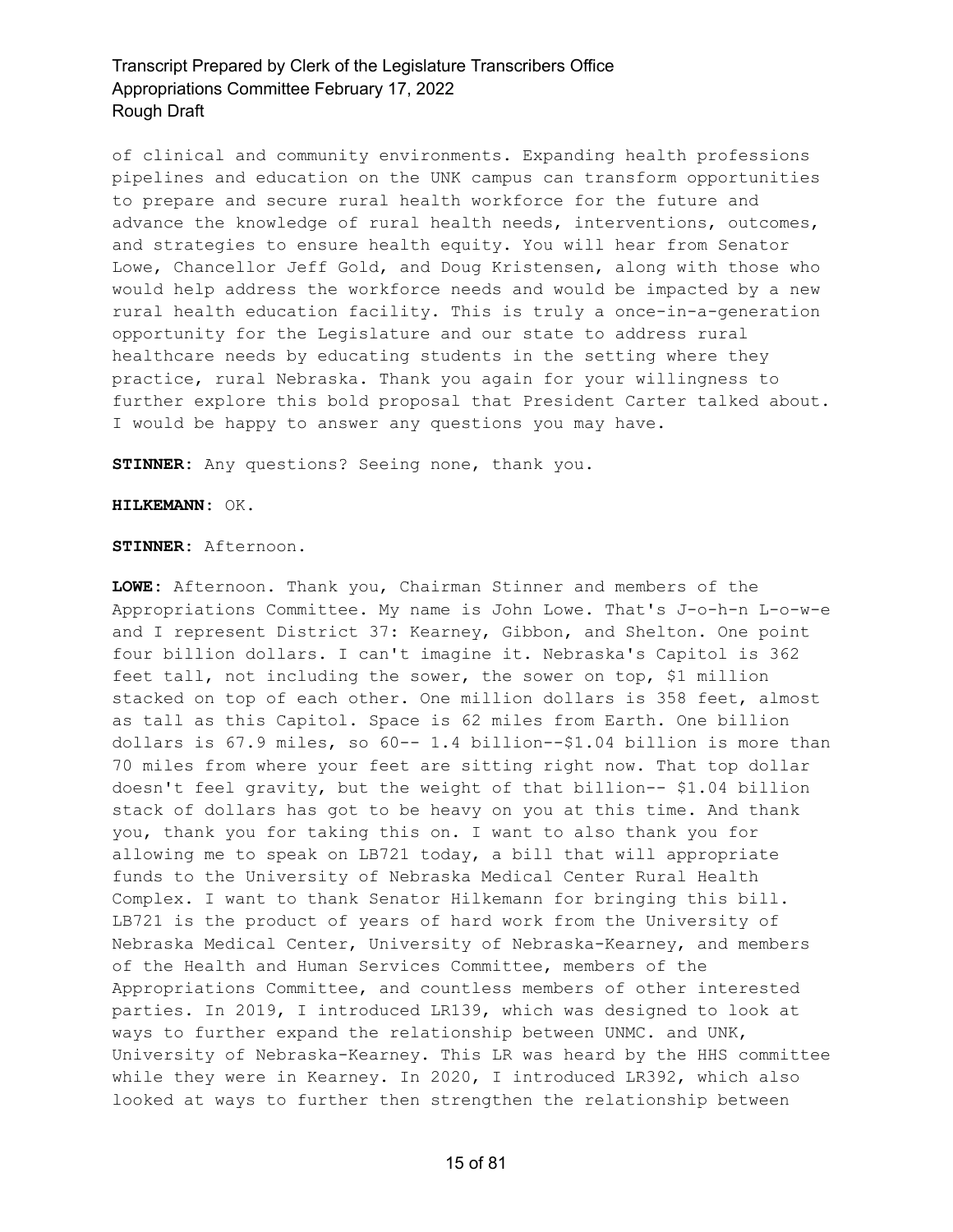UNMC and the University of Nebraska-Kearney. That LR was heard by this committee. These two interim studies were introduced so the Legislature could learn more about the great work being done at UNK and highlight the opportunities for further expansion between UNMC and UNK. And remember, this is when a fiscal note on a bill killed the bill. LB721 will ensure these opportunities now become reality. LB721 is a product of years of hard work and I believe this bill is critical for my district. My understanding is that when this project is fully up and running, it will employ over 40 people in Kearney, with many of these jobs being very high-paying jobs. The program will also bring in roughly 214 students at any given time. UNK students are the key component to the economy of Kearney and being able to bring these highly skilled students exact-- is exactly what we need to grow in my district. But this bill does not just benefit Kearney, it will benefit Nebraskans. During the special session in September, we had numerous conversations about the need to grow western parts of Nebraska. There is no better piece of legislation in this year's session to grow central and western Nebraska than LB721. We know students are more likely to stay in communities if they intend-- if they attend a school in western Nebraska. Once a student leaves and goes, goes to UNL and UNO-- nothing against them-- they will probably find a spouse in that area and the spouse determines on where they will live. If we can get them to stay in central and western Nebraska, it will benefit all of Nebraska. And quite frankly, we know it's almost impossible to grow any community unless, unless residents have high-quality medical care. LB721 is designed to ensure this high-quality medical care and will be available for rural Nebraska for decades to come. In 2017, my wife and I attended the opening of the Fred and Pamela Buffett Cancer Center and Kim said that that was an amazing place. It would transform what medicine does in Nebraska. LB721 will do the same. I'm just following my wife's lead as we all should. Thank you very much.

**STINNER:** Thank you. Questions? Seeing none, thank you, Senator. Good afternoon.

**DOUG KRISTENSEN:** Good afternoon. Members of the committee, it's a true privilege to be here to present LB721. My name is Doug Kristensen, D-o-u-g K-r-i-s-t-e-n-s-e-n, and I am the chancellor at the University of Nebraska at Kearney. I want to thank our sponsors of this bill. We dearly appreciate that. I'm here on behalf of the University of Nebraska System in support of LB721. This appropriates, as you've heard, the ARPA funds to construct a rural Nebraska health education building on the UNK campus. Senator Hilkemann did an excellent job of outlining all the programs that are going to be there. I won't do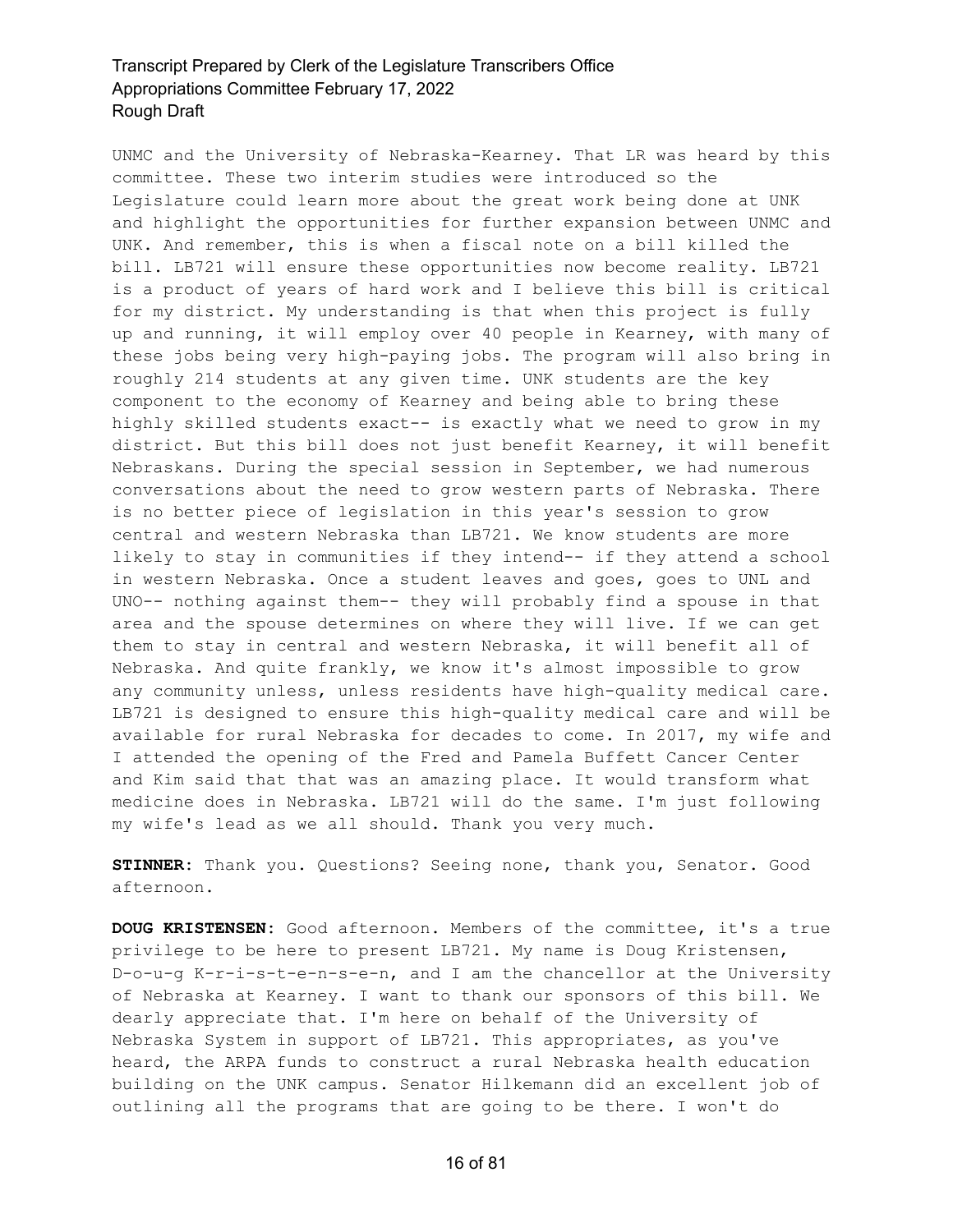that, but they're going to be provided by our good colleagues from the University of Nebraska Medical Center on our campus. The building is going to be adjacent to the existing health science education complex on the western portion of our campus. It will be about 107,000 square feet. It will complement the existing building not only esthetically, but programmatically as well. As most of you know, I've spent my entire life in rural Nebraska. I'm really proud of that fact. For 14 years, I had the privilege of serving Nebraska in the seat you're in. Obviously, it's-- was a whole lot easier then than it is today. But I had the opportunity to just see-- and I hope you agree with me-- that Nebraska is really a very connected state, despite our differences in geography, population, and experiences. My experience was that Nebraskans had a common goal and that was to address the needs of the entire state. That's the reason everyone is here and that's the reason I was there. LB721 fits that common goal. Rural Nebraska is at risk. It's at risk because it does not have adequate healthcare providers. The initiative-- this initiative responds to the ongoing shortages of healthcare workforce across Nebraska. Fourteen of our 93 counties don't have a primary care physician. The shortages affect every health profession in rural Nebraska. The pandemic has had a major impact on every facet of rural health. Your clinics, hospitals, nursing homes can all confirm the problems that they have in hiring staff to provide care to the residents of this state. Those shortages limit the healthcare that we in rural Nebraska can access. They severely impact the ability of our communities to attract new residents, to keep the residents that we have, and to attract new businesses. Quality, appropriate healthcare benefits the people of our state and it strengthens every one of our communities if we can provide that healthcare. For the last 20 years, I've had the chance to be the chancellor of the University of Nebraska-Kearney. I've had a chance to understand rural education of all of our disciplines. There's another common theme that I want to provide to you and you've heard it before, but if you provide students comprehensive, quality education in rural Nebraska, they will stay in rural Nebraska. I found that true of teaching, of business, and now even more with the successful health science education complex that you invested in some years ago. In 2015, we opened that facility and we did that as a promise to you that we would address it as a proof of concept. Could we do that? Would it work to increase healthcare in rural Nebraska, increase the education? The answer is a resounding yes. The outcomes you've been provided, you've seen them, you've seen them in Senator Lowe's interim studies. Those programs quickly filled. The buildings are at capacity. The cohorts are full. But more importantly, 85 percent of those students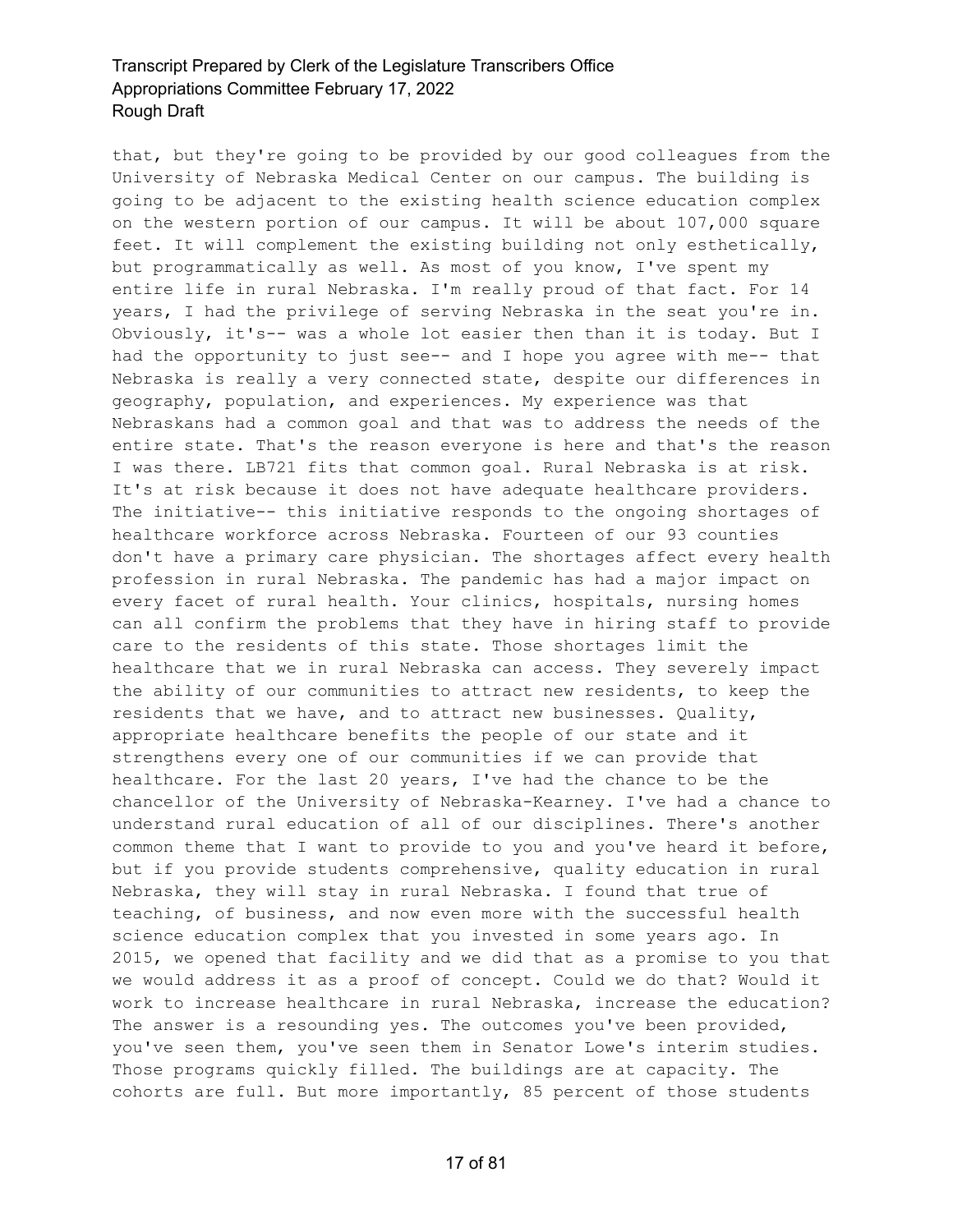who go through that facility start their career in rural Nebraska, 85 percent. That's an incredible amount of success. Our goal today is to take those once-in-a-lifetime federal funds, combine them with the world-class skills of the University of Nebraska Medical Center in a meaningful way that will change rural Nebraska forever. We're going to be able to increase the number of rural health professionals. We can educate doctors by not just sending them out a few weeks, but we can educate them in rural Nebraska for their entire career. Our collaboration with UNMC is unbelievable to most. We've had incredible amounts of acceptance rates. LB721 is not just a building. It's a chance to deliver to Nebraska the rural-- high-quality rural healthcare it so desperately needs. I want to speak just one moment to the amendment that Senator Hilkemann provided. Our portion of the ongoing cost are essential to the success of this initiative. We need to start pipelines of students in middle schools and high schools to prepare them a path to come to an undergraduate campus to be ready for their professional education. That needs to happen today, to be ready to have those students there in '24, '25, '26 and beyond. We need to increase the funds for our KHOP program, which is a scholarship program, and we also need to increase our staff and faculty advisors to make sure we deliver the students the rural health that they so desperately need from education. That's approximately \$484,000, Senator. I'd be happy to answer any more questions.

**STINNER:** Senator Kolterman.

**KOLTERMAN:** Thank you, Senator Stinner. Mr. Speaker, welcome back.

**DOUG KRISTENSEN:** Hey, it's great to be here.

**KOLTERMAN:** So at the University of Nebraska-Kearney, what percentage of your students that you get early on in your enrollment are Nebraska students to start with?

**DOUG KRISTENSEN:** Oh, we're probably-- of our undergraduate, Senator, probably a good 80 percent-plus are Nebraskans. That varies in any one given year. Roughly 9 percent of them are international students and the rest are nonresidents. It might-- it probably-- between 80 and 85 percent.

**KOLTERMAN:** And about the same amount that go into the healthcare arena stay in the healthcare arena?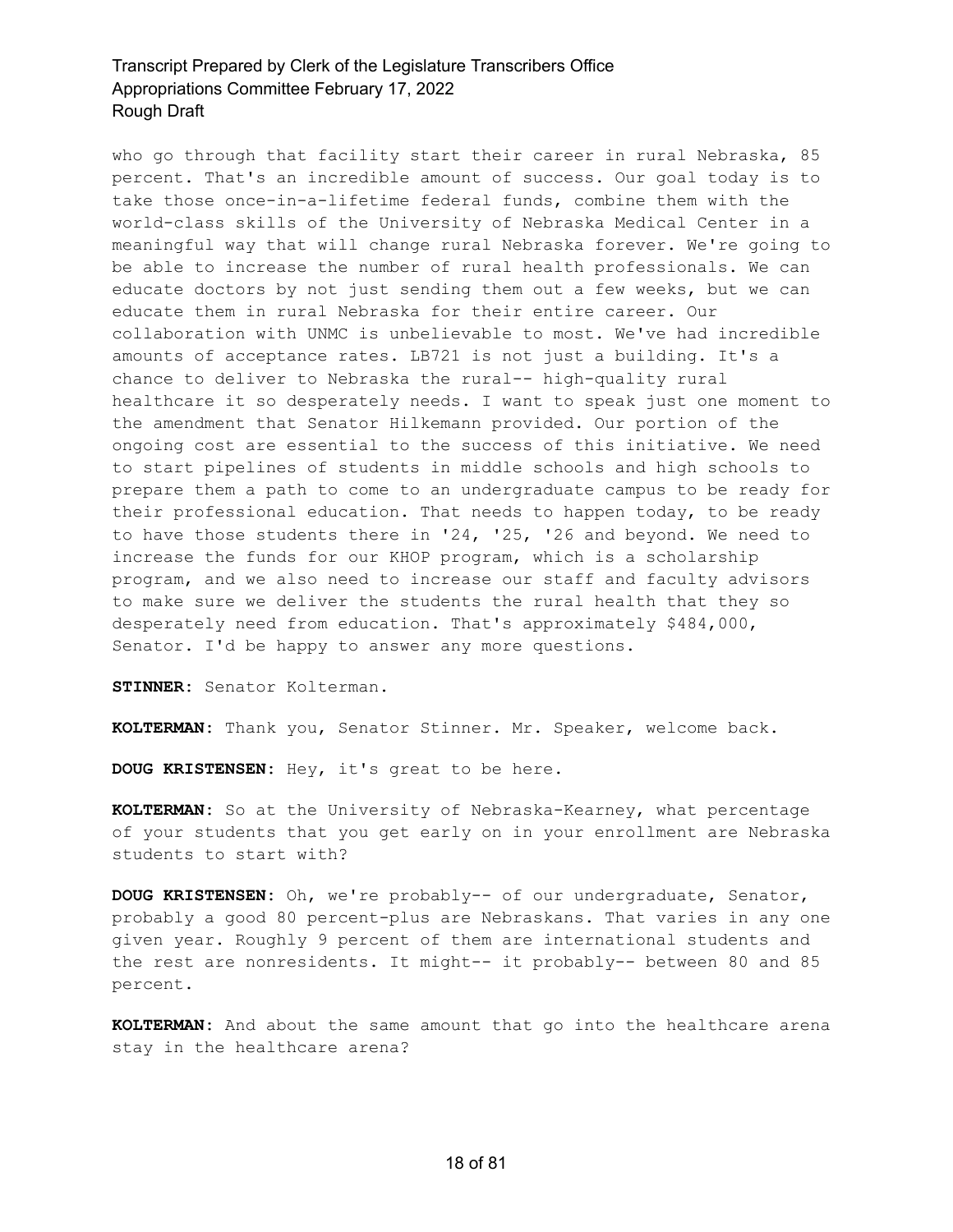**DOUG KRISTENSEN:** Though-- of those that go through the rural health, health science education complex, about 85 percent of them stay. So when I first started, we probably had 100 to 150 students who were interested in healthcare professions. Today, I think we're getting close to 900, probably will soon be over 1,000. If that's what the interest is, we need to provide the professional opportunities for them, the professional education. They're going to go somewhere.

**KOLTERMAN:** Thank you.

**DOUG KRISTENSEN:** We want them to stay here.

**KOLTERMAN:** Thanks for coming all the way from Kearney.

**STINNER:** Senator Dorn, did you have a question?

**DORN:** Thank you, Chairman Stinner and thank you for being here today, Chancellor. You, you answered a little bit of my questions. My question is what's the deal with the amendment or whatever? And I guess help us understand-- you talked about, I call it filling with- going in and visiting those high school programs. Are any of these- this facility proposed and those programs that will come about with this, are any of those currently going on at Kearney or is this something that will be brand new or--

**DOUG KRISTENSEN:** That, that's a, that's a good question. In 2015, we started with programs from two of the colleges of UNMC; nursing, which has been on our campus for a long, long time, but they've certainly put it on steroids and increased the numbers. Allied health came out. The thing is I had no idea what allied health was, Senator. I've since learned. I mean, those are the PTs, those are the medical stenographers, PAs, and so on. Those are existing programs. We're now talking about bringing the other colleges of UNMC, medicine, public health, pharmacy, and so on. We would add to nursing and we would- and you'll, you'll hear that testimony this afternoon and we would add to the college of allied health as well. And so we proved the concept with the first two and now we're ready to go and, and I think really make a big change here.

**DORN:** One more quick question in relation to that then. Many of these programs that are going to be developed or be part of this new complex, they are in addition to a four-year college degree or how is that stacking up?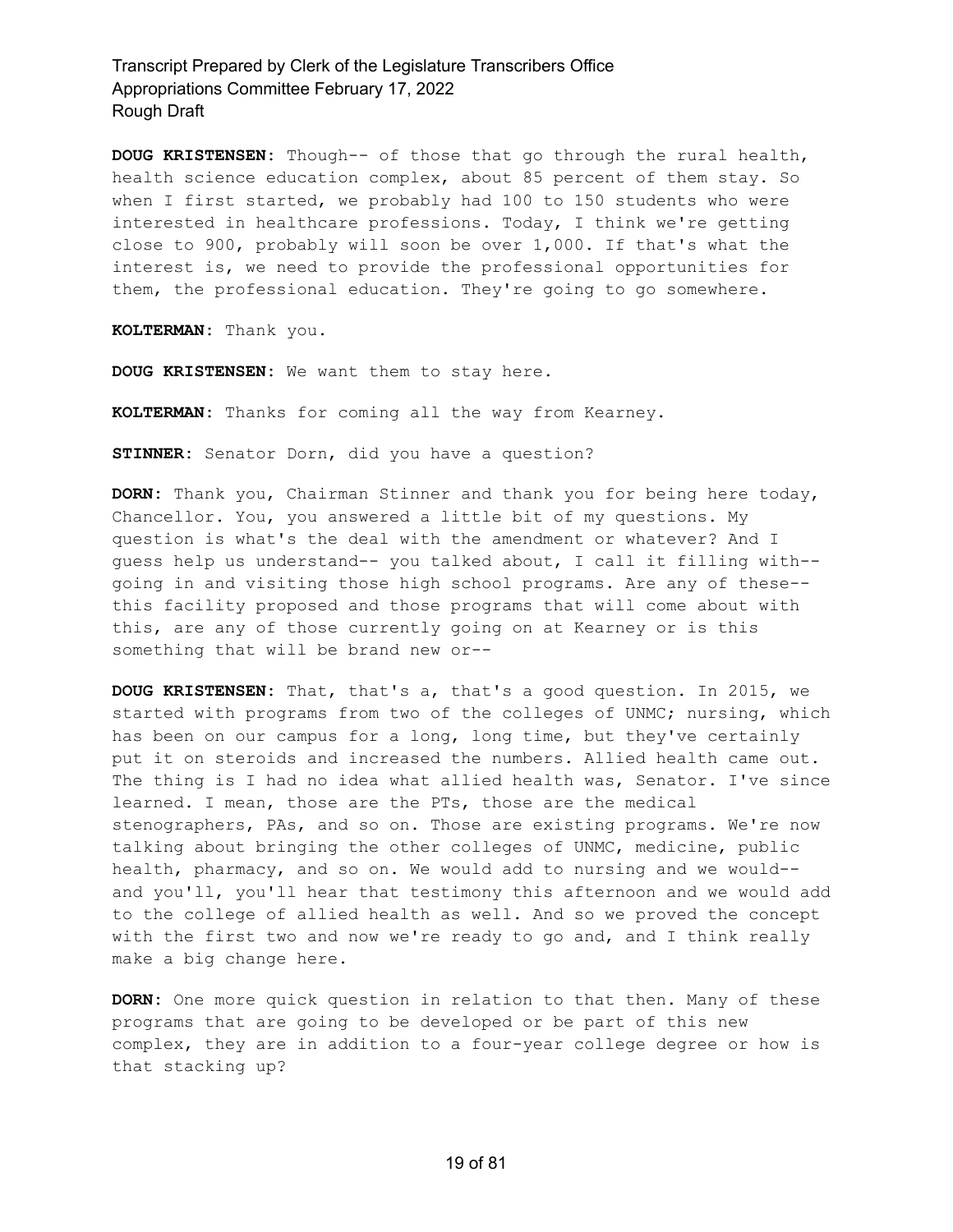**DOUG KRISTENSEN:** That's, that's correct. So let's take-- well, any of the, the programs, the college of medicine, pharmacy, and so on. You would get an undergraduate degree, a four-year degree, and this would be your professional degree.

**DORN:** Yes, OK.

**DOUG KRISTENSEN:** And so that's the reason we've got to start in the seventh grade to get them to an undergrad to be able to get them ready to take the right classes in chemistry, biology that they'll be successful in these professional programs.

**DORN:** Thank you, thank you for your--

**DOUG KRISTENSEN:** Yeah, you're very welcome.

**STINNER:** Any additional questions? Seeing none, thank you.

**DOUG KRISTENSEN:** Thank you very much.

**STINNER:** Good afternoon.

**JEFFREY GOLD:** Well, good afternoon, and thank you, Chairman Stinner and members of the committee. My name is Dr. Jeffrey Gold, J-e-f-f-r-e-y G-o-l-d. I have the honor of serving as the chancellor of the University of Nebraska Medical Center and the executive vice president and provost of the University of Nebraska System. I appreciate the opportunity to speak with you today as-- and address the impact of three of the bills that you'll be hearing about this afternoon that will span across the entirety of the 500-mile-wide Nebraska communities that we serve. You've heard from my colleagues and I hope to be able to add to that. The three UNMC requests that I will address are all highly sustainable and are all highly consistent with the explicit intent and the regulatory requirements of the American Rescue Plan Act or ARPA. We very much appreciate the senators who have sponsored and supported these bills. First, let me address LB766 you'll hear more about in a few minutes, the \$15 million towards the creation of a pancreatic cancer center of excellence at UNMC. As many of you know, pancreatic cancer is the fourth-leading cause of cancer death in Nebraska, claiming the lives of over 200 Nebraskans a year. The incidence of pancreatic cancer in Nebraska increases every year due to the particular difficulty to diagnose it early and even more difficult to treat in its later stages. Further, the COVID pandemic has significantly delayed access to all cancer screening widely across the state, resulting in later diagnosis, which then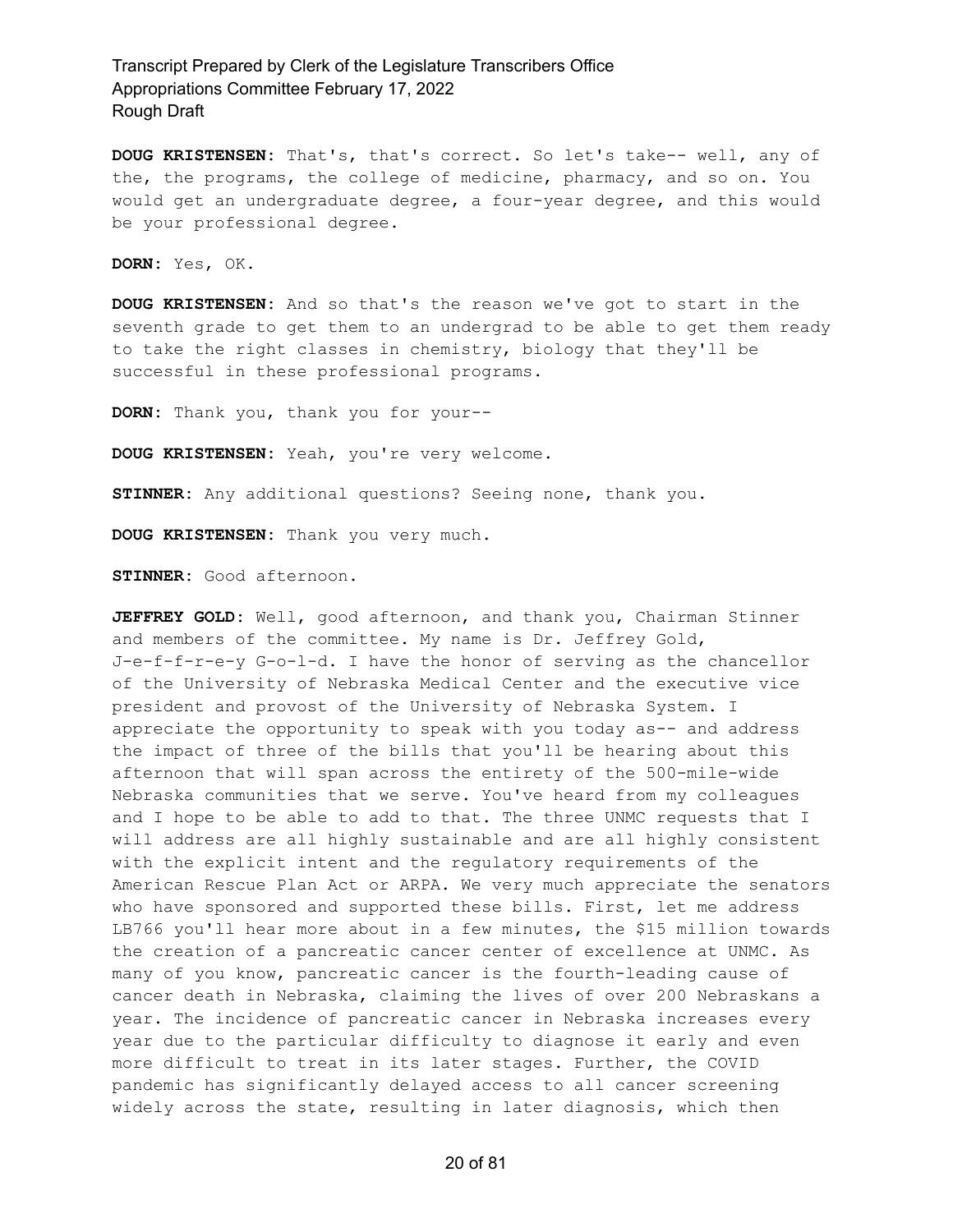results in later treatment, which then results unfortunately in increasingly tragic and potentially preventable suffering and loss of life. This is particularly true for pancreatic cancer. Our research success and our national distinction in this field has created a solid foundation. With this additional funding, the center will provide UNMC with critically important new resources needed to help our scientists and physicians develop and test novel early screening modalities and promising therapies for pancreas cancer, many of which will be applicable to other solid tumors such as breast, prostate, ovarian, and many others. The second bill I wish to address is LB950, that's \$10 million towards the UNMC Global Center for Health Security. UNMC's Global Center for Health Security has made Nebraska a national voice on health security expertise. Beginning over 20 years ago, this expertise was critical in our nation's response to the Ebola pandemic and many others. And more recently, while generating over \$46 million in extramural funding for UNMC, the center has helped inform and support global, national, and local COVID responses. It also has provided technical consultation to Nebraska's industries, universities, K-12 schools, the arts, athletics, and a myriad of other services as they navigated through this pandemic. This investment will help the center to maintain its leadership role in infectious diseases while maintaining Nebraska in national prominence in healthcare preparedness and response for all hazard events such as national disasters and other challenges to the health and security of Nebraska and our nation. As the pandemic has demonstrated, our health security not only impacts our personal and family safety, but our economy, our education, our travel, our spiritual, as well as our emotional well-being. From an economic perspective, it is estimated that this investment will have an annual economic impact of over \$27 million and add over 220 high-paying jobs. And then finally, as Chancellor Kristensen addressed and Senator Hilkemann and Senator Lowe, the critical need for a new facility. I wish to speak today regarding the ongoing funds to support the new program offering housing in the Kearney campus. For a long time, but accelerated over the past two COVID pandemic years, the rural Nebraska healthcare workforce has become more critically depleted. Retirement and career burnout have touched every community in our state, but a very high impact to rural Nebraska, which was at critical levels before. By expanding the educational programs through the Healthier Rural Nebraska Initiative at Kearney, UNK and UNMC will contribute significantly to the current and future state of rural physical and mental health workforce needs while also strengthening the economic growth, job creation, and in many instances, the very survival of some of our rural communities. I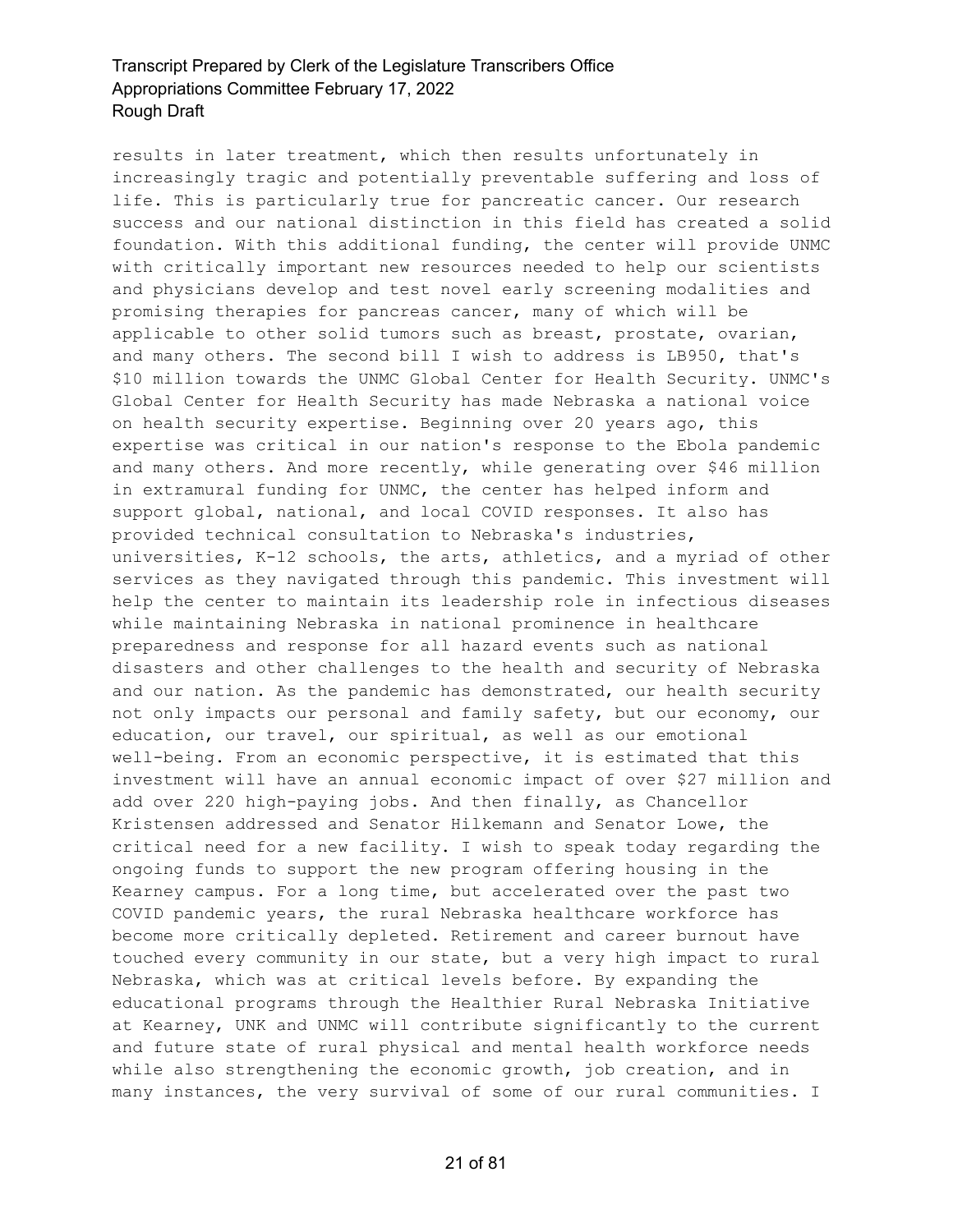thank you today for your time and I'm very willing to answer any questions on any of these three bills that you may have. Thank you.

**STINNER:** Any questions? Senator Kolterman.

**KOLTERMAN:** Thank you, Senator Stinner. Welcome again, Dr. Gold. I've had the opportunity to work with you now for four years and it's key that we get the pancreatic cancer, which you addressed, the center of excellence up and running. Can you talk a little bit about the quality of candidates that are coming or the one that's coming for sure to run the program and the type of candidates who we'll have that apply to become part of the center of excellence?

**JEFFREY GOLD:** Well, first of all, thank you for your question and thank you for your support of this, Senator. The, the pancreas cancer research and clinical programs at UNMC are highly regarded worldwide. We have existing excellent programs in early diagnosis and, of course, state-of-the-art care, but I think you're referring to the recruitment of Dr. Sunil Hingorani from the Fred Hutchinson Cancer Center in Seattle, who is clearly regarded as one of the very top pancreas cancer physician scientists in the United States. Sunil will bring with him a team of investigators and clinicians to just add to the breadth and depth/ we have been recognized by the National Institutes of Health with extensive extramural research funding, and by the way, as I'm sure you know, well supported by the private philanthropic community. The attraction to Dr. Hingorani and to others to join the center was based on the potential that this bill will be successful and I thank you for that.

**KOLTERMAN:** Thank you.

**STINNER:** Additional questions? Seeing none, thank you very much.

**JEFFREY GOLD:** Pleasure, thank you for the privilege.

**JULIANN SEBASTIAN:** Good afternoon, Chairman Stinner and members of the Appropriations Committee, thank you for the opportunity to provide testimony related to LB721. I'm Juliann Sebastian, J-u-l-i-a-n-n S-e-b-a-s-t-i-a-n, dean of the University of Nebraska Medical Center College of Nursing. I am representing UNMC and the other deans whose programs are part of the Healthier Rural Nebraska Initiative of which you've been hearing about. I speak in support of LB721. As part of this initiative. The UNMC Colleges of Medicine, Pharmacy, and Public Health would add new programs to the UNK campus and the colleges of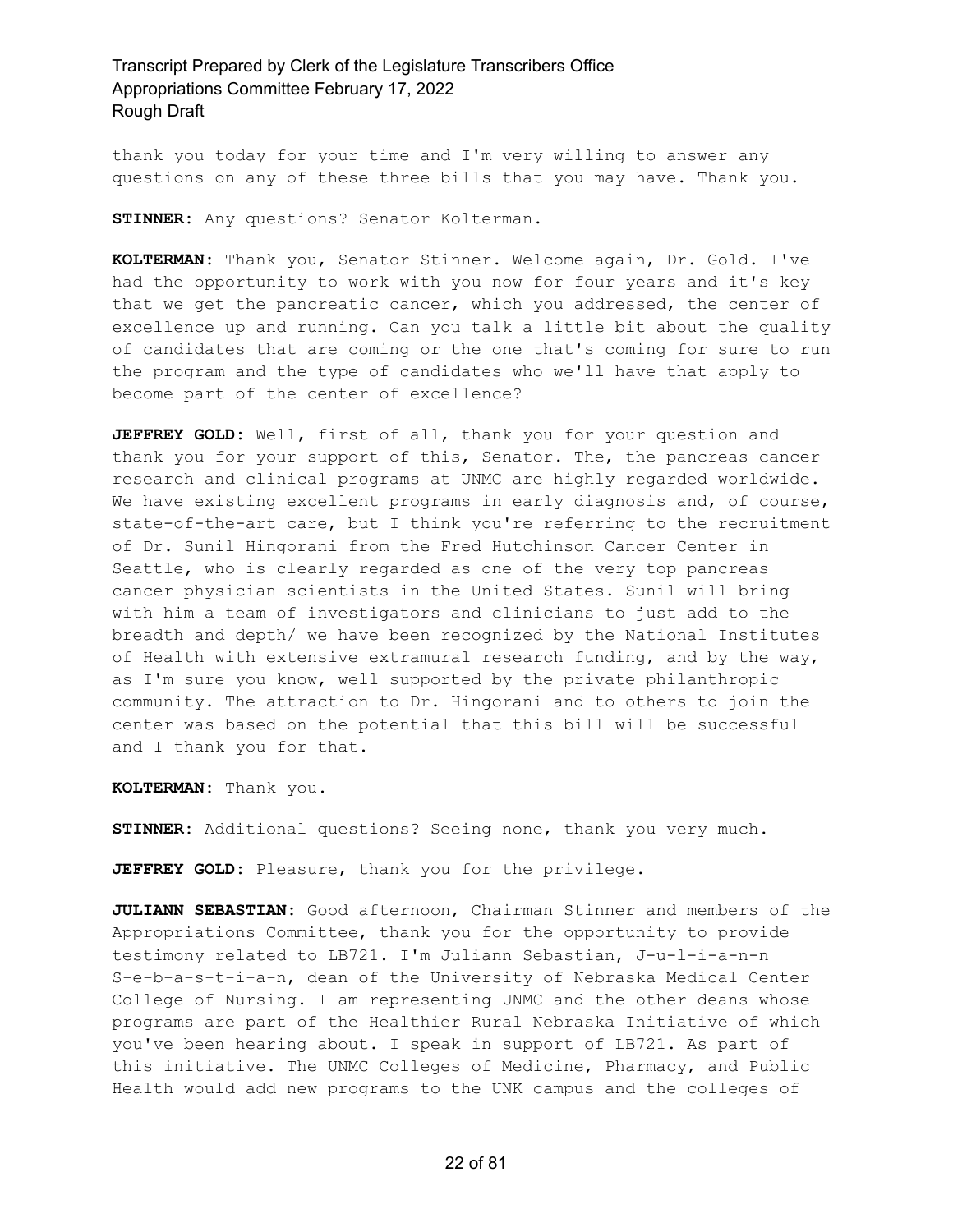nursing and allied health professions would expand enrollments on that campus. Expansions would be made possible by the additional space in the building being-- that is being proposed, as well as the ongoing funding. As you know, shortages of healthcare personnel have worsened throughout the pandemic. Healthcare professionals have been reporting exhaustion and burnout, with some leaving their fields and others leaving one organization to seek better opportunities in another, leading to spiraling turnover and greater instability among clinical staff. Staff have been out due to COVID either because of illness or for quarantine or isolation. Many staff are retiring and some choosing to retire earlier than they had originally planned. The Nebraska Center for Nursing reports that 21 percent of the current registered nurse workforce was born between 1946 and 1964. This means that over the next eight years, that entire group will be of retirement age. This comes at a time when the population of the state is aging, with many people in need of healthcare. Further, data from the 2021 Registered Nurse License Renewal data indicate that more nurses are considering leaving their positions than in prior years. Similar issues and shortages are present in each of the other health professions as well. We know that rural areas experience a disproportionate impact of these shortages. All counties except Douglass and Lancaster have been designated by the state of Nebraska as shortage areas for at least one type of primary care specialty. The medicine and nursing workforces are not alone. For example, the number of practicing pharmacists in the state declined between 2017 and 2019 and now 17 Nebraska counties have no pharmacist at all. Health professional shortages themselves are a threat to the public's health. Nursing shortages are related to increased mortality, increased numbers of medical errors and injuries, closed beds, reduced access to surgeries and procedures, and inability to care for people when needed. In addition, with nearly 22 percent of Nebraska's population identifying as racial or ethnic minorities and none of the health professions groups reflecting that demographic composition, there is work to be done to ensure culturally congruent care for Nebraskans and opportunities to pursue these careers for all Nebraskans. The Healthier Rural Nebraska Initiative is a solution built on success. We thank all of you, the Nebraska Legislature, for the support provided for the first phase of the nursing and allied health expansion in Kearney. That investment resulted in the construction of the Health Science Education Center on the UNK campus and the expansion of our programs from 130 students enrolled in 2015 to 306 students enrolled in 2021, which is a 135 percent increase. Additionally, two programs were added beyond the original projections. Those are the occupational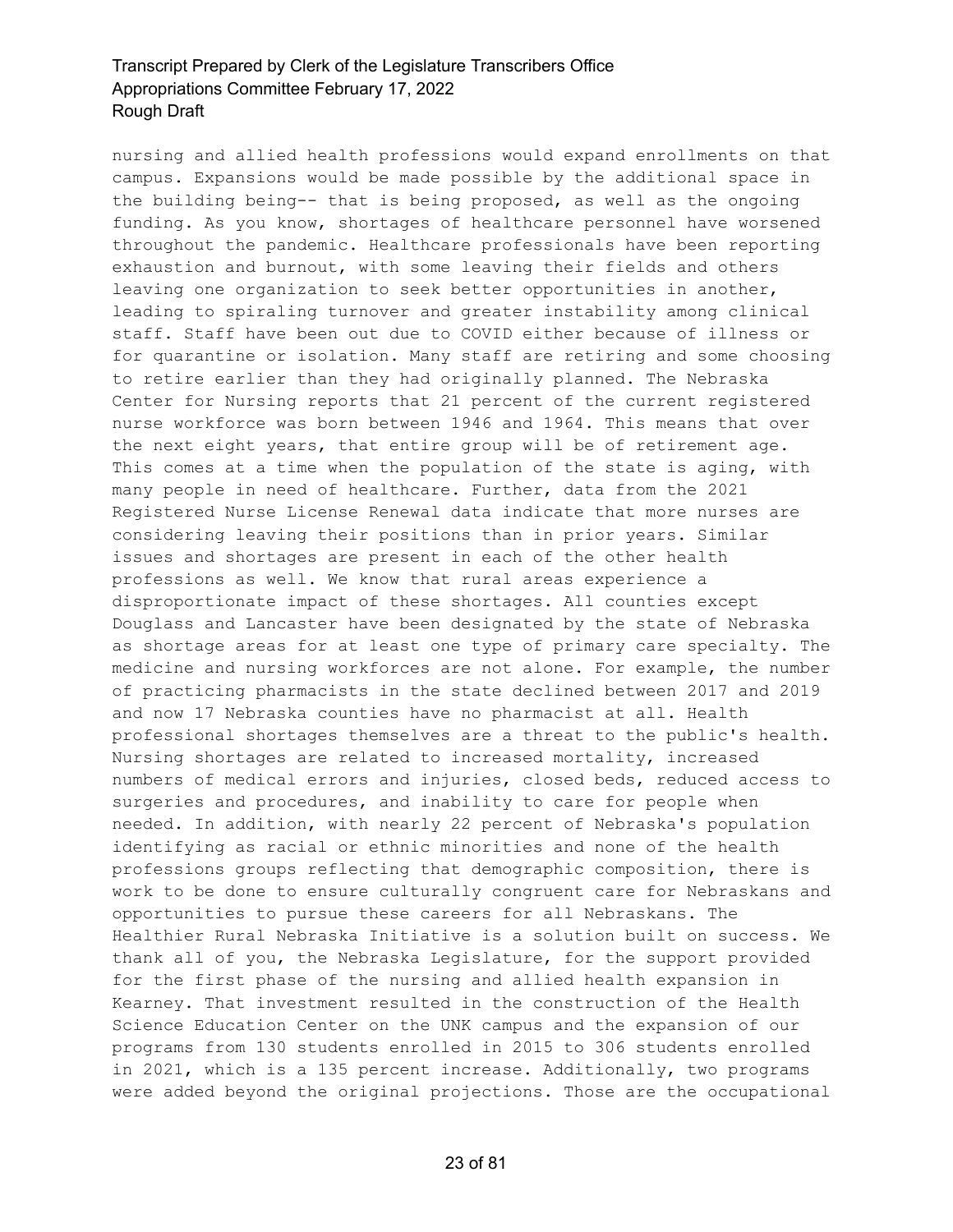therapy program from the college of allied health professions and the accelerated program-- the accelerated BSN program from nursing. This success laid the foundation for this current request. The deans of the UNMC colleges have submitted letters on the legislative portal indicating their support and specific details for expansions building on this success. In closing, I wish to thank each of you-- Senator Stinner and each of you on the committee for the opportunity to provide support and testimony in support of this initiative. Dr. John Craig from Minden will follow me and will address similar issues from his perspective in clinical practice. I'd be happy to answer any questions.

**STINNER:** Any questions? Senator Clements.

**CLEMENTS:** Thank you, Mr. Chairman. Thank you, Dean Sebastian. Regarding the nursing program at UNK, is it full?

**JULIANN SEBASTIAN:** It, it is full.

**CLEMENTS:** You taking any applicants now?

**JULIANN SEBASTIAN:** No, we're admitting all the applicants that we can-- that we receive who are qualified. I'm pleased to share with you that our program has grown from roughly 124 students when we began the first expansion in 2015 to now 167 students and we're projecting adding 40 more with the new proposal.

**CLEMENTS:** And there's enough demand or interest in students to fill the program--

**JULIANN SEBASTIAN:** There is.

**CLEMENTS:** --there?

**JULIANN SEBASTIAN:** There is. We work at it. We are building pipelines. We build connections with the community colleges. We never take it for granted, but there is interest and people-- many of our students are telling us they want to be part of the solution in terms of healthcare issues.

**CLEMENTS:** And are you finding those nurses want to work in rural Nebraska?

**JULIANN SEBASTIAN:** Yes, especially those that we educate in rural Nebraska and I would amplify Chancellor Kristensen's comments about 85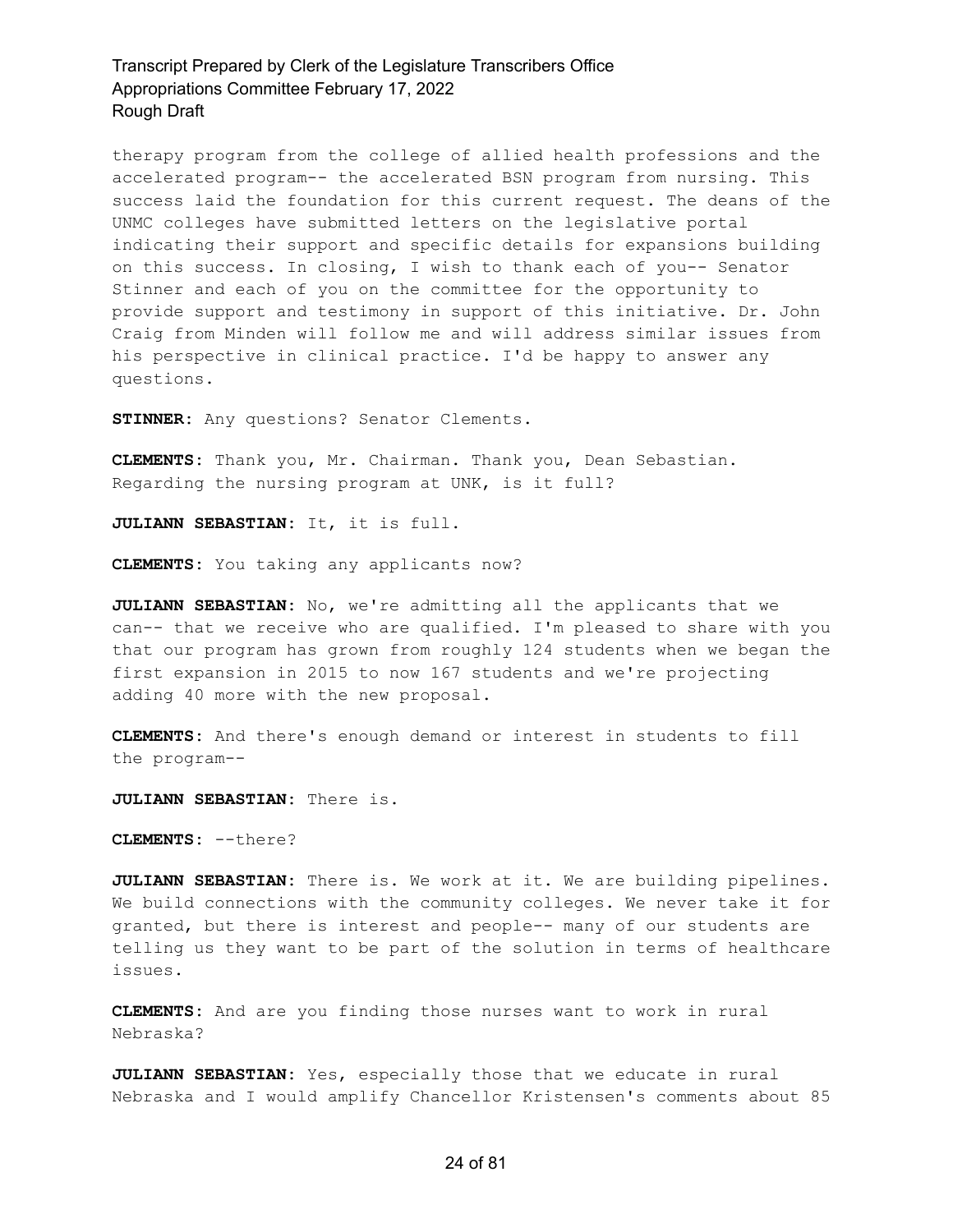percent of graduates staying in the area. Those are close to the numbers. We're seeing anywhere from 80 to 90 percent staying in Nebraska statewide, depending on the program that they're in.

**CLEMENTS:** Thank you.

**JULIANN SEBASTIAN:** Thank you.

**STINNER:** Thank you. Additional questions?

**JULIANN SEBASTIAN:** Thank you.

**STINNER:** Thank you very much. Afternoon.

**JOHN CRAIG:** Good afternoon, Chairman Stinner and members of the Appropriations Committee, thank you for the opportunity to provide testimony in support of LB721, a bill that appropriates funds for the University of Nebraska-Kearney and the University of Nebraska Medical Center's healthier rural nebraska project. And thank you, Senator Hilkemann, for introducing the proposal. I'm John A. Craig. That's J-o-n-- J-o-h-n C-r-a-i-g. I currently live in Minden, Nebraska, where I'm lucky enough to practice as a rural family physician. I work for Kearney County Health Services. Today, I'm before you representing two factions of people: number one, as a rural community dwelling Nebraskan concerned about the preservation of the healthcare workforce in Nebraska; and two, the hundreds, if not thousands, of rural medical practitioners working every day to provide quality medical care to those we serve. I also had the opportunity to grow up in Minden, Nebraska, which is a town southeast of Kearney, around 22 miles. As a child, I saw the value of a local physician in a rural community and I made it my life goal to be some-- be one someday. In 2003, I graduated from Minden High School and then following that time, pursued secondary education at the University of Nebraska in Kearney, graduating in 2007. I got married and convinced my wife to return to Kearney in 2008, where I was lucky enough to be selected as one of the first classes of the Kearney Health Opportunities Program, where at that time, was a nontraditional student program. I completed that year and pursued my medical degree at University of Nebraska Medical Center. I graduated from UNMC in 2013. In 20-- 2012, I was accepted into the Accelerated Family Medical Residency Program, which was a program that was geared towards providing an additional year of experience to residents who planned to practice in rural settings. I graduated residency in 2016 and moved to Minden in that time, where my wife and I are raising our four children. I'm very proud to serve the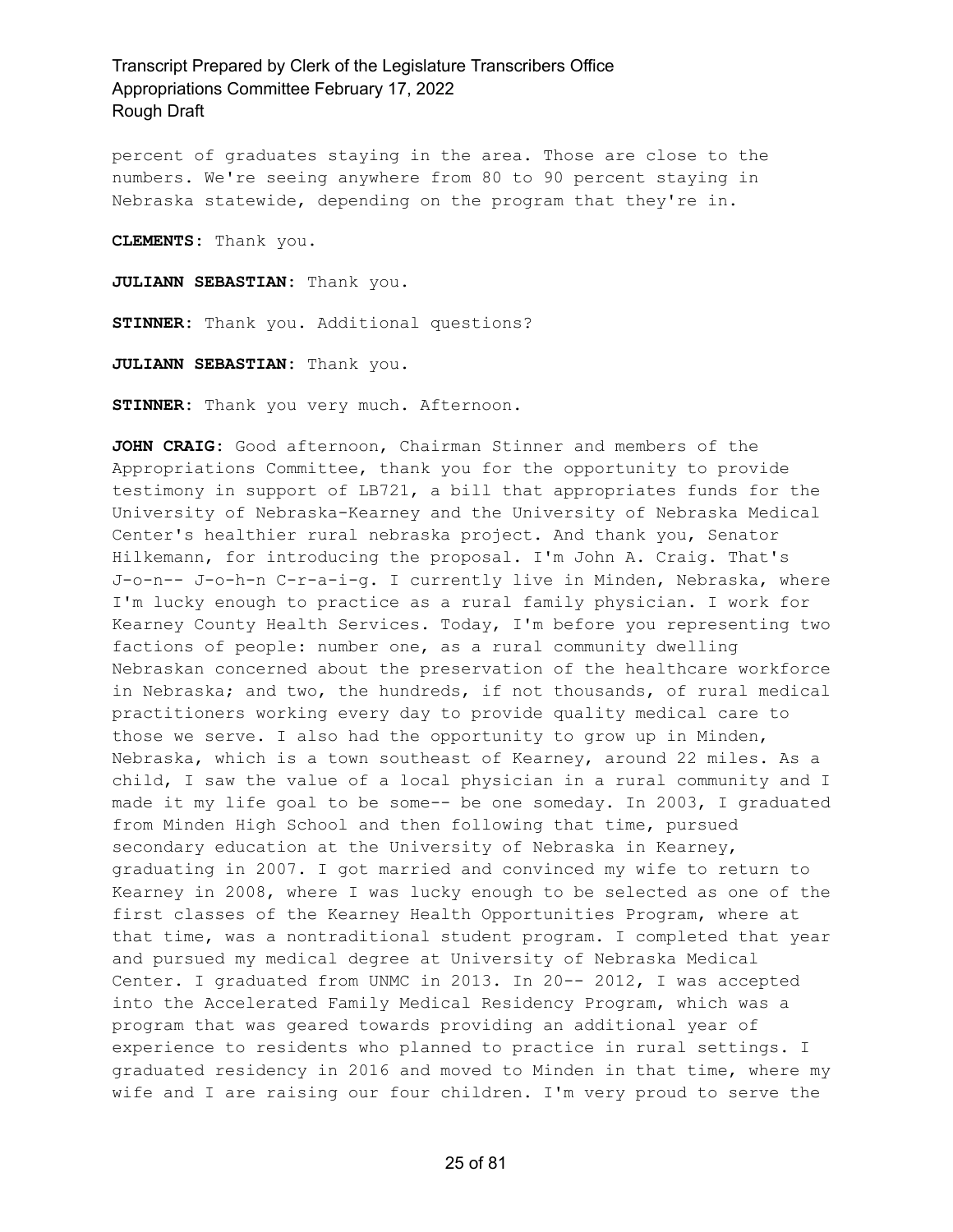community in which I was raised. Rural healthcare practice has been a major focus in my life. Providing quality healthcare to those in rural Nebraska is a problem that has recently been a focus of my thoughts, as the hardworking people of rural Nebraska deserve quality healthcare practitioners that are trained in a rural-focused setting. The opportunity to expand UNMC programming to the Kearney campus piqued my interest, as this would certainly help solve some of the challenges faced in recruitment and retention to those to rural practice. With the potential for increased students in the area, preceptorship of those students is something that our clinic and our organization has already given some thought to. Currently, we're signed up to be a rural preceptor site for family medicine residents from UNMC. Helping those students and residents interested in practicing in rural areas complete a rural-focused clinical training and experiential learning in the communities they plan to serve is something that is very, very important and something that I continue to explore in terms of educational opportunity for years to come. Training in rural Nebraska allows health professionals to, to be well-prepared to meet the health needs of our rural communities, become integrated into those communities, and experience the culture of the community. Rural healthcare practice is best experienced by learners in a rural setting, as it does provide unique challenges which student, students will be subsequently prepared for. I strongly believe that expanding UNMC's medical education to Kearney would attract students with a rural focus, thus increasing the probability that those students would eventually return to rural practice following training. Students would be able to see themselves living, working, and perhaps raising a family in a rural community and the importance of the economic viability for such communities are experiences that could be provided by expanding rural-focused education. As the healthcare workforce in Nebraska ages and eventually retires, recruitment to rural areas would be of importance, as studies show that most students practiced where- near where they trained. Providing expanded rural-focused medical education would provide-- would be progress towards preserving the viability of our healthcare workforce in rural Nebraska. Certainly, if I was given the opportunity to train in Kearney near my support system of my family and to learn the medical resources and systems that I would utilize in practice, I would have taken that opportunity without question. For all the reasons noted, I respectfully ask that you support both the \$60 million ARPA federal fund appropriation request to support the construction of the building to support this expansion and the \$15 million ongoing funding request necessary for the operation of the programs in allied health, nursing, medical--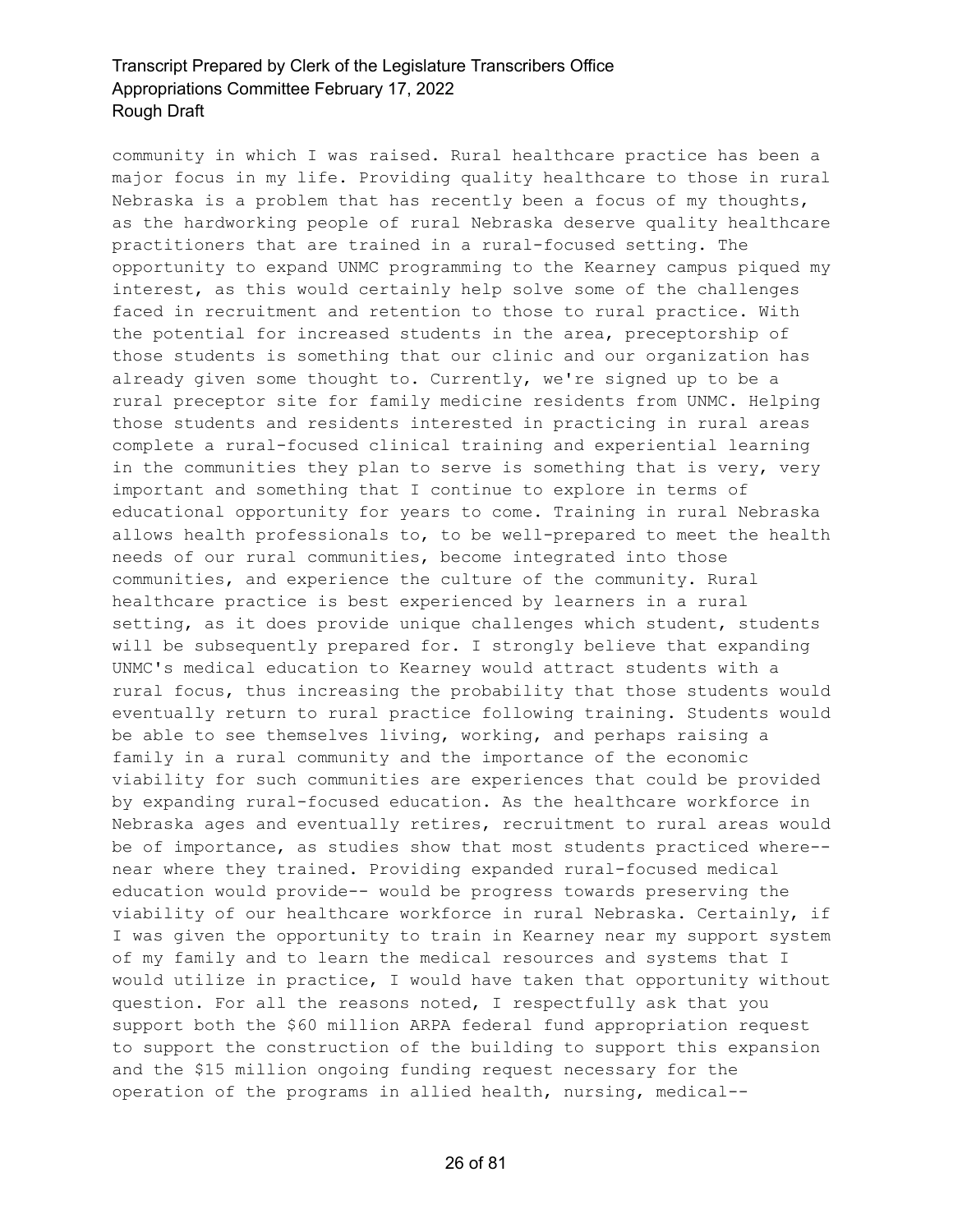medicine, pharmacy, and public health. The healthcare workforce of the future, especially in rural Nebraska, depends on an investment and progress like this, innovative and based on proof of concept. In closing, thank you, Senator Stinner and members of the Appropriations Committee for the opportunity to provide testimony in support of the Healthier Rural Nebraska Initiative. I welcome any questions you may have.

**STINNER:** Thank you. Questions? Seeing none, thank you.

**JOHN CRAIG:** Thank you.

**STINNER:** Afternoon.

**NOAH LIMBACH:** Good afternoon, Chairman Stinner, members of the Appropriations Committee. My name is Noah Limbach, spelled N-o-a-h L-i-m-b-a-c-h, and I currently serve as the student body president and student regent at the University of Nebraska at Kearney. I want to thank you all for this opportunity. I'm here today on behalf of the University of Nebraska System to support LB721, which appropriates federal ARPA funds to construct a Nebraska rural health education building at UNK. This building will be home to a rural expansion of our state's health sciences education, including future physicians, mental health professionals, allied health professionals, along with an expansion of our training and nursing, all delivered in collaboration with the University of Nebraska Medical Center. This is a project that I'm personally very passionate about, as I was born and raised in rural Nebraska and I have a dream of practicing healthcare in the Kearey area, my home. However, this project isn't about me. It's about the betterment and advancement of our great state as a whole. It is well known that the rural parts of our state are in desperate need of more providers across the entire healthcare network and UNK is uniquely poised to meet this ongoing challenge. As a Kearney native, I've had the privilege of watching my hometown grow over the last 21 years and I think that it's the perfect example of what happens when investments are made in healthcare. One specific example of this is UNK's exercise science department's impact on fighting childhood obesity in our community, a significant impact due to outstanding leadership and strong external partners. Kearney has developed a strong culture of health and that could not have happened without the collaboration of the University of Nebraska and the State Legislature. Kearney is unique in this fact, as most of rural Nebraska is facing an epidemic of healthcare inaccessibility. To solve this problem, we need to build a sustainable system. This system cannot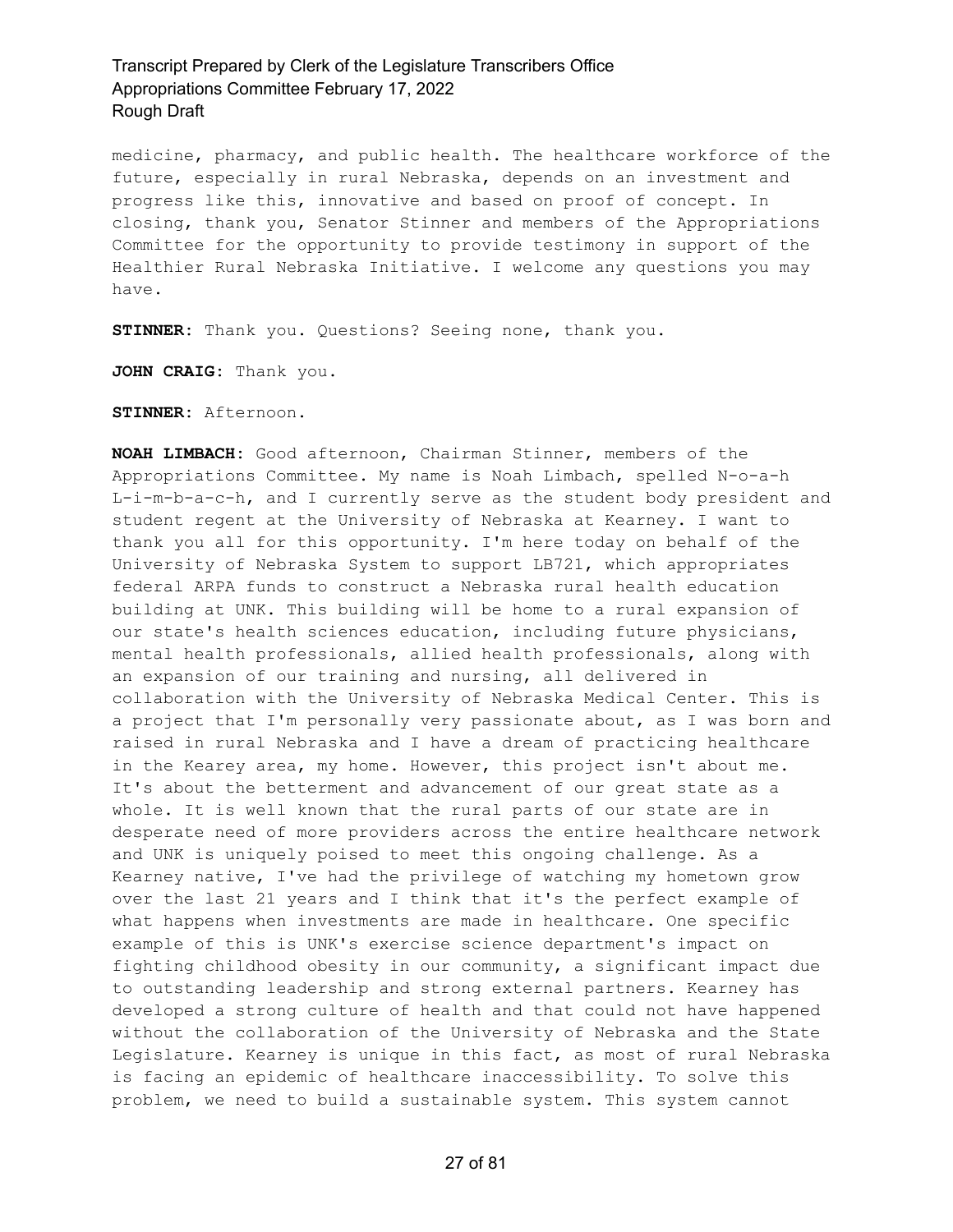exist without education serving as the foundation. When a student like myself is weighing the options of our future, we want to go where we're going to be supported and where we can grow. Investment in this project will send a strong message to the over 750 students at UNK pursuing a career in health sciences and countless others across the state and the nation. If senators like yourselves commit to supporting students through foundational and continual education here in rural Nebraska, we will not be talking about a rural healthcare shortage for much longer. This program presents the opportunity to set a national example on how to address the rising need for healthcare professionals effectively. As proven through exceptional professional program acceptance rates, UNK prepares students for careers in healthcare better than many peer institutions. I personally could not have asked for a better undergraduate experience to prepare me for the next step. UNK boasts a student body with over 40 percent being first-generation college students and boasts most being from rural Nebraska. Our students go into healthcare to better their communities and the pipeline that UNK has built into the healthcare field is admirable. However, there's a great need for additional resources in order for us to grow our healthcare network in rural Nebraska. This project will provide the education, the training, and the culture needed to allow students like myself to stay in rural Nebraska and provide help to those who make our rural communities so special. The beauty of healthcare is that it is a team effort, not a single person or profession. This project provides opportunities for nearly every player in this team. By investing and providing comprehensive healthcare education in Kearney, we will not only expand the number of providers in our state, but also train them in an environment that will prepare them to best serve the uniqueness of rural Nebraska. Thank you for your time. I'd be happy to answer any questions you may have.

**STINNER:** Thank you. Questions? Seeing none, thank you. Any additional proponents? Any opponents? Anyone in the neutral capacity? Seeing none, would you like to close, Senator?

**HILKEMANN:** Yes, I would. First, I want to address Senator Dorn and your question. As I was sitting there and you asked that question, I got thinking back. I didn't go to the University of-- I went to Nebraska Wesleyan. And in my entering class in 1965, I'm guessing that there were probably 100 of us that were interested in pre-med. I think maybe out of that 100, maybe only 8 to 10 of us got a terminal degree, either as an M.D. or podiatrist or dentist, physical therapy, osteopathy. Can you imagine-- when this gets going, there's probably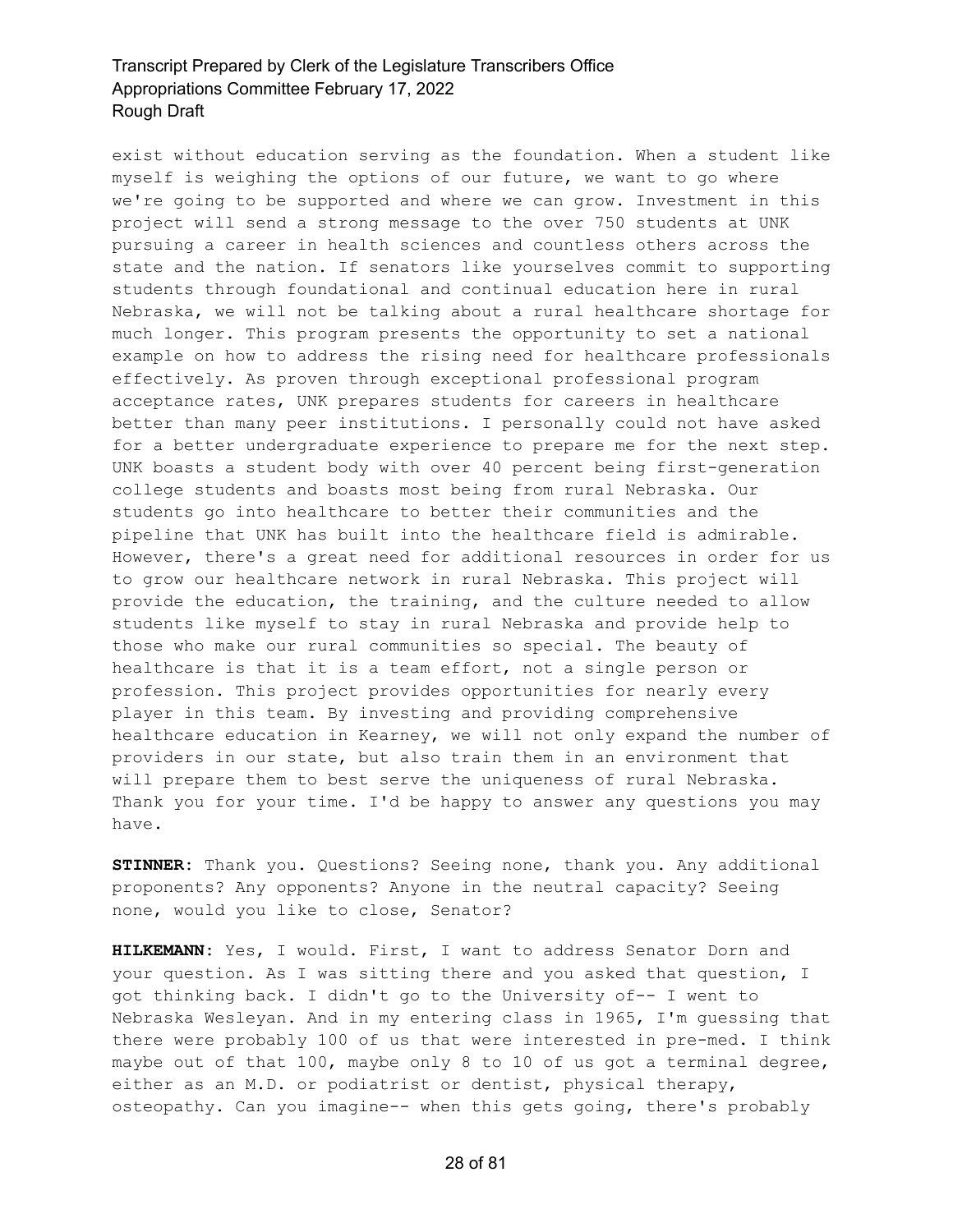going to be-- as Chancellor Kristesen-- you got 900. There's probably going to be 500 more students, at least, go to Kearney just because of the potential of getting into the medical school program. So it's going to be a huge thing for their whole undergraduate education then. That just came to me during that whole-- your, your, your question prompted that. So why is a senator that represents urban Omaha bringing this bill? As many of you know, I was raised on a farm in northeast Nebraska, Randolph. And you've probably all heard the story, you can take the boy off the farm, but you can't take the farm out of the boy, and that's me. I still love rural Nebraska. I know the importance of our healthcare. I was fortunate in Randolph, Nebraska, when I was growing up, there were actually two M.D.s in the town. Now they have an M.D. occasionally that comes into the town and now it's a physician's assistant, at least have some type of healthcare. While I was training or when I was practicing in Omaha, I developed a rotation to the University of Nebraska Medicine with their rural health or family physicians. And they actually did an elective rotation in my podiatry practice as would-- they would be there from anywhere from two weeks to a month and it was-- again, it was an elective that they had. I probably, over the years, helped train 30 or 40 of their family practice residents and some of these people had been part of the, the, the KHOP or RHOP-type program. And I would, I would talk with and said, now, are you going back to so-and-so, are you going back to wherever your-- particular area you were coming from? A lot of them, no, well, I got here and I met my wife or, or my husband or whatever and I'm going to-- I have to be within 50 miles or whatever and I thought it's important that we train these people where they want to practice down the line. And when I first-- in my first conversation with Dr. Gold, I said, what are the possibilities of getting a medical school at the University of Nebraska-Kearney? He said, oh, there's so many components to that and that's-- it's easier said than done and it's so forth. But he said, you know, we, we, we, we're training them some out there now, but it's not like having an M.D. school. I've never, I've never quit asking that question of our presidents and I've brought it up to Chancellor Gold numerous times. When are we going to establish a medical school at University of Nebraska-Kearney? I was so honored at this point that they now with-- the potential, this one-time potential that we have of using these funds to start a transformative medical school that will-- for-- dedicated to rural healthcare. Just as you and I, Senator Stinner, took that trip out- we didn't really know what iExcel was until we saw iExcel. That facility, if you haven't seen it in Omaha, take the time to do it. It is-- it, it not only has been great for the medical school, for our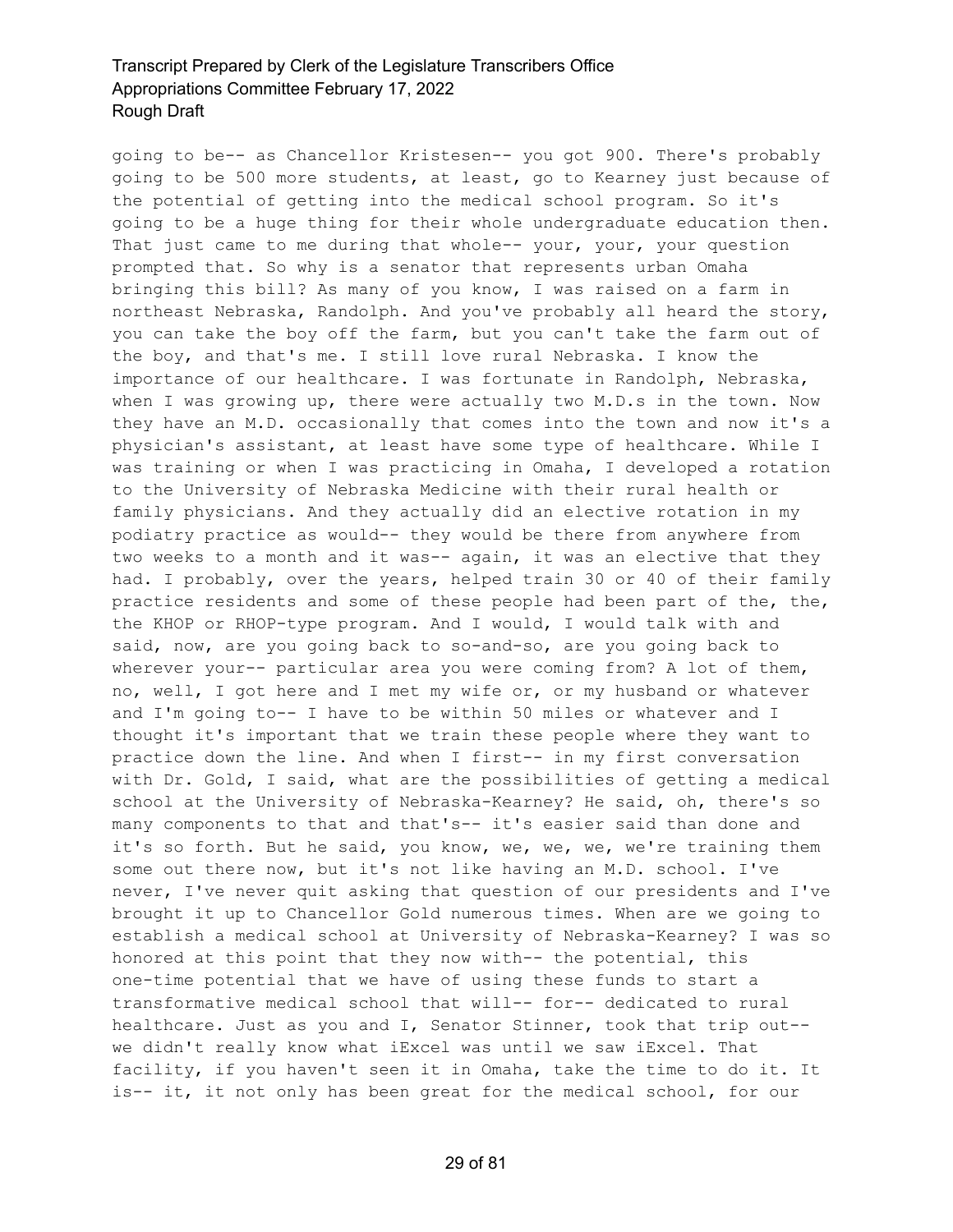state, for our nation, it has international prominence. I can see this medical school starting off being very important to rural Nebraska, to our state. And with the leadership that we have at UNMC, this will be the model that other states will take in, in establishing rural healthcare facilities. And with that, I would answer any other questions you may have.

**STINNER:** Senator Clements.

**CLEMENTS:** Thank you, Mr. Chairman. Thank you. Senator Hilkemann. I'm just not sure how comprehensive this facility would be. Would a- would family physicians be able to receive all of their training in Kearney?

**HILKEMANN:** Absolutely.

**CLEMENTS:** Really?

**HILKEMANN:** Yes, they would-- you would go-- you would start-- get your-- you could get your-- every-- you have-- for physicians, you have to have the, the bachelor's degree to begin with. And if you got accepted to that program, you could become-- get your M.D. program right there at Kearney.

**CLEMENTS:** So you wouldn't have to go to Omaha for part of it?

**HILKEMANN:** You would not have to go for that. You could go directly from that program and get your M.D. And, and they've-- already doing some training of residents. I don't know how the expansion-- if they may even have the-- but believe me, if we've got the students there, we'll have the residents that will come there.

**CLEMENTS:** Thank you.

**HILKEMANN:** You bet and I-- it's-- it will-- yeah, it, it, it's--

**CLEMENTS:** I wasn't sure--

**HILKEMANN:** --going to mushroom.

**CLEMENTS:** --whether it was just an in between or--

**HILKEMANN:** No, it's not in between.

**CLEMENTS:** OK.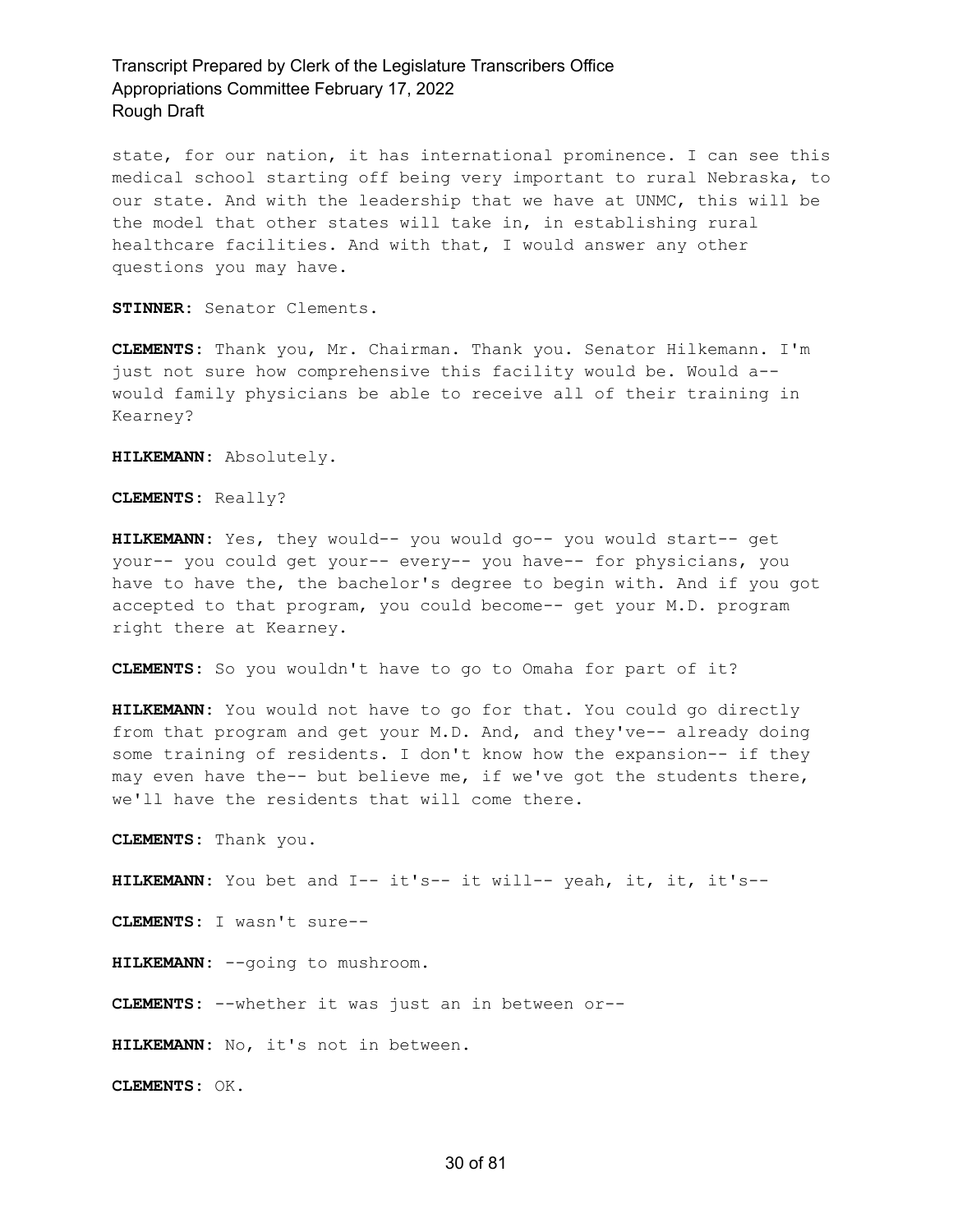**HILKEMANN:** This will be-- they will come out with a terminal M.D. degree.

**CLEMENTS:** OK.

**STINNER:** Additional questions? Seeing none, thank you, Senator Hilkemann.

HILKEMANN: -- very much.

**STINNER:** We have 19 letters of support for LB721 and one in opposition and that concludes our hearing on LB721. We will now open the hearing for LB766.

**VARGAS:** That's one way of going about this.

**DORN:** Way different name and all that.

**STINNER:** Senator Kolterman.

**KOLTERMAN:** Good afternoon, fellow members of the Appropriations Committee. For the record, my name is Mark Kolterman, M-a-r-k K-o-l-t-e-r-m-a-n. I represent the 24th Legislative District. I come before you today to introduce LB766 for your consideration. As introduced, LB766 is a bill that allocates \$15 million of federal ARPA dollars to create a center of excellence at the University of Nebraska Medical Center. It would focus on pancreatic cancer research. Before any state dollars are appropriated from Nebraska's share of the federal ARPA dollars, the university must raise \$15 million in private funds for this same purpose, thus creating a private-public partnership to research this terrible disease. While LB766 appropriates these dollars from ARPA, I would encourage the committee to explore other funding sources should the ARPA not be proper vehicle for funding this important project. I will tell you I have handed in an ARPA form to Senator Stinner. As you know, my involvement in this proposal is based on personal experience. I lost my wife, Suzanne, to pancreatic cancer four years ago. Her diagnosis came without warning, as she was a picture of health until she began noticing symptoms after the cancer spread throughout her body. Unfortunately, this could happen to anyone, any one of us, any of our families without warning until it's too late. In visiting with the medical professionals on how to screen for this cancer, it's-- it became quickly evident that there is no such screening available and there's very little that can be done to prevent the onset of this disease. Today, you'll hear from Dr Kelsey Klute, a researcher who studies this cancer, Dr. Jim Armitage,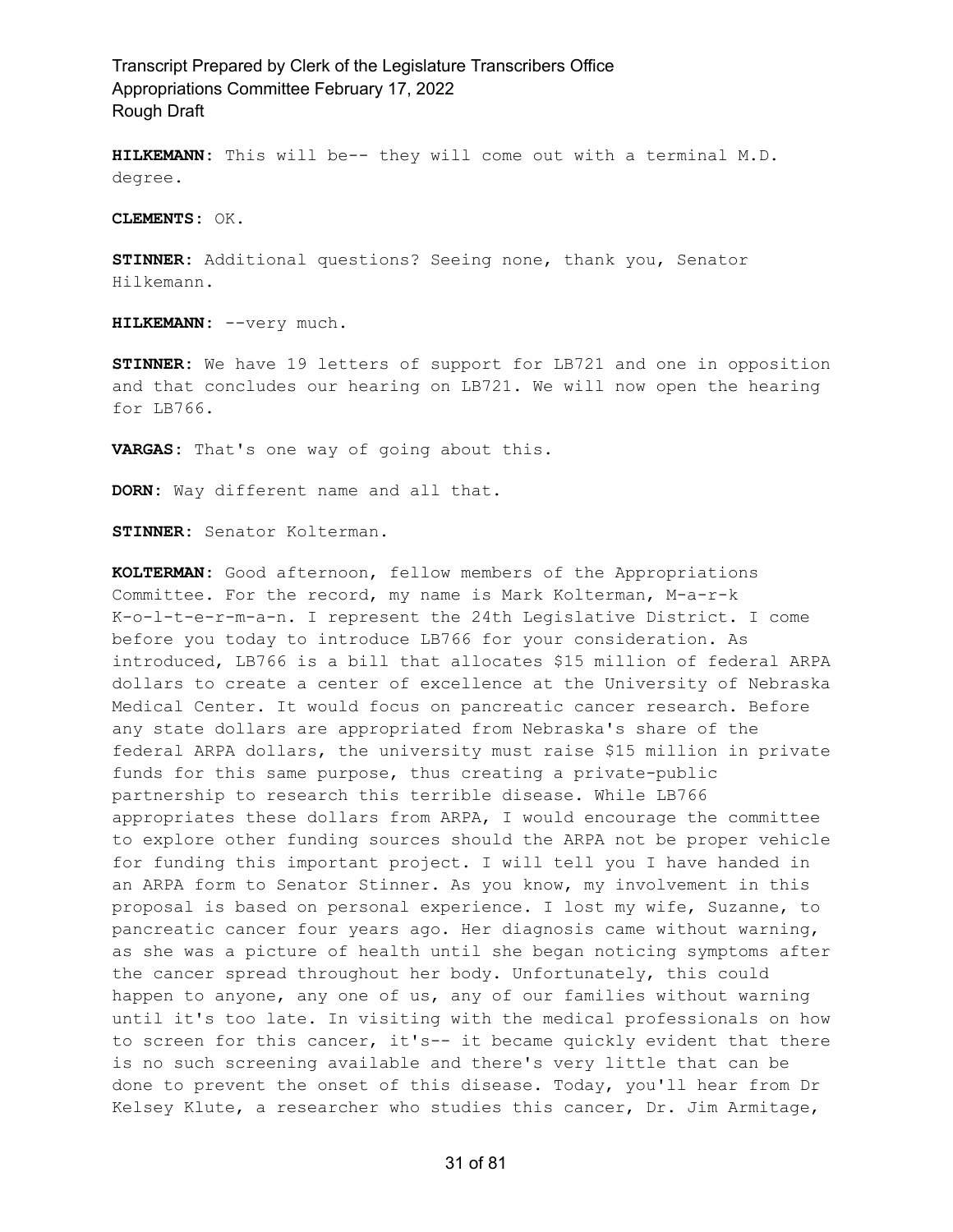a highly regarded oncologist who lost his first spouse to pancreatic cancer and his, his new spouse is with him today. One day as Dr. Armitage and I were talking, he shared the idea of establishing a pancreatic cancer center for excellence at the University of Nebraska Medical Center and I told him I wanted to help. This idea was endorsed by the Board of Regents and now we're working on funding the center. It's my hope that this new center will help many in the generations to come as UNMC focuses on pancreatic cancer research and treatments. Our goal is that one day, they will discover a screening for this disease and eventually find a cure. The reality is that currently there is inadequate focus on this, this specific type of cancer and is considered unfunded, and is considered unfunded research, largely because of how rare it is and the high mortality rate. While it's a relatively rare type of cancer, approximately 62,000 Americans or 170 people every day are diagnosed with this disease each year. Sadly, I'm certain that each one of you know somebody who's died from this horrible disease or is currently undergoing treatment. I believe in the University of Nebraska Medical Center and the great work that they're doing and I wish them the best as they look for a screening, new treatments, and maybe someday a cure. I'm hoping that with the establishment of this new center of excellence, we, as the Nebraska Legislature and citizens of Nebraska, can help them achieve their goal. With that, I'd be happy to try and answer any questions you might have.

**STINNER:** Any questions. Seeing none, thank you, Senator. Good afternoon.

**KELSEY KLUTE:** Good afternoon, my name is Kelsey Klute, K-e-l-s-e-y K-l-u-t-e. I'm here today representing the University of Nebraska Medical Center and the Fred and Pamela Buffett Cancer Center. Thanks for the invitation to speak in support of LB766. I'm a medical oncologist. My specialty is treating cancers of the digestive tract, especially pancreatic cancer, and I lead our clinical research program in GI oncology at the Buffett Cancer Center. It's no secret that pancreatic cancer is a terrible disease. It's one of the deadliest cancers. The odds of someone who's diagnosed with pancreatic cancer surviving five years is only 10 percent and the reality is that most people die within a year of diagnosis. Why is it so deadly? First, we almost always find it too late. Most of the time, it's spread to other organs by the time it's diagnosed and a curative surgery is no longer even a possibility. Second is disease biology. It's more aggressive and resistant to chemotherapy than almost any other cancer, which is why, even with our most effective therapies, most people die within a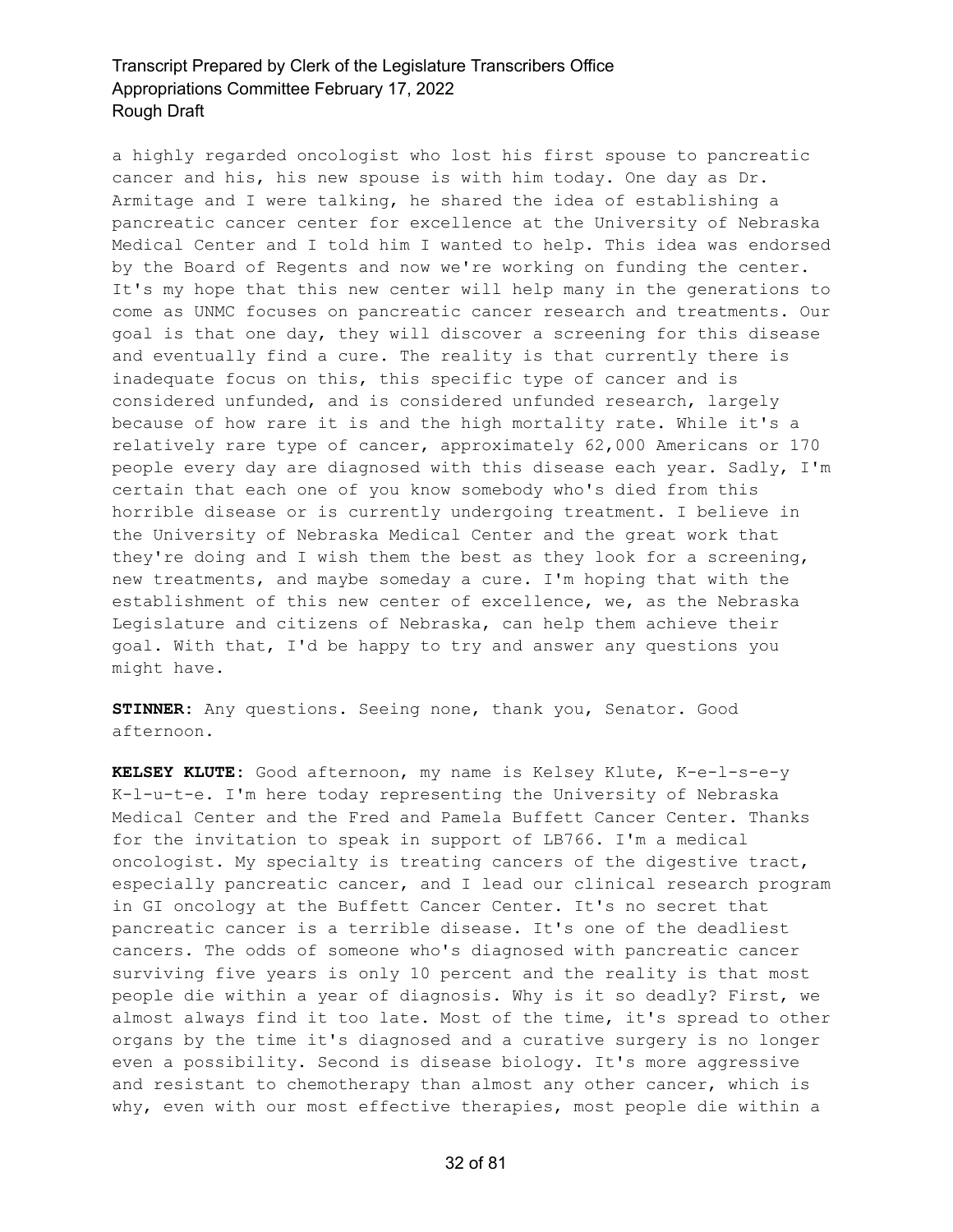year of diagnosis. Here in Nebraska, pancreatic kill-- pancreatic cancer kills more than 200 people a year. Taking care of these patients with pancreatic cancer has always been a challenge, but has Dr. Gold Mentioned. COVID-19 has only compounded these challenges. In the past year, we've seen more advanced stage incurable cancer driven by COVID-19 related delays or difficulty accessing care and we know that the pandemic impacted cancer screening. Across the U.S., 10 million less cases of cancer were diagnosed than expected in 2020 alone. Clinical trial enrollment took a huge blow in the height of the pandemic and our clinical research infrastructure was all but dismantled by pandemic effects and so we expect we'll see lingering effects on the development of new therapies and on cancer mortality for years to come. In terms of pancreatic cancer, there's two ways to improve outcomes; one is early detection, the second is better therapies. The Buffett Cancer Center has built a comprehensive pancreatic cancer research project-- program, which is dedicated to these challenges. The program now is internationally recognized for its expertise and depth in pancreatic cancer research and is currently funded by \$8 million a year in grants from the National Cancer Institute. And these grants have allowed our program to establish, establish several unique resources. One is a program that I lead, our early detection and pancreatic cancer study. We're the first in the country to formally explore blood biomarkers of early pancreatic cancer in high-risk individuals. Our study opened in 2018 and we've enrolled almost 500 Nebraskans, several of whom have gone on to develop pancreatic cancer. The blood samples that we've collected from those individuals during the months and years before their diagnosis are precious to researchers both here in Nebraska and to our collaborators across the country who are developing blood tests, which could detect pancreatic cancer at its earliest stages. As Dr. Gold mentioned, to expand the existing foundation of basic science research and patient care, the cancer center has proposed a pancreatic cancer center of excellence and Dr. Sunil Hingorani has been named the first director of the center. He's internationally recognized as a researcher and oncologist and he was recruited from Seattle. And with his leadership and innovative approach to studying novel treatment strategies, the center is expected to accelerate UNMC on its path as a world leader in pancreatic cancer research and treatment. A program like this does not just benefit people with pancreatic cancer. Progress in one cancer type almost always trickles down to other tumor types. These research programs also create new jobs in science, technology, medicine, and attracts trainees and faculty to Nebraska. I'm one of many examples of this. I didn't grow up here. My medical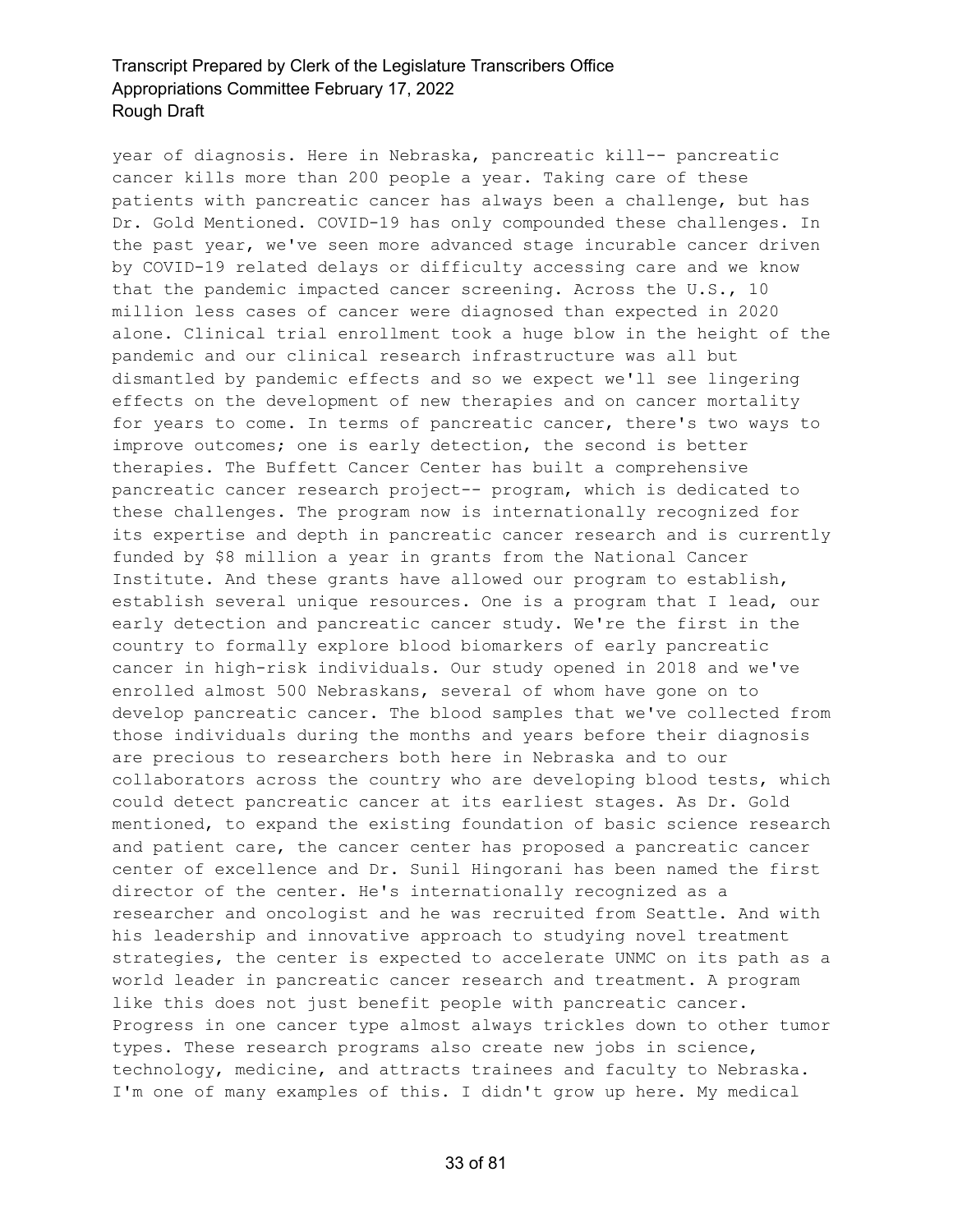training took me from medical school in North Dakota, where I grew up, to residency in St. Louis and fellowship at Cornell Hospital in New York City. But the depth and breadth of the pancreatic cancer program at the Buffett Cancer Center and its potential for growth and innovation is what sealed the, sealed the deal for me on my recruitment to Nebraska six years ago. Our current funding supports about 20 percent of our best ideas, meaning four out of five of our best ideas for how to better diagnose and treat this disease are delayed or not even investigated because of insufficient funding. The state funds, combined with existing philanthropic funds, would support recruitment of scientists, clinicians and really allow us to pursue more of our more innovative approaches to treating and detecting this disease. So I ask you to please consider the impact of LB766 to accelerate progress and realize the full potential of a pancreatic cancer center of excellence at UNMC. Thanks for your time and attention and I'm happy to take any questions at this time.

**STINNER:** Thank you. Questions? Senator Hilkemann.

**HILKEMANN:** Doctor, isn't it true that Nebraska has a much higher incidence of pancreatic cancer than other states?

**KELSEY KLUTE:** It's higher here than it is across the nation, yes.

**HILKEMANN:** OK. What percentage of your patients, when they get the diagnosis, just basically go into hospice-type care?

**KELSEY KLUTE:** 10, 15 percent.

**HILKEMANN:** Thank you.

**KELSEY KLUTE:** You're welcome.

**STINNER:** Additional questions? Seeing none, thank you very much.

**KELSEY KLUTE:** Thank you.

**STINNER:** Good afternoon.

**JIM ARMITAGE:** Hello, Chairman Stinner and members of the Appropriations Committee. My name is Jim Armitage, J-i-m A-r-m-i-t-a-g-e. and I'm here with my wife, Shirley, Shirley Young Armitage, S-h-i-r-l-e-y Y-o-u-n-g A-r-m-i-t-a-g-e, and we are here to speak in favor of LB766. I'm a professor and oncologist at UNMC and I will make a few remarks and we will both be happy to respond to any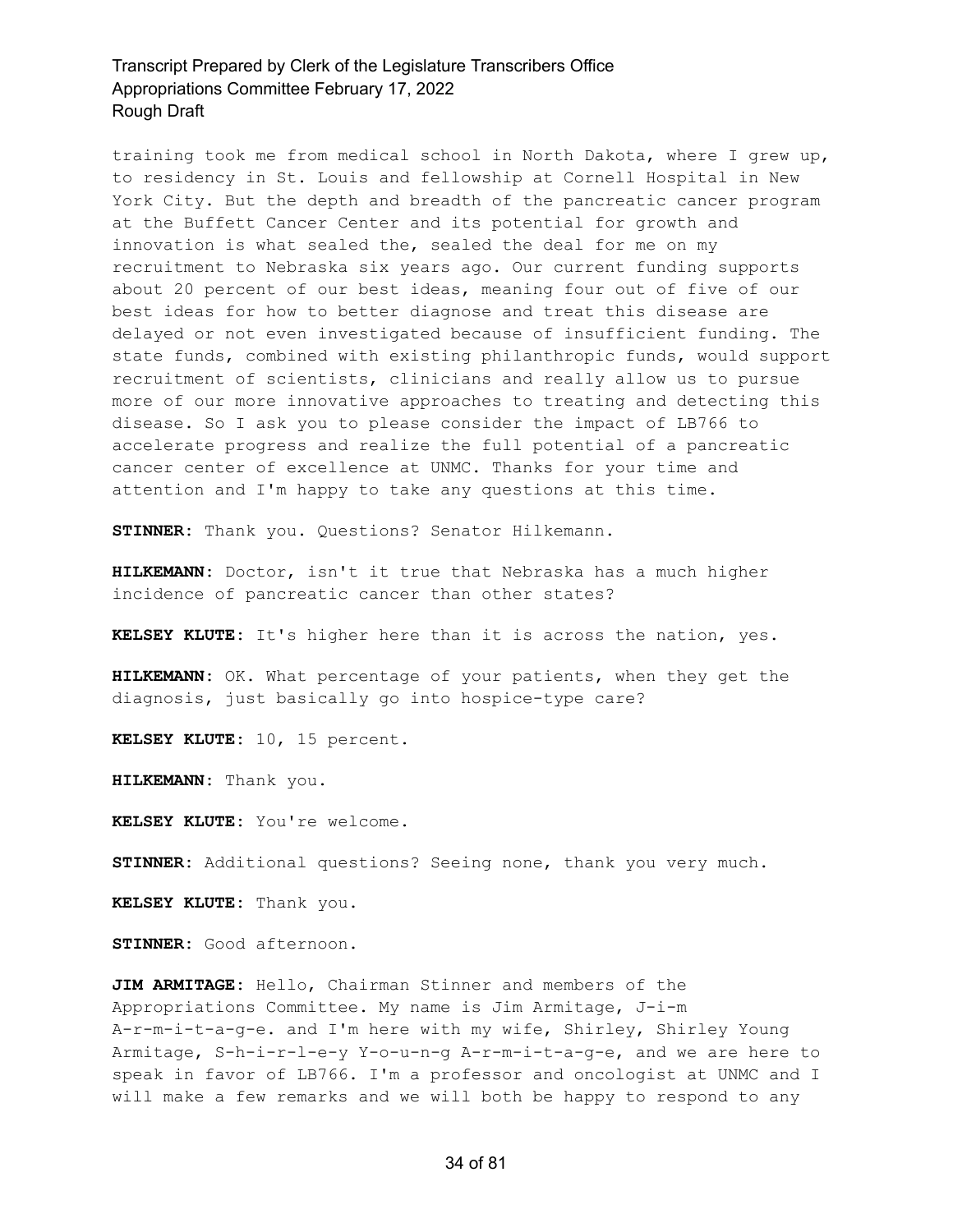questions or comments. We are two of the many people whose lives have been changed by pancreatic cancer, Shirley's husband, Jim Young, who some of you might have known, and my wife, Nancy, died of the disease. Because of other cases in our families, we are very concerned for our children and grandchildren since approximately 15 percent of pancreatic cancers seem to be inherited. But we are just two of many whose lives have been disrupted by this terrible disease. You have previously heard from Doctors Gold and Klute how terrible the outcome-- [INAUDIBLE]. You heard from our friend and university chancellor, university provost, Jeff Gold, who lost his father to this disease. We just heard from Mark Kolterman. You know our friend Gary Sadlemyer, I believe. Both he and Mark lost their wives. Creighton University lost father Schlegel. University Board of Regents recently lost former regent Bob Whitehouse. Our state not too long ago lost one of our very best athletes and the best pitcher ever, Bob Gibson. Unfortunately, we could go on and on and on. You previously heard from Doctors Gold and Klute about how terrible the disease is, although some pancreatic cancers have a better outlook. By far, the most common is the typical ductal adenocarcinoma. Because the disease is usually widespread or locally extensive at the time of diagnosis, the ultimate cure rate is only about 5 or 10 percent. Despite the fact that this is only the 11th most common cancer, it will soon become the second cause of cancer death in America because its incidence continues to increase and treatments are improving for other cancers. Directors of movies and authors of books now regularly give an individual in their story pancreatic cancer when they want the viewers and readers to know that that person has a fatal disease. University of Nebraska Medical Center has outstanding basic research in pancreas cancer and was one of the developers of a type of radiotherapy used to treat this disease. As you've heard from Dr. Klute, we have a leading program in studying approaches for early diagnosis, which are desperately needed. We have extraordinarily young medical oncologists and surgeons, as exemplified by Dr. Klute. A group of committed people, including Jeff Gold and Shirley and you heard Mark Kolterman and myself decided some years ago to take advantage of the strengths at, at UNMC to try to build a world-leading program in pancreatic cancer, a place where people will come from all around the world for care because we will offer hope for a better outcome. UNMC has done this before in transplantation and lymphomas. There is no reason why we in Nebraska can't be the best of this anywhere if we all pull together and have the right leadership. After all, Tom Osborne showed us years ago that this was possible. The regions and the leadership at UNMC have committed to a pancreatic cancer center of excellence. We have raised funds for a presidential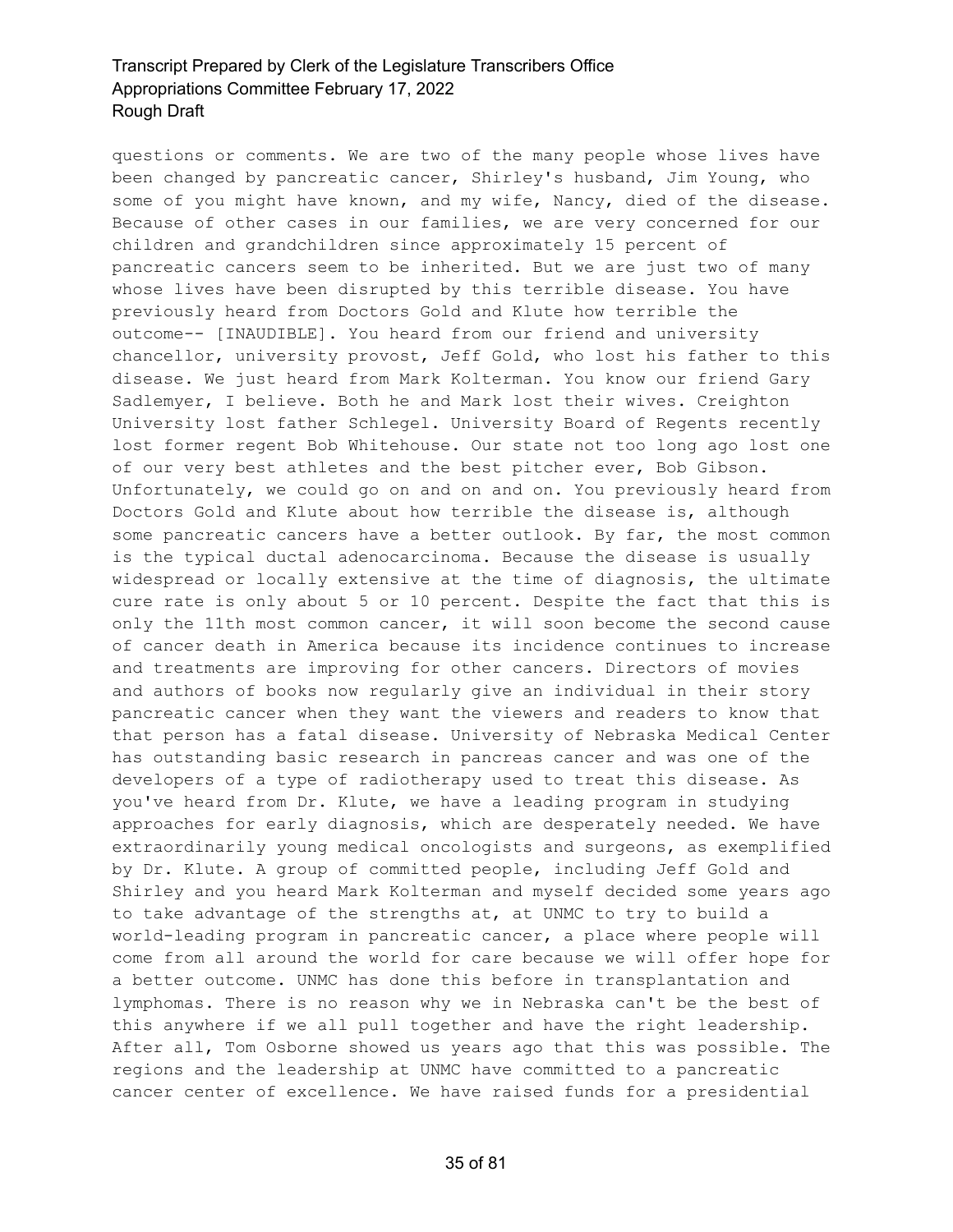endowed chair for the director and the community, including both corporations and individuals, will match the funds that we hope you will allocate. The first director will be Dr. Sunil Hingorani, as you heard from Dr. Klute and Dr. Gold. He really is a world-famous clinical and basic investigator in pancreatic cancer who committed his life to this work when his father died from the disease while he was training in oncology in Boston. He's also a great guy and I hope that you all have a chance to meet him when he gets here in a couple of months. Success will not come cheap, but your support will make it happen. You will launch a program that will bring resources to our state that we would not have had, cause pride in what will be accomplished, give hope to patients and families facing this terrible disease, and the final outcome will be people surviving that would have been dead. Thank you for all you do for our state. Shirley and I would be happy to respond to any questions or comments.

**STINNER:** OK. Any questions?

**HILKEMANN:** Just--

**STINNER:** Senator Hilkemann.

**HILKEMANN:** Just a quick personal question. How is your son, Joel, doing?

**JIM ARMITAGE:** He is loving doing general internal medicine.

**HILKEMANN:** Wonderful. His son did a-- was one of those who did an internship in my office while he was going through his residency, so good to hear he's doing well.

**JIM ARMITAGE:** He's having a good time.

**STINNER:** Any additional questions? Seeing none, thank you very much.

**JIM ARMITAGE:** Thank you.

**STINNER:** Good afternoon.

**KAREN GRIFFIN:** Thank you. Hello, Senator Stinner and members of the Appropriations Committee. My name is Karen Griffin, K-a-r-e-n G-r-i-f-f-i-n, and I'm here today to provide testimony in support of LB766 and I thank you for the opportunity to speak. As you have just heard from the medical professionals at UNMC, pancreatic cancer is an absolutely devastating disease. The statistics are very clear. The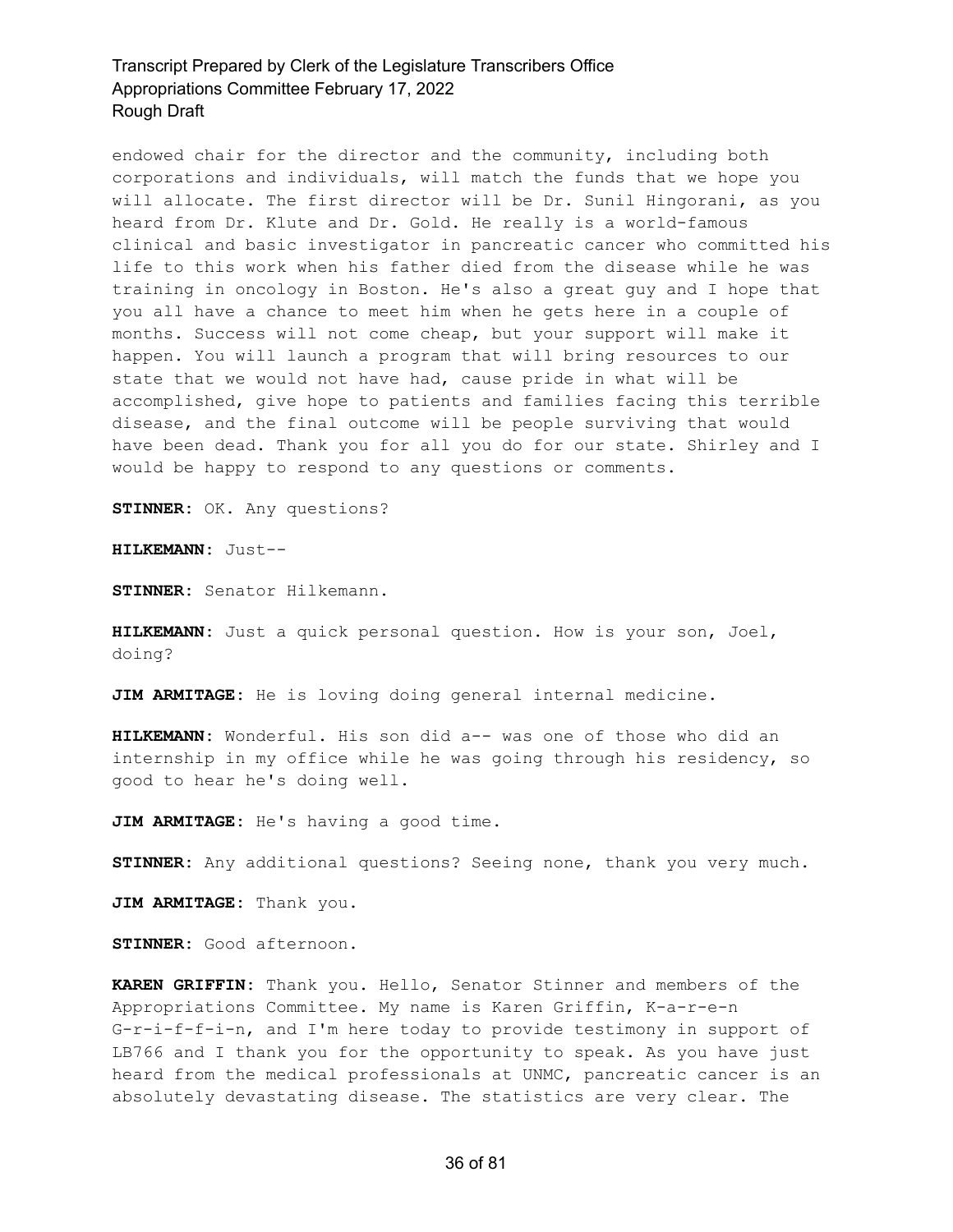survival rate after five years after-- five years after diagnosis for all types and stages of pancreatic cancer is only 10 percent. Think of it this way: what if all nine of you committee members and me were, were diagnosed with pancreatic cancer? With the current survival rate, that would mean that only one of us would be here in five years. Well, guess what? I'm that one, I'm that one per--

#### **HILKEMANN:** Wow.

**KAREN GRIFFIN:** --that 10 percent. In 2015, I was diagnosed with pancreatic cancer. Although it has not been easy with surgeries, radiation, and monthly treatment injections, I truly am one of the lucky ones. I am so grateful for every single day since 2015 when I heard my news-- the news of my diagnosis, but I am not here to talk about me. I'm here to talk about the future. Think about what might come to pass if the scientists at UNMC are successful with their research. What if the rate of survival went from 10 percent to 20 percent because of the new techniques for early detection? Going back to my analogy, that would mean that two of us would survive past the five-year mark and I wouldn't be sitting here alone saying this. Furthermore, with two-- with new treatments and therapies from UNMC, the survival rate could go up again from 10-- from 20 to 30 percent and so on. That would mean that there would be new hope for the positive outcomes for those that are diagnosed with pancreatic cancer in the future. That is what I hope for and for that reason, I ask that you support LB766 and the appropriation of \$15 million for pancreatic research. Thank you for your consideration and I'll answer any questions.

**STINNER:** Any questions? Seeing none, congratulations.

**HILKEMANN:** Thank you for being here.

**KAREN GRIFFIN:** Thank you.

**HILKEMANN:** --sharing your story.

**STINNER:** Any additional proponents? Any opponents? Anyone in the neutral capacity? Saying none, Senator, would you like to close?

**KOLTERMAN:** First and foremost, I'd, I'd really like to thank the testifiers that have been here today: Dr. Klute-- Dr. Hollingsworth couldn't join us-- Dr. Gold-- Dr. Cowan couldn't be here-- and also, Jim and Shirley. I appreciate that. And Karen, what a powerful statement. Dr. Klute talked about the, the programs that are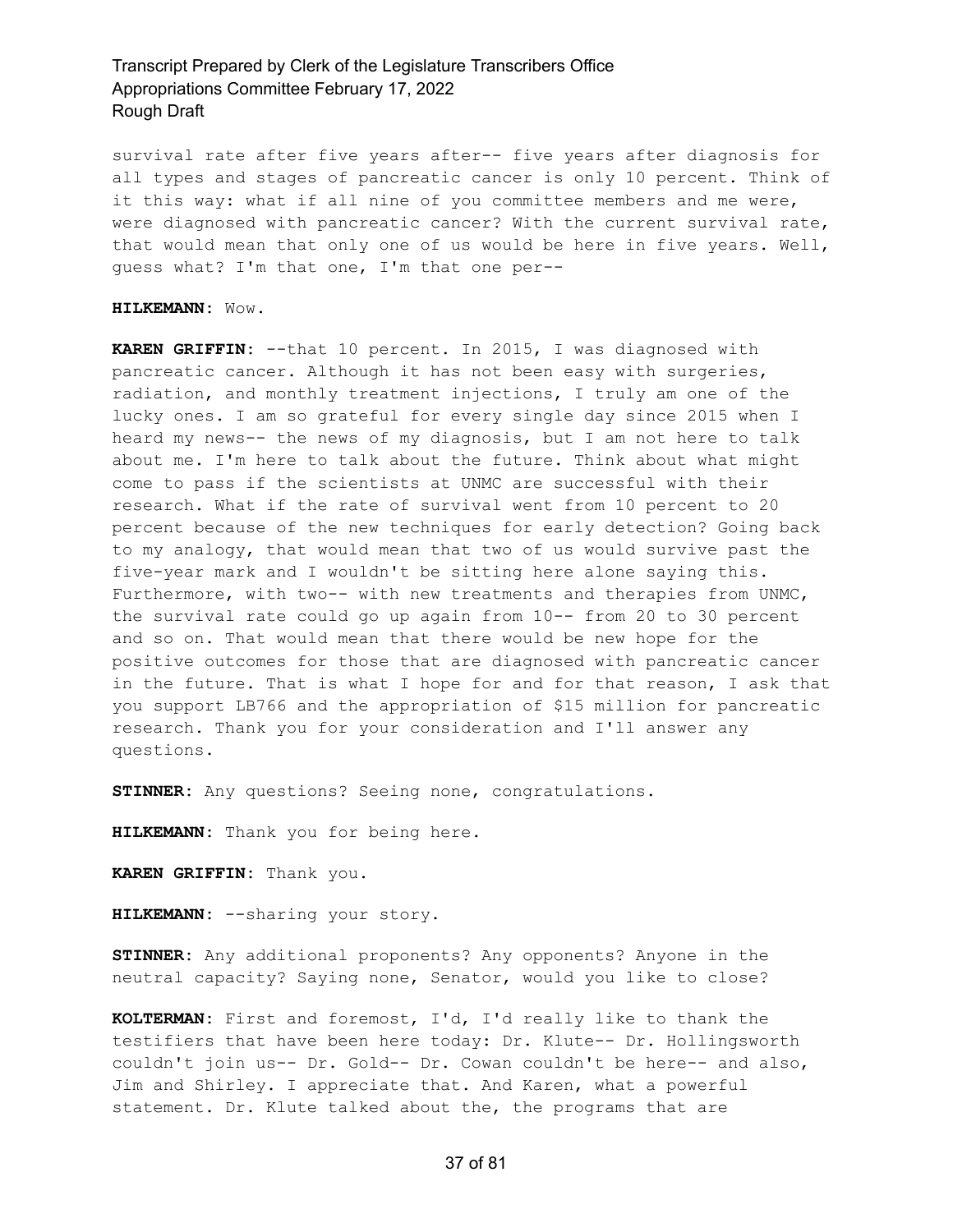available, the research programs that are available. I'm happy that every time I hear somebody getting pancreatic cancer, I ask them to reach out to the Med Center and get involved in those programs because that all helps us-- my, my own children and my brother in law is, sister in law is-- are enrolled in that program. It's a wonderful program. It's a way that we can educate the public about the possibilities of finding a cure or finding early detection. Fifteen million dollars sounds like a lot of money. Well, not really anymore, not the way we throw dollars around in this room, but the reality is in last Sunday's newspaper, we saw the economic impact study of the University of Nebraska on the state of Nebraska. Where are you going to get a nine-to-one return on investment any better than putting \$15 million into a program like this? You know, you already heard that Dr. Klute came from New York to be in this program. She's the best of the best. You put her with the good doctor that's coming from the West Coast, we have a lot to be proud of in this state and we need, we need to continue to promote good quality paying jobs like this-- these would create. But more importantly, we need to lead the nation in finding a cure for this dreaded disease. So with that, I'd-- I would ask that you, if it doesn't qualify for ARPA, that we find a way to fund this program and that we advance it to the floor of the Legislature. So with that, I would entertain any question.

**STINNER:** Senator Clements.

**CLEMENTS:** Thank you. This talks about creating a center. Is there a new building, brick and mortar involved or is there already a place for it?

**KOLTERMAN:** Well, when the Buffett Cancer Center was built, there was room in, in that facility for research. And at the present time, I believe they're utilizing that research area right now for this program. So it wouldn't take a new building and they have approved- the, the regents have approved the idea of creating this center of excellence. They actually did that a couple of years ago when I first brought the bill. And so no, there is, there's no brick and mortar that would be involved. We have adequate facilities to handle the program.

**CLEMENTS:** OK, thank you.

**STINNER:** Additional questions? Seeing none, thank you, Senator.

**KOLTERMAN:** Thank you.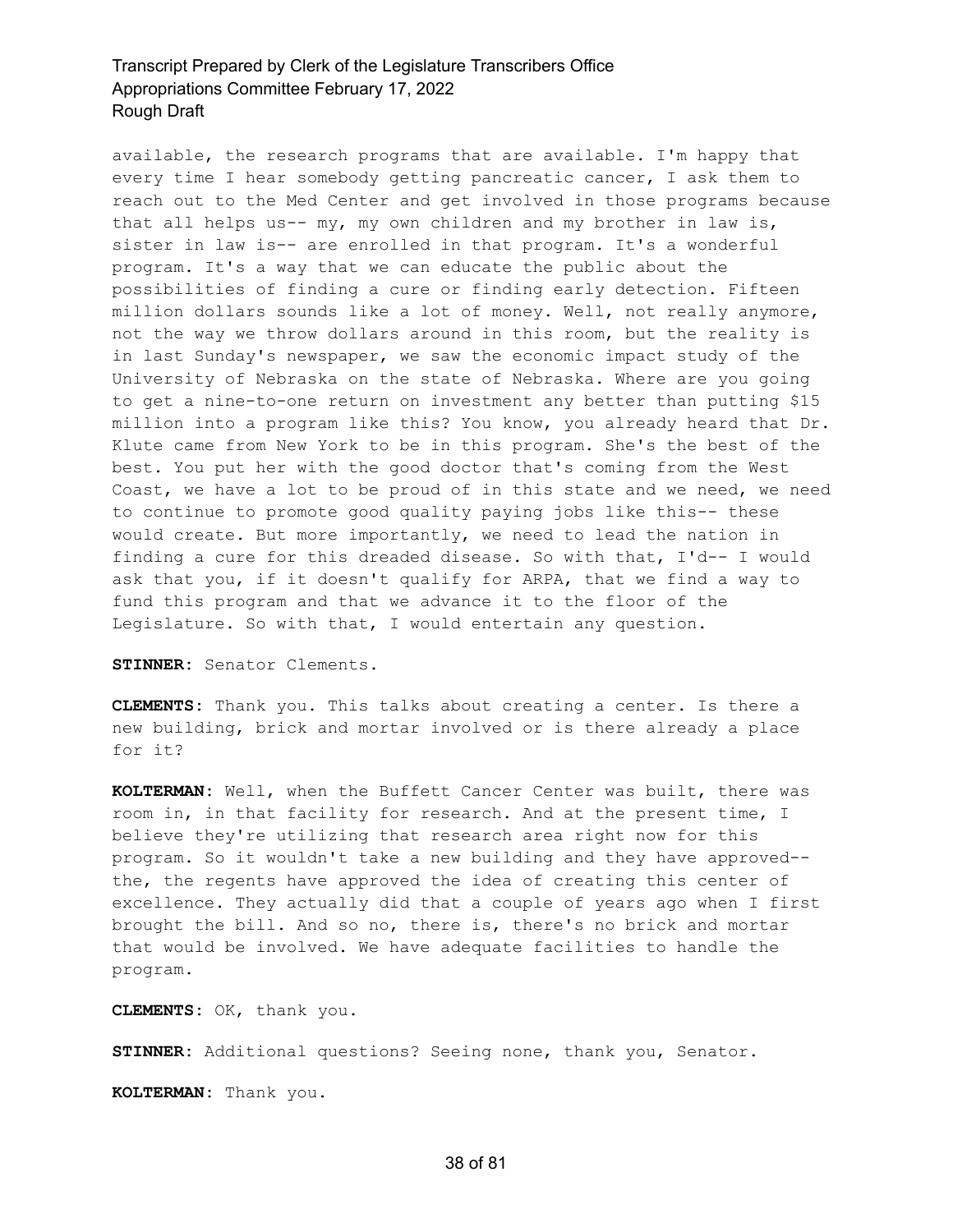**STINNER:** We have 15 letters of support for LB766, no opposition, and no neutral. That concludes our hearing on LB766. We'll now open with LB904.

**DORN:** Good afternoon, Senator-- Chairman Stinner and members of Appropriations Committee. I am Myron Dorn, M-y-r-o-n D-o-r-n, and I represent District 30, which is all of Gage County in the southeastern corner of Lancaster County. I am here today to introduce LB904 for your consideration. This bill would appropriate \$50 million in ARPA funds to the University of Nebraska to invest in a new Nebraska Innovation Campus data center as part of the Holland Computing Center. Investment in this new data center would be-- boost real-time data availability and cyber attack prevention for Nebraska ag producers and businesses. With enhanced capabilities through connectivity and data comes the risk of cyber threats. Our state and our businesses are and have experienced cyber attacks. For instance, a recent cyber ransom of \$11 million happened to the JBS meat processing company in Grand Island. Another recent \$5.9 million ransomware attack was at the new cooperative, an Iowa-based co-op, which is part of the ag industry supply chain. To put it into perspective, a 1 percent disruption to Nebraska's ag complex would equal an \$880 million loss. This new data center with more artificial intelligent computing and cybersecurity capabilities would use these ARPA funds to help Nebraska businesses, agribusinesses, and ag producers protect their data. In the ten years-- in ten years, this \$50 million investment could, could conservatively turn into \$1 billion for Nebraska and in turn, provide more high-tech jobs for Nebraska. These are the type of jobs we need and we want to have in this state. Chancellor Green is here to speak to more of the technical side of the cybersecurity and the Holland Computing Center on the behalf of the university, but I also wanted to-- part of why I kept my written remarks shorter was one of the- also a little bit like Senator Hilkemann, tell a little bit of a story. About two weeks ago-- I don't remember exactly when we, we had the opportunity to have lunch with the independent insurance agents. And sit down at that table not knowing who the individuals were, they're always from your district and one of those was from Lincoln. And early on in the conversation, we got into the part of cyber [RECORDER MALFUNCTION] --how he had risen or how his business had grown. He started 14 years ago. It was never on his radar. Nobody ever talked about it and how over the years, particularly the last two to four years, the increase in interest in having some type of insurance program not only for companies, but banks and all kinds of people or individuals. He said that part of his business has grown beyond what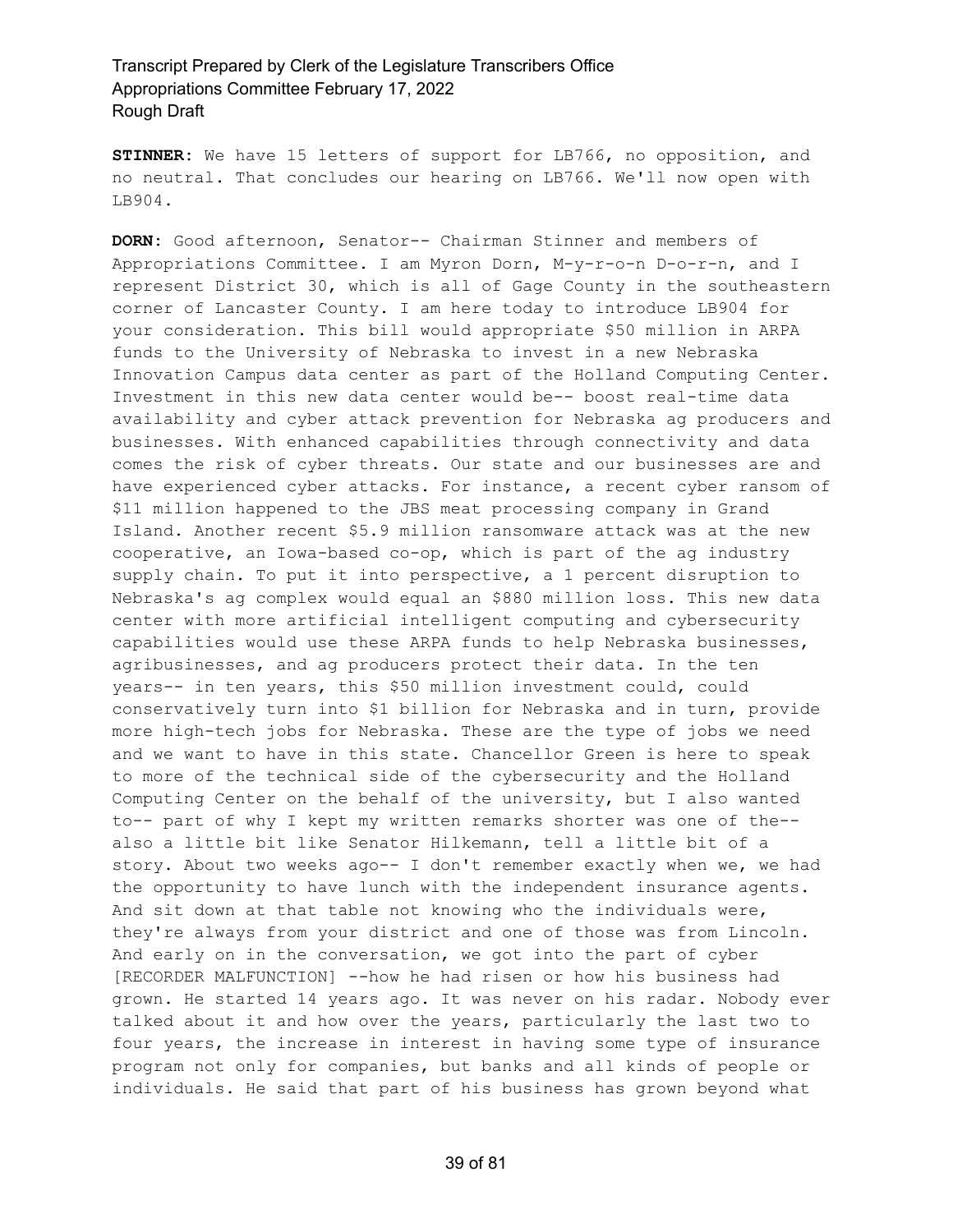he ever expected. And the reason I bring that up is not because that part of the business has grown, but that is a need as we go forward in not only the state of Nebraska, but in the ag industry and protecting all of those ransomware cyber security issues that-- we will be facing greater amounts of those in the future. So we will let other people have the mike and talk about this. If anybody has any questions for me, I'd be glad to answer them. Otherwise, we'll be around later here.

**STINNER:** Additional questions? Seeing none, thank you, Senator. Afternoon.

**RONNIE GREEN:** Good afternoon, Chairman, Chairman Stinner and members of the Appropriations Committee. My name is Ronnie Green, R-o-n-n-i-e G-r-e-e-n, and I have the privilege of serving as the chancellor of the University of Nebraska-Lincoln. I'm pleased to be here today to testify in support of LB904, introduced by Senator Dorn. We are very appreciative of Senator Dorn's recognition of the transformational importance of this proposal to-- for Nebraska and his commitment to this legislation. LB904 proposes a \$50 million investment at the Nebraska Innovation Campus to dramatically expand the University of Nebraska's Holland Computing Center capacity and a new data center for enhanced high-speed computing, new cutting-edge research, and company growth. This expansion will include new infrastructure and capacity targeted at artificial intelligence computing and cybersecurity. This effort will provide differentiating capacity for research and development, engineering design, operations, and logistics. Key participating partners will include agricultural and food industries, logistics, finance, defense, space, cybersecurity, medical and life sciences, as well as education and human services institutions. The data center is planned and budgeted as a modular building especially suited to data center requirements. The data center and computing hardware will be sited at the Nebraska Innovation Campus and will leverage advanced networking and sophisticated energy investments already in place on that campus. The NIC centralized renewable energy system-- we refer to it as CRES-- utilizes a city wastewater stream as a heat sink to heat and cool the buildings on the campus. The proposed data center will be hooked to this CRES and will pool heat from the data center to make the CRES even more efficient. With a microgrid employed to supply power for the data center, it is possible to utilize the methane produced by the city's wastewater treatment facility to power the electric generation. This will in fact be a green data center that increases the profitability of the CRES and lowers energy costs at Nebraska Innovation Campus. This new capacity will serve Nebraska companies on a cost recovery basis. It will impact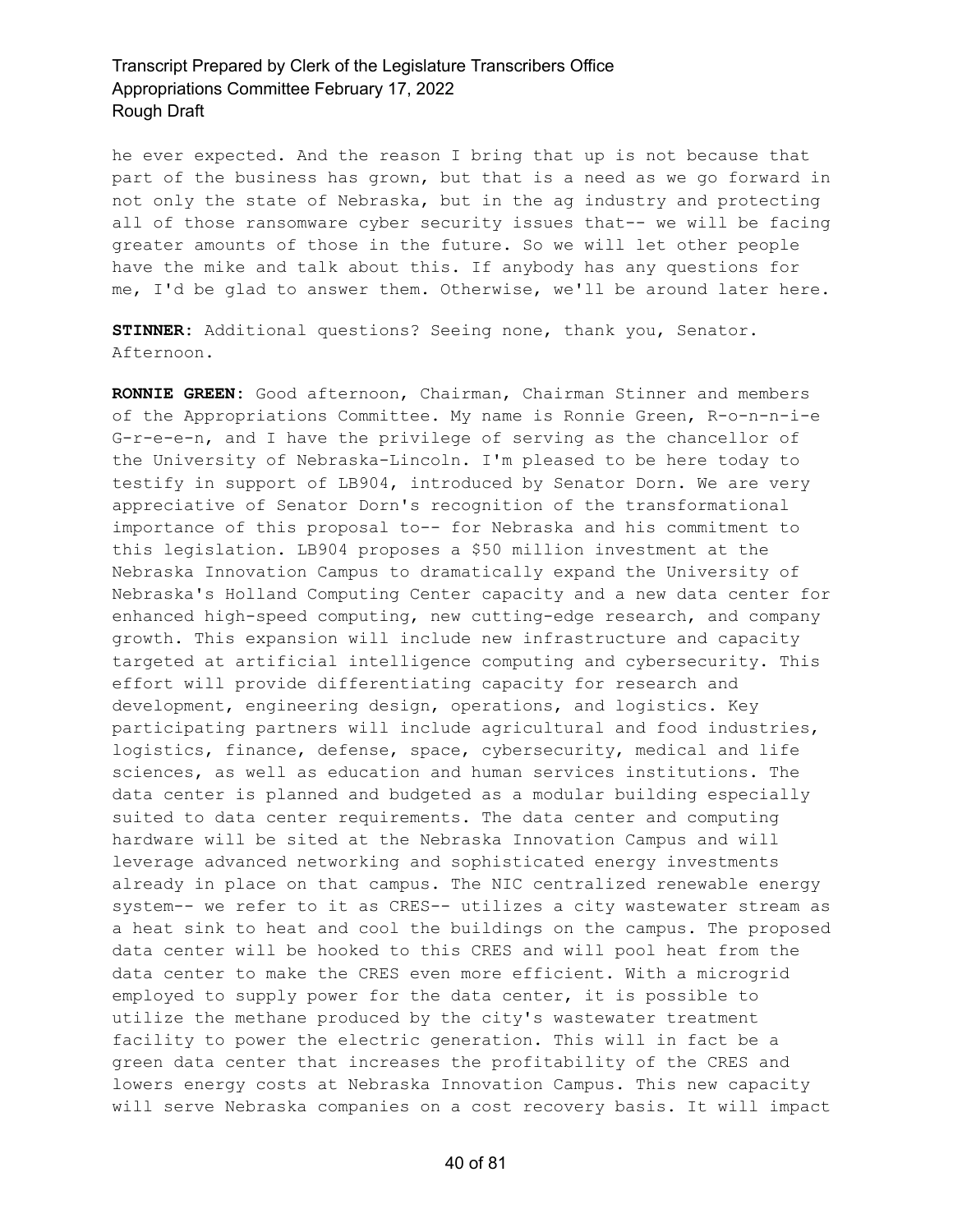student recruitment, workforce development, and retention of a high technology labor force. In addition, it will enhance the University of Nebraska's capacity to coordinate and leverage national research and development programs in artificial intelligence, machine learning, data science, cybersecurity, agriculture, manufacturing, and medicine. Agriculture, in particular, will be a direct beneficiary of the expanded Holland Computing Center. Nebraska agricultural producers and agri and food businesses are using the latest technologies to make their operations more effective than ever, but the advanced tools of today and tomorrow are only as good as their access to real-time data and the security and integrity of that data in the face of real and present cyber threats. With enhanced capabilities through connectivity and data, and data comes the increased risks of cyber threats, which Nebraska companies are already facing, as you just heard from Senator Dorn. Two recent examples include the \$11 million in cyber ransom targeting of JBS meatpacking company at their location here in Nebraska and the \$5.9 billion ransomware attack at the new cooperative. This new data center, with more artificial intelligence computing and cybersecurity capabilities, will help Nebraska business, agribusiness, and ag producers protect their data and boost real-time data availability. The expansion is also directly complementary to support the National Center for Resilient and Regenerative Precision Agriculture, a national facility of the U.S. Department of Agriculture's Agricultural Research Service now under development at Nebraska Innovation Campus in full partnership with UNL. Companion efforts to accelerate internships, entrepreneurship, and startup companies, as elucidated in LB703 proposed by Senator Williams, will directly leverage the new Holland Computing Center as well, as you have heard earlier this afternoon in testimony. The expansion will offer opportunities for the NU National Strategic Research Institute to scale R&D partnerships with the Joint Artificial Intelligence Command of the Department of Defense and other military enterprises focused on cybersecurity, as well as be complementary to the efforts around nuclear command and control renovation that I think the Legislature heard about earlier from President Carter. This effort will build on emerging partnerships that UNL has established with two different national artificial intelligence institutes funded by the National Science Foundation. It will offer opportunities to leverage national efforts underway for a network of cybersecurity research and service facilities. With this network, we envision a regional cybersecurity extension organization that will support small- to medium-sized businesses, much like our current manufacturing extension program and the Nebraska Business Development Center. Additional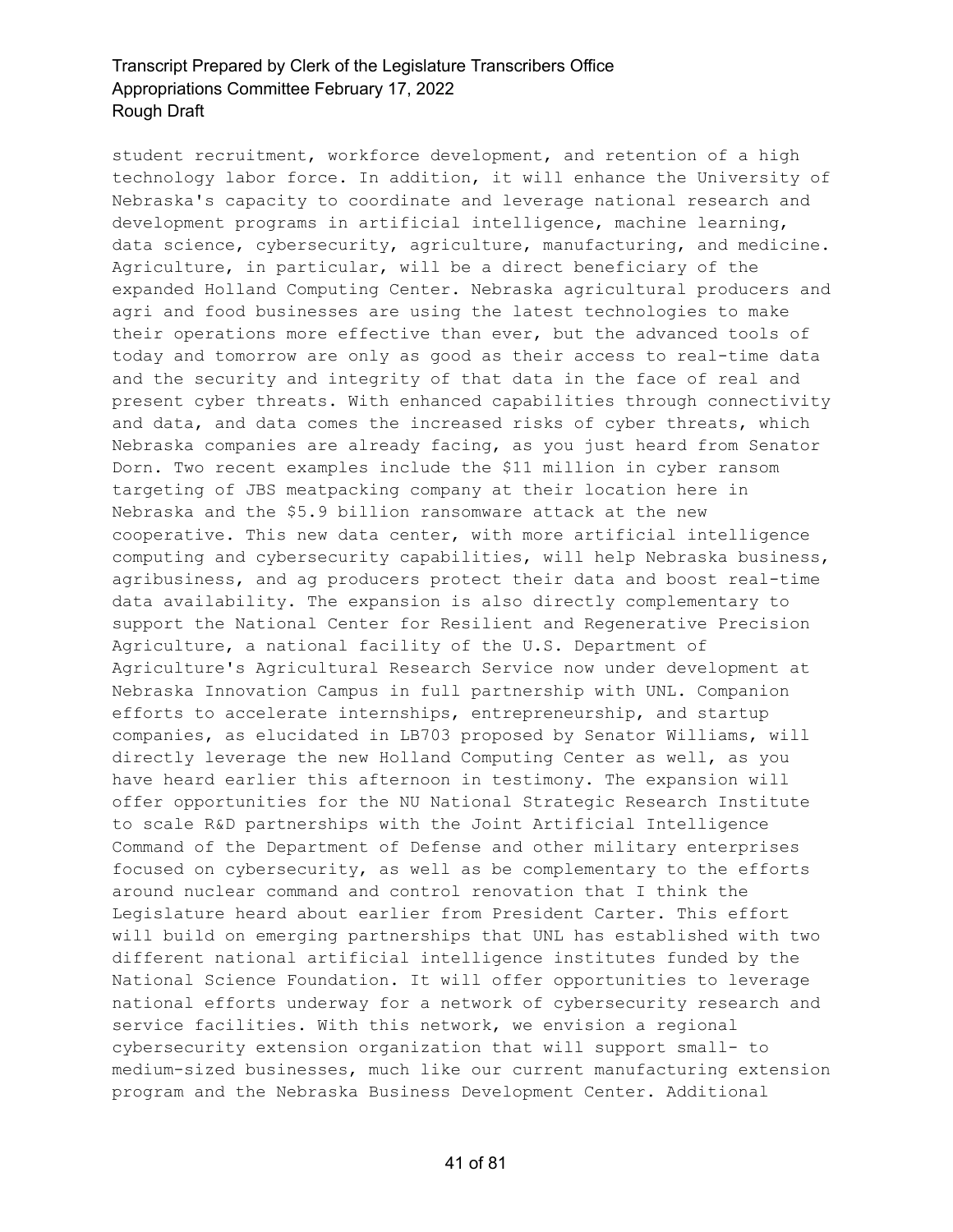cybersecurity opportunities include regional facilities for a cybersecurity range and a cyber observatory, both supported via grant or partner funding. Over a ten-year period, this initial \$50 million investment will conservatively enable more than \$1 billion in capital investment and R&D spending in the state of Nebraska. Senators, this investment will ensure that Nebraska is the regional hub of excellence in economic growth in cybersecurity and artificial intelligence for generations to come. It is crucial in safeguarding Nebraska's agricultural, manufacturing, financial, logistics, and other industries while spurring advances in other key digital domains important to Nebraska, including civic infrastructure, Omaha's architectural and engineering complex, national defense, and healthcare sectors. I hope that you will fully support this transformational proposal for Nebraska and I would be happy to address any questions that you may have.

**STINNER:** Any questions? Senator Kolterman.

**KOLTERMAN:** Thank you, Senator Stinner. Chancellor Green, thank you for coming today. You talked about the Holland Computer Center [SIC]. I'm not familiar with that program. How, how successful has it been? And, and you also talk about, in your opening here, leveraging it to expand it. Talk a little bit about that.

**RONNIE GREEN:** Yeah, Senator, thank you for the question. The Holland Computing Center was established by the university in the early 1990s as our first supercomputing facility to enable and undergird our research programs across not only UNL, but also the other campuses in the system. So that, that current computing center has that basic infrastructure for supercomputing that has, that has been very successful. The leveraging of those dollars into the, the R&D process for us has been huge over that period of about 30 years. This proposal expands that Holland computer-- Computing Center in terms of enhanced data center and particularly the high-level software and hardware requirements for cybersecurity and artificial intelligence that we don't have today. So that's-- hopefully, that gives you--

**KOLTERMAN:** Yeah.

**RONNIE GREEN:** --a little better--

**KOLTERMAN:** So in other words, it would fit right in with the other programs that you're talking about that we've listened to already today.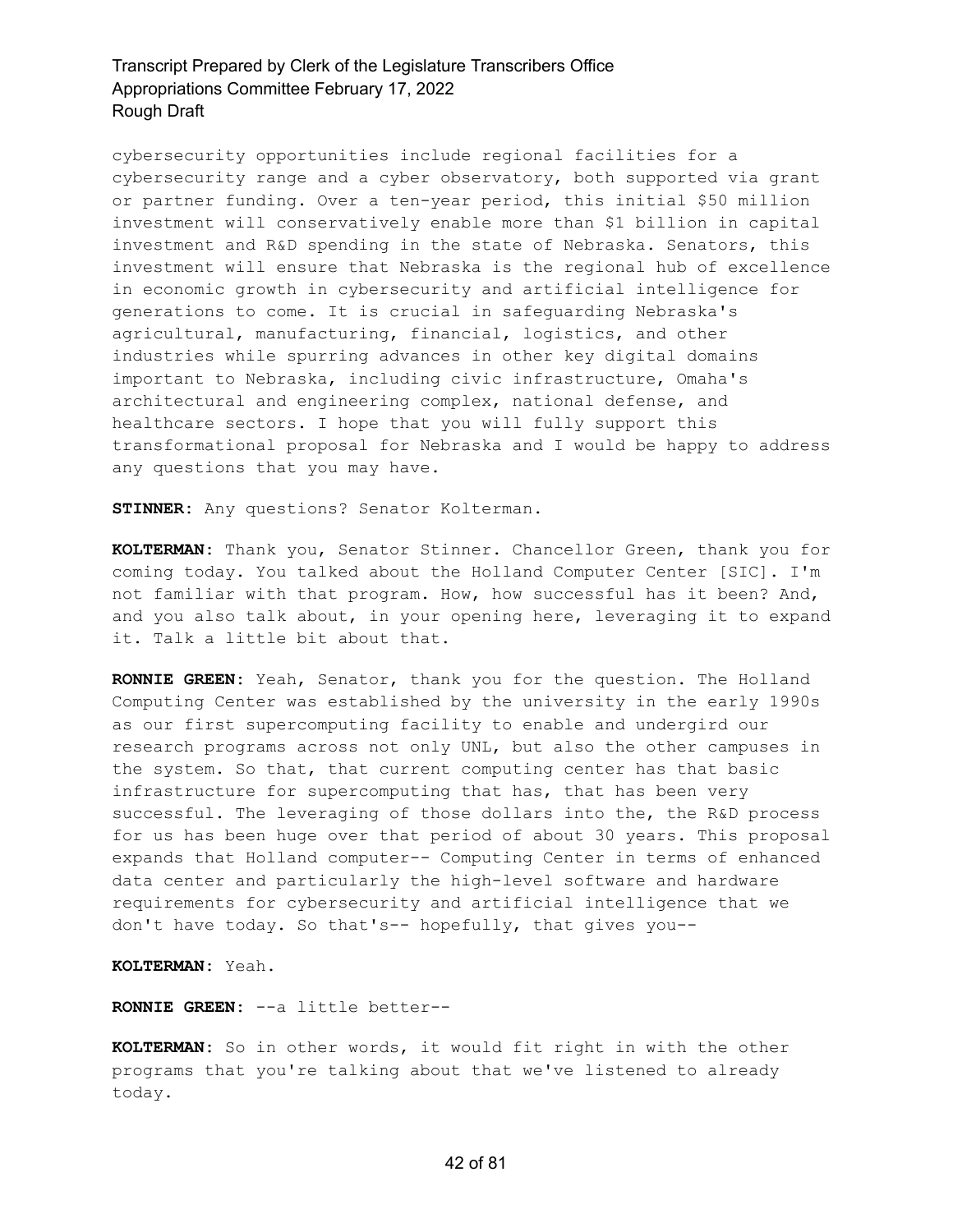**RONNIE GREEN:** Correct, absolutely.

**KOLTERMAN:** All right, thank you.

**STINNER:** Any additional questions? Seeing none, thank you.

**RONNIE GREEN:** Thank you.

**STINNER:** Afternoon.

**ROB ROBERTSON:** Good afternoon, Senators Stinner and members of the Appropriations Committee. I'm Rob Robertson, R-o-b R-o-b-e-r-t-s-o-n. I'm chief administrator of Nebraska Farm Bureau Federation here today in support of LB904. Nebraska Farm Bureau is the state's largest farm organization. We represent-- our members represent about one-third of the farmers and ranchers across the state. Investing \$50 million in new data center at Nebraska Innovation Campus as a part of the Holland Commuting Center [SIC] will be a huge first step in partnering and serving Nebraska farm and ranch families and, and agriculture overall. With the rapid growth of precision agriculture and the use of the GPS systems in agriculture, producers rely heavily on, on high volumes of real-time data to make production decisions on how we raise, grow, and market livestock and crops. The data and artificial intelligence, intelligence involved in today's agriculture production provides producers the technology tools to effectively manage planting rates, fertilizer inputs, water usage, pesticide applications, livestock health, precision, feed rations, healthy soil practices, just to name a few. The tools not only reduce costs on ag operations, but they also are used to improve their environmental footprint, allowing agriculture to be more sustainable and regenerative in the future. Having our land-grant university by our side with the latest research and enhanced computing capacity for a huge amount of time that we- the-- of data that is being created by agriculture will go a long way toward keeping our state's largest industry on the cutting edge of producing food, fiber, and fuel supplies. With all this data in agriculture, the risk of cyber threats and attacks have increased exponentially. The recent ransomware events costing \$11 million at JBS and \$5.9 million, as you heard earlier, at the new cooperative are just the tip of the iceberg of what could come to agriculture in the cyber security area. The new and very huge risk for farm and ranch producers has become cybersecurity. Unfortunately, agriculture industry is way behind in the cyber security world in terms of government and land-grant university assistance. We strongly believe that this new data center created by LB904 could enhance the computing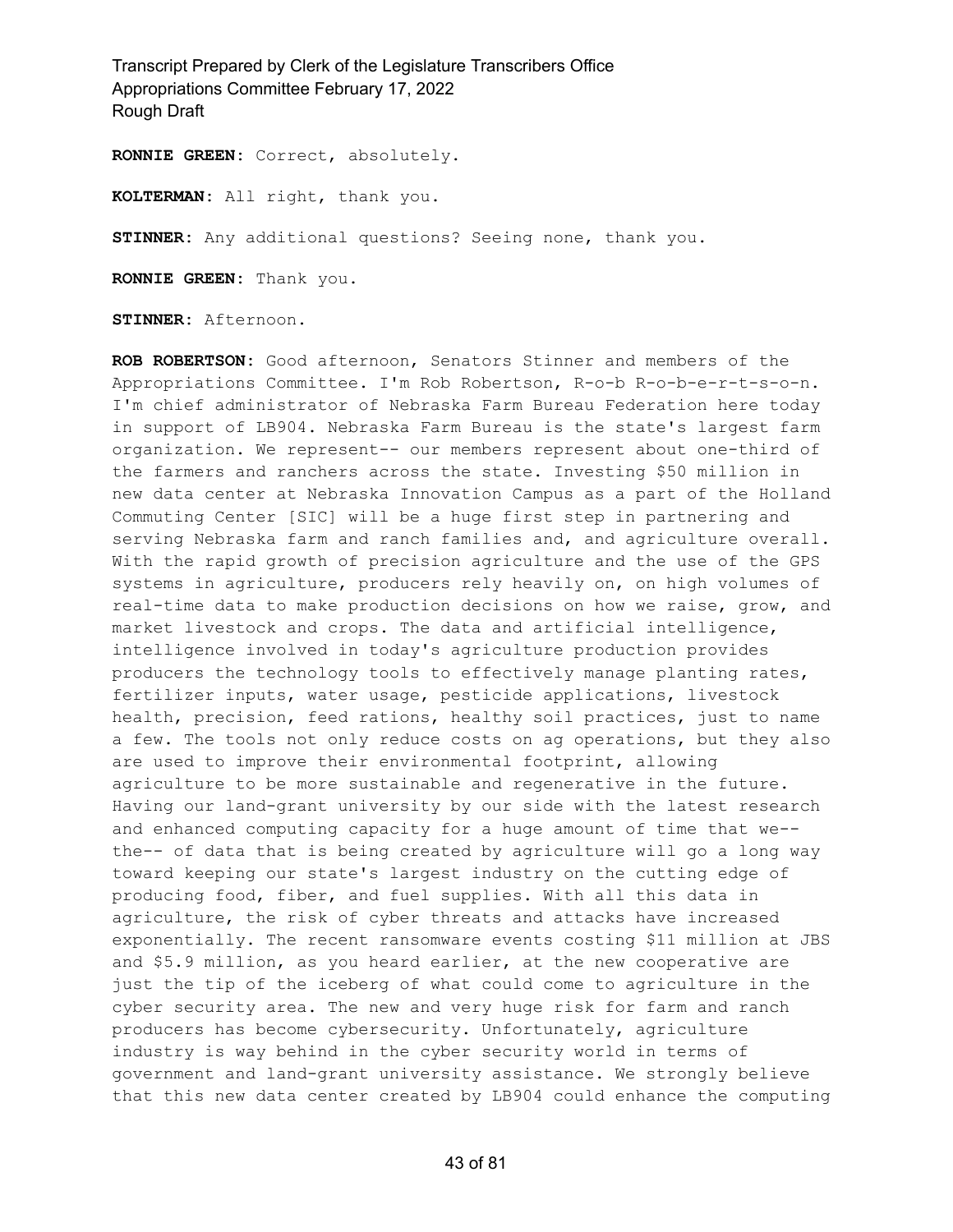and cybersecurity capabilities at UNL to support and protect not only Nebraska agriculture, but agriculture in the Midwest and across the nation. Agriculture requires a super strategy on cybersecurity. It is no longer an option. Today, farm tractors, combines, and other ag equipment are less mechanically driven and are more software driven. Just imagine 10 percent of the John Deere combines being shut down on October 15 in the state of Nebraska. What impact would that have on our economy, our food supply, and everything else in Nebraska? And it, it could happen. Our food supply could be the next Colonial Pipeline shutdown situation. We could all get along without gas or tires for a few weeks, but we could not get along without our food supply for even a few days. Looking at what is on the horizon in agriculture, it is imperative that Nebraska makes this investment to keep its largest industry on the cutting edge of data connectivity and usage. At the same time, at the same time, this investment would address the very real threat of cybersecurity that could not only shut down our state's economy, but also shut down our food supplies nationwide. Currently, we have a small shield in agriculture that's against cyber threats, but we have huge swords out there, as evidenced by the private industry notification issued by the FBI cybersecurity division on September 1, 2021, and that's attached to your, your testimony. It was a cyber security alert to the food and agriculture sectors. We believe LB904 would be a very wise investment in Nebraska and could put our state on-- our agriculture industry and our land-grant university in a leadership position in data management research area across the country and it would build a protective shield against the potential cyber threats that now face agriculture. Thank you for your time and I'll be happy to answer any questions that you folks might have.

**STINNER:** Thank you. Questions? Seeing none, thank you.

**ROB ROBERTSON:** Thank you.

**STINNER:** Good afternoon.

**JEREMY WILHELM:** Good afternoon. Mr. Chairman, members of the committee, I am Jeremy Wilhelm, J-e-r-e-m-y W-i-l-h-e-l-m, and I'm the president and chief executive officer of Frontier Cooperative with headquarters here in Lincoln, Nebraska. I also serve on the board of directors of the Nebraska Cooperative Council and I'm here appearing today in support of LB904. Frontier Cooperative is a farmer-owned agriculture cooperative that maintains 60 locations throughout eastern Nebraska and employs 425 full-time employees. We're a full-service cooperative serving our 6,000 farmer-owners in grain, agronomy,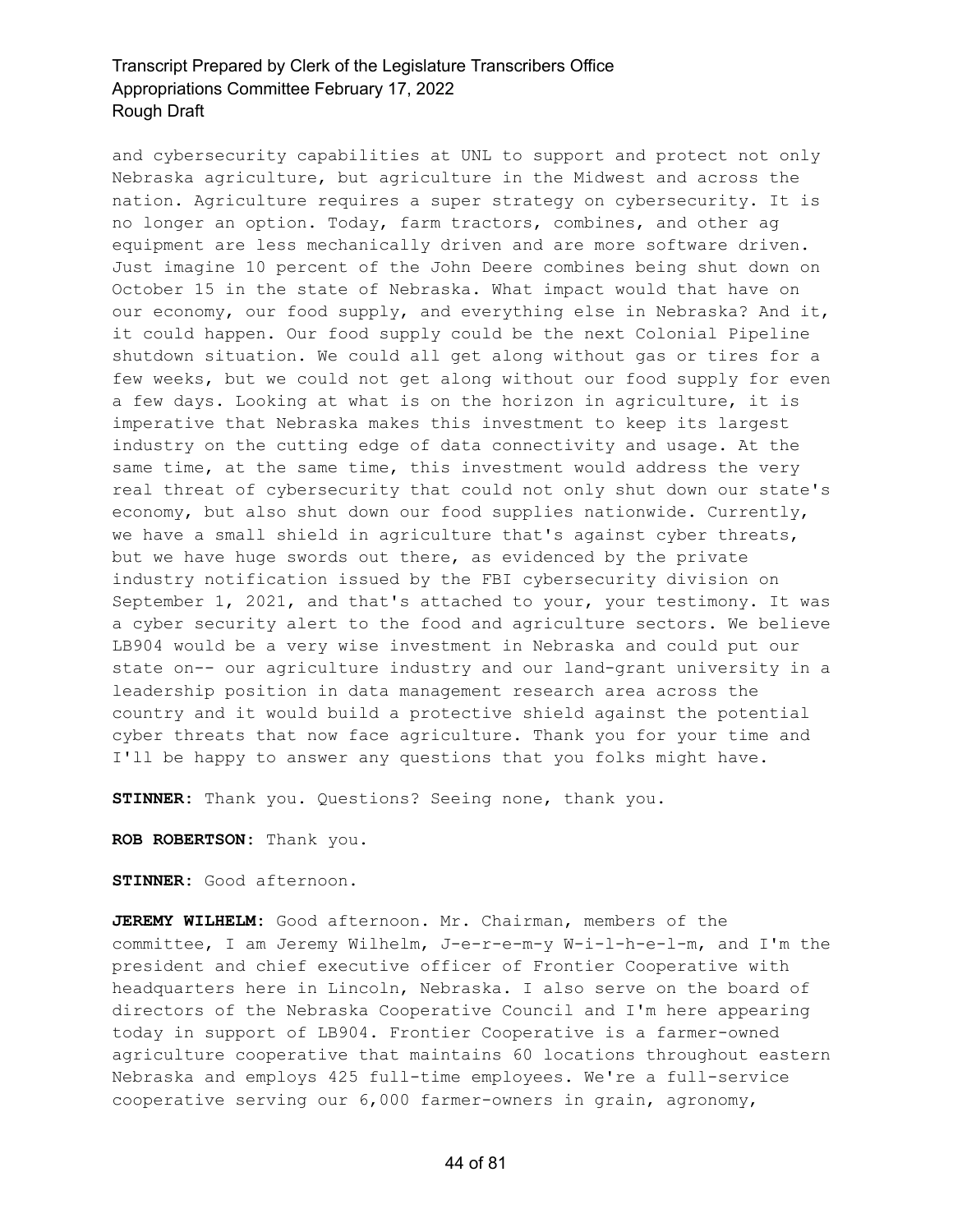fertilizer, seed, feed, energy, and related goods and services. Prior to my tenure at Frontier, I served as chief operating officer at Western Milling in Goshen, California. I've also held a variety of executive and board positions with various ethanol companies in the Midwest. In addition, I still play an active role in our family farm operating near Syracuse, Nebraska, growing corn and soybeans. I can tell you with full confidence that agriculture from the farm to the table is just as reliant upon digital technology, electronic data, high-speed computing, and cybersecurity as any other industry. From the agronomist planning with agricultural producers to establish their input needs for the growing season throughout the application and growing season to paying our farmers for their commodities, information technology plays an increasingly present and important role in how agriculture cooperatives interact with their farmer-owners. In the fall of 2021, two well-publicized ransomware attacks occurred targeting farmer-owned cooperatives, one in Iowa and one in Minnesota. Within days of these attacks, federal authorities warned Nebraska cooperatives that we, in fact, could be the next to be targeted. Why during the fall? The bad actors behind such threats know that this is when crops are harvested, transported, stored, and exported. The foundation of our food supply rests in the ability of the agriculture industry to move commodities from the field to the table in an efficient, uninterrupted manner. Within the last five years, cybersecurity has gone from being an element of risk management for the cooperatives to the priority of risk management. We see this in the heightened levels of interaction that our cooperative system has with the Department of Homeland Security and the FBI. We experience this not only in rapidly increasing costs of cybersecurity insurance, but also the increasingly difficult technological standards that we must obtain to meet the needs of the cybersecurity insurance carriers. This evolving risk management environment demonstrates how rapidly the risks have increased to our information technology systems. I am here today to support LB904 because the University of Nebraska, as the state's land-grant university, is perfectly positioned by location and existing connections to Nebraska agriculture to be the national center to research and develop information technology platforms and cybersecurity innovation specifically targeting-- targeted to enhance and protect the agriculture food chain from the farm to the table. Most casual observers would be surprised by how many of our employee positions require IT training and experience in a variety of specialized digital platforms. In fact, as our labor crisis in rural Nebraska deepens, you will see more and more companies turn to artificial intelligence and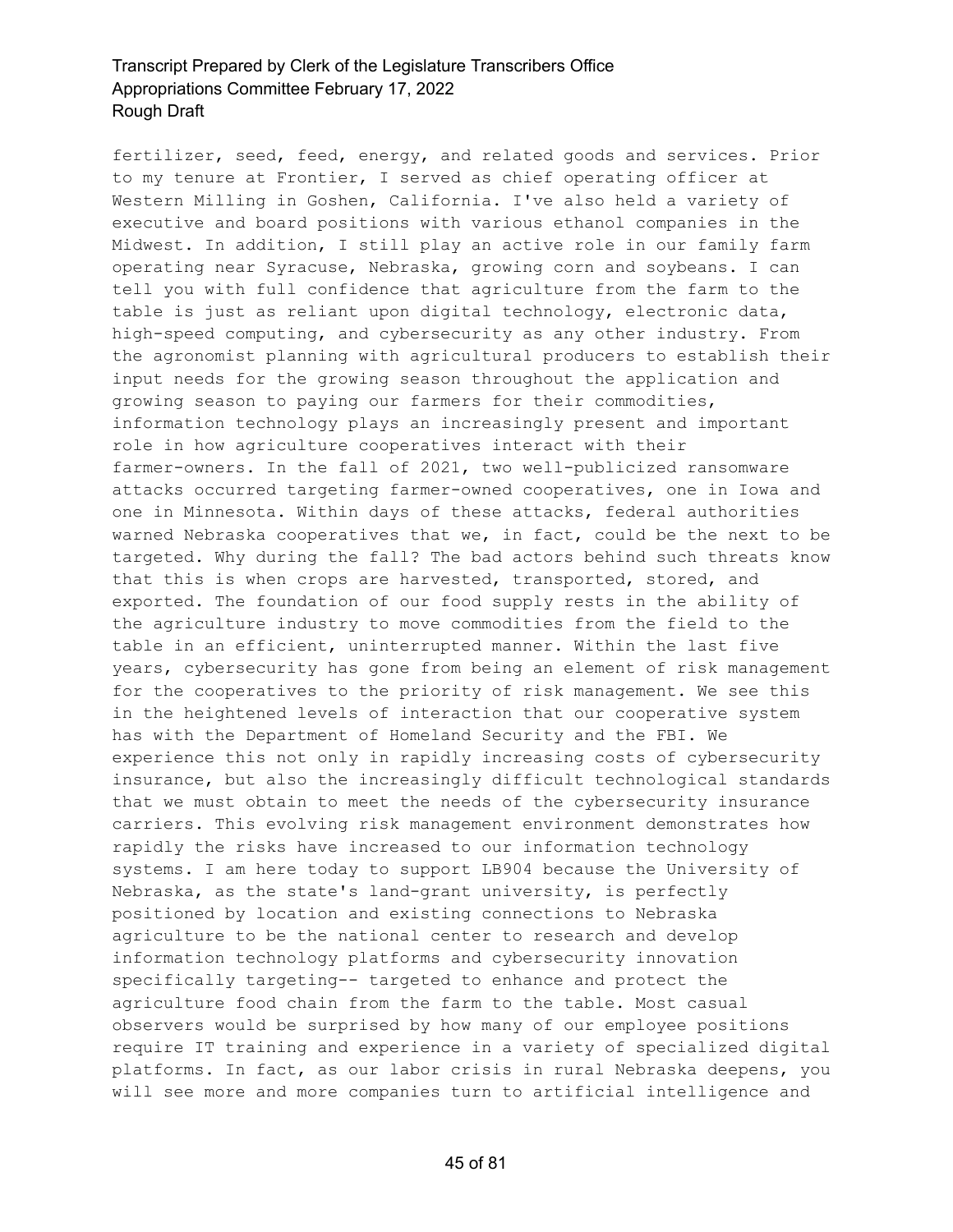robotics. While this may help with the workforce shortage, new technologies in agriculture must have practical application now rather than in the future and must be secured immediately rather than someday. The investment sought through LB904 to create the infrastructure in Nebraska targeted at artificial intelligence, cybersecurity, and digital innovation in agriculture will help secure not only the nation's food chain, but also secure Nebraska's farmers and the companies like the cooperatives that exist to serve them. I have heard it said by members of the Legislature that the federal funds that the state will receive from the American Recovery Plan Act present a once-in-a-lifetime opportunity for transformative change in Nebraska. There should be no higher priority for this transformative change than developing the infrastructure to support and protect the digital platforms relied upon by Nebraska agriculture and the nation's food chain. As a leader of a farmer-owned ag cooperative and as a Nebraska farmer, it is my opinion that LB904 represents the best opportunity for the state and the University of Nebraska to meet this priority. I would like to thank Senator Dorn for sponsoring LB904 and thank you to the committee for your consideration. I would be happy to answer any questions.

**STINNER:** Questions? Seeing none, thank you. Any additional proponents? Any opponents? Anyone in the neutral capacity? Seeing none, Senator, would you like to close?

**DORN:** I'll try to keep it short here. I just-- I think what Mr. Wilhelm said there was very key and important that the cybersecurity issue, that not only the state, but really agriculture-- well, agriculture and everybody in the state is-- five years ago, they were just looking at it as a little kind of blip on the radar. Now it's real. Going forward, it's going to be more than real. It will be affecting us greatly. So just thank you for the opportunity to present the bill and thank you for the opportunity to listen to us.

**STINNER:** Any questions? Seeing none, thank you, Senator. We have eight letters of support for LB904 and three in opposition. And that concludes our hearing of LB904. We will now open on LB950, Senator DeBoer. This is your maiden voyage, isn't it?

**DeBOER:** This is my first time in Appropriations, I don't like to spend money, I guess.

**STINNER:** Good luck.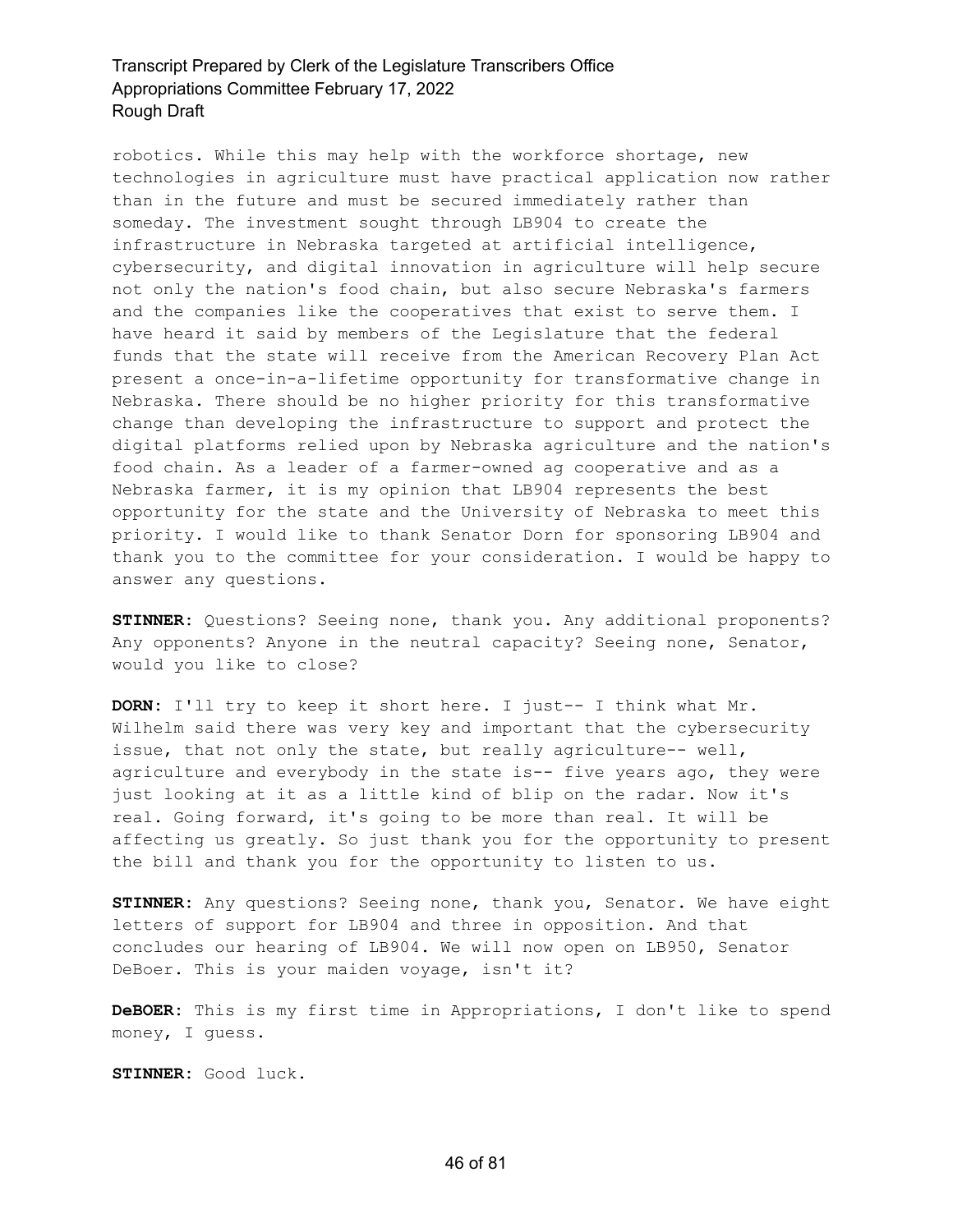**DeBOER:** Good afternoon, Chairman Stinner and members of the Appropriations Committee. My name is Wendy DeBoer, W-e-n-d-y D-e-B-o-e-r. I represent District 10 in northwest Omaha. I'm here today to introduce LB950, a bill that would appropriate \$10 million in, \$10 million in American Rescue Plan Act funds for academic research and development at the University of Nebraska Medical Center's Global Center for Health Security. You know, the doctors and scientists behind me will tell you about the amazing programs and the incredible return on investment of this program and UNMC in general, but I'd like to take a moment to remind you about our personal connection to the global center. On March 10, 2020, in the Warner Chamber, with much of the same cast that's here today in this room, it was a Tuesday and we were gathered for a briefing on something called COVID-19. That was the day many of us learned terms like social distancing and PPE as Doctors Gold and Kretochvil told us the various scenarios that might be coming at us in a pandemic. And I remember sitting there thinking this sounds like the plot of a sci-fi movie and yet, there they were, describing it to us rather calmly because they had some of the best insight on what it was about to befall us. After that meeting, I called my parents who were on an extended trip out of state, like so many people in their 40s and 50s did around that time, and I had a conversation with them and I told them to come home because I knew that at their age, they were at a, at a higher risk. They argued that they should stay where they were because there were fewer cases where they were than in Omaha. And I said, yes, that's true, but they don't have UNMC there and they packed up their bags and came home the next day. I felt then and I do now that one of the safest places to be in a time of a public medical threat or crisis is here in Nebraska because of the work done at the global center and UNMC. I thought that, I thought that back then because I'd been to visit their facilities and I'd seen how UNMC and its clinical partner, Nebraska Medicine, had been a national leader in response to infectious disease threats on American soil since 2014. I knew of the national and international leadership they have shown in responding to high-consequence infectious diseases like Ebola and I know today that the citizens of Nebraska are among the safest in the country when facing threats from diseases and pandemics doing-- due to the cutting-edge work of the global center and UNMC and how they have responded to this pandemic. But the global center didn't just provide academic research. They provided technical consultation to Nebraska's industries and services to aid them in navigating the pandemic, including meatpacking plants, schools, long-term care facilities, government shelters-- governments, shelters, correctional facilities,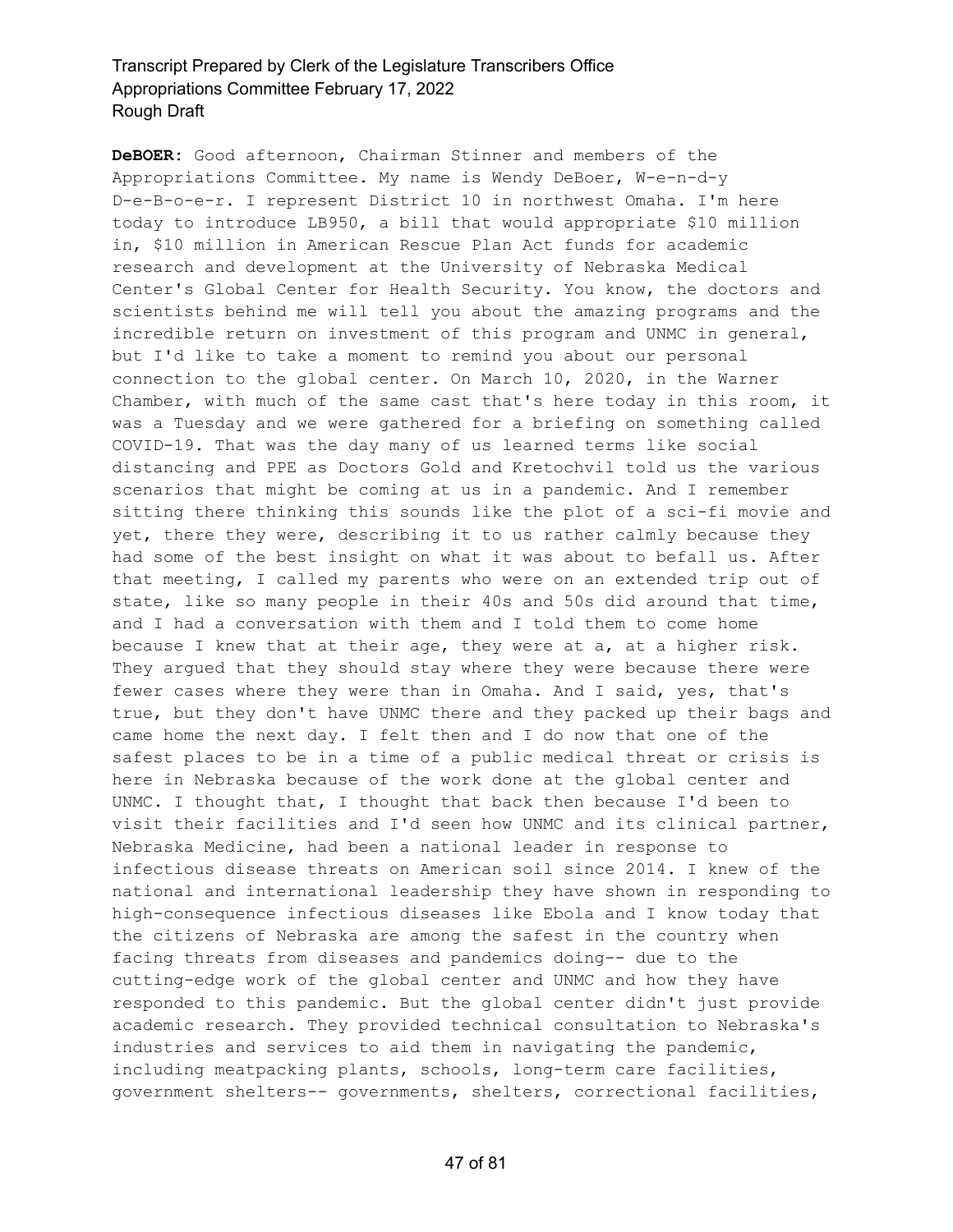banks, insurance, and hospital venues. This work in biopreparedness, infectious disease, and high-consequence infections research brings us to LB950. The appropriation outlined in LB950 will allow you-- the UNMC Global Center for Health Security to expand its broad portfolio of research development to include multiple disciplines such as the healthcare preparedness and responses to all-hazard events. In simple terms, the \$10 million appropriation will allow UNMC to recruit and launch faculty and-- in additional subject matter-- and additional subject-matter experts expanding beyond infectious diseases to other areas such as disaster and emergencies, including chemical, radiological, explosions, biological, and other natural events. ARPA funding will also provide seeding research funding to develop activities related to the health system, to health system preparedness and response and epidemiologic systems. This critical research work can then be incorporated into health security training programs that assist public and private entities statewide, as well as assist UNMC in developing both health innovation networks that will help healthcare providers improve response and operations as impacted by disasters and emergencies. As this committee has heard in prior testimony, research done at the University of Nebraska Medical Center has historically generated a significant return on investment with state research dollars. With LB950, this is no exception. An independent economic impact projection report by Tripp Umbach reveals the one-time \$10 million investment the UNMC Global Center for Health Security's research work would produce an annual \$27.5 million economic impact, with as many as 220 jobs statewide. The report further explains that the initial investment will generate \$1.275 million annually and-- to Nebraska's tax revenue. We don't know what medical, biohazard, or other threats, what new words future senators like us will face when they have their equivalent of our March 10, 2020, briefing. But whatever they face, in these fields, I want to know that we have helped equip them to meet those challenges by keeping the global center as the leader in their field. ARPA funds are intended to respond to the pandemic and build for the future. There is probably no better investment sitting squarely at the back crossroads than this one. This expertise, this renown both serves our state and brings immense economic opportunities at a time when other states are just starting programs like this one. We need to reinforce our standing in this area. Let's tell the country that these people and this work, this is Nebraska. We excel at this work. We are and will be known for this work and if you want to work at the top of this field, come to Nebraska. Aside from the testimony that you will hear from Chancellor Gold. Dr. Chris Kretochvil and Shelly Schwedhelm from the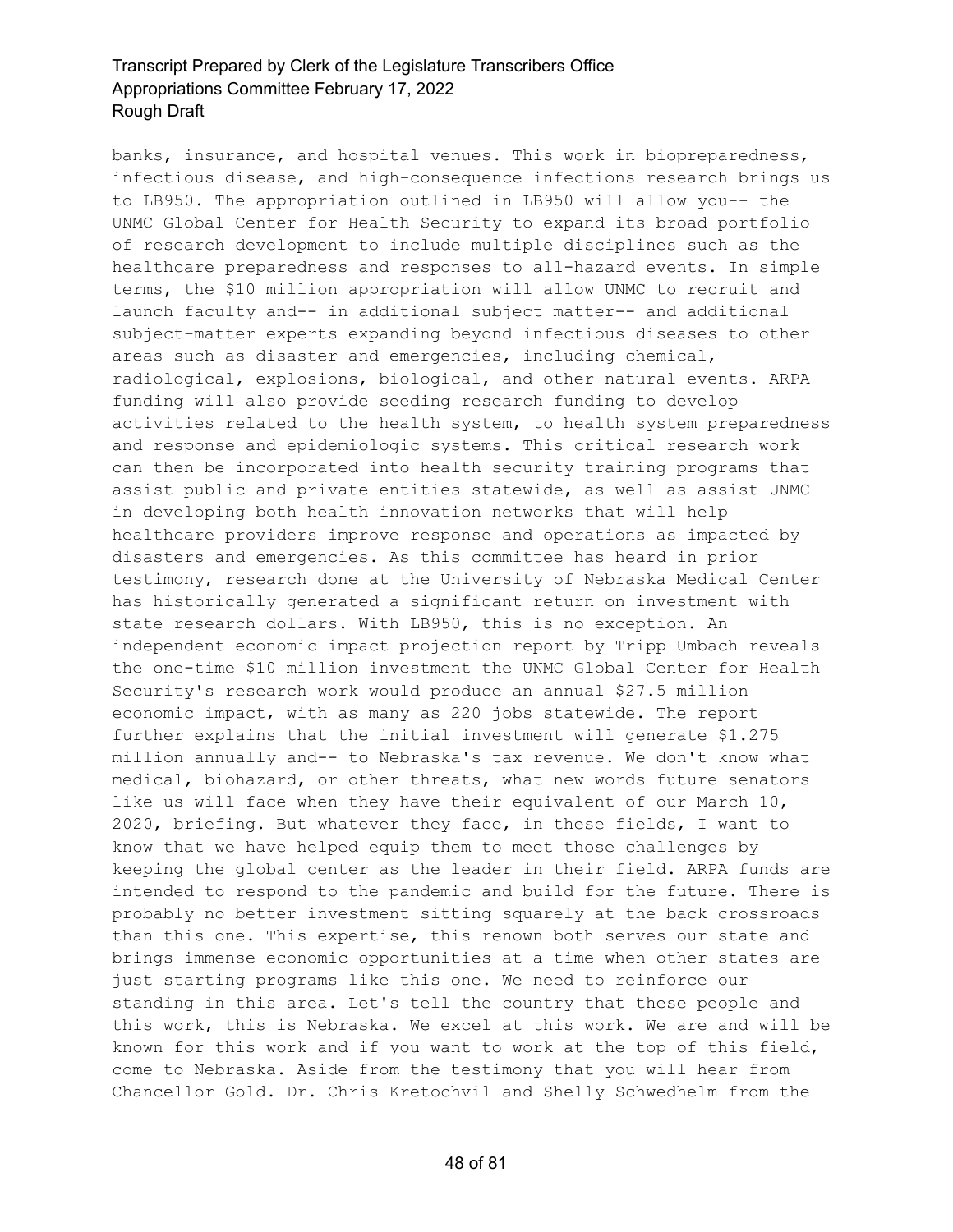global center will be testifying about the impact UNMC has had in this area and how LB950 will help expand their research portfolio for the betterment of the state and our residents. Thank you again and I'd be happy to answer any questions that you have.

**STINNER:** Any questions? Seeing none, thank you.

**CHRIS KRETOCHVIL:** Good afternoon.

**STINNER:** Good afternoon.

**CHRIS KRETOCHVIL:** Thank you very much for your time. So Chairman Stinner and members of the committee, I'm Chris Kretochvil, C-h-r-i-s K-r-e-t-o-c-h-v-i-l, and I have the honor of serving as the associate vice chancellor for clinical research at UNMC, as well as the distinguished chair of the Global Center for Health Security and I'm here representing UNMC today in support of LB950. So the Global Center for Health Security was established as the Nebraska Biocontainment Unit in response to 9/11 and at that time, it was a resource to Nebraska citizens as well as U.S. citizens in case of bioterrorism, who are naturally occurring special pathogen outbreaks. And even at that time that it was established, it was established as a, a collaboration between UNMC, Nebraska Medicine, the state of Nebraska, and the federal government. As you've heard, our group rose to national prominence with the Ebola outbreak in 2014-2015 and we established a solid collaboration with the Department of Defense as well as HHS. We subsequently established a federal quarantine facility in partnership with the Assistant Secretary for Preparedness Response. We established federal training programs in partnership with the Air Force and we have permanently stationed Air Force active duty personnel who are within our team who work, train, and provide clinical care within our facility. As you've heard, as the COVID-19 pandemic began, we were called upon by the U.S. government in several ways, one of which was to care for U.S. citizens who were being repatriated from Wuhan, China. And this was done in partnership with the Nebraska Guard and Camp Ashland, which was an amazing partnership on behalf of the country in collaboration with, with our state. Subsequently, some of the first U.S. citizens who were infected with COVID were rescued from the Diamond Princess cruise ship and brought back to our federal quarantine facility, which had just been opened three months earlier. As Dr. Gold referenced, over the past two years, the global center has produced science that's informed global, national, and local COVID-19 responses. But importantly, throughout this time, we've provided technical consultation, as Senator DeBoer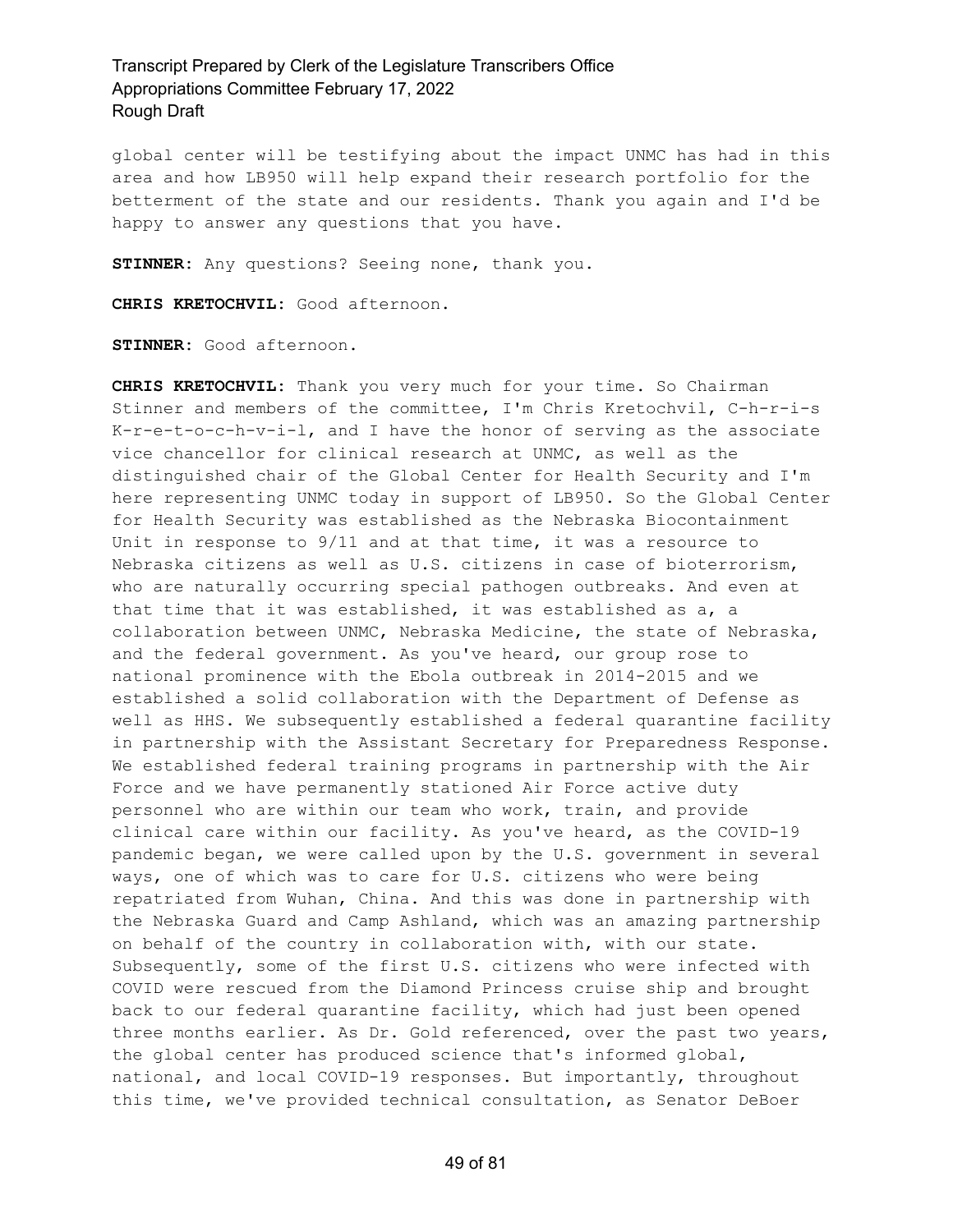mentioned, throughout the state of Nebraska and those activities will be highlighted by my colleague, Shelly Schwedhelm, after my testimony. So why are we here today? Well, this major one-time investment and growth plan in the Global Center for Health Security is necessary really for two purposes: one is to maintain our leadership role in infectious diseases as the, as the competitive landscape increases, ensuring that Nebraska has expanded access to the world leaders in this area; but two, it will propel the unprecedented potential of this Nebraska center to be a national expert in healthcare preparedness and response for all-hazard events, whether it's another pandemic or a tornado, a train derailing releasing toxic gases, or an overseas military conflict with tens of thousands of U.S. soldiers returning for American hospitals for treatment. We need to be ready. Also important, this funding does hold the potential for fostering tremendous economic development. So how will we do this? Well, a number of ways: the first being we'll launch self-sustaining resources statewide, including consultations to Nebraska packing plants, critical infrastructure corporations, and rural health facilities. We'll expand our broad portfolio of research and development across the NU System with research infrastructure and capacity for new technologies in surveillance, diagnostics, and treatments. We'll continue to recruit top-tier faculty and build world-class support for programs to produce revolutionary solutions for health security and healthcare in our state, catalyzing new biotechnology industries across the state. We'll also be developing new career opportunities, such as our proposed Health Security Fellowship and importantly, we'll strengthen and expand our strong external partnerships and funding with the U.S. military, with other federal agencies, and with philanthropy. As far as the return on investment, first of all, and quite importantly, we'll have a more propelled--prepared healthcare workforce and resilient disaster preparedness system across entire state, but also there will be a yield economically. Our external partners that we work with work with us because we're typical Nebraskans in that we follow through on our commitments and do what we say we're going to do and then some. LB950 will allow for expanded external collaborations and based on our prior successes in securing grants and contracts, you've heard the economic impact from Trump Umbach [SIC] that's been presented by President Carter as well as Senator DeBoer. In closing, I want to thank you for your strong consideration of this funding and I'd be honored to answer any questions you might have.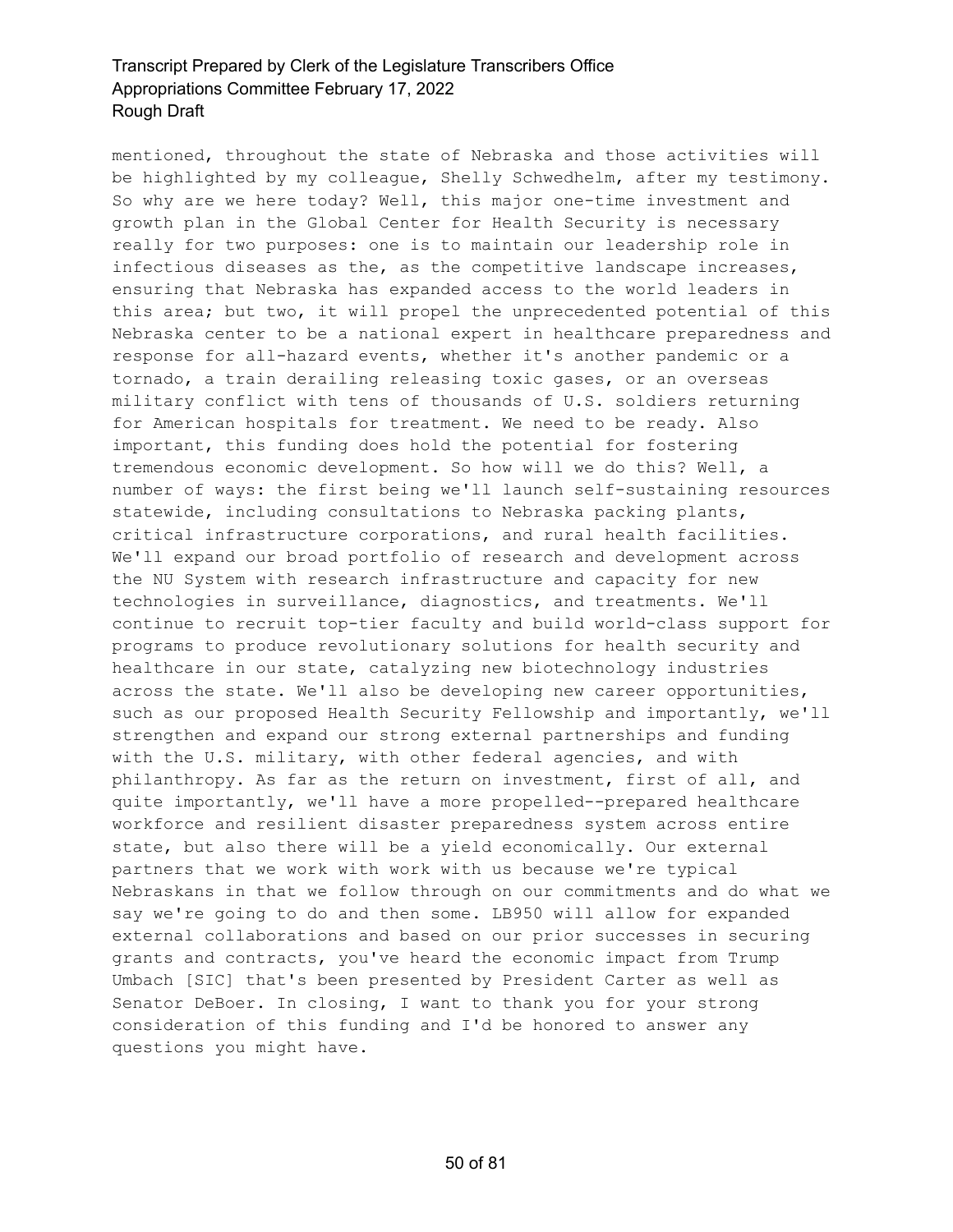**HILKEMANN:** Thank you, Dr. Kretochvil. Are there questions from the committee? Seeing none, thank you for being here.

**CHRIS KRETOCHVIL:** Thank you very much.

**SHELLY SCHWEDHELM:** Good afternoon. My name is Shelly, S-h-e-l-l-y, Schwedhelm, S-c-h-w-e-d-h-e-l-m. I'm a nurse and executive director of emergency management, biopreparedness, and clinical operations in the Global Center for Health Security at UNMC/Nebraska Medicine. I am a rancher in northeast Nebraska, grew alfalfa for our cattle and hops, which we sell at local breweries, and have some CRP land as well. So being a Nebraska girl, rural girl my whole life, I take our responsibility to our state very seriously, as do all the other members at the Global Center for Health Security. Within the official record today, you have several letters of support from partners across the state, a map showing the diversity of locations of our onsite support, and various playbooks that we developed to guide stakeholders safely through the pandemic. As you recall, cases in the U.S. rose quickly in the spring of 2020. The Global Center for Health Security team, comprised of infection control nurses, infectious disease physicians, and industrial hygiene and aerosol scientist experts, visited 19 meatpacking plants across the state. We were there to help their leadership implement infection prevention and control mitigation strategies to keep the plants open. Weekly meetings with plant leaders, the Department of Ag, pork and beef association leaders, and the Governor were used to share best-practice ideas such as barrier materials, screening strategies, and other practices, ideas, and improvements, as well as to problem solve collectively. Ultimately, this kept open essential industry of the nation's food supply. The elderly in long-term care facilities were also among the first to see coronavirus outbreaks. The team partnered with state and county public health leaders and agencies to provide hands-on support to over 89 facilities across the state to improve the care and safety of this very vulnerable population. As a result of these efforts, Nebraska maintained a very low case fatality ratio in long-term care facilities as compared to other states across the U.S. Schools, shelters, and correctional facilities also received site visits from us, as well as technical assistance, and we continue to provide webinars, conference calls, and updates as requested or as new evidence comes to light. Our team also supported hospitals across the state. Twice-weekly statewide calls were initiated when the coronavirus began and it continues to today. The call includes state officials, hospital leaders, public health districts, Nebraska associations, school leaders, coalition coordinators, and various businesses. We share new evidence in the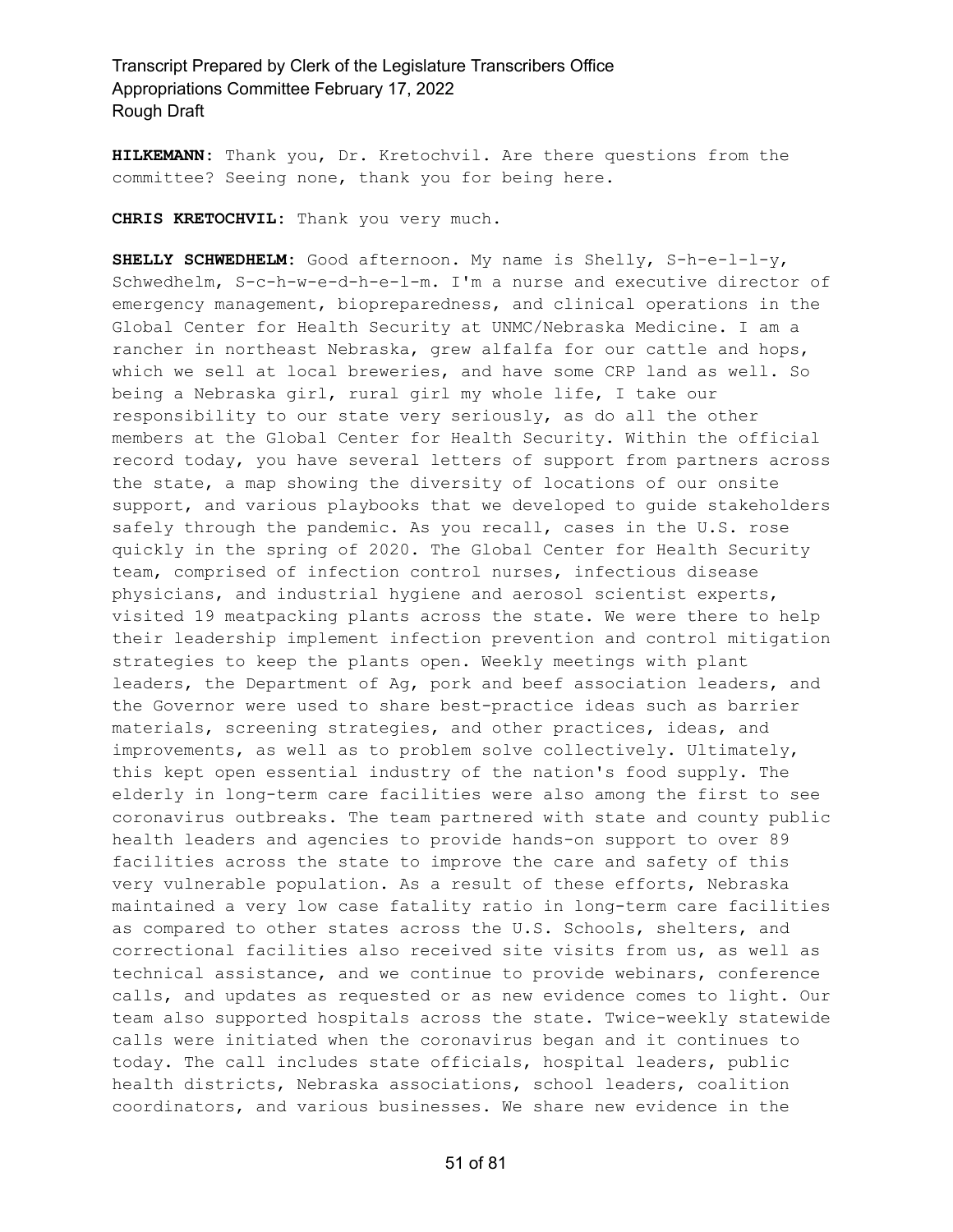literature, we share hospital and public health data trends, and it serves as a forum for problem-solving and sharing of best practices. An example of sharing a best practice in healthcare facilities occurred very early in the pandemic and that was to create a new cleaning method that we could use using ultraviolet lights so that N95 respirators, which was a very scarce resource, could be reused safely multiple times by frontline healthcare workers. Again, we got on the road. We took UV light machines along with our standard operating procedure and members of our team to help each of the six coalition regions within the state and helped them launch the program, which was in place for over a year during the scarcity of those respirators. We also were active in support of businesses. Many critical infrastructure businesses such as Tenaska, OPPD, Union Pacific, and MUD benefited by having the global center provide site visits to review their processes and procedures. In addition, we supported getting Omaha back open and the state back open by working with the Omaha Airport Authority and others like the Omaha Symphony, to name a few. As evidenced by the examples I've shared, the Global Center for Health Security embraced meeting Nebraskans physically where they were to provide our hands-on support and technical assistance in mitigating the negative impacts of the virus and we continue to do so today. Thank you for your time and I'm open to answering any questions you may have.

**HILKEMANN:** Thank you. Are there questions for Ms. Schwedhelm? You must-- was your father or grandfather was the physician in Norfolk for years?

**SHELLY SCHWEDHELM:** Yes, correct. It was my husband's great uncle, great-great uncle.

**HILKEMANN:** OK.

**SHELLY SCHWEDHELM:** Yeah.

**HILKEMANN:** Yeah, the name Schwedhelm--

**SHELLY SCHWEDHELM:** Yes.

**HILKEMANN:** [INAUDIBLE] Nebraska.

**SHELLY SCHWEDHELM:** There aren't many of those.

**HILKEMANN:** Thank you very much for being here.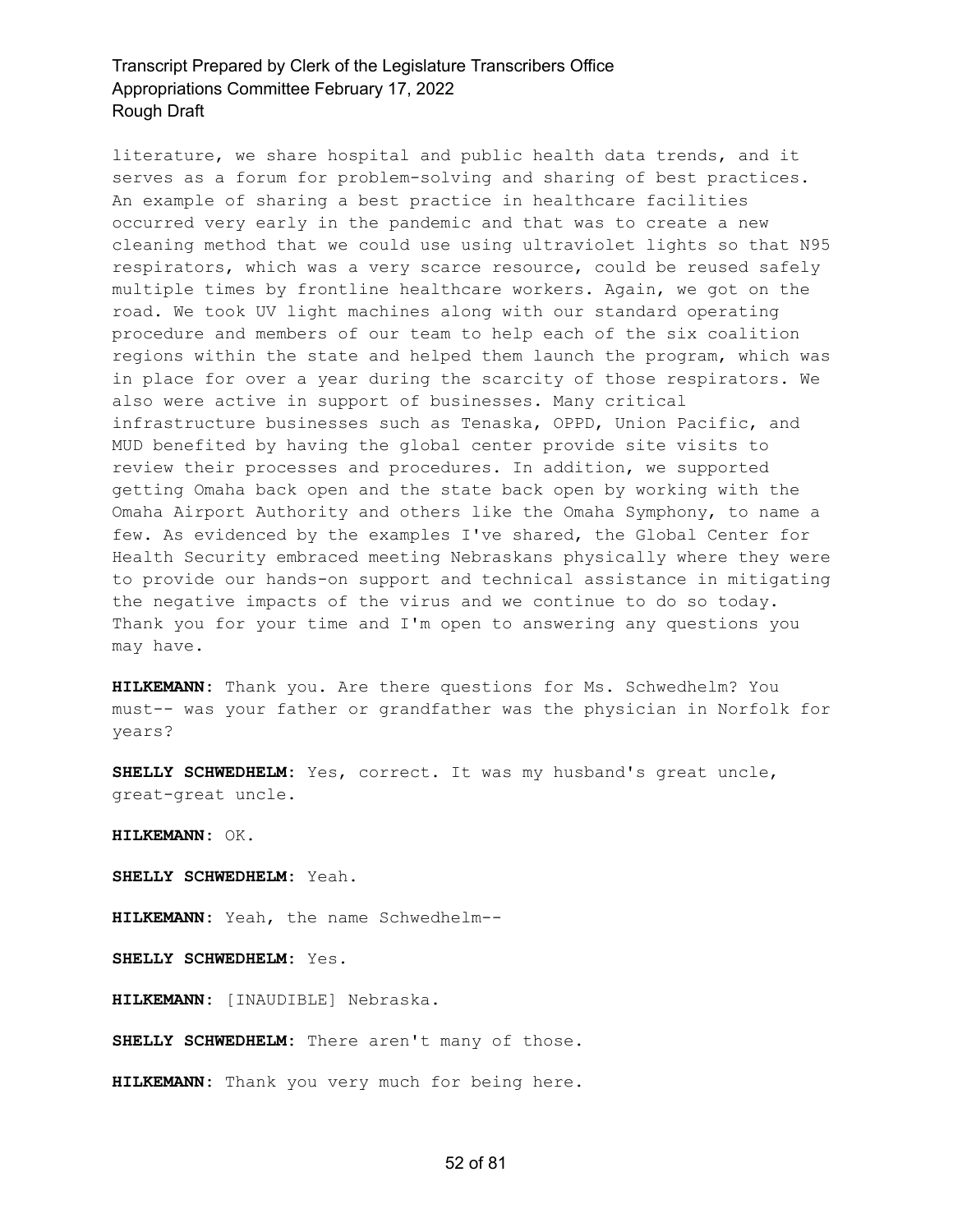**SHELLY SCHWEDHELM:** Thank you.

**HILKEMANN:** Are there other testifiers in behalf of LB950? Are you coming as a proponent for LB950? Please come.

**ANNE WALDMAN:** Hello, senators. My name is Anne Waldman, A-n-n-e W-a-l-d-m-a-n, and I'm an intern at Research Nebraska, an organization committed to the advancement of health science policy. Our goal is to promote the betterment of public health through protecting and promoting scientific research within legislation. I am here today to support LB950 because the plethora of positive short- and long-term economic and medical outcomes are much needed after the past two years. The UNMC Global Center for Health Security has provided-- or has proved its importance during the COVID-19 pandemic as a leading hub for epidemiology and biocontainment. In the beginning, they were one of the first hospitals equipped to take in COVID patients. The national praise that followed brought in thousands of dollars in research, research grants, great optics for the state, and innovations in medicine like the first double lung transplant being performed on a COVID-19 patient. The global center has been an incredible resource for Nebraskans in how to proceed with daily life in unforeseen and unimaginable circumstances. Their advice, which influences us through news stations and local government mandates, has led us all to be in here in person today. The doctors and researchers at the global center are our chance for sustaining normalcy. Why would we not appropriate money from the federal coronavirus state recovery fund to the place that can help us the most? The fund is specifically for recovery and I understand that other causes need money too, but this center is directly tied to recovery in every sense of the word. These hardworking doctors and researchers have been helping COVID-19 patients recover since 2020, saving lives during a lack of medical supplies and an immense amount of severe cases. They have helped the economy recover, keeping local businesses open and allowing money to be spread throughout the community. And finally, they have helped relationships recover from periods of isolation and limited face-to-face conversations. Like many of you, I spent much of 2020 indoors. I have a disorder called Ehlers-Danlos Syndrome, which impacts my immune system, and I was very fearful for myself and the rest of disabled and ill Nebraskans, but I'm here now and so are you. Because of these doctors' hard work, we're not frozen in time. And as a college student, I still wear a mask in lectures, as directed by medical professionals, but seeing only a third of my classmates' faces is so much better than the small digital versions I met on Zoom. We have all felt the strain that COVID-19 has put on our state, but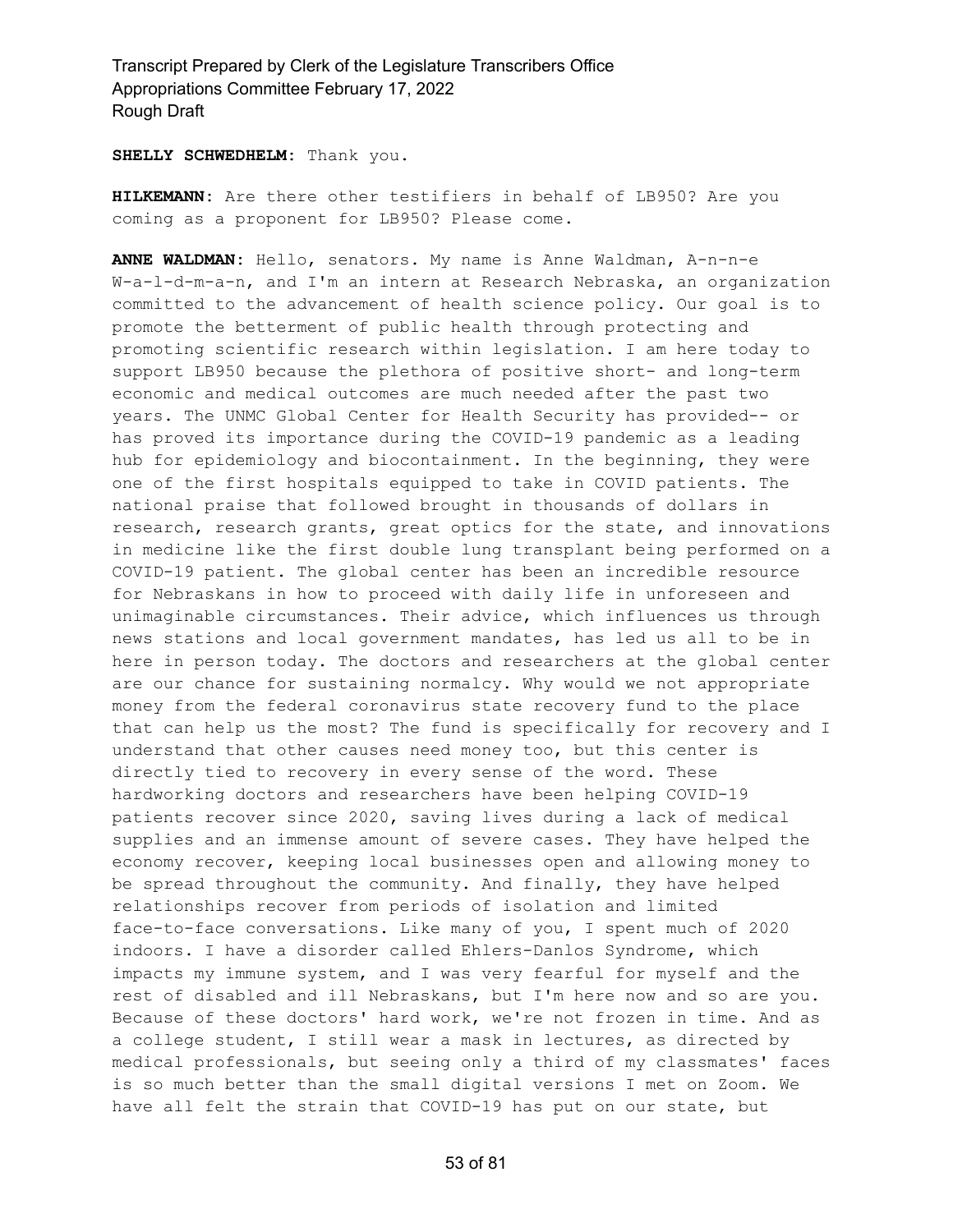through appropriations towards the UNMC Global Center, it doesn't have to be like this forever. Investment in the academic programs, research infrastructure, and opportunities for employment proposed by LB950 are clearly a necessity. This funding would provide the support needed to create and sustain current and future jobs. And with a recent job growth of negative 2.2 percent in Omaha, there's obvious room for improvement. Inversely, UNMC's number of new students enrolled increased last year, setting a record high for the 21st year in a row. We have the talent and we have the money. The current workforce crisis has made legislative action for job growth even more important and the work that would be supported through this bill has never been more pertinent to our ability to function. Our economy has been completely tethered to UNMC. I and the rest of the team at Research Nebraska wholeheartedly support LB950. Not only does it have a great effect on the state and nationwide scientific community, but it is simply a practical recipient for federal fund appropriations. The UNMC Global Center for Health Security benefits every sector and every citizen of the state. Thank you, senators, for your time.

**HILKEMANN:** Thank you, Ms. Waldman. Are there questions from the committee? Seeing none, thank you very much for being here.

#### **ANNE WALDMAN:** Thank you.

**HILKEMANN:** Are there additional proponents for LB950? Seeing none come forward, are there any in the negative-- opponents for LB950? Seeing none, are there anyone that would like to testify in the neutral on LB950? Senator DeBoer, you may close.

**DeBOER:** Thank you very much, Senator Hilkemann. I don't have a lot to say, I just-- I do want to take this moment to say that like our industrial and commercial counterparts that owe so much to the intelligent and helpful recommendations of UNMC and the global center, I want to thank the global center and UNMC for all that they did for us as a body to answer our questions. I know we had several meetings with them over the course of this pandemic where we could get on and talk to them and they would answer questions for us as we were trying to navigate how to best provide legislation and just messaging to our constituents and that sort of thing. So I want to say thank you to them and I really ask for your support of this, this measure and I'll answer any questions that you have.

**HILKEMANN:** Do we have any questions? Yes, Senator Vargas.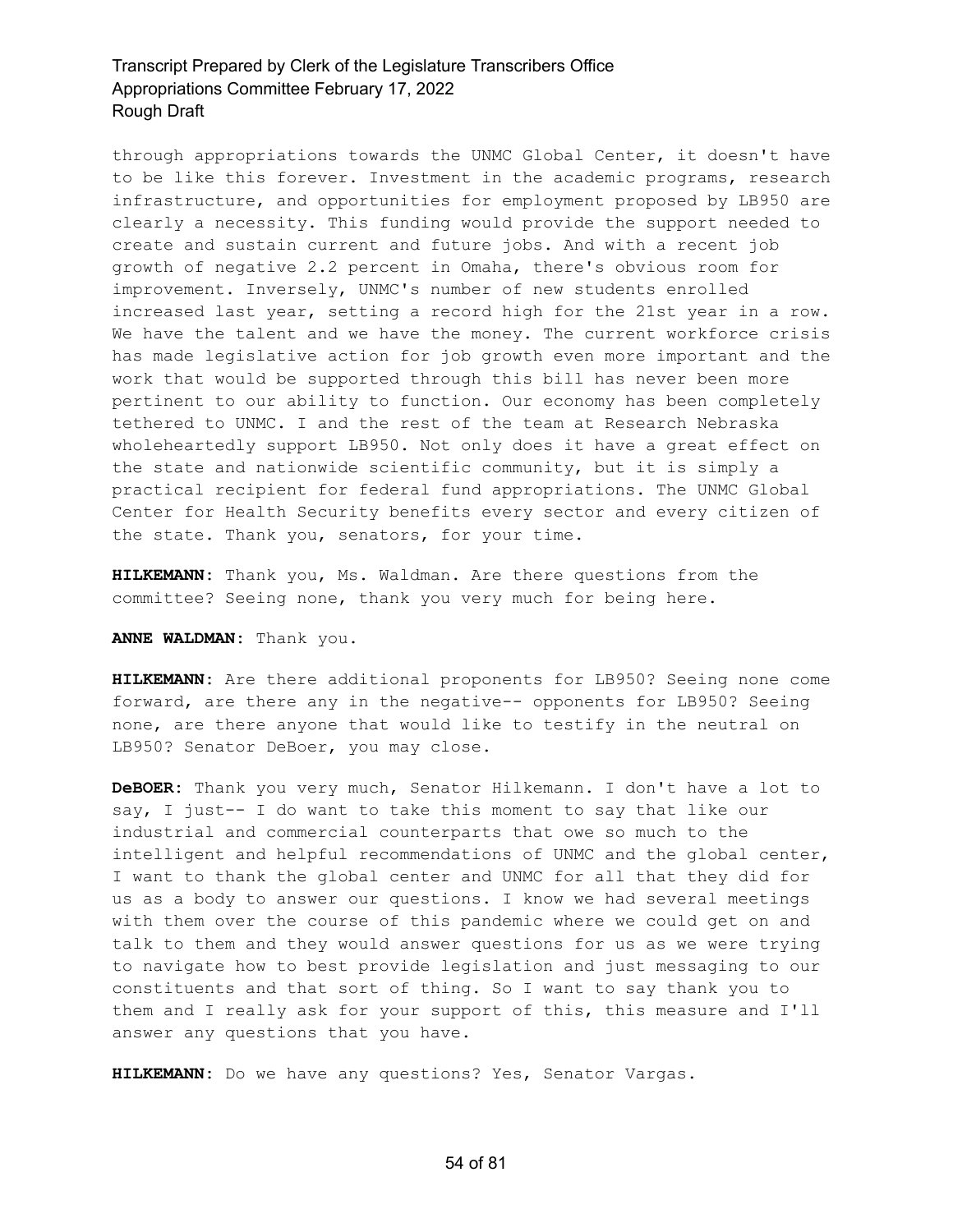**VARGAS:** Well, less of a quest--I just want to thank you for bringing this legislation. I know that the work in terms of studies and support-- I know there was mentioned the meatpacking plant workers, but I just appreciate you bringing this. Thank you.

**DeBOER:** Absolutely.

**HILKEMANN:** OK. Any additional questions? Yes, Senator Clements.

**CLEMENTS:** I should have asked Dr. Kretochvil, but I'm wondering if this research-- medical research is researching treatments for COVID.

**DeBOER:** I would, I would suspect, from my conversations with them, that that is not the prime-- that's not-- certainly not the only- there might be some piece of it that would go to that, but that part of this is to look at all of the hazards that can come to us as we're expanding sort of the various ways in which we respond to basically this-- the "unanticable," so how we anticipate the "unanticipatable." And so I think that developing some of these kind of how do you respond to a huge gas explosion, how do you respond to a biohazard, all of those kinds of things. So as they're, they're cultivating the, the, the researchers and the, the, the medical professionals that would work on those areas, that's, that's the main understanding that I have of what, what this is rather than just one specific disease one time.

**CLEMENTS:** All right. Well, if, if they have some information about that, that area that they are doing their research, I would be interested.

**DeBOER:** I will be happy to make sure you get it.

**CLEMENTS:** Thank you.

**HILKEMANN:** Senator DeBoer, you and my parents have something in common. When my wife and I got the COVID, we were in Texas and I drove back because I wanted to be in Omaha, Nebraska. In case we got sick, I wanted to be close to UNMC.

**DeBOER:** That's exactly right.

**HILKEMANN:** So are there any other questions for Senator DeBoer? Seeing none, our Chairman is back and we'll close. We do have ten proponents for, for LB950.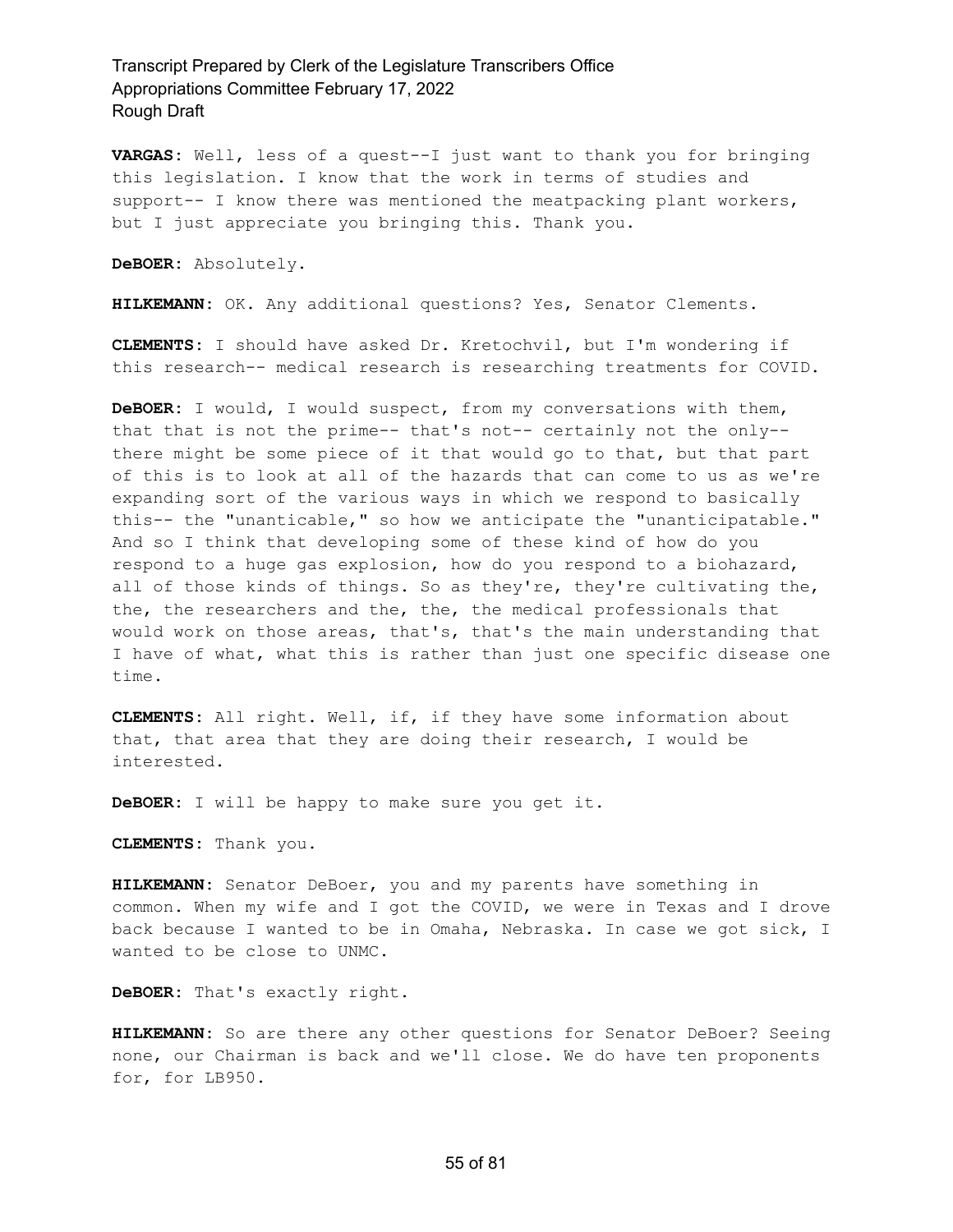**STINNER:** Hey, I got a playbook. Is that a football on it? OK, we'll open-- did we close on that one?

**HILKEMANN:** We closed it, yep.

**STINNER:** OK. We'll now open on LB961. Senator Vargas.

**VARGAS:** Chairman Stinner, members of the Appropriations Committee, committee I've been proud to be part of for six years, my name is Tony Vargas, T-o-n-y V-a-r-g-a-s. I represent District 7. It's the communities of downtown and south Omaha and I'm here today to introduce LB961, a bill that would appropriate \$4 million in American Rescue Plan Act funds for significant equipment and technology upgrades at NCITE, the National Counterterrorism Innovation, Technology, and Education Center, based at the University of Nebraska at Omaha. Now, I want to start this afternoon by telling you two UNO stories. The first is about UNO itself, namely the students. Now, just over one-third of this year's freshman class is Pell Grant eligible-- I was also a Pell Grant student-- which means they're from low- to moderate-income families, the families most likely to experience the greatest disruptions from the COVID-19 pandemic. Now, almost four in ten UNO freshmen are nonwhite, almost five in ten are first in their families to go to college, better known as first-generation college students. If we know that low-income and minority students come from the communities-- and we know this-- the communities hardest hit by the virus at UNO, they are poised to get a foothold on the ladder to success. Now, here's the other story I want to tell you about UNO. It's about a UNO business professor who used her Ph.D. in something called industrial organization or IO psychology, a domain normally used in H.R. consulting for companies. This individual became an internationally recognized expert in terrorist groups, specifically Salafi jihadist groups better known as ISIS. UNO Professor Gina Ligon has combed through captured battlefield cell phone data from ISIS members to help counter their activities. But she's not just an expert in this field, she's a visionary for UNO, who in 2020, convinced the U.S. Department of Homeland Security to award UNO its ten-year home for counterterrorism research and she recruited eight new research faculty from around the country to join our state in the fight against terrorism. This research consortium she's built, called NCITE, is the counterterrorism research hub, the R&D arm for the Department of Homeland Security. This puts UNO and Nebraska on the national map in ways that help our state attract outside talent and expand our workforce development efforts. Now, in a few short years, NCITE is helping the brain game by making sure they're providing internships,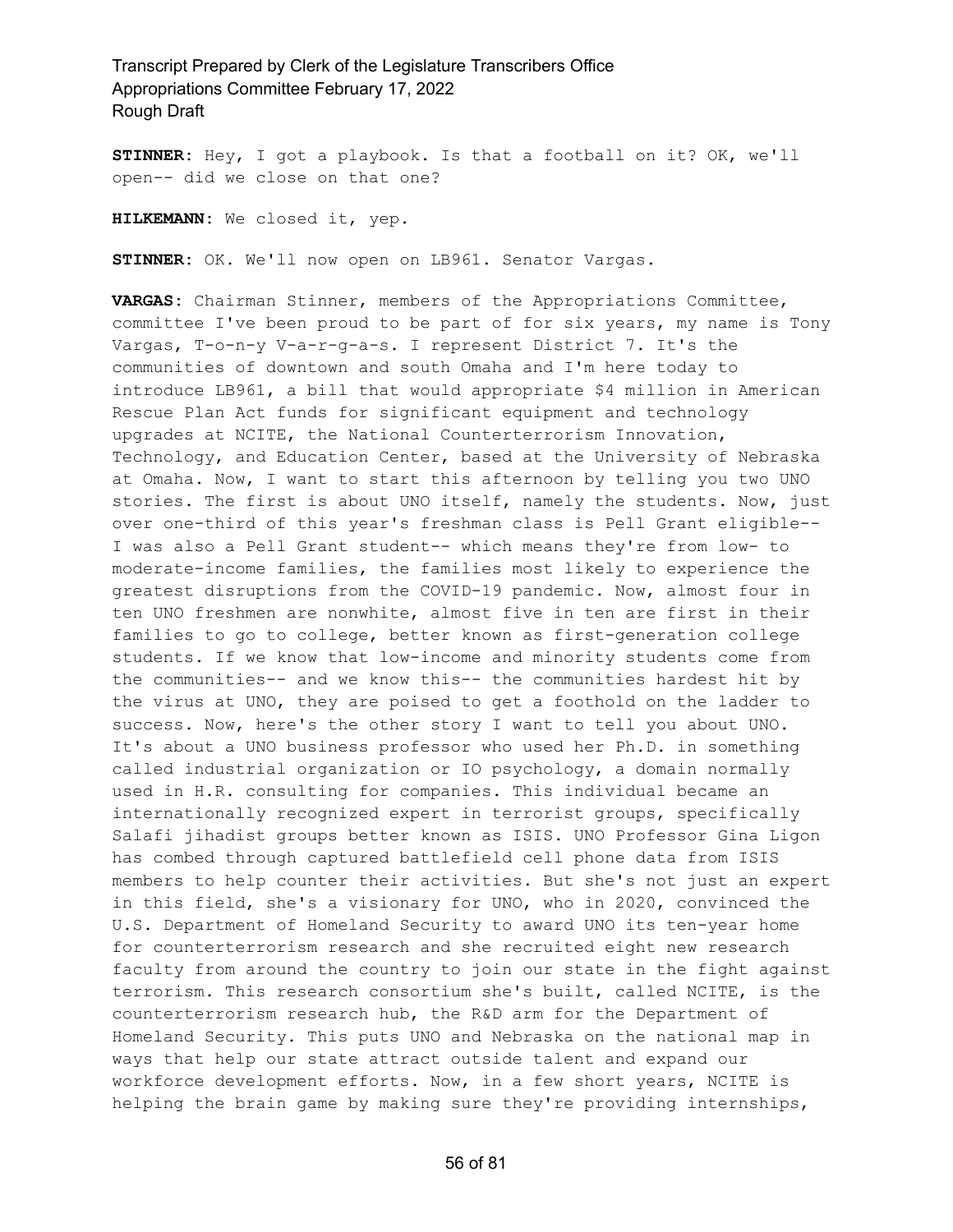training, and certifications, not just to help out our law enforcement friends in Homeland Security, but everyone from a banker in Omaha working to implement the know-your-customer laws to the Scottsbluff County Sheriff Department who is charged with keeping a large swath of our state safe. Now, Dr. Ligon will testify after Chancellor Joanne Li and they'll tell you a little bit more about inside what they do and why LB961 can be so impactful. Now, with less than three years old, NCITE is poised to impact Nebraska in many ways, including the following: it's going to become a draw not just for students who might never have considered a career in Homeland Security or network vulnerability industries and not just for research faculty who see unique opportunities here. NCITE is poised to make our institutions safer and more resilient to viruses. This is going to address some of our brain drain. It's going to be a brain game. NCITE is developing technological innovations like suspicious activity reporting chatbot that can improve a community response and prevent tragic outbreaks and violence. I don't have to tell our rural friends who have broadband service hampers response time and that poor broadband. NCITE is aware and can work on this. This is going to address our technology gap. Our state economy is rooted in agriculture, which frankly could benefit from NCITE's work in helping protect our critical infrastructure from attack. This is-- can help our ag industry. Nebraska's businesses can benefit from NCITE-trained workforce that can increase industry resilience and security. This is going to help our businesses. By the way, NCITE's research isn't being conducted in some underground bunker. It is public by design. NCITE is trying to build community resilience by demystifying subjects of counterterrorism, opening itself to the community and blunting the mainstreaming of extremism, which we have seen across this-- across the globe. This is for the public. Nebraska has a chance to see the work of UNO by funding the kind of cutting-edge technology that NCITE can use for research, for recruitment, and developing the national security workforce of the future through LB961 right here in Nebraska and at UNO. The center's vision to have a larger headquarters to become the premier academic resource for counterterrorism and targeted violence studies pictures UNO and the Omaha area as a place where federal agencies send their workers for more training, where students gladly come from a unique opportunity to become part of the antidote for extremist violence. Nebraska can be a place leading the U.S. from the center, helping pull people from the extremes to reduce violence, build resilience, and create a more stable future. That can happen here with this appropriation. With that, I ask you to support LB961 and there will be people testifying to answer some more specific questions about some of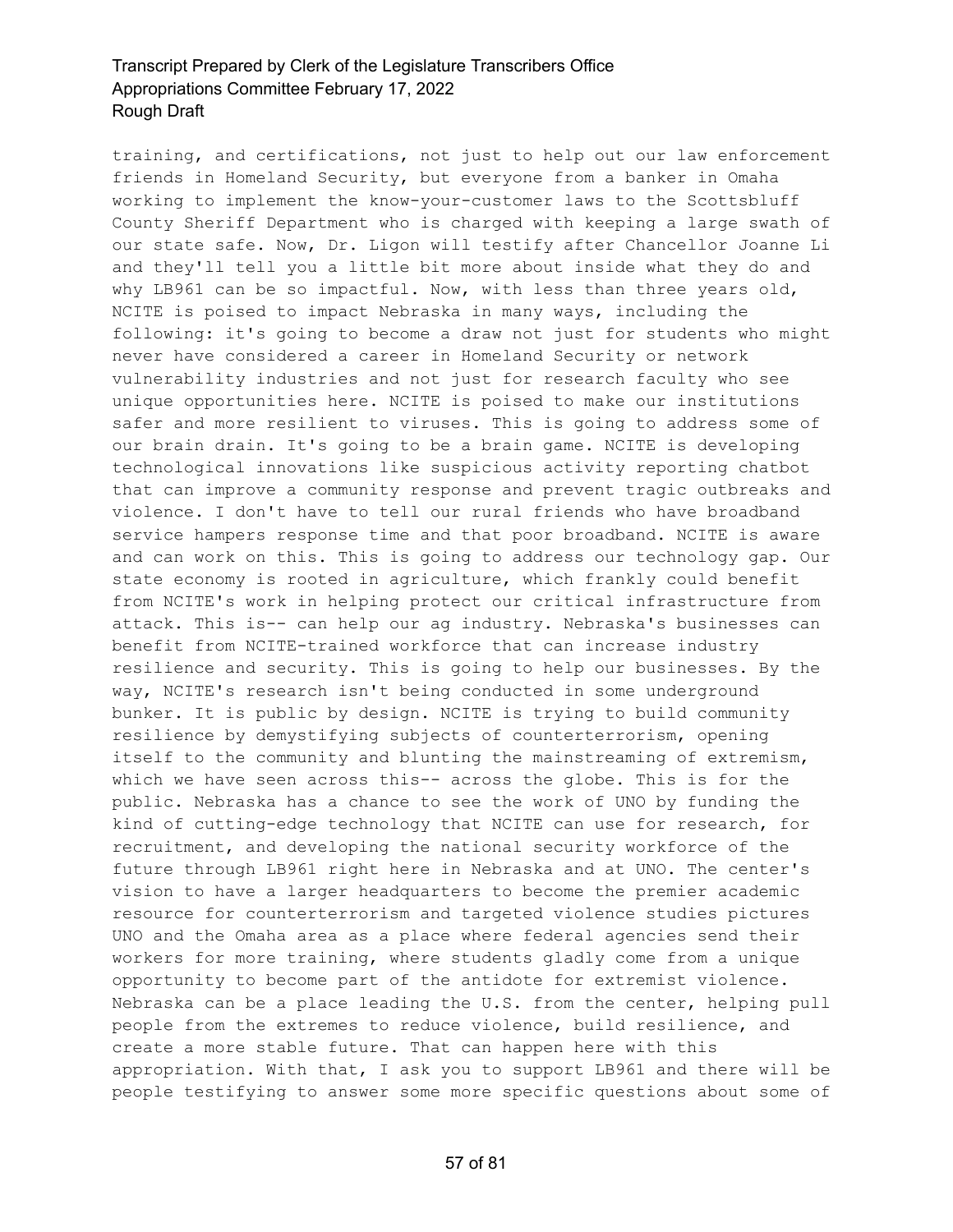these addressed improvements that are also included in that one-pager and detailed there and I'm happy to answer any questions.

**STINNER:** Questions? Seeing none, thank you.

**VARGAS:** Thank you.

**STINNER:** Chancellor, good to see you again.

**JOANNE LI:** Good to see you, Senator. So good afternoon, Senator Stinner and members of the Appropriations Committee. My name is Joanne Li, J-o-a-n-n-e L-i, and I proudly serve as the chancellor for the University of Nebraska at Omaha. I want to thank each of you for taking time today to hear our system proposal for the use of ARPA funds. It is my hope that by the end of our time together today, two things will happen. First, I want you to be as inspired as I am by UNO's mission to serve as our state's engine for workforce development. Second, I want you to understand how strategic investment in UNO's national security, STEM education, and human mobility programs will give Nebraska a competitive edge in educating, retaining, and attracting the talent we need to drive our state forward, improve our quality of life. As an international student whose parents fled communist China amid a national conflict, I want to stress that feeling safe and secure is foundational to our ability to learn, teach, and grow as people. I'm immensely proud to say that UNO's National Counterterrorism Innovation, Technology, and Educational Center, also known as NCITE, plays a vital role in our nations to make that possible. NCITE is a U.S. Department of Homeland Security (DHS) Center of Excellence and is a national leader in understanding, preventing, and counteracting terrorist violence. It's commitments to Americans is translate research into tools for frontline Homeland Security professionals and help build a workforce pipeline to a wide array of career fields. With a strategic investment of \$4 million, we can meet the technology needs that our team of experts requires to understand emerging threats and our national security officials can counteract them and keep us all safe. Because of UNO's standing as our state's only public urban university, we are compelled to share our knowledge with our community. Through this investment, there will be ample opportunities for researchers, students, community partners, and children to experience the NCITE model of real-world STEM education and collaboration. If the last two years have taught us anything, the difference between economies that thrive and those that struggle to survive is an agile workforce equipped with skills in science, technology, engineering, and math.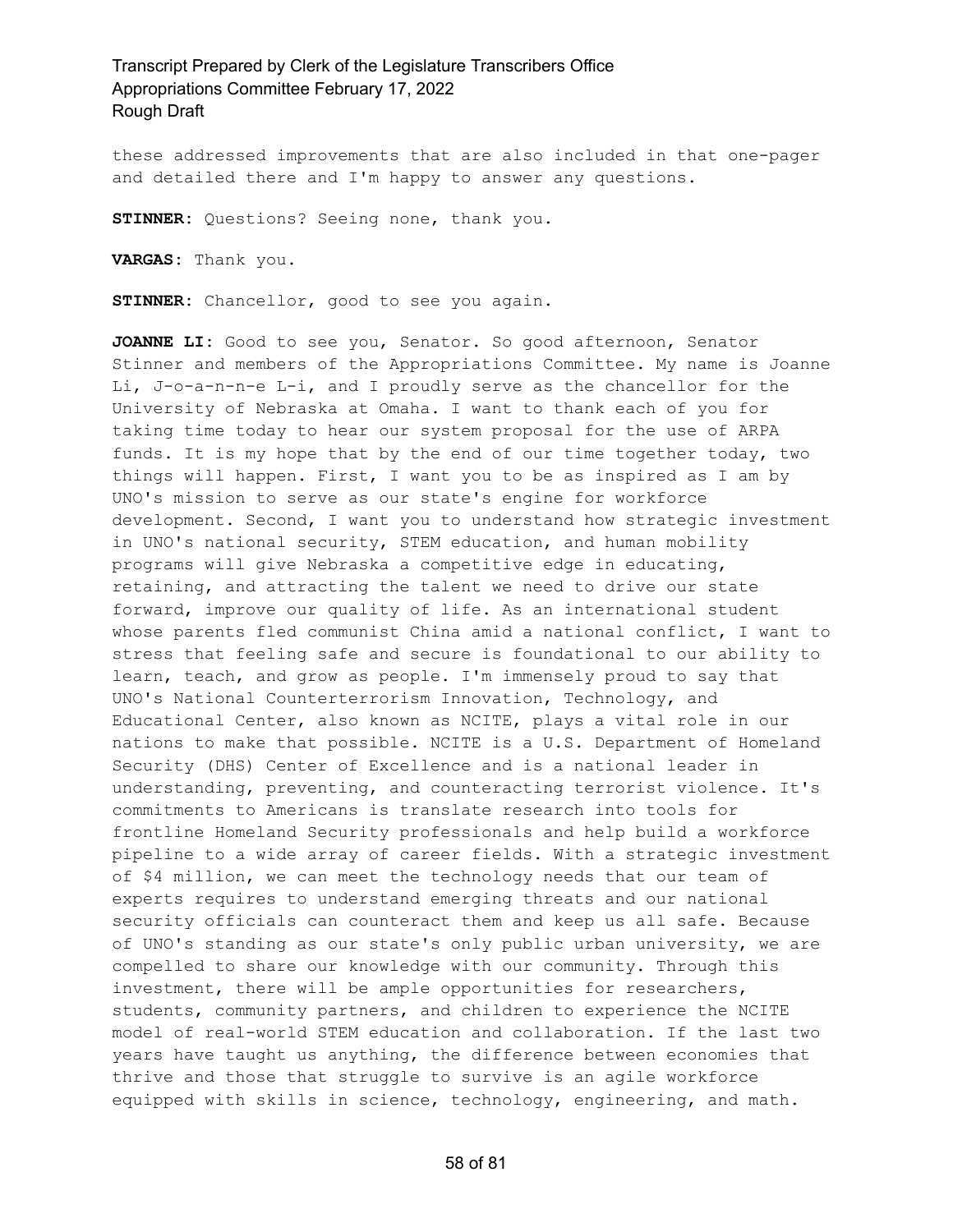That is what UNO's STEM TRAIL Center does every day from our campus. The center supports our students, faculty, and our community through engaging programming, training, reskilling, outreach, and entrepreneurial ventures. The STEM TRAIL Center's purpose is to ensure that a STEM education is accessible to everyone at any age or any stage of life in order to fill our state's most pressing workforce needs. To expand the center's impact, accelerate its valuable work, and build stronger pipelines to employers, UNO requests \$5 million to establish a headquarter that everyone in our community can experience. Today, I have shared with you existing projects that will continue to be immensely valuable to our state's workforce development and to our nation counterterrorism work. I want to stress if we're not living long, healthy lives filled with motion and activity, we cannot fully enjoy the benefits of our work in each of all these areas. Our division of biomechanics and research development and our school of health and kinesiology already nationally recognized leaders in understanding and improving human mobility. If you want to visit our campus and explore our health and human science facilities, you will see awe-inspiring research in gait rehabilitation, fall prevention, low-cost 3D printing of prosthetics, elderly physical function, and so much more. You will also see dedicated faculty developing the next generation of public health, health research, kinesiology, athletic training, and sports medicine professional, but we owe it to ourselves and future generation to think bigger. We need to lead the world if we truly want to improve our quality of life. With an investment of \$6 million, we can purchase equipments for cardiovascular device manufacturing, soft tissue imaging and analysis. Not only will these technologies give us a greater understanding of human tissue, but the knowledge we produce through device testing will also be a strong partnership between our state and medical device industry. An additional \$10 million investment will allow us to repurpose 2,200 square feet of existing space on our campus to create a better environment for health and kinesiology teaching, learning, and research. I understand what my university system colleagues and I are asking you to consider is not an insignificant amount of money. Our state is facing generational challenges that are worthy of support as well. These strategic one-time investment opportunities I have shared with you will position the state of Nebraska to compete in the economy of the future. With your support, we're excited for our people, our future, the community of Omaha, and the state of Nebraska. With that, I want to thank you for your time and welcome any comments and questions.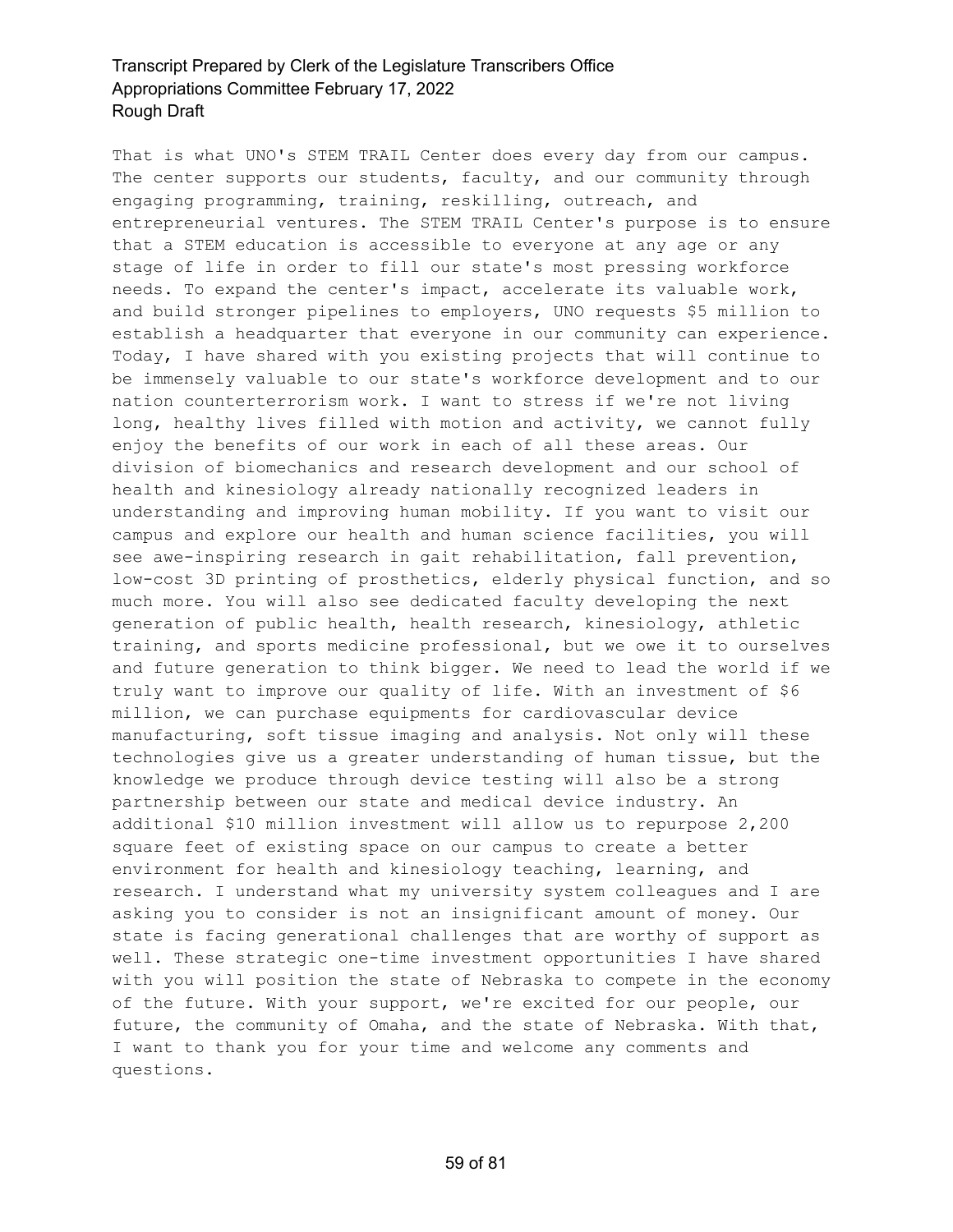**STINNER:** Very good. Questions? Seeing none, thank you very much. Afternoon.

**GINA LIGON:** Good afternoon. Distinguished members of the Appropriations Committee, my name is Gina Ligon, G-i-n-a L-i-g-o-n, and I'm the director of NCITE. I'm appearing today on behalf of the University of Nebraska System in support of LB961. I'd like to take you back to when I was a sophomore in Weatherford, Oklahoma. It's a little bit smaller than Kearney, but also off I-40 in western Oklahoma, far away from the city, which is what we called OKC. I was sitting in the history class when I learned that Tim McVeigh had killed 168 Oklahomans that looked a lot like us in this room, people who were doing the business of government and people who were supposed to be safe from terrorism. April 19, 1995, has brought me here today to you. It's also shaped my whole career and I'm here to ask you for resources to train the next generation of workers to help us keep, to help us keep Americans safe from the terrorism that I experienced as an impressionable teenager. Let me give you a brief example of how your investment will have a return on investment for all of our safety. In 2013, I had just won a grant from the state of Nebraska. I used it to purchase tech to study groups like the Taliban and Al-Qaeda and I trained students all over UNO's campus to study them as well. In our analysis, the students identified this new terrorist group, but this one had more money. It had more technology and it had these shiny, white Toyota pickup trucks that it drove to all the meetings. It was enough for me to pick up the phone and call a trusted leader in the Pentagon. I remember that call like it was yesterday, but the months that followed were a blur and that's because the group that the students had found turned out to be ISIS. That's right, students in Omaha at UNO were the first academic center to identify the terrorist group of ISIS. I'm here today to tell you that those students wouldn't have been able to do this and we wouldn't have been able to become the center of excellence for Department of Homeland Security without that initial investment from the state of Nebraska. The bottom line is your investment allowed the federal government to see promise in Omaha as the center for terrorism research outside of the Beltway, where all the other centers seem to exist. It's important that NCITE exists in the Midwest for at least three reasons. First, technology developed to combat terrorism needs to be situated in places that share the same demographic characteristics and technology constraints that places like Nebraska have. For example, as you heard from Senator Vargas, we're working closely with the Sarpy County law enforcement to develop a chatbot that will be able to, to work in Scottsbluff just as well as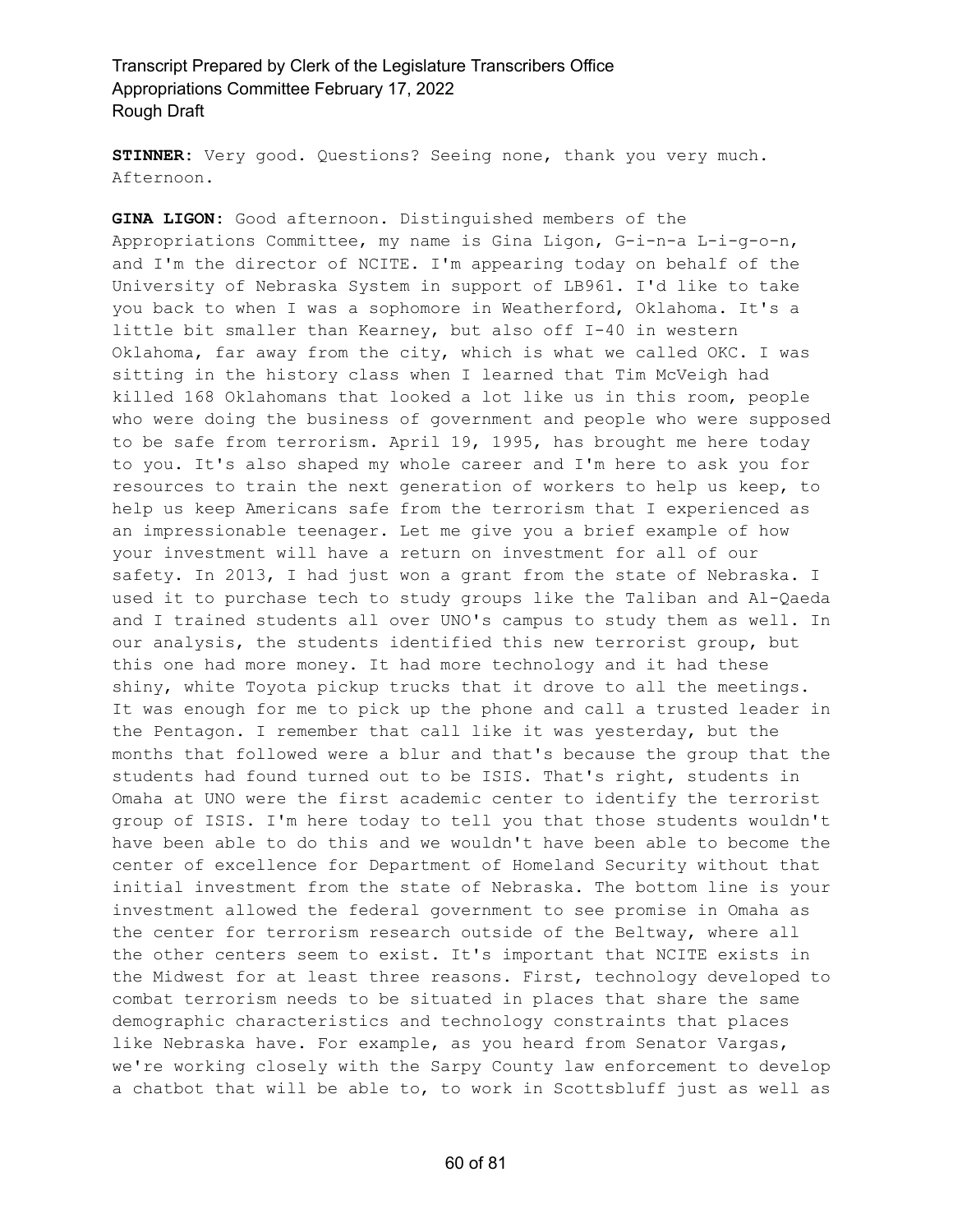it can work in Papillion, Nebraska. Second, we want to be seen as the academic partner for every job in the middle of the country that's charged with keeping Americans safe. We want to be a resource for the anti-money laundering professionals in our banks from First National Bank in Omaha all the way to the ones in Scottsbluff, where Senator Sinner seems to know very well. We also want to work with ag operators to protect our nation's food supply. The centers that the bills that you heard earlier today, our center will also collaborate with and support. Finally, we want to inspire the future workforce through training that's hands on, meaningful, and interdisciplinary. Academia is siloed. Weaving digital and STEM skills focused on national security of our communities, our neighbors is the key to sustainability of our workforce and also the future of higher ed. We have to inspire our students with meaningful problems to make them stay in our state and I'm eager to hear-- for you to hear from one of Nebraska's best next. In closing, I'm asking you to invest in this idea that's bigger than all of us. Invest in a hub for security innovation right here in our state. Like I said to Homeland Security when I was fighting against University of Maryland to win the center, Omaha is not in the middle of nowhere; it's in the middle of everywhere.

#### **HILKEMANN:** Amen.

**GINA LIGON:** The Oklahoma City bombing occurred during my sophomore year. Nearly 30 years later, here I am, the mother of a sophomore and an eighth grader. They're going to be embarrassed I said this, but they're right behind me-- wave, Kate and Henry-- and they're sitting in this government building with us today. Your support for our legislative bill is not only for our university, but it's also for Nebraskans like Kate and Henry Ligon, who deserve to know that we are investing in their safety. Thank you so much. Open for questions.

**STINNER:** Thank you. Questions? I always thought it was Cozad [INAUDIBLE].

**GINA LIGON:** Thank you.

**STINNER:** Yeah. Afternoon.

**LAUREN O'MALLEY:** Good afternoon, distinguished members of the Appropriations panel. My name is Lauren O'Malley, L-a-u-r-e-n O'-M-a-l-l-e-y. I'm an MBA student at the University of Nebraska-Omaha. I'm appearing today on behalf of the University of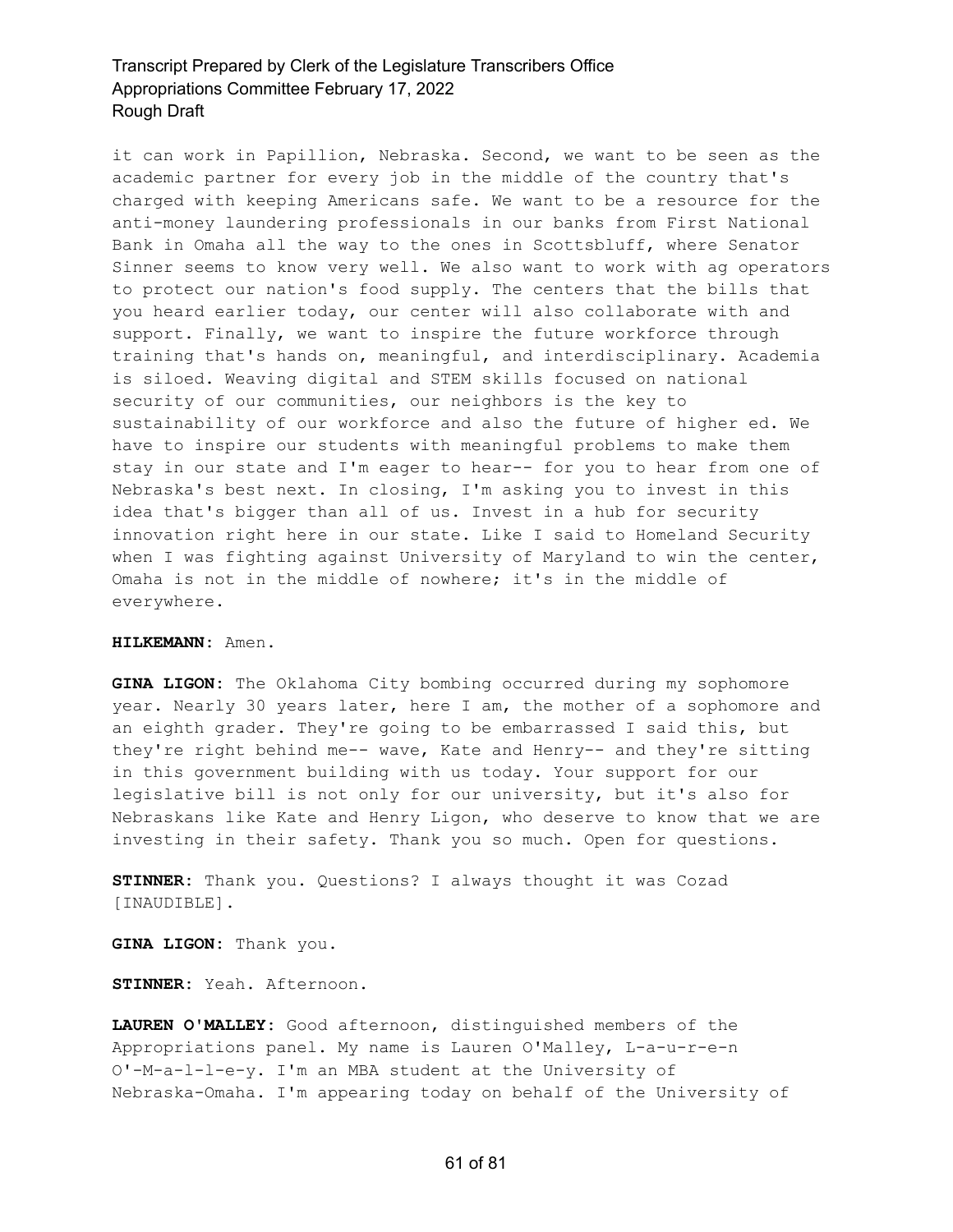Nebraska System in support of LB961. You know those memories that even years later you still think about, it doesn't matter how long it's been? I'd like to tell you about three of mine. First, 16 years ago. I remember visiting this very building as a fourth-grade student from Omaha's Black Elk Elementary. Second, I'm a senior at Millard West High School finding out I got a full-ride scholarship from UNO, which was funny because I swore I would go to college as far away from Omaha as possible. But once I got that letter from UNO, I realized I could get more opportunity if I stayed than if I went to college somewhere else. The third memory is a conversation I had with Dr. Gina Ligon two years ago. I got my undergraduate degree from UNO with four business concentrations: finance, investment science and portfolio management, banking and financial markets, and marketing. I had just graduated and I wasn't sure what to do next. I knew I wanted to get an MBA, but I thought I needed to leave Omaha to find the challenging opportunity that I craved. That day, Dr. Ligon asked me to be part of a terrorism research center now known as NCITE. My first reaction was what? I'm a business student. I studied finance. What would someone like me bring to terrorism research? That day, she challenged me to use my degree in a different way by looking at how terrorists financed themselves. Now, I'll be frank. You have to take a lot of finance classes to get three finance majors, but I can assure you that out of all those finance classes, terrorism came up zero times. Who thinks that way? Who thinks about terrorism when you're thinking about finance? NCITE does. I've seen this firsthand in the brilliant people that I get to work with and the products I've helped produce like a guide for researchers to measure the return on investment of their projects. Now, a few weeks ago, I was interviewing with a Nebraska company for a job once I graduate in May and while talking about my time at NCITE, one of the executives asked, who thinks of terrorism when they think about finance? And my first thought was how could you not? Don't worry, I didn't say that out loud, but that's when I remembered my first conversation with Dr. Ligon where I had the exact same question. It was then I realized just how much I've grown and just how unique the mindset at NCITE truly is. See, when most people think about the price of bitcoin, they're not making the connections between cryptocurrency and terrorism. NCITE does. And when you read about the metaverse, people aren't talking about how terrorists could use it to recruit people from all over the world. NCITE does. And ever since that moment as a student at Millard West, I knew I wanted to be part of something bigger, but I wanted all of this without having to give up the good life that I live here in Nebraska. I admit that I, like many of my talented peers, have thought that career-advancing opportunities were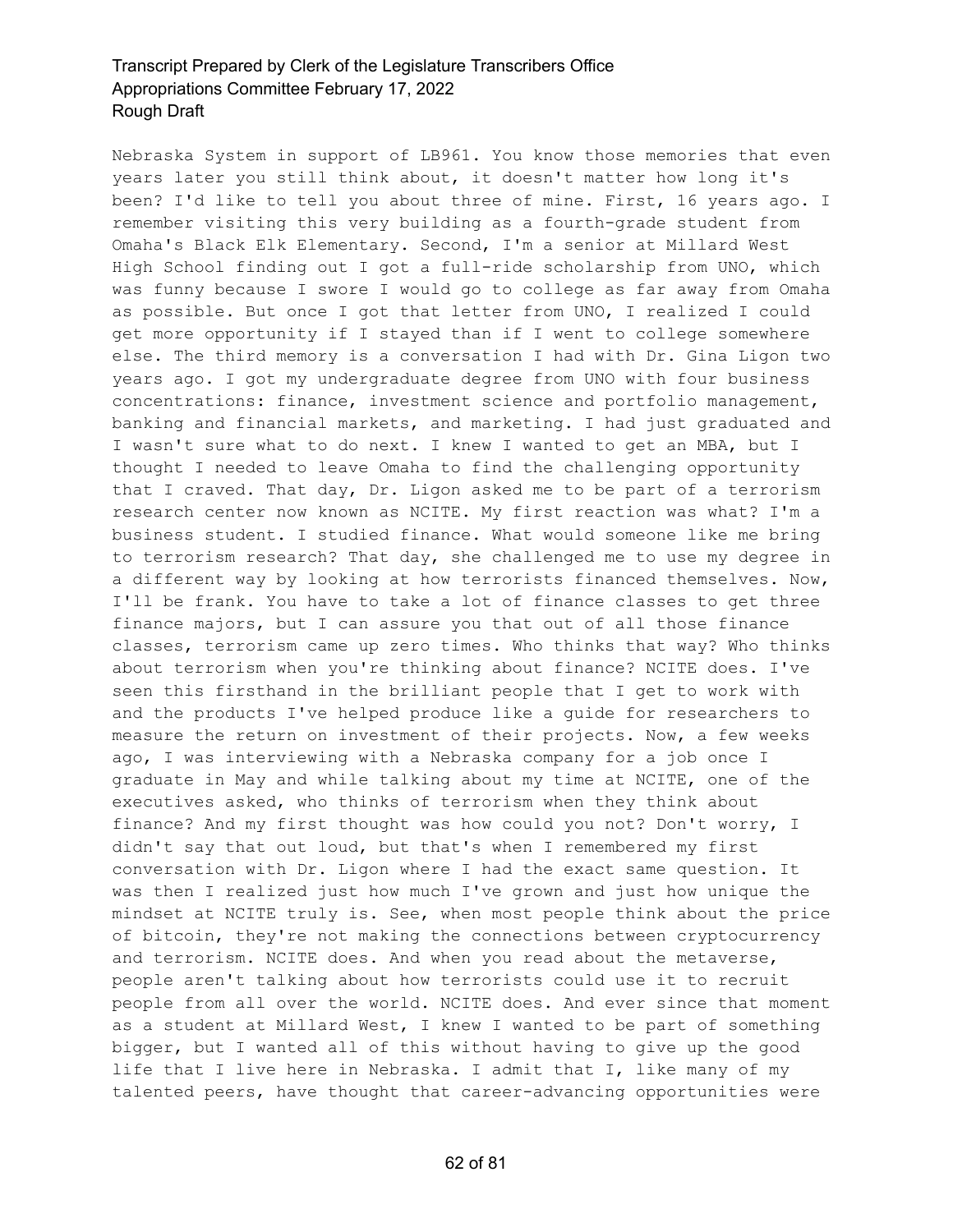only found if you leave Nebraska, but thanks to NCITE, I got the opportunity of a lifetime to work in counterterrorism as a business student alongside the best researchers in the world and luckily for me, only 20 minutes away from home-cooked meals at my parents' house. Now I know you've listened to many people tell you why their organization deserves a share of these federal ARPA dollars. As someone with a degree in investing, I empathize with you because I'm sure these decisions are tough. As a future business leader, I can say that investing in NCITE is a sound investment decision. It will impact both the state and local economy by creating jobs and bringing in high-caliber talent to Nebraska. It will incentivize local talent like MBA students at UNO to plant roots here by providing world-class opportunities for education and employment and it will create valuable resources for law enforcement, government officials, and even businesses to keep communities safe. Now, I believe today will also be one of those moments I'll remember for years to come, hopefully for a good reason, and I feel now more than ever prepared for my next step in the world because of NCITE and because of the investment UNO made in me. And I'll leave you with this: investing in NCITE is investing in the future of Nebraska and people like me who were born here, grew up here, and want to stay here. Thank you.

**STINNER:** Thank you. Questions? Senator Dorn.

**DORN:** Thank you, Chairman Stinner. Thank you for being here and thank you for staying in Nebraska. I guess I-- until your last comment and you finally talked about finance or investing in all of that, the whole rest of the time was on NCT-- or whatever. How much of your degree do you use in that part of that research or that part of that funding?

**LAUREN O'MALLEY:** Thank you, Senator, for your question. I would say all of it. There's-- something that's really unique about NCITE is they look at terrorist organizations like a business. So I thought being a business student, I wouldn't have anything to add to the conversation of terrorism, but actually, there are a lot of similarities and that's thanks to the incredible work from Dr. Ligon and the rest of the NCITE team.

**DORN:** We missed-- just kind of missed out on a golden opportunity to talk to this committee about finance. No, thanks--

**LAUREN O'MALLEY:** Oh, sorry.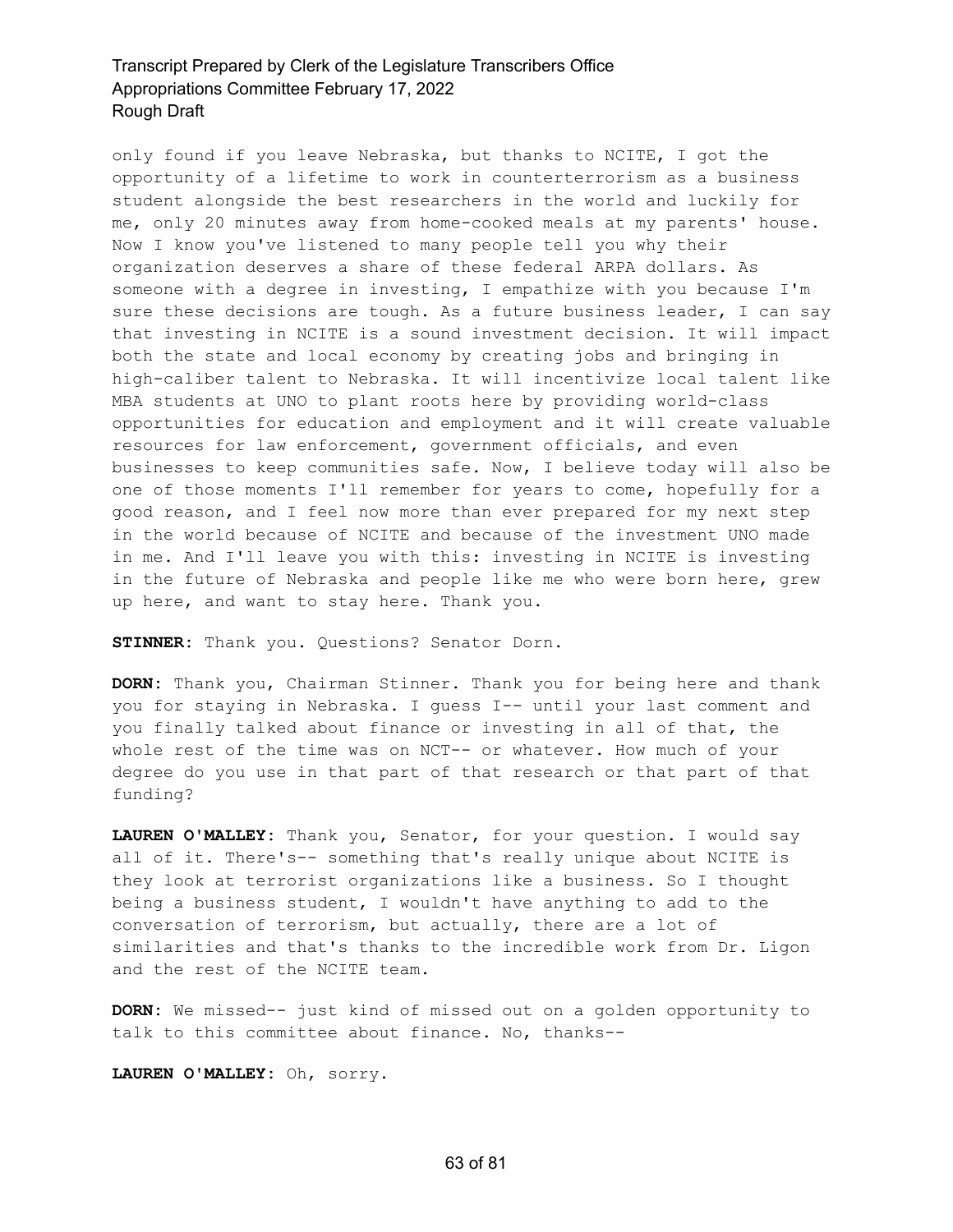**\_\_\_\_\_\_\_\_\_\_\_\_\_:** She can come back.

**STINNER:** Yeah. Right now, we need a lot of help.

**DORN:** We need help, yeah, but thank you.

**LAUREN O'MALLEY:** I am looking for a job.

**STINNER:** Any additional questions? I think you've got quite a fan club back there. They're all beaming right at us, so.

**LAUREN O'MALLEY:** Thank you.

**STINNER:** Thank you for your testimony. Any additional proponents? Any opponents? Anyone in the neutral capacity? Would you like close, Senator?

**VARGAS:** Chairman Stinner, members of the Appropriations Committee, I just want to thank you. I think there's, there's not a lot I can add, but I do want to thank Chancellor Li, Dr. Ligon, Lauren O'Malley and this is a space that we don't often talk about or hear about. I think we also forget that we are a hub. We're a leader. We've been recognized by the Department of Homeland Security. And as you've heard, return on investment-- this is a return on investment on being a leader from here on in. This is about investing in a workforce that truly doesn't exist largely outside of a state like ours. We're creating homegrown individuals that-- and what you just heard is a finance individual with an MBA utilizing their skills and expertise to be proactive about getting ahead of future terrorism. That's happening in Omaha. That's happening in our state. This can cement us as a leader across the country. I think this is what we should be looking at, which is also what are we going to do that's thinking about the future in sectors and workforce that others are not spending the time to invest in? That's what this is about. I urge you to support this. I think it is a fantastic idea and especially when you look at the price tag, we can't find that many better investments in a space where we don't often do something. And I want to thank the people that testified and I want to thank you for taking the time to listen to the stories.

**STINNER:** Thank you. Questions? Seeing none, thank you very much.

**VARGAS:** Thank you.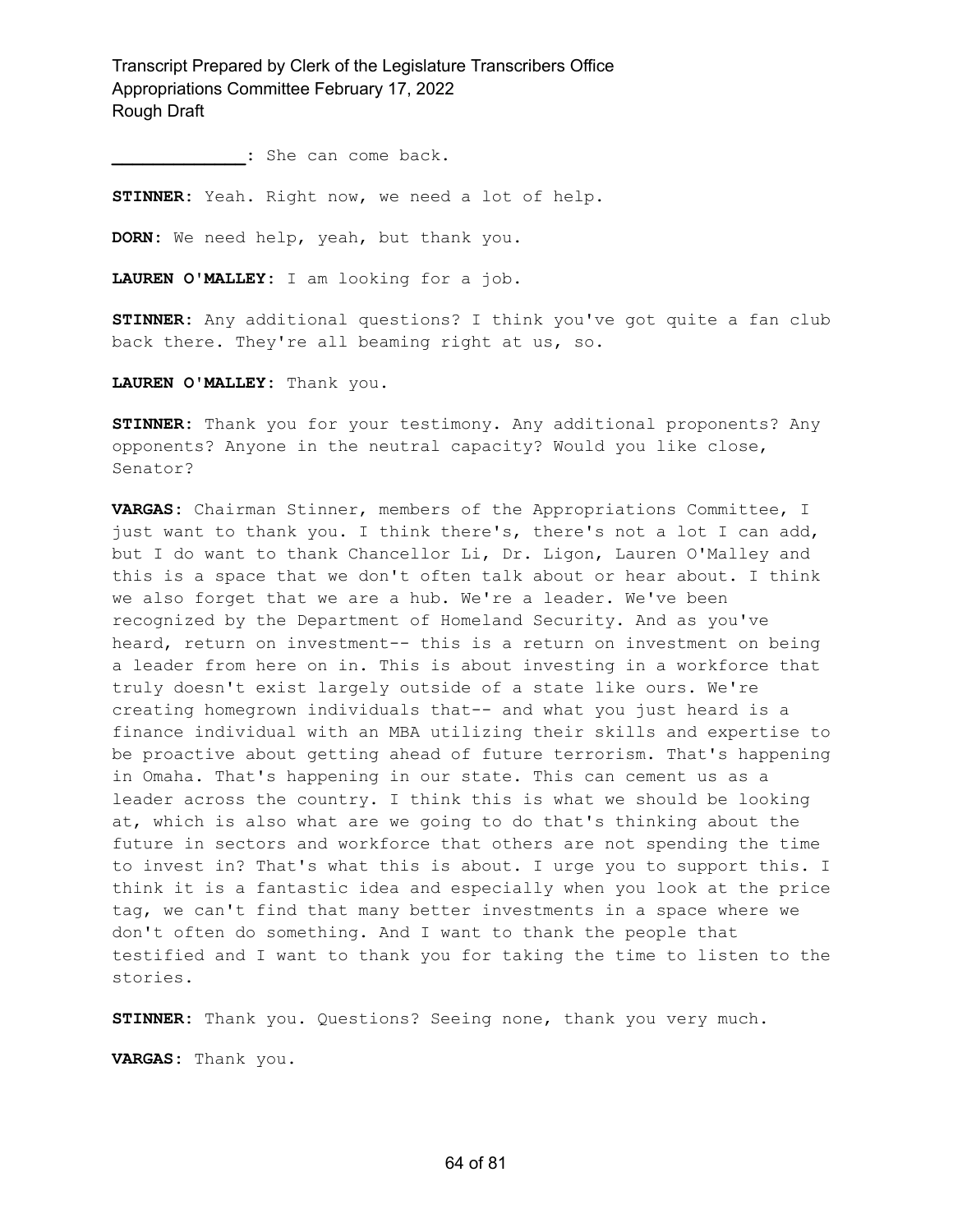**STINNER:** That concludes our hearing on LB961. We-- excuse me, we had 11 letters of support for LB961 and so that concludes our hearing on LB961. We'll now open with LB962. Senator Vargas.

**VARGAS:** Back to back. One-pager, checklist-- Chairman Stinner and members of the Appropriations Committee, my name is Tony Vargas, T-o-n-y V-a-r-g-a-s. I represent District 7, including the communities of downtown and south Omaha. I'm here today to introduce LB962, a bill that would appropriate \$5 million in the American Rescue Plan Act funds for facility and laboratory upgrades at the University of Nebraska at Omaha STEM TRAIL Center. Now, first, some background on the UNO STEM TRAlL Center. The center offers family programming welcoming all ages to STEM. Community engagement efforts and reskilling opportunities through customized professional development opportunities, the center is working hand-in-hand with community partners to reduce the number of unfilled STEM jobs while simultaneously improving the quality of life for many Nebraskans through economic development. Now, the following are just two examples of the impact that STEM TRAIL Center had on our state. The first is their small business administration, SBA, STEM projects. Now, this is where UNO stems-- UNO STEM students are provided with experiential learning opportunities through three avenues. They develop out of their own companies by taking existing university-owned intellectual property, IP, and generating a Nebraska-based business as a university-affiliated startup. Two, their taking university-owned IP and developing out the research and development, the R&D, further in partnership with an existing Nebraska business for whom this type of IP serves as a potential expansive economic engine. And three, they place students with existing corporations, but include also called comentorship from industry to academia. This is the full cycle of what we talk about when we're trying to invest in STEM and workforce. The second is the center participation as national leads advising and generating roadmaps to effective economic development, particularly for EPSCoR states. For background, EPSCoR is the established program to stimulate competitive research that was created by Congress in 1979 to strengthen STEM research and education infrastructure in states that receive a disproportionately low amount of federal research dollars. Now, this national and statewide collaboration by the UNO STEM TRAIL Center is helping drive federal research funding into economic growth for Nebraska and create new opportunities for our workforce. Now, during the COVID-19 pandemic, as we have heard from the Nebraska Department of Education, the effect on student learning has been tremendous. As a domino effect, the loss of learning, both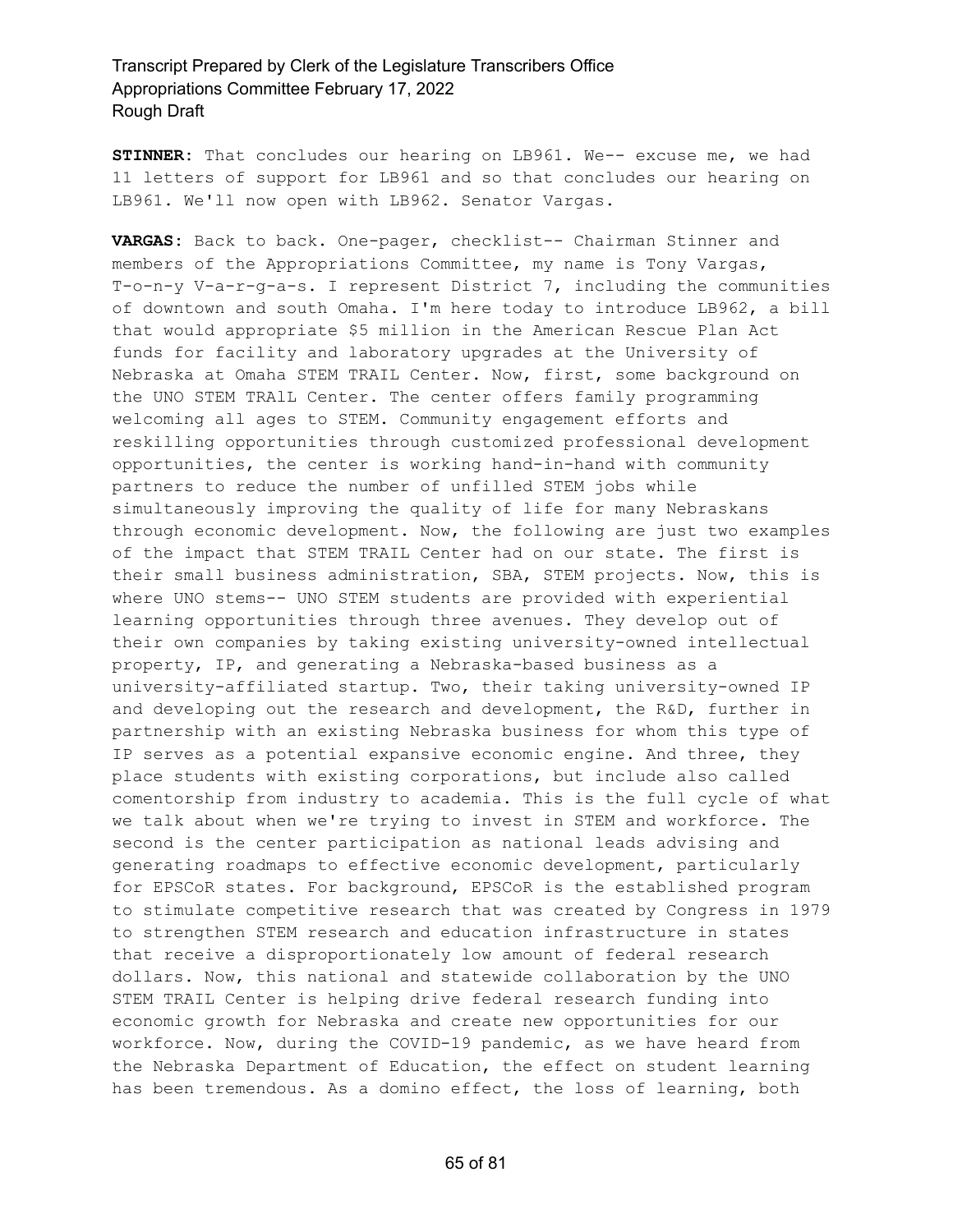through time away from the physical classroom space due to illness, combined with the increased challenges on understanding and retention, have exponentially impact students and their caregivers. Further, the educational deficits generated also affect teachers as they work to continue to support the learner in the classrooms, regardless of their level of preparation and understanding of content. This is where the UNO STEM TRAIL Center can help our state address these challenges and gaps and serve our learners and students and future workforce, regardless of their entry point or their current state of knowledge through hands-on, minds-on experiential learning that engages the learner and their families. With LB962, \$5 million in ARPA appropriations would help UNO retrofit existing-age classroom space into the STEM TRAIL Center's laboratory space that assists with both course innovations and teaching practices for STEM-related education, expanded research capacity, and community engagement. Testifying on the impact the STEM TRAIL Center had on-- including Dr. Christine Cutucache, UNO Student Body President Maeve Hemmer, and K-12 partner Jeff Cole will also will be testifying. Now, as a former middle school biology teacher, which some of you may or may not have known that-- I taught middle school biology and also Earth science. I can tell you how difficult science and other STEM-related subjects are to teach in an ever-changing educational setting. The work that UNO faculty and researchers do every day at the STEM TRAIL Center is not only cutting edge, but it also is impactful to both the campus and broader educational and business communities, many of which come in here and talk about these workforce gaps. If we are to fill the needed STEM workforce in our state, entities like the STEM TRAIL Center will need the laboratory space to train and recruit students, educators, researchers, business partners who can only grow in talent. LB962 helps the UNO STEM TRAIL Center begin that process with needed one-time laboratory and equipment upgrades that impact, that impact both populations significantly affected by the COVID-19 pandemic, including K-12 and university students. I'd urge the committee to look favorably on this and the unique economic development related to this program and will be happy to answer any questions. My only thing that I'll state is I was a former STEM-- I was a former science teacher, but in addition to that, I was a STEM teacher trainer. For part of my career, I worked in classrooms, training and developing teachers in some of the most under-resourced communities. And I also worked on doing higher education training and preparation with universities on some of these standards. And I will tell you, when we don't invest in our workforce by making sure they have the facilities and the resources they need, we are missing out. And this is a very, very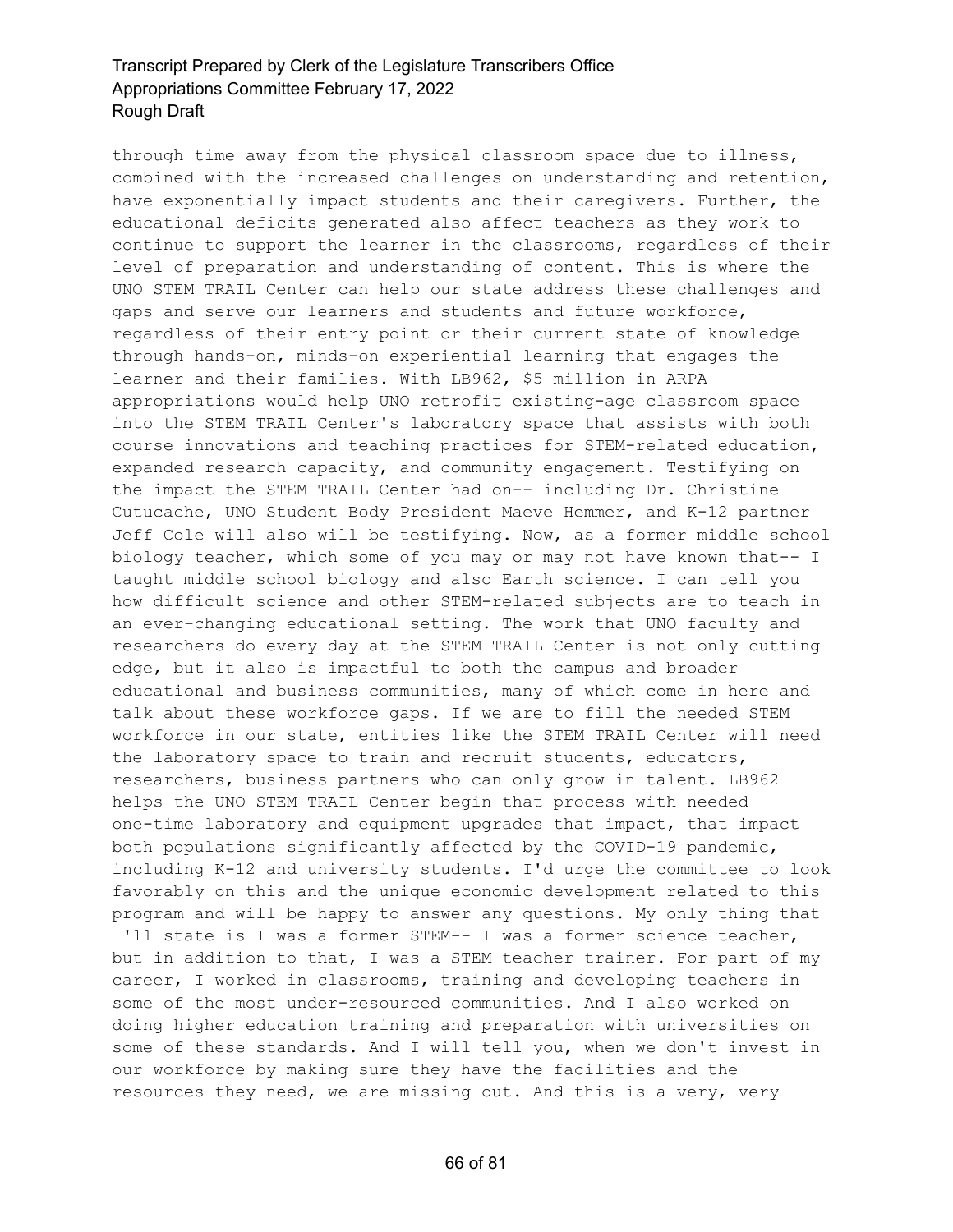clear connection to our workforce gaps in STEM and I've seen them in the classrooms and what we're talking about is making sure that our STEM individuals that are not just only educators, but are thinking about every other sector, this is one an opportunity where we're trying to make sure they have the cutting-edge laboratory engagement community space that's going to make a difference here in Omaha. Thank you very much.

**STINNER:** Thank you. Questions? Seeing none, thank you.

**VARGAS:** Thank you.

**CHRISTINE CUTUCACHE:** Good afternoon, Chairman, members of the Appropriations Committee. Thanks for a warm welcome this almost evening, but that joke usually works a little better with my students. My name is Christine Cutucache, C-h-r-i-s-t-i-n-e C-u-t-u-c-a-c-h-e. I'm joining you today as the director of the STEM Teaching, Research, and Inquiry-based Learning Center, also known as the STEM TRAIL Center. I am here in support of LB962, specifically requesting a physical facility to be generated through the renovation of existing underutilized space on the UNO campus to support STEM learning. This one-time, one-time request will support the preparation of learners to fulfill STEM jobs, including STEM teachers across our state. The STEM TRAIL Center was created in 2019 and provides programming, partnership, and expanded resourcing in STEM education. The COVID-19 pandemic has placed an acute demand on our educators, while similarly providing significant challenges for learners of all ages, as Senator Vargas mentioned. All the while, the workforce needs in STEM continue to increase in demand. The U.S. Department of Labor predicts that in the coming years, nearly 35,000 STEM jobs will be needed in Nebraska alone. These STEM jobs represent a way to bolster economic development long term through strategic investment. However, we also know that if students are not well supported at every age, pursuing a STEM major and ultimately a STEM job can be out of reach. As such, it's essential to meet learners of all ages where they are. I recognize that I've just shared some of our state's challenges with you, but I'm a solution-oriented person. I hope that you'll support my vision to use these one-time dollars to provide synergy and expansion of opportunity across Nebraska and have the greatest return on investment for our state. We partner with nonprofit agencies, small businesses, and industry partners, as well as schools across the state, the state to support STEM learning. However, we are critically in need of a place to provide community for such programming. The center has existed only virtually since inception, at this time, offering 100 percent of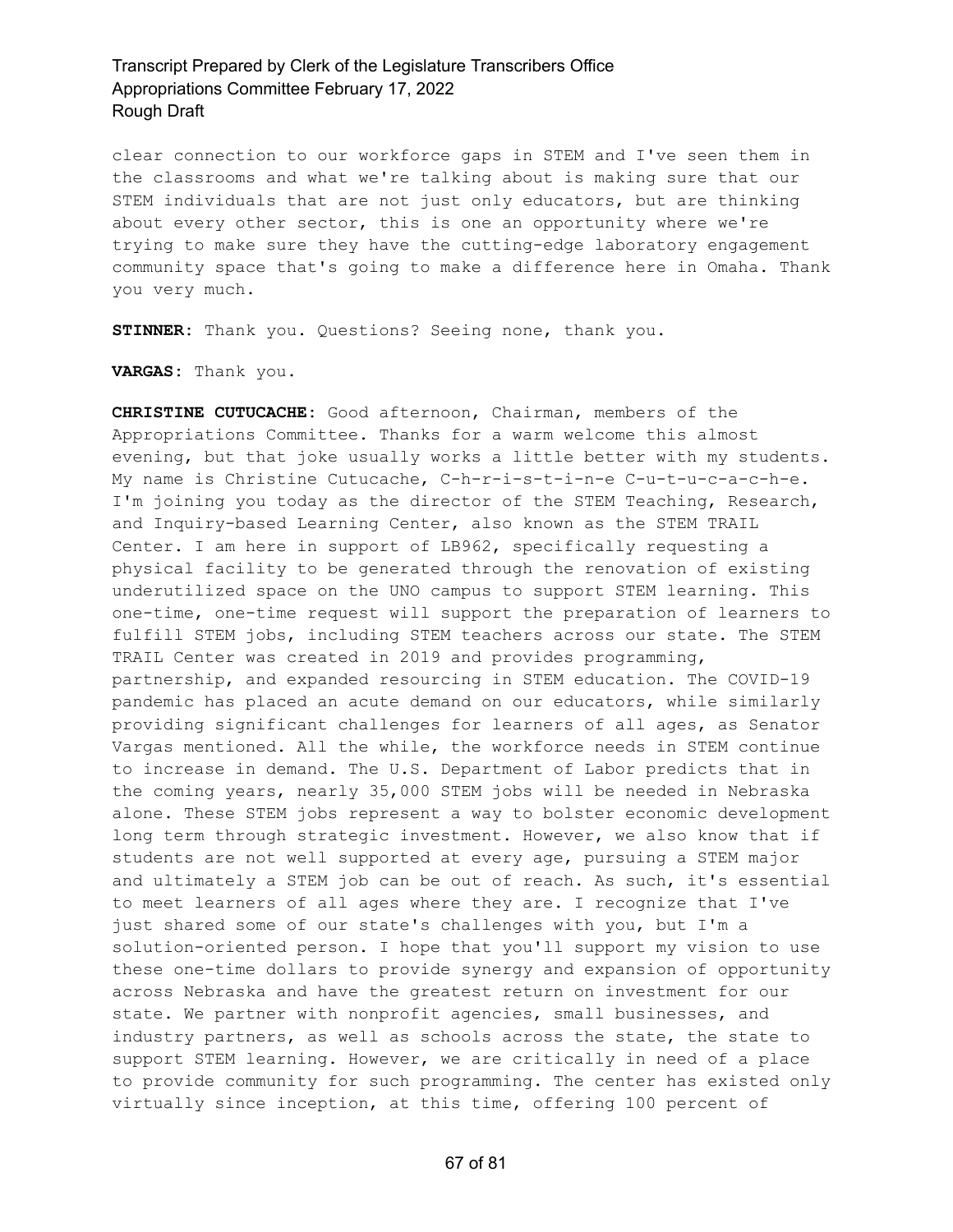programming online. However, the process of STEM requires hands-on participation. Consequently, we envision a hybrid model moving forward. There are advantages to being able to livestream a talk from a Nobel laureate, but kids should be getting their hands dirty when they're working through a science experiment. I'd like to share with you just three categories of programming that we offer and that would be in the requested facility. These are programs for our younger learners, university students, including pre-service teachers, and our lifelong learners. For younger learners, we have a program called Nebraska STEM 4U, or NE STEM for short, which provides a venue for kids to participate as science-- scientists in the after-school space. Our interventions for college students provide putty for an otherwise leaky STEM pipeline, demonstrating high retention rates and job placement thanks to customized professional development and networking preparation. For our lifelong learners, we host family nights to enable STEM curiosity and discovery across generations. As we host key speakers, members of our community can take advantage of the expertise welcomed to the state by the center. We've even had our first Fulbright applicant request to join us all the way from Australia. We appreciate partners voting with their feet and demonstrating that we need a facility for our events. I should mention that the facility is all we need. At this time, 74.4 percent of our programming, staffing, and supply budgetary needs are supported by extramural funding and we have plans in place through indirect returns to maintain such a facility long term. This request is truly a one-time, nine-month build request and as you can see from the renderings pictured in your handouts, we are ready to start the renovation tomorrow. There are no ongoing costs that accompany this request. This proposed renovation would completely transform a space that's unusable to usable by thousands of stakeholders each year. As we aim to help learners of all ages expand their training or skill set to meet the needs of H3 jobs here in Nebraska, it's imperative that we have a physical facility in which to welcome them. Thank you to the committee for your time and hearing my excitement for the UNO STEM TRAIL Center facility proposal. This small-scale, high-impact project will provide a legacy opportunity for this Legislature to demonstrate how you responded to the COVID-19 crisis in a synergistic way. Welcome your questions.

**STINNER:** Thank you. Questions? Seeing none, thank you.

**CHRISTINE CUTUCACHE:** Thank you.

**MAEVE HEMMER:** Good afternoon.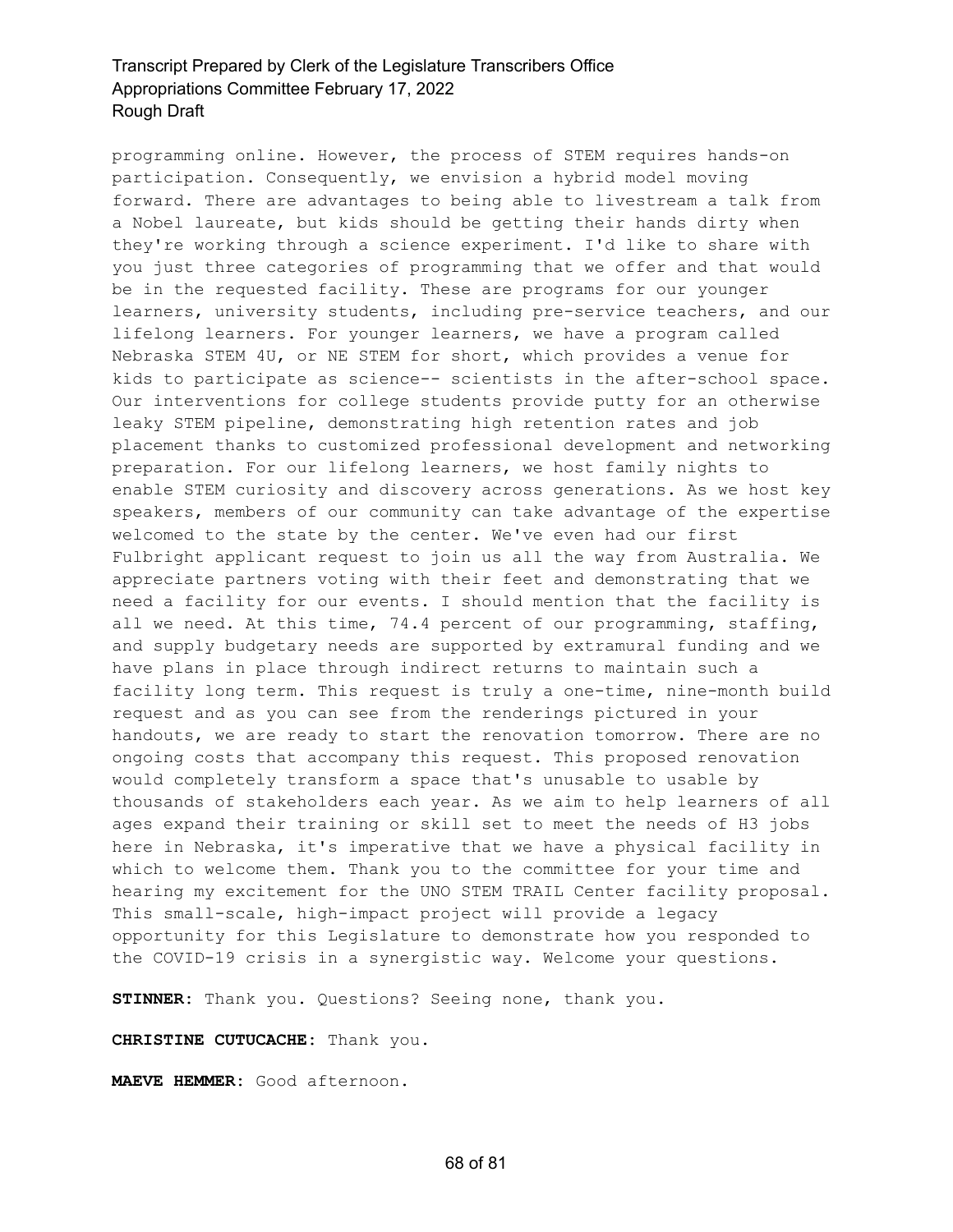#### **STINNER:** Afternoon.

**MAEVE HEMMER:** Chairman Stinner and members of the Appropriations Committee, my name is Maeve Hemmer, M-a-e-v-e H-e-m-m-e-r, and I am the student body president and student regent for the University of Nebraska-Omaha. Thank you for taking the time today to listen and learn more about our proposal for the use of ARPA funds. I'm testifying in support of LB962, but also want to share my support for LB961 and LB1054 as well. As a representative of your UNO's student body and interests, I have the opportunity to hear from and act on behalf of more than 15,000 students who study, develop their skills, and maximize their career potential at the university system's urban institution. These areas with opportunity for investment all hold massive potential for me and my fellow students to make an incredible impact on the state of Nebraska. We are proposing a \$5 million-- \$5 million of ARPA funding for technology and infrastructure needs within UNO's STEM TRAIL Center. The next generation of STEM professionals is needed to meet the evolving workforce needs of the state and the nation. UNO's STEM TRAIL Center plays a vital role in meeting these needs by providing access, developing interest, and sharing resources on campus and beyond. In 2019, the Nebraska Department of Labor projected thousands of job openings through 2026 in occupations like nursing, accounting and auditing, engineering, and IT-related areas. Courses that prepare students for these fields take on new meaning and importance when students recognize what their learning has an incredible potential for real-world app-- real-world impact. UNO's STEM TRAIL Center combines teaching, research, and outreach to support and advance STEM education and workforce development for high-wage, high-demand, and high-skill jobs. Their efforts include resources and support for mentorship, professional development, and enhancing teaching practices through inquiry-based learning. They also foster an interest in STEM, STEM education among younger students through STEM activities and lessons that can be done in K-12 schools or at home with their families. These are more than resources for the community. These are also ways for UNO students like me to get involved and impact a young person's life. A great example is NE STEM 4U, a program that brings undergraduate students to share their love for STEM education in classrooms in Omaha, Kearney and Lincoln Public Schools. Through this program, undergraduate students work alongside elementary and middle school students to teach, develop their interest in STEM fields, and show them that attending UNO and obtaining a degree in STEM is within reach. UNO's STEM TRAIL Center has developed and implemented these resources, working to build the future of STEM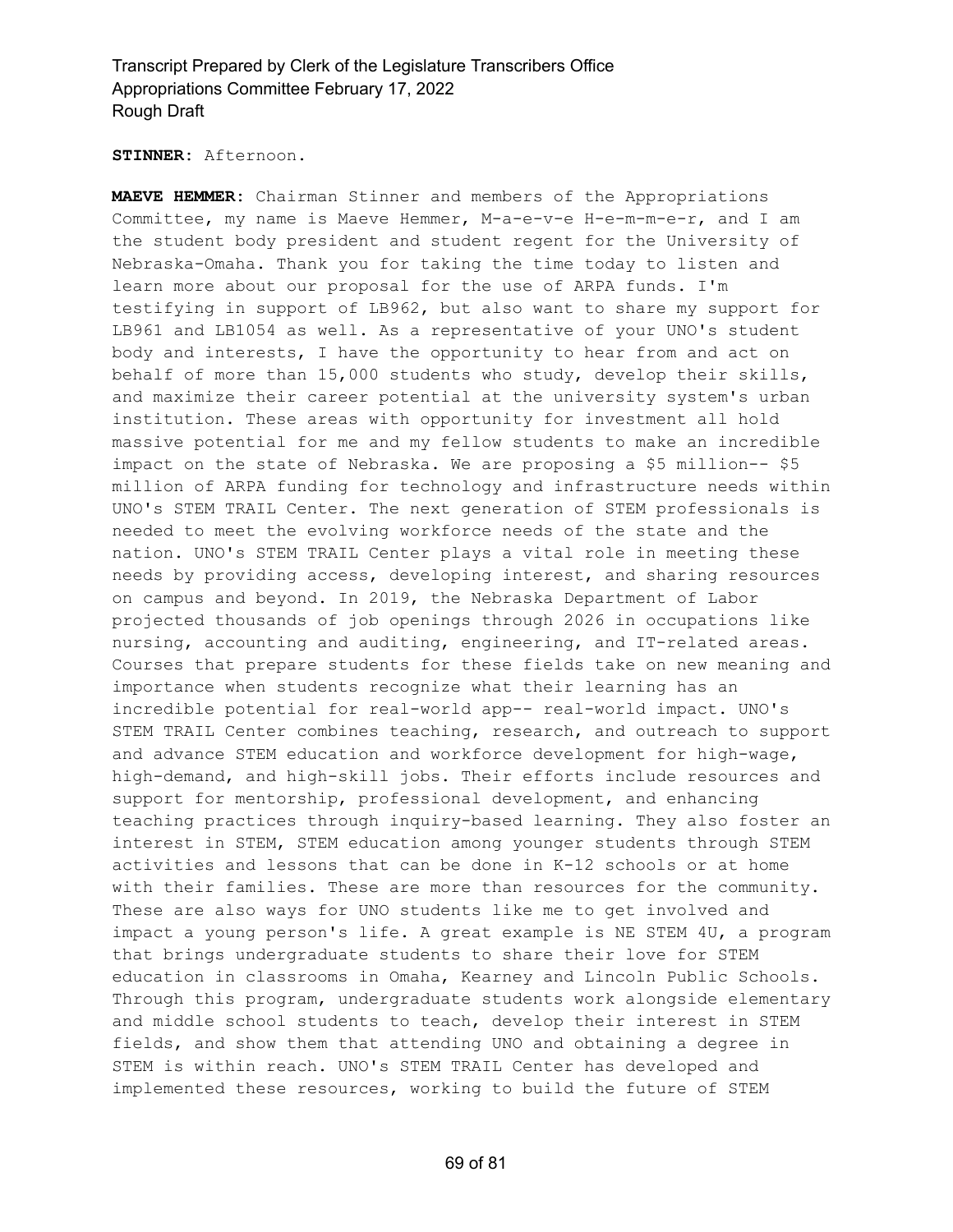professionals in Nebraska all without a permanent home on campus. Imagine what could be done at UNO if there was a permanent, dedicated place where these resources could be brought under one roof. Imagine how our local communities and our campus community could come together to continue advancing the future of STEM fields in Nebraska together. Any investment in the University of Nebraska System is an investment in the future of Nebraska. What I've spoken about here today would provide funding to help UNO meet the state's workforce demands in STEM fields and expand research opportunities to help us all live our best lives. I look forward to seeing the amazing work that can be done with these funds. Thank you for the opportunity to speak with you today and a special thank you to Senator McDonnell and Senator Vargas for introducing UNO proposals. I welcome any questions you may have.

**STINNER:** Thank you. Questions? Seeing none, thank you.

**MAEVE HEMMER:** Thank you.

**STINNER:** Afternoon.

**JEFF COLE:** Good afternoon, Chairman Stinner, members of the committee. My name is Jeff Cole, J-e-f-f C-o-l-e, and I'm a vice president of Nebraska Children and Families Foundation, where I help oversee Beyond School Bells, Nebraska's statewide after-school and summer learning network. As we've heard here today, the COVID-19 pandemic has challenged all of us, but it has also brought out exceptional leadership across the state. As Senator Vargas reminded, COVID has had dramatic impacts on families, teachers, and students. Nationally, both McKinsey and the Department of Education have reported major deficits in learning and students are losing ground academically. We at Nebraska Children and Families Foundation Beyond School Bells have seen disrupted learning taking place in communities across Nebraska and we're proud to be working with the Nebraska Department of Education to develop new and support existing after-school and summer programs to help address this growing statewide challenge. In this work, we are so fortunate to have Dr. C and her team and NU-- NE STEM 4U to help us address both the need for quality programming and the staffing shortages that challenged informal STEM education. NE STEM 4U, which is administered by UNO's STEM TRAIL Center brings high-quality STEM programming engagement to after-school and summer programs across the state and it's contributing to a pipeline of experiences and supports that facilitate student success. The NE STEM 4U program uses energetic college students, as we've just heard, who serve as near-peer mentors for the K-12 students in the after-school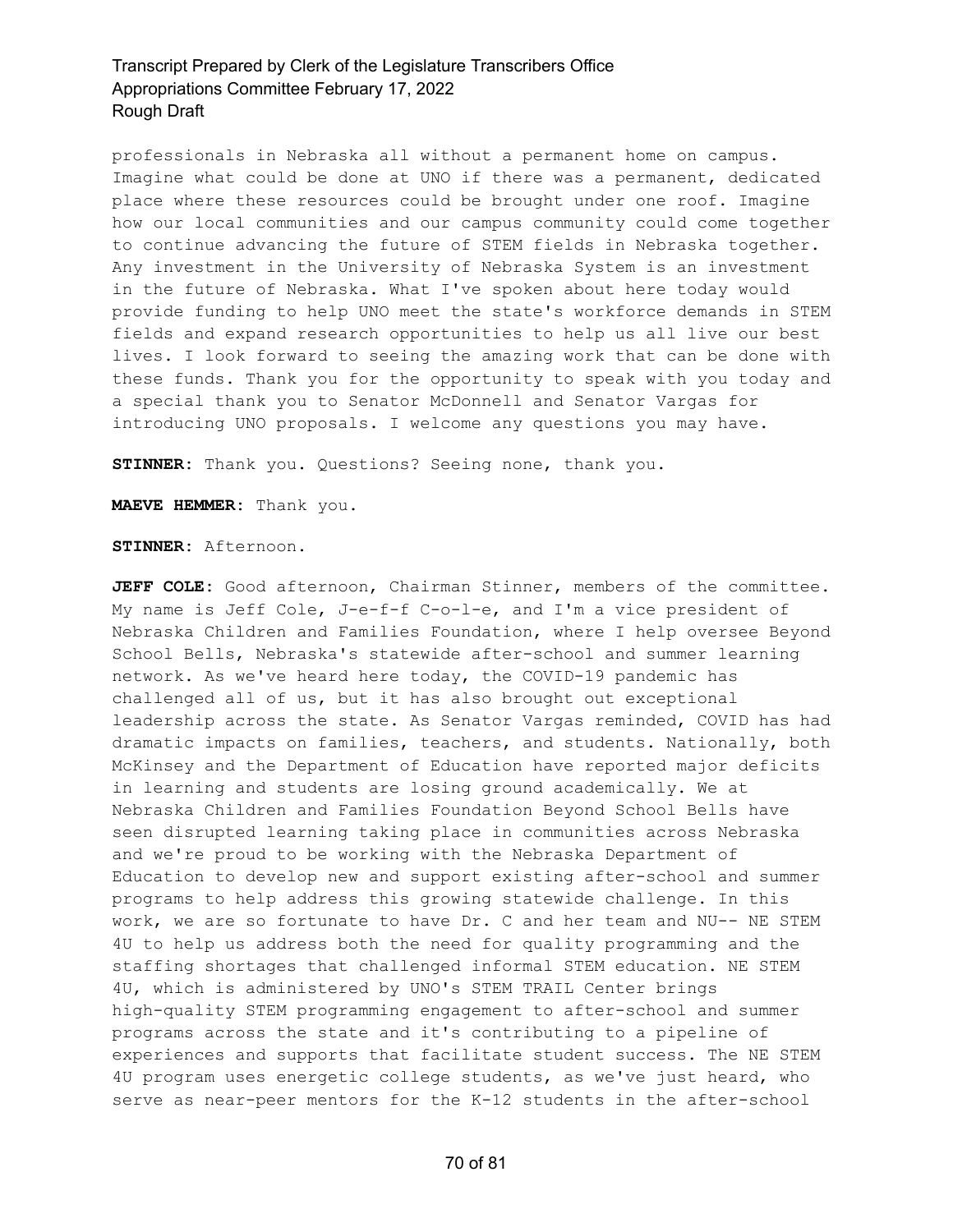programs and provide holistic support for kids to learn about STEM concepts that will be crucial to our state's economic future. This helps participating youth in after-school and summer programs, many of whom come from groups that are historically underrepresented in STEM fields, see STEM is something that's fun, engaging, and a possible future career path. Importantly, these programs also give youth access to real-world near-peer role models, the undergraduate students who are actively engaged in STEM learning. It offers professional development for these undergraduate student mentors and in doing so, addresses staffing shortages and encourages skills development for our next generation of STEM professionals. NE STEM 4U is a win-win-win proposition. With the high-tech, inviting renovation of the STEM TRAIL Center that you've seen earlier in this presentation, Dr. C and her team will be able to welcome learners to a dynamic new facility on UNO's campus and I'm excited to see the kids' faces light up when they get to see a new cutting-edge facility. With retention numbers above 95 percent, it's clear that NE STEM 4U directly contributes to addressing the brain drain issue we currently face here in Nebraska and we need to expand these kinds of programs and facilities. So the new and improved STEM TRAIL Center envisioned by LB962 will expand on this impressive starting point. It will create a dynamic statewide resource that will support and grow internal STEM progrates-- programs for decades to come, creating a homegrown STEM learners and innovators that can work in some dynamic new investments in the NU System we're considering today. So thank you, Senator Vargas, for introducing this bill and to the committee for your time and your consideration of this important investment.

**STINNER:** Any questions? Seeing none, thank you.

**JEFF COLE:** Thank you.

**STINNER:** Any additional proponents? Any opponents? Anyone in the neutral capacity? Senator Vargas, would you like to close?

**VARGAS:** Thank you, Chairman Stinner, members of the Appropriations Committee. I want to thank Dr. C and Maeve Hemmer, UNO body president, and Jeff Cole for being here. Last thing I'll say is this-- look, we have-- U.S. Department of Labor, again, has said that we're going to have about 35,000 STEM jobs that are going to be unfilled in Nebraska. We have to start early. We obviously have K-12 education, but if we don't catch students when they're in college and find pathways to STEM careers, we're going to miss out on a whole workforce that-- we have companies right now and I haven't-- I don't have to tell you that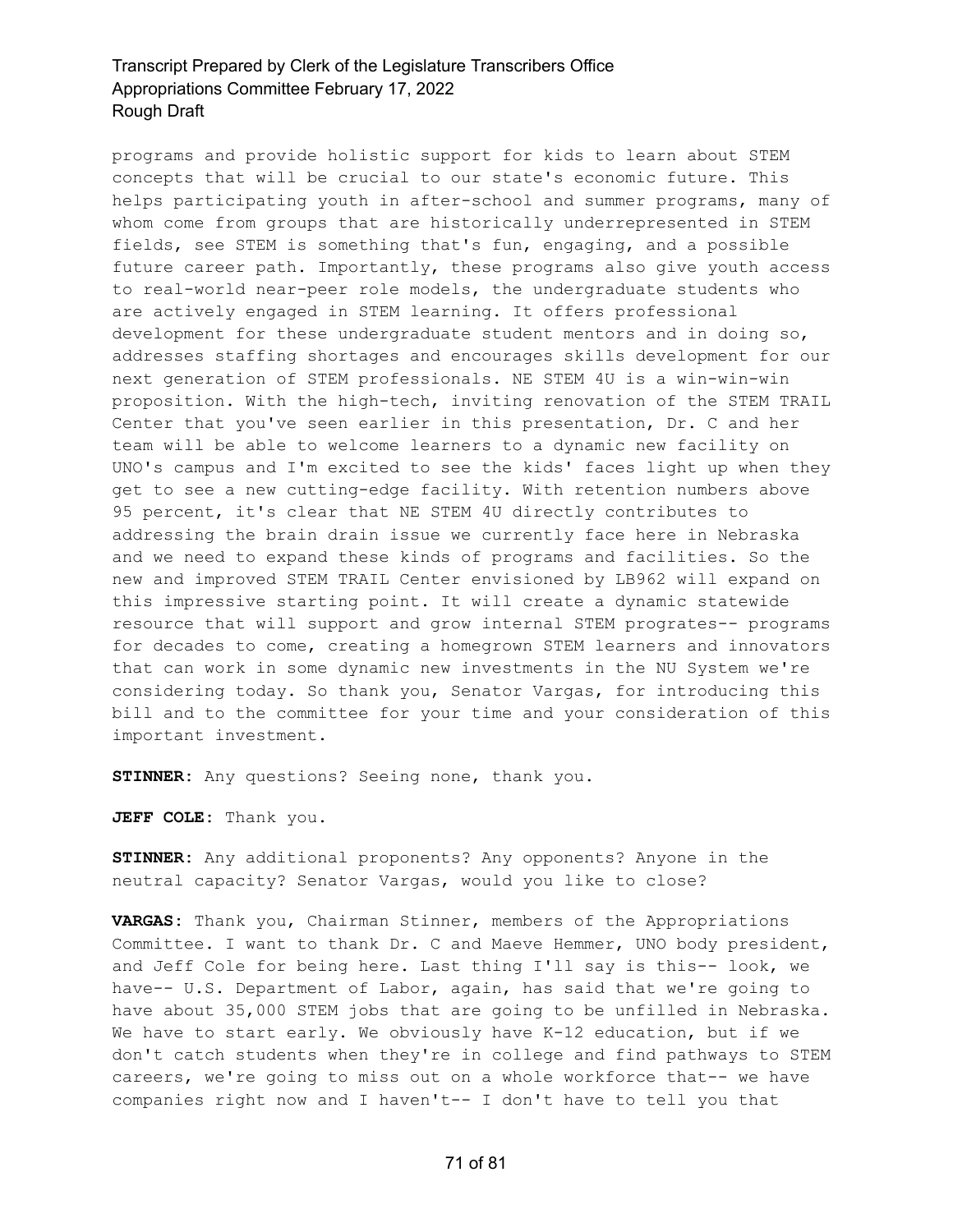50,000 unfilled, you know, high-wage, high-demand jobs that we have, these 3H jobs, many of them are STEM. This has the programmatic support already. It's not going to need anything. Here on in, it's one time. I think this is a worthwhile investment and as you've heard from the people, we need to make sure we're investing in our STEM careers now so that we can fill those jobs in our workforce down the line. Thank you.

**STINNER:** Thank you. Questions? Seeing none, thank you.

**VARGAS:** Thank you.

**STINNER:** There were four letters of support for LB969-- or LB962. That concludes our hearing on LB962. We'll now open on our last L-- last hearing on LB1054.

**McDONNELL:** Thank you, Senator Stinner, members of Appropriations Committee. My name is Mike McDonnell, M-i-k-e M-c-D-o-n-n-e-l-l. I represent Legislative District 5, south Omaha. I'm here this afternoon to introduce LB1054, a bill that would appropriate \$16 million in American Rescue Plan Act funds to support the University of Nebraska at Omaha's College of Education, Health and Human Services, particularly the department of biomechanics and school of health and kinesiology, with a modernization of facility space and equipment needed for research. As we have heard so far this afternoon, UNO is a hub of innovation that substantially contributes to the vast economy of this state through both real dollars and real-world contributions that support people and committees-- communities across Nebraska. Equally as important as the bill you previously heard, LB1054 appropriation of ARPA funds will support critical infrastructure on the UNO campus for the department of biomechanics and the school of health and kinesiology. Academic, research, public service projects conducted by these two units produce world-leading innovations in health and human science. Some of their major partners are the National Institutes of Health, the Centers for Disease Control and Preventing-- Prevention, the Nebraska Department of Health and Human Services, the Nebraska Department of Education, the U.S. Department of Defense, just to name a select few. Additionally, these units contribute to the much-needed workforce in Nebraska. For example, the public health program graduates the professionals who will continue to lead the critical work in public health projects and support the drain-- the drained teachers and childcare providers who have borne much of the brunt of the COVID-19 pandemic. The department of biomechanics and the school of health and kinesiology collaborate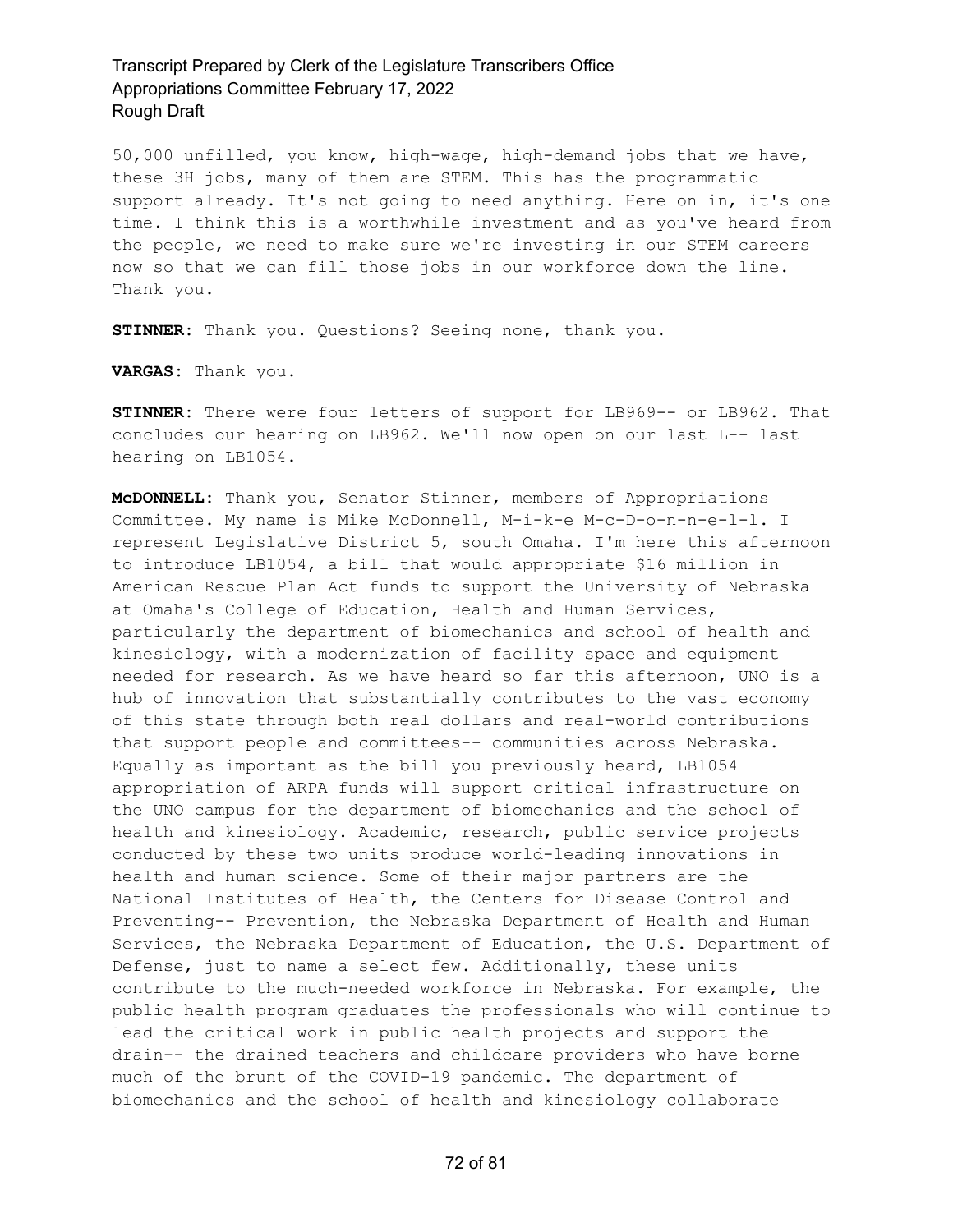regularly and impactfully through the combination of biomechanical- biomedical and laboratory-based sciences, social/behavior sciences, and educational development, which strengthens their ability to provide critical solutions to contemporary problems, including those known and currently unknown outcomes and results of COVID-19 pandemic. The department of biomechanics does cutting-edge research in cardiovascular biomechanics, which results in the development of new devices and materials to treat cardiovascular disorder. COVID-19, in addition to being a disease of the lung, also impacts the heart because of the same receptors, the ACE-2, line the heart and blood vessels. In short, people with preexisting heart-related issues, particularly elderly patients, experience higher rates of complications that impact their recovery from COVID-19. Support for this bill will provide new resources and capabilities that will be used to develop new cardiovascular disease treatments. This investment will not only supports new treatments, but also will contribute to the workforce in Nebraska in the biomedical device industry. Students who work in these labs also, also become the next generation of researchers in this area. Like the department of biomechanics, the school of health and kinesiology provides multiple programs, research lines, the public service projects, and it is notable to me that the school has only-- the only undergraduate public health program in the state. Graduates of this program are becoming and will continue to become our public health workforce. Faculty, staff, and students from this program currently support COVID-19 testing, contact tracing, and mitigation efforts through the collaboration work with the health departments and other community partners. Beyond public health per se, efforts from the school continue to support our schools, particularly through their work with teachers and child care providers. It is notable to me that the faculty from the school also work in the area of intellectual and developmental disabilities. People with these disabilities have experienced many negative outcomes from the pandemic and will continue to need additional services due to the pandemic. Furthermore, the athletic training program graduates licensed medical providers, many of whom work in critical areas like orthopedics, emergency medicine, and pediatrics. The impact of UNO-- UNO's work also extends nationally. One important part of their work focuses on optimizing the performing-- performance and safety of soldiers in the field. COVID-19 has brought new concerns about soldiers' training, readiness, and safety and UNO faculty and researchers are working directly with the U.S. Department of Defense to conduct timely and needed research that impacts how our soldiers operate. This is why LB1054 is important to our state, our future workforce, and our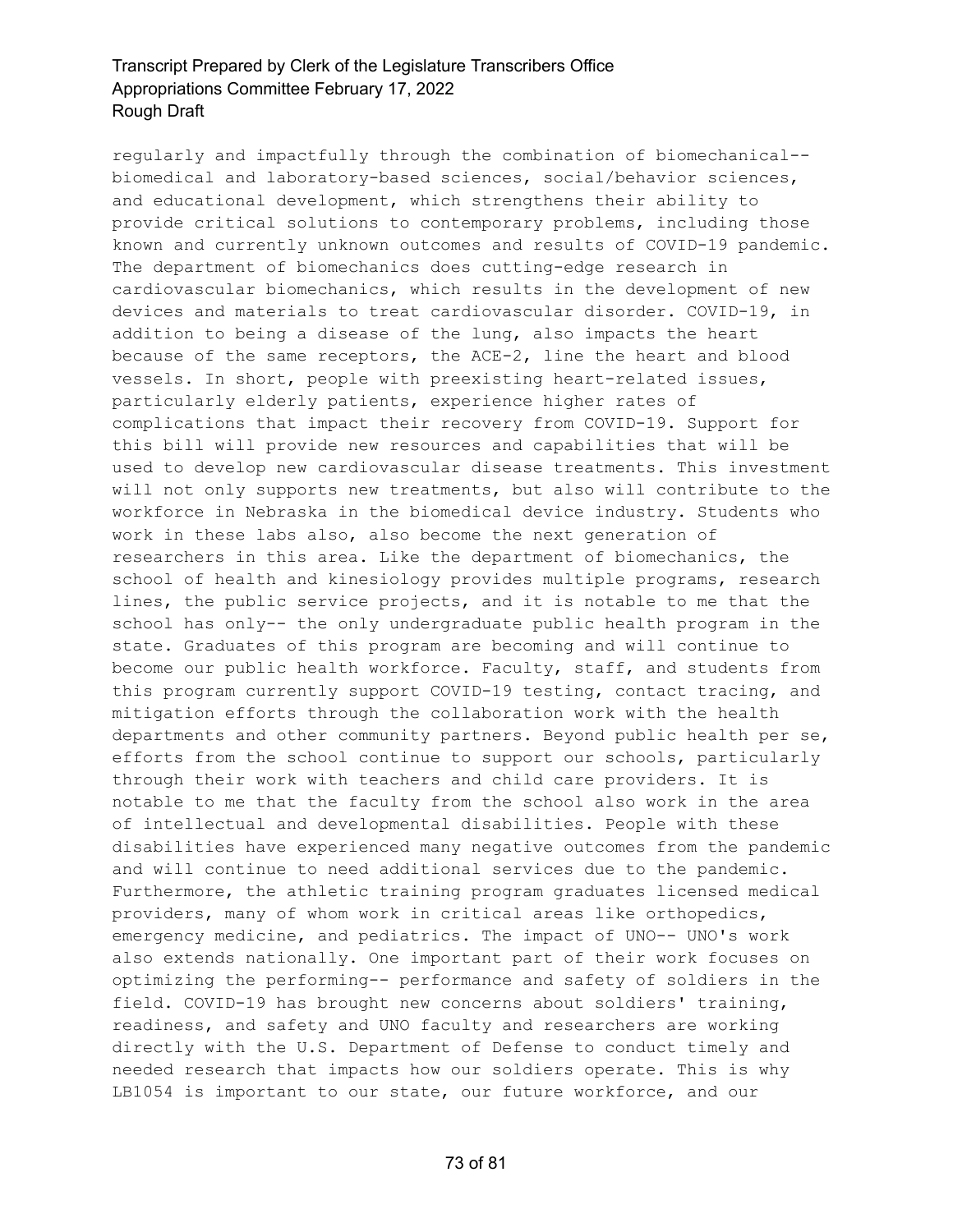ability as a state to position ourselves as national leaders in biomedical research and training that grows opportunities are-- in our economy. The testifiers behind me will provide in great detail the impact of their work and how ARPA funding in LB1054 will modernize needed laboratory and research space to advance not just UNO and the University of Nebraska System, but advance our state in the competition for talent and innovation through the intellectual property and invent-- inventions. I'm here to answer any of your questions.

**STINNER:** Any questions? Seeing none, thank you.

**ALEXEY KAMENSKIY:** Good afternoon, Chairman Stinner and members of the Appropriations Committee. My name is Alexey Kamenskiy, A-l-e-x-e-y K-a-m-e-n-s-k-i-y. I'm a professor and chair in department of biomechanics at the University Nebraska-Omaha and my research focuses on understanding human artery function and health and disease with the goal of developing more efficient and practical solutions to vascular problems. I'm here today to support LB1054, which appropriates federal ARPA funds to UNO Department of Biomechanics for critical equipment and technology upgrades. Cardiovascular diseases are the leading cause of death and disability worldwide and their economic burden surpasses that of cancer. Throughout the COVID-19 pandemic, this has been dramatically exacerbated within the state, nation, and the world. The department of biomechanics at the University of Nebraska-Omaha is on the cutting edge of cardiovascular device research. It has several patents on how to make better stents and stent grafts to help patients with vascular pathologies. With the support that we would receive from LB1054, we'll be able to significantly expand and strengthen our device manufacturing and testing capabilities and offer unique opportunities for collaboration among academia and industry across the United States and worldwide. Additionally, this investment would also directly benefit many ongoing projects, including those focused on the development of new stents for vascular disease, special devices for hemorrhage control for use in rural areas and on the battlefield, where surgery may not be an option. Another example of a collaborative project is improving outcomes for pregnant women and people suffering from blood clot disorders, including those resulting from COVID-19. We also envision that these device manufacturing and testing capabilities will allow us to attract funding from the biomedical device industry to Nebraska and expand our portfolio of industry-funded projects focused on the endovascular device development and testing. In addition to strengthening our capabilities in cardiovascular device manufacturing, we also propose to expand our strength in soft tissue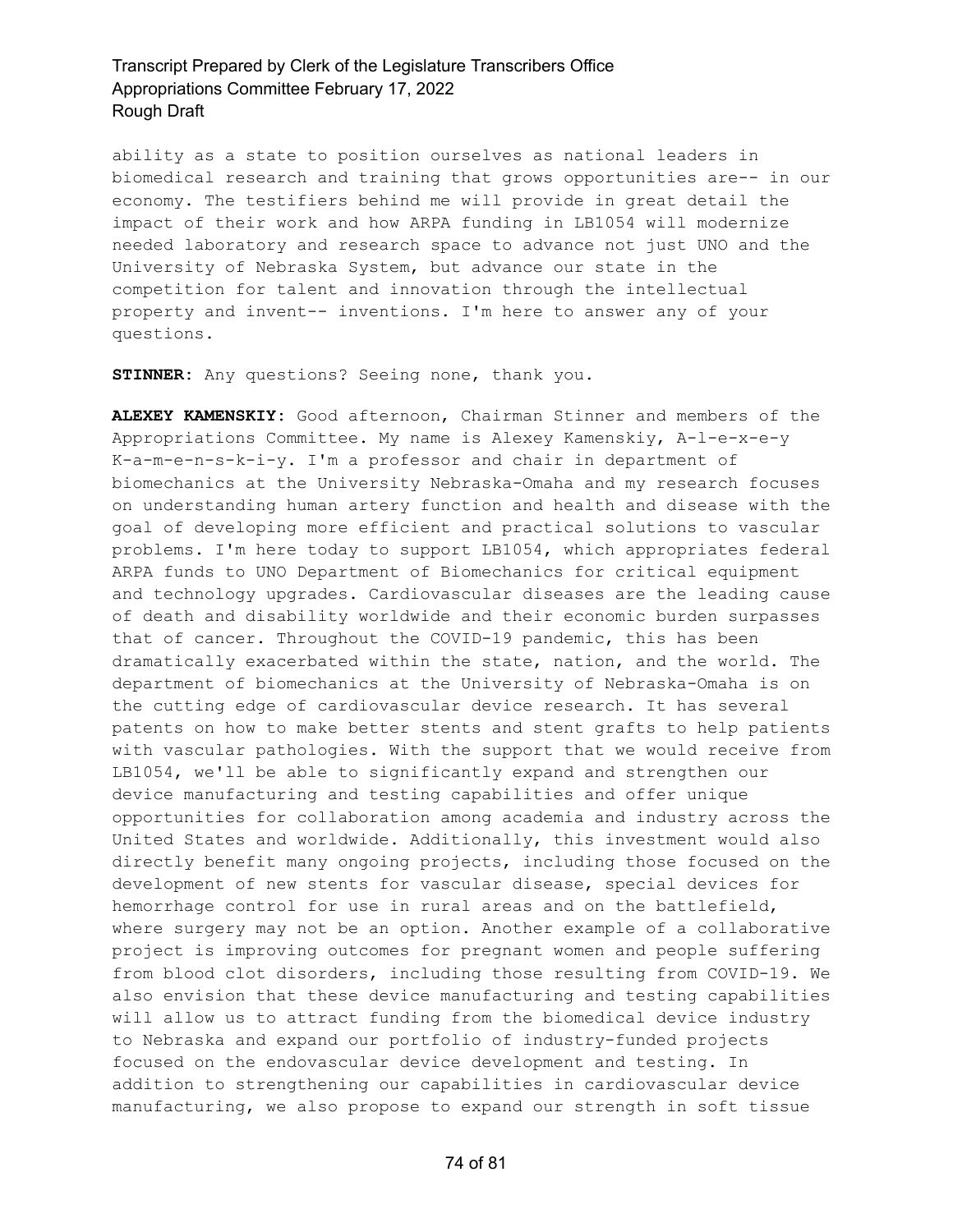imaging and analysis. These new imaging capabilities will allow accurate characterization of thick human arteries, which will inform cardiovascular material and device development. It will also significantly strengthen our cardiovascular team. It has assembled one of the largest databases of human artery tissue in the world, with over a 1,000 human samples. This is a unique resource for us to learn about vascular disease and develop effective treatment methods. In summary, the new capabilities in device manufacturing and advanced imaging of soft tissues will provide a strong foundation for research activities in Nebraska aimed at developing novel cardiovascular disease treatments. It will strengthen our relationships with the biomedical device industry, attract and retain biomedical talent in Nebraska, and support the development of life-saving technologies. LB1054 will position Nebraska as a leader in cardiovascular biomechanics and is an opportunity to improve health outcomes for Nebraskans. I urge you to support this critical investment and I will be happy to answer any questions.

**STINNER:** Any questions? Senator Hilkemann.

**HILKEMANN:** Just a comment. As maybe one of the only members of the Legislature, Legislature-- maybe Senator Hansen, Ben Hansen has as well-- studied biomechanics, it's incredible for me to hear you talk about biomechanics for cardiovascular diseases and to think how far that, that study has come from my work with it in the early '70s to where you are today. It's just incredible. I've been to your lab and it's just-- it's world class and just another example of why it's hard not to be proud of the University of Nebraska.

**ALEXEY KAMENSKIY:** Thank you.

**HILKEMANN:** Thank you.

**ALEXEY KAMENSKIY:** Thank you.

**STINNER:** Senator Kolterman.

**KOLTERMAN:** Thank you, Senator Stinner. Alexey, thanks for coming today. When you-- when the university or you develop, as an example, a new stent that's, that's used in the industry, does the university hold the patent on that going forward and then do we get royalties from patents like that?

**ALEXEY KAMENSKIY:** We work with UNeMed and UNeMed decides and divides the IP issues depending on how the invention was conceived. If it was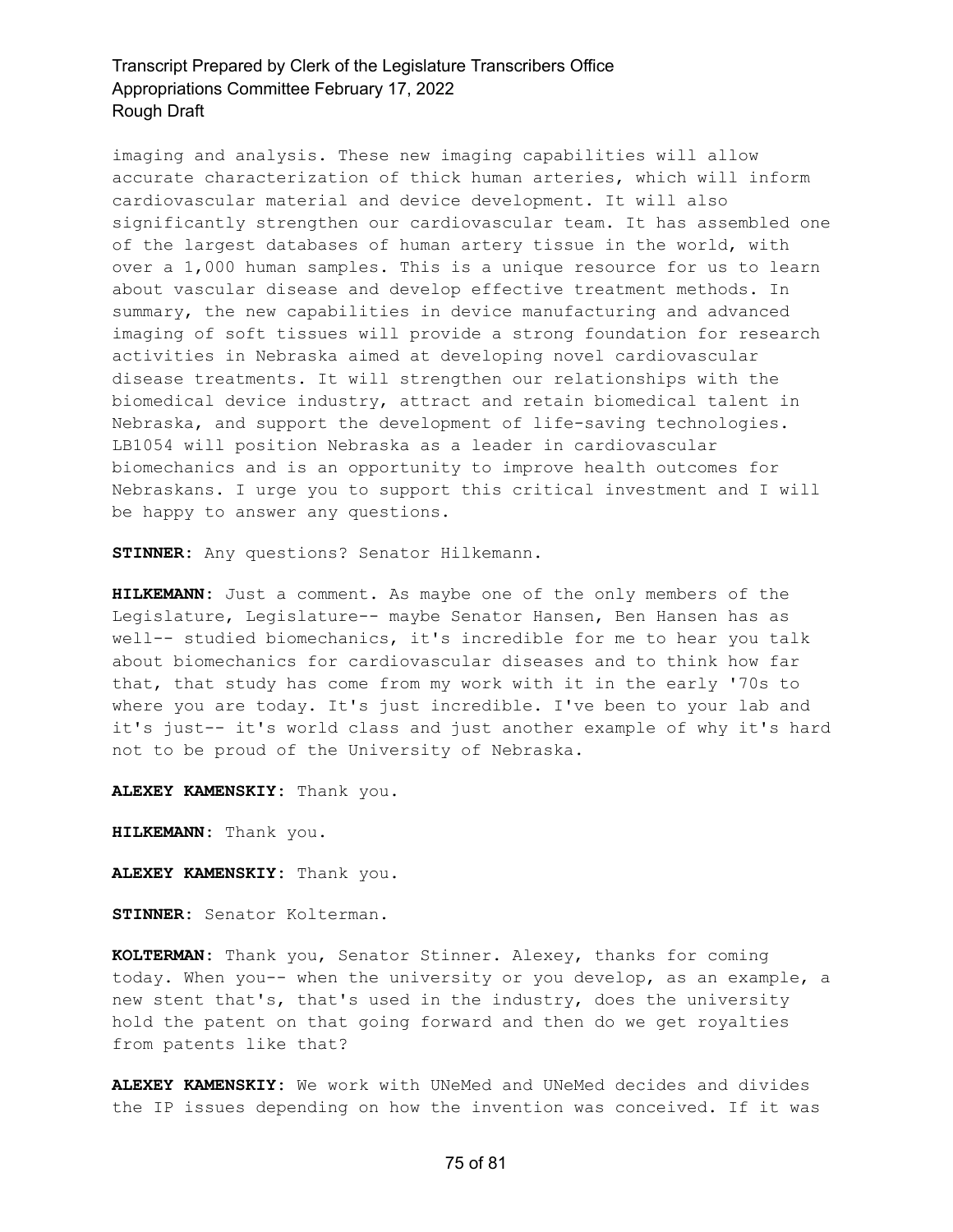partially federally funded, then federal government would own part of the invention. If it was conceived in the lab using the resources of the university, then the university would own the IP.

**KOLTERMAN:** So the more, so the more we can be involved in that, the greater that expands our ability to do more research and bring in more researchers--

**ALEXEY KAMENSKIY:** That's correct.

**KOLTERMAN:** --so you continue to expand the business, right--

**ALEXEY KAMENSKIY:** That's correct.

**KOLTERMAN:** --and the model-- and educate.

**ALEXEY KAMENSKIY:** That's correct.

**KOLTERMAN:** Thank you.

**ALEXEY KAMENSKIY:** Thank you.

**STINNER:** Additional questions? Thank you very much.

**ALEXEY KAMENSKIY:** Thank you.

**DANAE DINKEL:** Hello. My name is Danae Dinkel, D-a-n-a-e D-i-n-k-e-l, and I am an associate professor in the school of health and kinesiology. I also serve as the biomechanics and kinesiology doctoral program chair of our joint program with the department of biomechanics. As a native Nebraskan and beneficiary of the University of Nebraska System, I thank you for the opportunity to speak in favor of LB1054. I grew up in Elmwood, Nebraska, in an active family and sports were always a part of our life. This love of sports led me to the University of Nebraska at Kearney, where I went to play softball, but genuinely enjoyed my education there. After graduation, I moved back home and while volunteering at a Bible study for children, found my true passion; helping those who did not have the same opportunities I did to be physically active and receive the many benefits associated with it. When looking for graduate programs, the physical activity and health promotion concentration at UNO was a perfect fit for my interests. I was fortunate to be hired as a graduate assistant, leading a family-based childhood obesity program. I never intended to go on past my master's degree, but I began to love the research side of my work. Working with community partners and students, identifying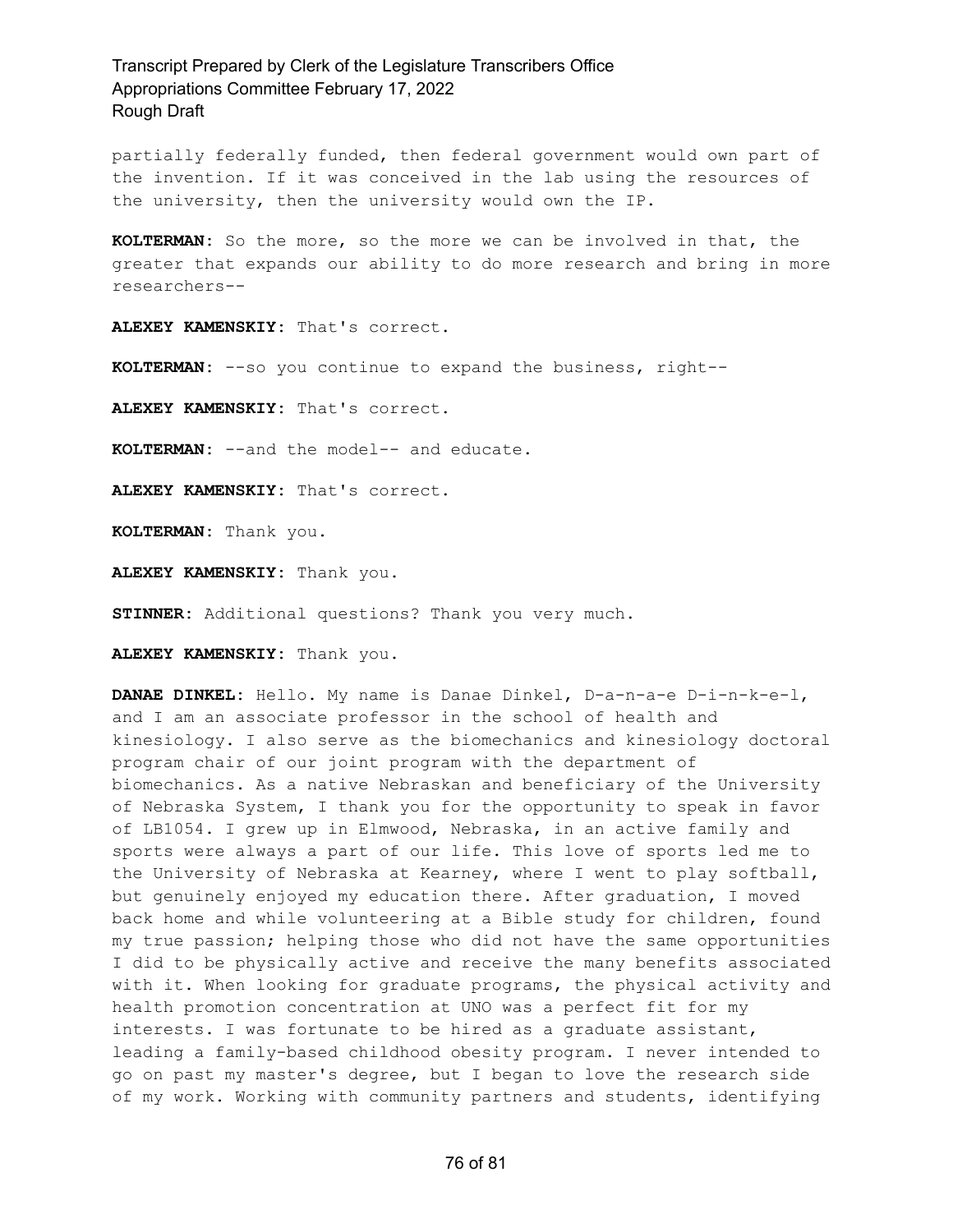new research questions, and developing resources to increase physical activity and overall health was extremely rewarding. I decided to pursue my doctorate at UNMC's College of Public Health. UNO did not have a Ph.D. program at the time. As I was completing my Ph.D., a faculty position in health and kinesiology became open and I was blessed enough to get hired. My teaching and research focused on promoting physical activity across the lifespan in both urban and rural Nebraska. A lot of my work is with children and families and is conducted in collaboration with community partners. For example, recently I began collaborating with the Latino Center of the Midlands and other NU colleagues to develop an intergenerational dance program for Hispanic and Latino seniors and children called BAILAMOS. This past summer, community members led the program and our faculty and students worked together to evaluate the initial offering of the program. Despite the challenges of COVID, it went over well and we are currently working on identifying additional funding to test the full four-month version of the program this fall. As someone who comes from generations of small-town Nebraskans, I also truly love finding ways that my work can help to support rural communities. One such research area is my work in early childhood education. Over the past seven years, I have worked to develop physical activity researches- resources, which have been, been disseminated to early childhood educators across the state. Further, I developed a statewide advisory board with representation from early childhood educators from Chadron, North Platte, and Kearney, among others. Our collaboration has resulted in the first childcare professionals renewal summit, a two-day training hosted at Camp Comeca in Cozad focused on childcare professionals' own well-being. A second summit is planned for this fall, also in collaboration with a local business HERE For You For Them and other NU colleagues, we are currently offering a four-month virtual program focused on rural family childcare home providers and children's mental and physical health. Our feedback so far has been great. One rural family childcare home provider stated, I'm still recovering from COVID. Home on oxygen, the breathing, mantra, and yoga has been very helpful in guiding my mindset during the struggle. Another rural provider said, I'm trying to be kinder to myself, leading by example. If we make a mistake, it's OK and we can just take a deep breath and start over. We currently have a small business innovation research grant under review and will use the results of this project cycle to support future grant submissions. During my tenure at UNO, I've had the opportunity to work with faculty across the University of Nebraska System and specifically at UNO within the department of biomechanics. While we share a joint program, the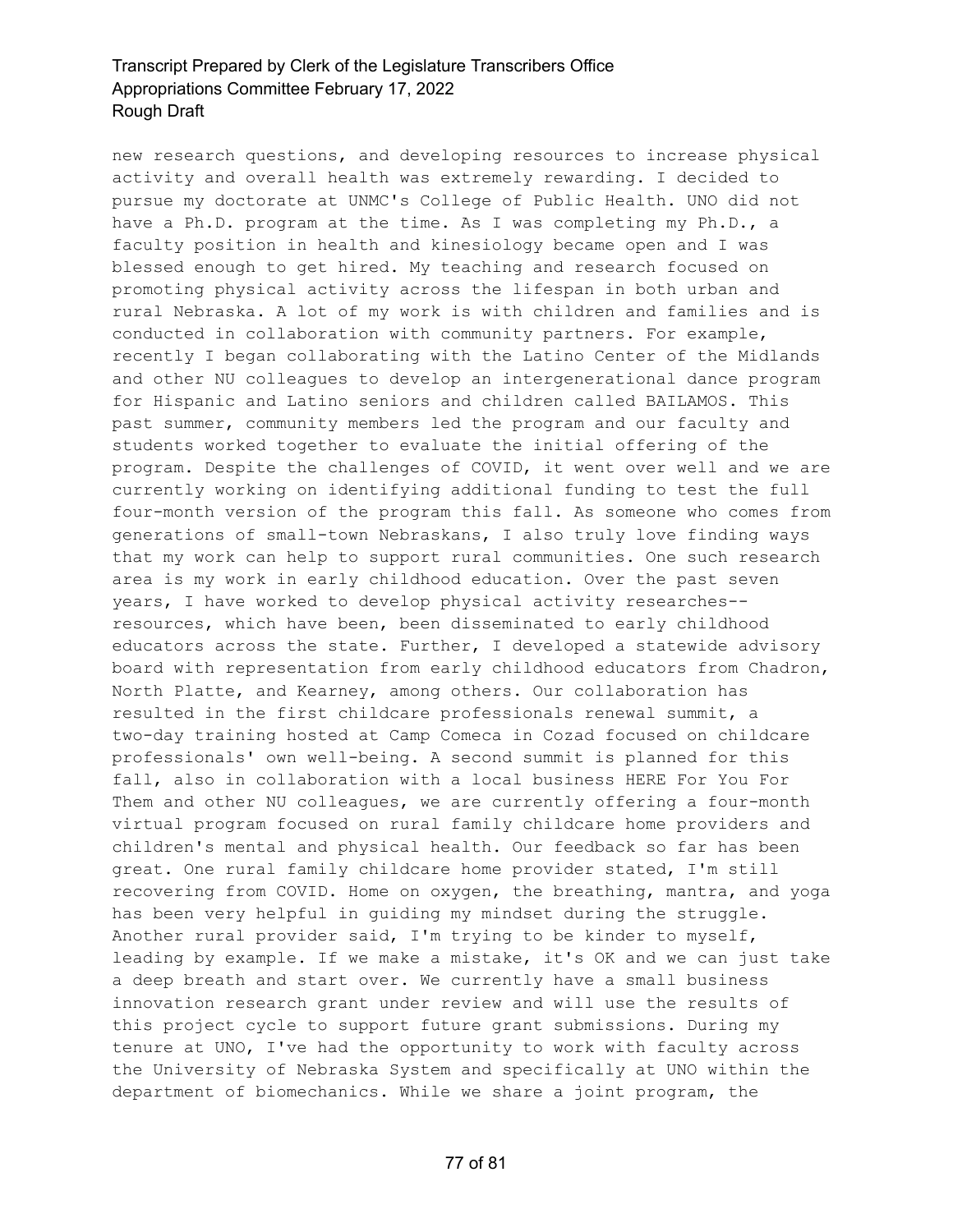concentrations and research vary greatly. One thing that ties the faculty together is the passion for supporting students and engaging them in research. Our college, and specifically our two departments, are typically top in the university for student presentations and internal research grants. Our faculty not only includes students in research at all levels, undergraduate, masters, and doctoral level, we truly value their contributions to our work. In my eight years, I cannot think of one research project that I have been a part of that did not have student involvement in some capacity. As someone who personally has benefited from being involved in research which paid for my schooling, I am passionate about finding funding and engaging more students to give back to other students, just like the faculty before I invested in me. Like me, most of these students also stay in Nebraska, where they continue the cycle of supporting future students, engaging in the workforce, and contributing to society in multiple ways. Notably, our graduates have skills that are versatile. Their science and practical skills poise them perfectly to be leaders as we continue to respond to COVID and address chronic health issues, many of which affect rural Nebraskans at rates much higher than the general population. I urge you to support LB1054 to help myself and other faculty continue our work supporting students in the state of Nebraska. Thank you.

**STINNER:** Thank you. Questions? Senator Clements. I was going to call on you without even--

**CLEMENTS:** Thank you, Mr. Chairman. Thank you, Mrs. Dinkel. It's been a joy watching you grow up in Elmwood and known of your talent and intelligence for a long time and your family, of course. I had a question. This bill says it's going to modernize academic research labs and equipment. Have you found a deficiency in some of the labs and equipment?

**DANAE DINKEL:** So it would provide an expansion. So, for example, my lab is a physical activity health promotion lab. And currently, if we want to do any research or develop-- like, I usually develop resources like trainings or videos-- I have to go other places to do that. So we either have to find spots, which, for example, I just conducted a research study in a conference room where we brought infants on campus to do things. So this would provide us space to better support some of those research and along with the other unique-- my fac-- my colleagues have a lot of different unique research areas, but would just help us to repurpose a very underutilized space to better support that research and development of resources.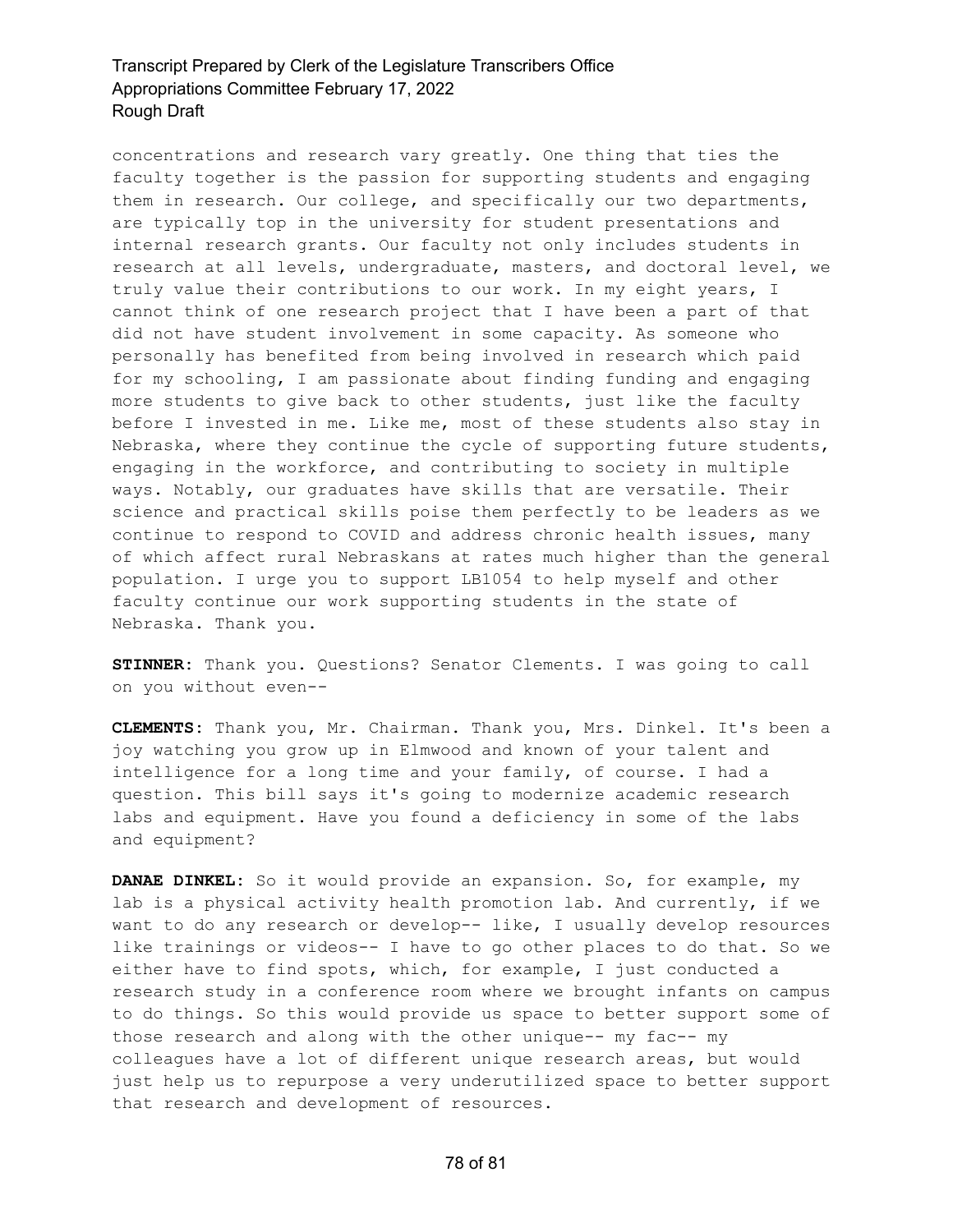**CLEMENTS:** So it's going to upgrade or remodel the existing space--

**DANAE DINKEL:** Um-hum.

**CLEMENTS:** --not add a new--

**DANAE DINKEL:** Yeah.

**CLEMENTS:** --building?

**DANAE DINKEL:** Yeah, it's an existing space that we would remodel.

**CLEMENTS:** All right. Well, thank you for your good work.

**DANAE DINKEL:** Thank you.

**STINNER:** Additional questions? It must be after five. My committee gets chatty.

**DANAE DINKEL:** I understand.

**JASON COLEMAN:** Well, I think the good news might be I'm the last scheduled testifier.

**STINNER:** OK. And I could just-- anybody else testifying-- good aft- or good evening, I guess. It's after 5. I can say evening.

**JASON COLEMAN:** Sure thing. Good evening. Thank you, Senator Stinner and members of the committee. My name is Jason Coleman. That's J-a-s-o-n C-o-l-e-m-a-n. I'm a professor of public health and the director of the school of health and kinesiology at the University of Nebraska-Omaha. In my role, I have the pleasure of working with faculty, staff, and students whose impact on the state of Nebraska and across the country often goes unrecognized. I'm here today on behalf of the University of Nebraska System to support LB1054, a bill that would allow us to renovate 22,000 square feet of underutilized space and add new space to advance the work that we do in biomedical physiology, public health, healthcare, education, and social and behavioral sciences. So today I want to start by explaining who we are. I think it's pretty easy for most people to understand that in an apartment-- a department of biology, they are biologists who work on biology. It's a little more complex sometimes to explain what we do in a school of health and kinesiology and how it all fits together. We mix both traditional laboratory-based sciences with, with social and behavioral sciences. We work to understand more about the human body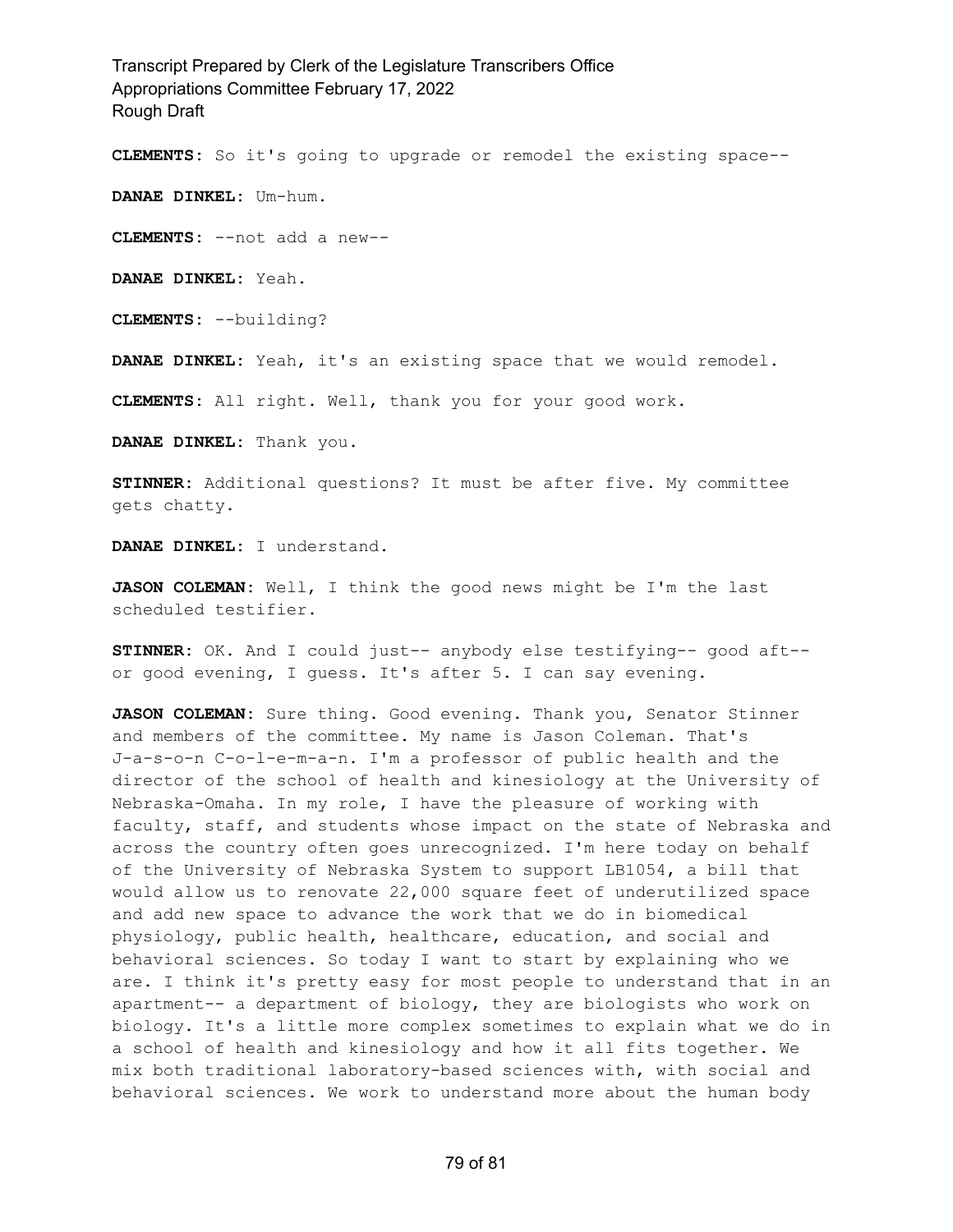and how it functions and we tie that with social and behavioral sciences, which explain how people function in societies, what drives individual behavior, and how communities work together to address contemporary challenges. Today, in my testimony, I want to highlight five examples of some of our most critical and impactful work that relates directly to the COVID-19 pandemic relief. First of all, we conduct applied and translational research in the area of exercise and cardiovascular physiology. Our faculty have long-standing partnerships with the U.S. Department of Defense and the focus of our work is to optimize the performance and safety of soldiers in extreme environments. Our exercise in cardiovascular physiologists also developed new techniques in, in molecular biology and biochemistry. This work is particularly critical in the time of COVID-19 pandemic, as new concerns continue to emerge about soldier training, readiness, and safety. Our work helps with our commitment and responsibility to support our soldiers at home and abroad. A second highlight of our school is our athletic training program, which is nationally accredited. Many people don't know that athletic trainers are licensed medical providers who not only support athletes, but also a variety of medical areas, including orthopedics, emergency medicine, and pediatrics. Our students and graduates provide clinical care to patients in settings that include industrial, industrial and occupational settings, military and government settings, and as first responders. Thirdly, our work impacts schools across Nebraska, as Dr. Dinkel just discussed. Our faculty work in both urban and rural schools to develop resources and training materials for healthy child development and academic enhancement. We partner with many of the state's educational service units to disseminate those. We provide support to teachers and other professionals to train them in child development, particularly in the areas of physical activity and nutrition. Additionally, we conduct research on mindfulness and well-being among childcare professionals and study infant movement behaviors to improve the trajectory of healthy children to grow into healthy adults. Our work specifically addresses educational disparities, particularly in rural areas, with a focus on academic, social, emotional, and mental health needs and issues. A fourth highlight, and one that I'm particularly proud of, is our work with children with intellectual and developmental disabilities. These children have been and will continue, and will continue to be disproportionately impacted by this pandemic. We address issues including reduced access to care, high-risk status for negative health outcomes, and psychological and behavioral challenges for this population. Our faculty work closely with leading organizations like